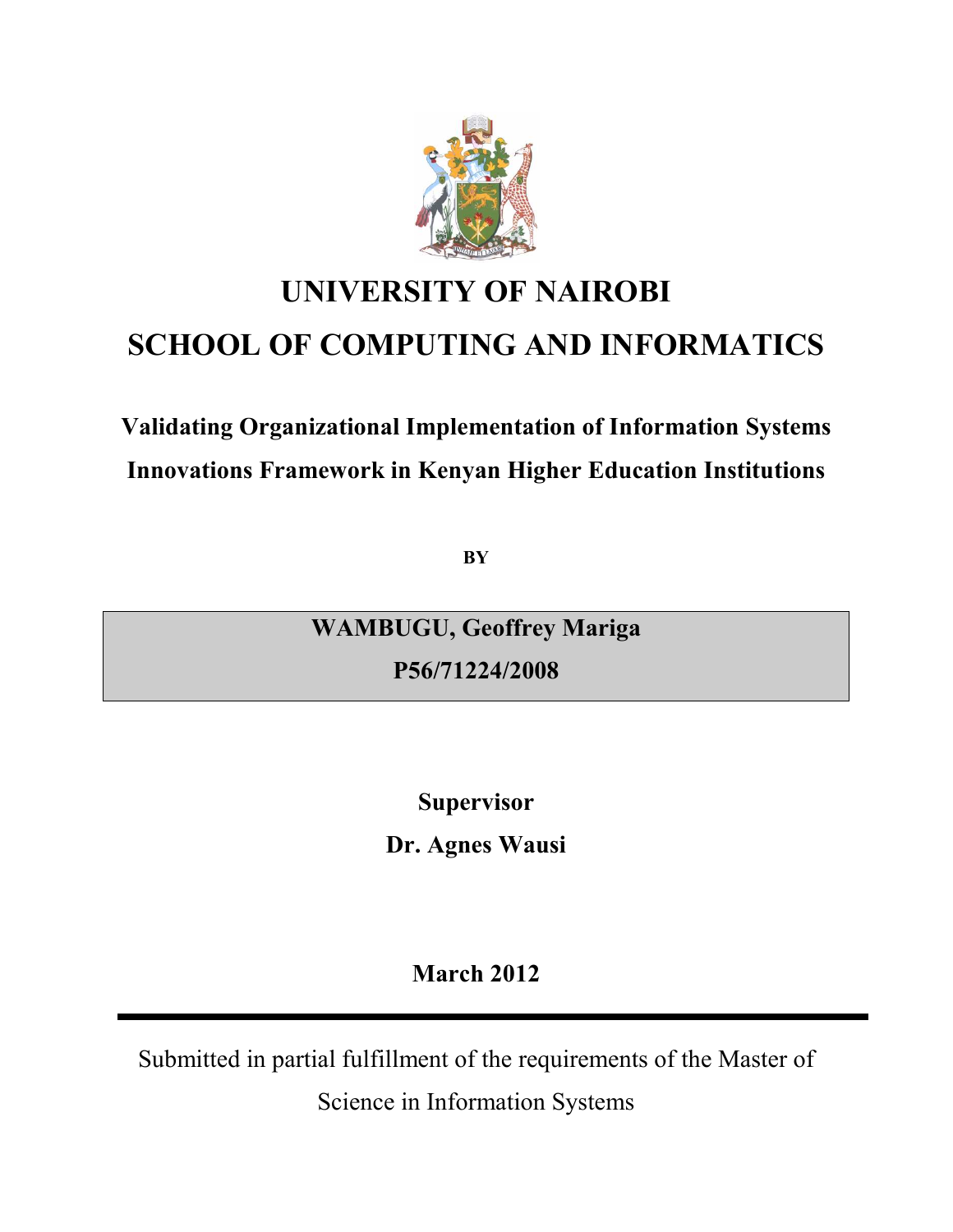## <span id="page-1-0"></span>**DECLARATION**

I, the undersigned, hereby declare that this research project is my original work and that it has not been presented to any other university for award of any academic qualification.

**NAME : Geoffrey Mariga Wambugu** 

SIGNATURE :

**DATE : \_\_\_\_\_\_\_\_\_\_\_\_\_\_\_\_\_\_\_\_\_\_\_\_\_\_** 

## **APPROVAL**

This research project has been submitted for examination to the University of Nairobi with my approval as the appointed supervisor.

 **NAME : Dr. Agnes N. Wausi** 

**SIGNATURE: \_\_\_\_\_\_\_\_\_\_\_\_\_\_\_\_\_\_\_\_** 

**DATE** : <u>\_\_\_\_\_\_\_\_\_\_\_\_\_</u>\_\_\_\_\_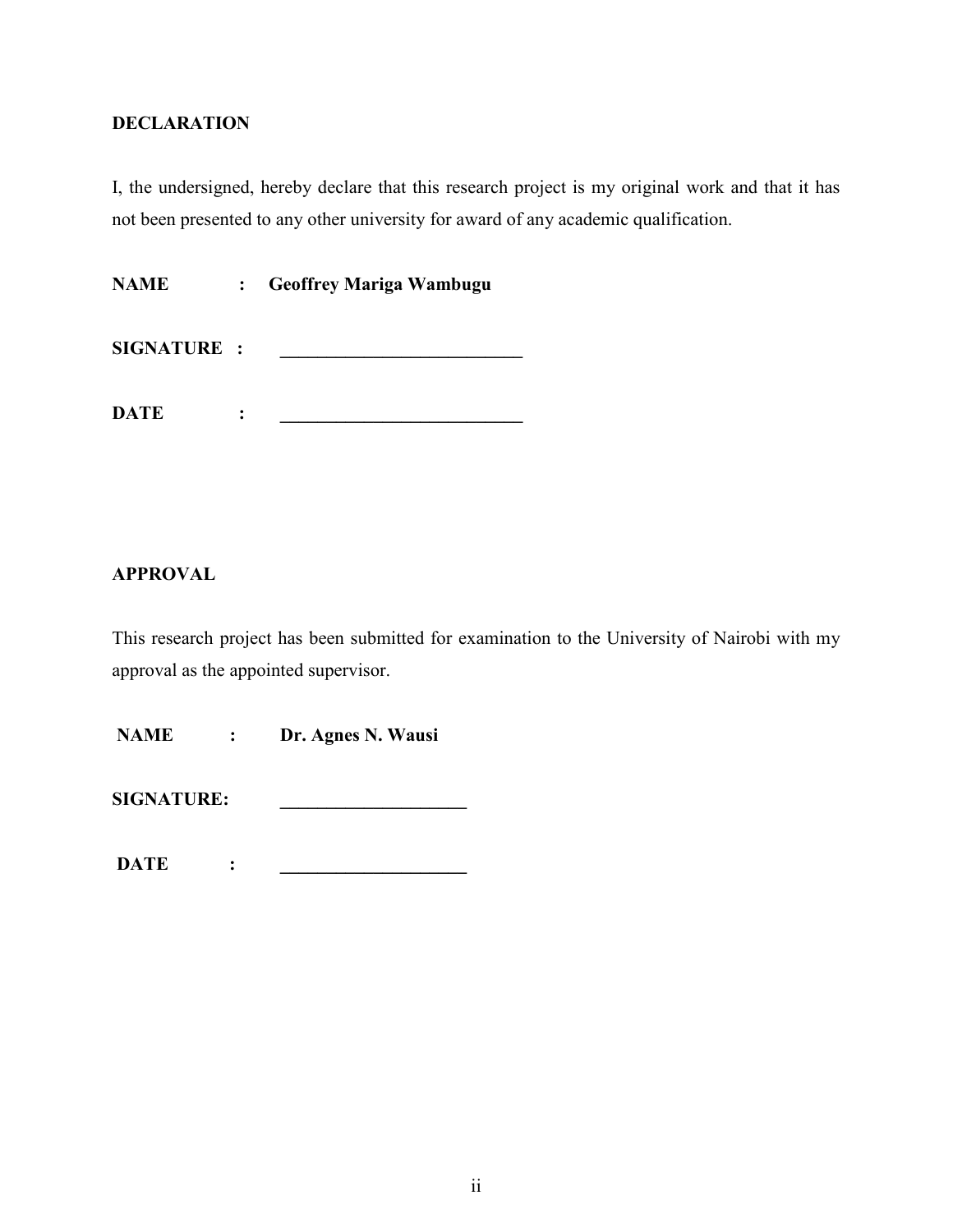#### <span id="page-2-0"></span>**ABSTRACT**

Organizational Implementation of Information Systems Innovations (OIISI) Framework was developed in the context of Universities in Kenya and can be used to understand the implementation of Information Systems (IS) Innovations in Higher Education Institutions (HEIs). The aim of this study was to determine the degree of associations and relationships in the OIISI framework in HEIs and, in so doing, provided researchers and practitioners with a valid and reliable instrument that covered all the key constructs identified by the framework. In this study, the framework was tested in the context of HEIs in Kenya. To do so, data was collected from identified respondents in some selected HEIs that have implemented IS or were in the implementation process, analyzed and the outcomes presented, thereby validating the relationships. Judgmental and convenience sampling design was used to select HEIs. A questionnaire based on a seven point Likert scale was administered to different participants and confirmatory factor analysis (CFA) used to determine regression coefficients between constructs of interest. The Chi-square goodness-of-fit test was used to test the model adequacy together with other goodness of fit statistics. The null hypothesis for this test was that the model adequately accounts for the data, while the alternative was that there is a significant amount of discrepancy. To test the hypothesis, correlation coefficients were found, hypothesis tested and coefficient of determination calculated for explanation purposes. Results of this study shows that OIISI framework is a valid application in the implementation of IS in HEIs on its entirety. The study recommends further research for 'Others' construct to expand it in the context of HEIs and suggests a possibility of other factors that determine Implementation Outcomes apart from Implementation Process.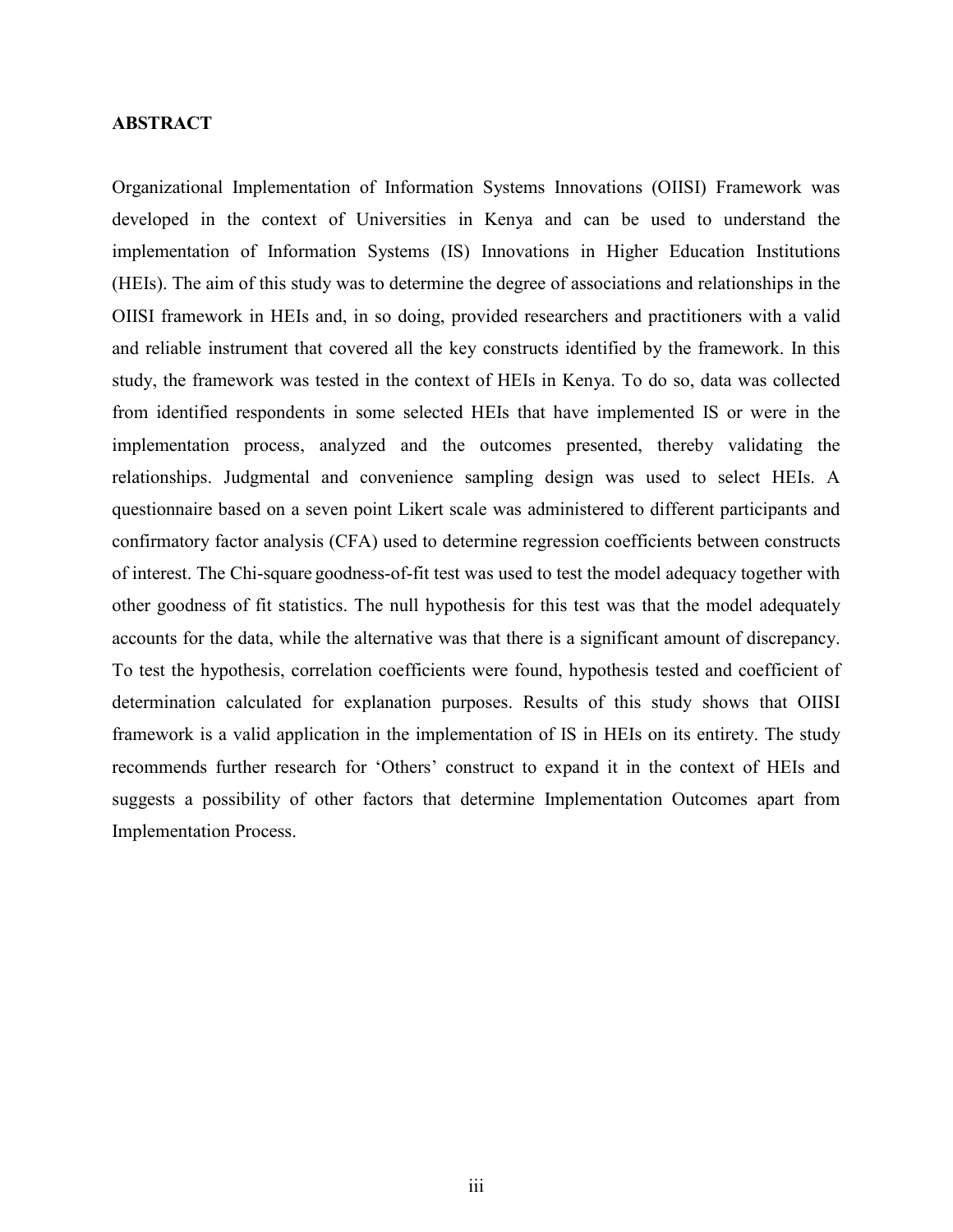#### <span id="page-3-0"></span>**ACKNOWLEDGEMENT**

I acknowledge the power of belief in the word of God and His faithfulness. His promises are real. Without you, Oh dear Lord, I would not make it.

My deep gratitude goes to Dr. Agnes Wausi, University of Nairobi, who has always been available for criticism and guidance of my work. As my supervisor, your keenness, knowledge and availability cannot go unnoticed. I also want to thank the Deputy Director, School of Computing and Informatics, C. Moturi for your efficiency in provision of information. Other panel members: Dan; Joseph and Dr. Waiganjo provided valuable criticism of this study.

Mr Sam Ruhiu, University of Nairobi, thank you for availing yourself in the formation of the topic of study. All other lecturers and staff members in the School of Computing and Informatics, University of Nairobi, there was no closed door for me. I was able to get all the assistance I needed for this study. Special thanks to Regina Mutua of Jomo Kenyatta Memorial who helped me access various journal articles through the University library portal.

To Peter Mwaura, you were and still are my *Shujaa*. You came out of your comfort zone on *Mashujaa* day and weekends to give me morale, guidance, encouragement and academic criticism. Poti Owili of Laikipia University College provided statistical criticism and interpretation. Thank you for your time and expertise.

To Dr Peter Waweru, Director Nyahururu town Campus of Laikipia University College, thank you for your assistance and encouragement which was important during the preparation of this study.

Lastly but not least, I am deeply indebted to the wife of my youth, Stella Mweru, my three daughters: Joyce, Precious and Christine, for the time they missed my most needed company, as I was *'burning the midnight oil.'*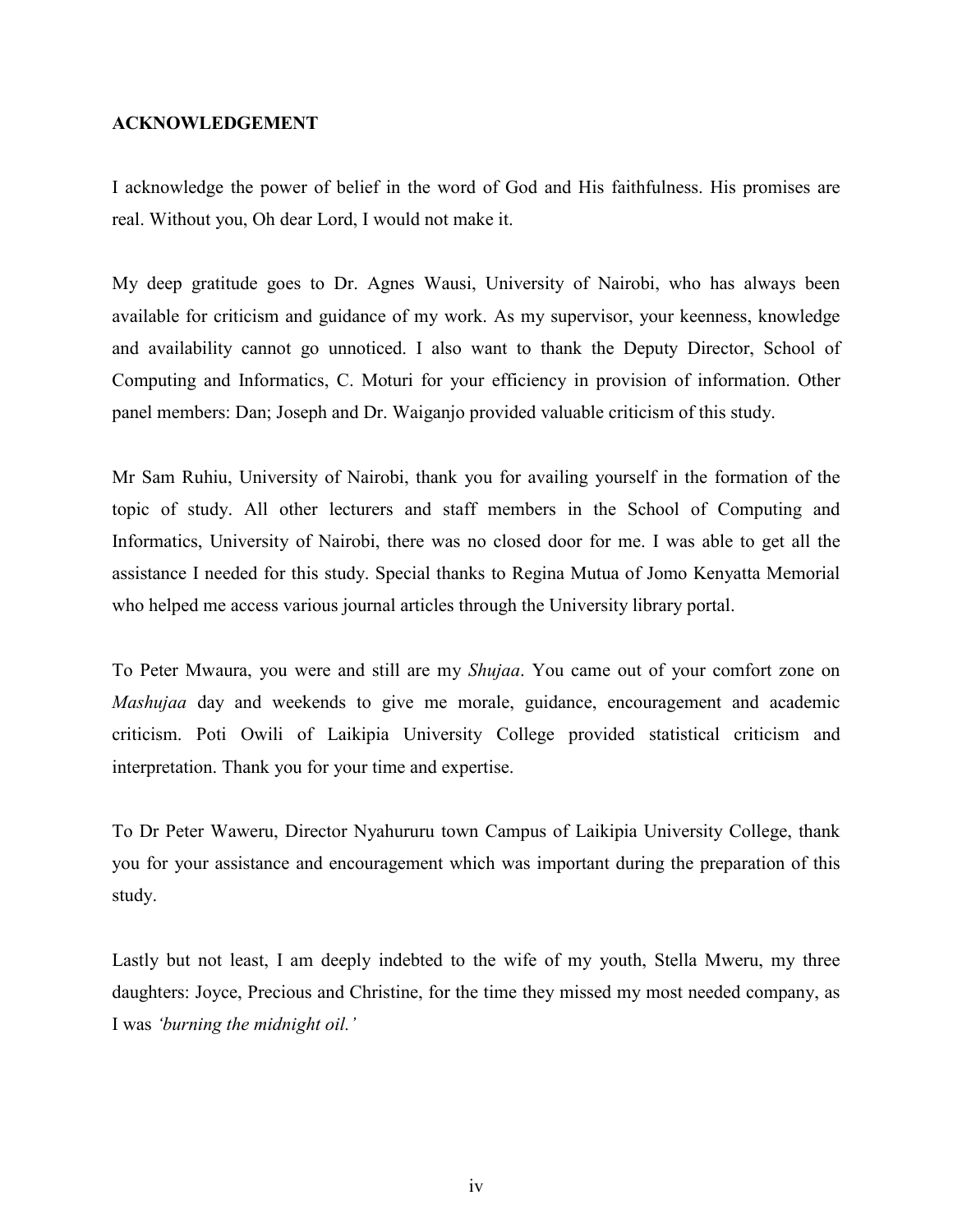## <span id="page-4-0"></span>**DEDICATION**

I dedicate this research project in honour of my Mother, Clan Members and Sub-chief.

My mother, Joyce Muthoni Wambugu, simply loves academics. She has always given me her all: Morally and financially.

My clan members, *Mbari ya Mbogo*, showered me with financial support to and through secondary school and my undergraduate course.

My subchief, Mr Paul Gachoya Waweru, organized my clan members in support of secondary school education and he taught me how to be number one in secondary school, 'to keep the clan's morale high': "*You have to read more hours than the person ahead of you*", he used to tell me.

Bravo to all of you. God richly bless you.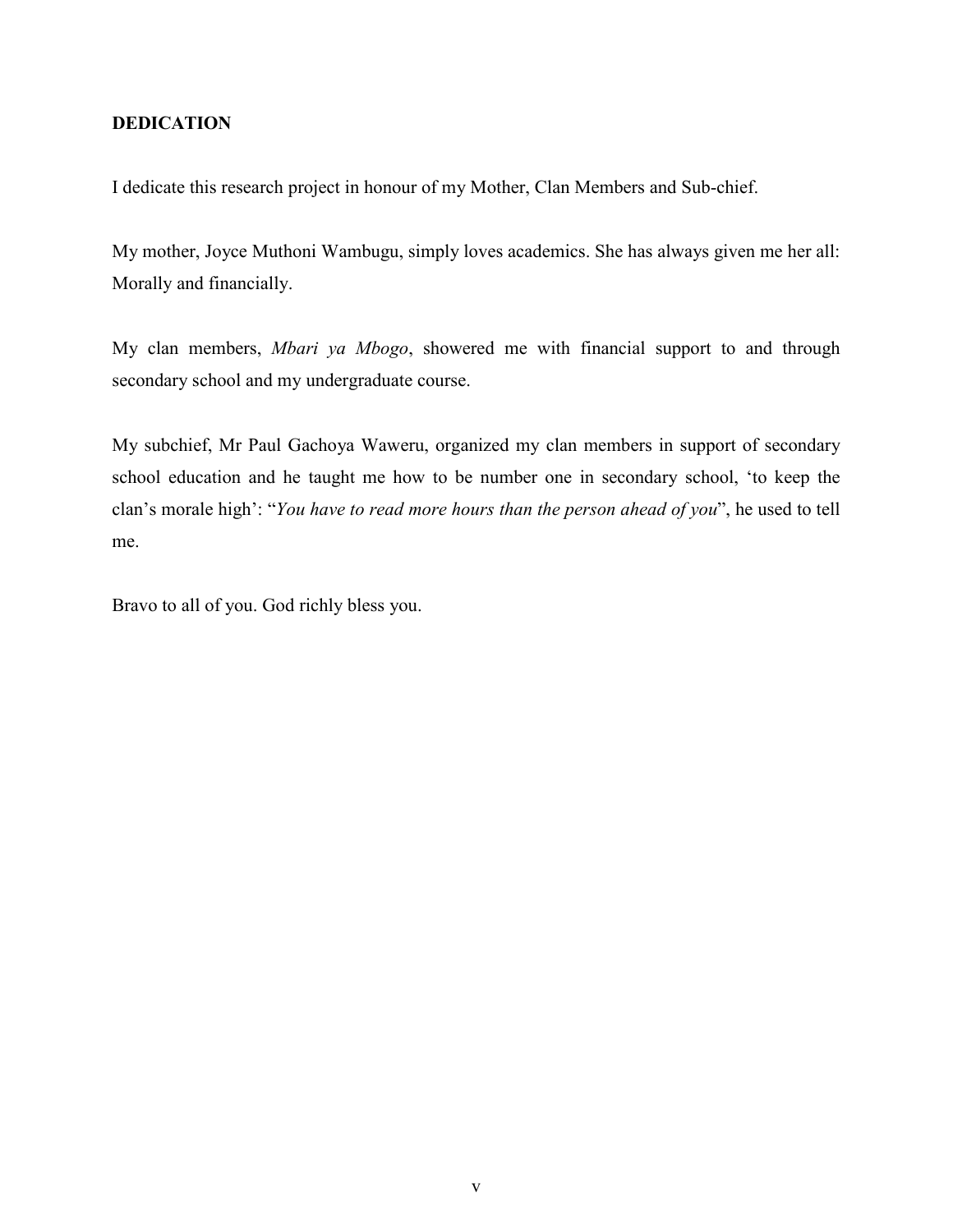# **TABLE OF CONTENTS**

| 1.1   |                                                                                       |  |  |  |
|-------|---------------------------------------------------------------------------------------|--|--|--|
| 1.2   |                                                                                       |  |  |  |
| 1.3   |                                                                                       |  |  |  |
| 1.3.1 |                                                                                       |  |  |  |
| 1.3.2 |                                                                                       |  |  |  |
| 1.4   |                                                                                       |  |  |  |
| 1.5   |                                                                                       |  |  |  |
| 1.6   |                                                                                       |  |  |  |
| 1.7   |                                                                                       |  |  |  |
|       |                                                                                       |  |  |  |
| 2.1   |                                                                                       |  |  |  |
| 2.2   |                                                                                       |  |  |  |
| 2.3   |                                                                                       |  |  |  |
| 2.3.1 |                                                                                       |  |  |  |
| 2.3.2 |                                                                                       |  |  |  |
| 2.3.3 |                                                                                       |  |  |  |
| 2.3.4 | Organizational Implementation of Information Systems Innovations(OIISI)<br>Framework. |  |  |  |
| 2.4   |                                                                                       |  |  |  |
|       |                                                                                       |  |  |  |
| 3.1   |                                                                                       |  |  |  |
| 3.2   |                                                                                       |  |  |  |
| 3.3   |                                                                                       |  |  |  |
| 3.4   |                                                                                       |  |  |  |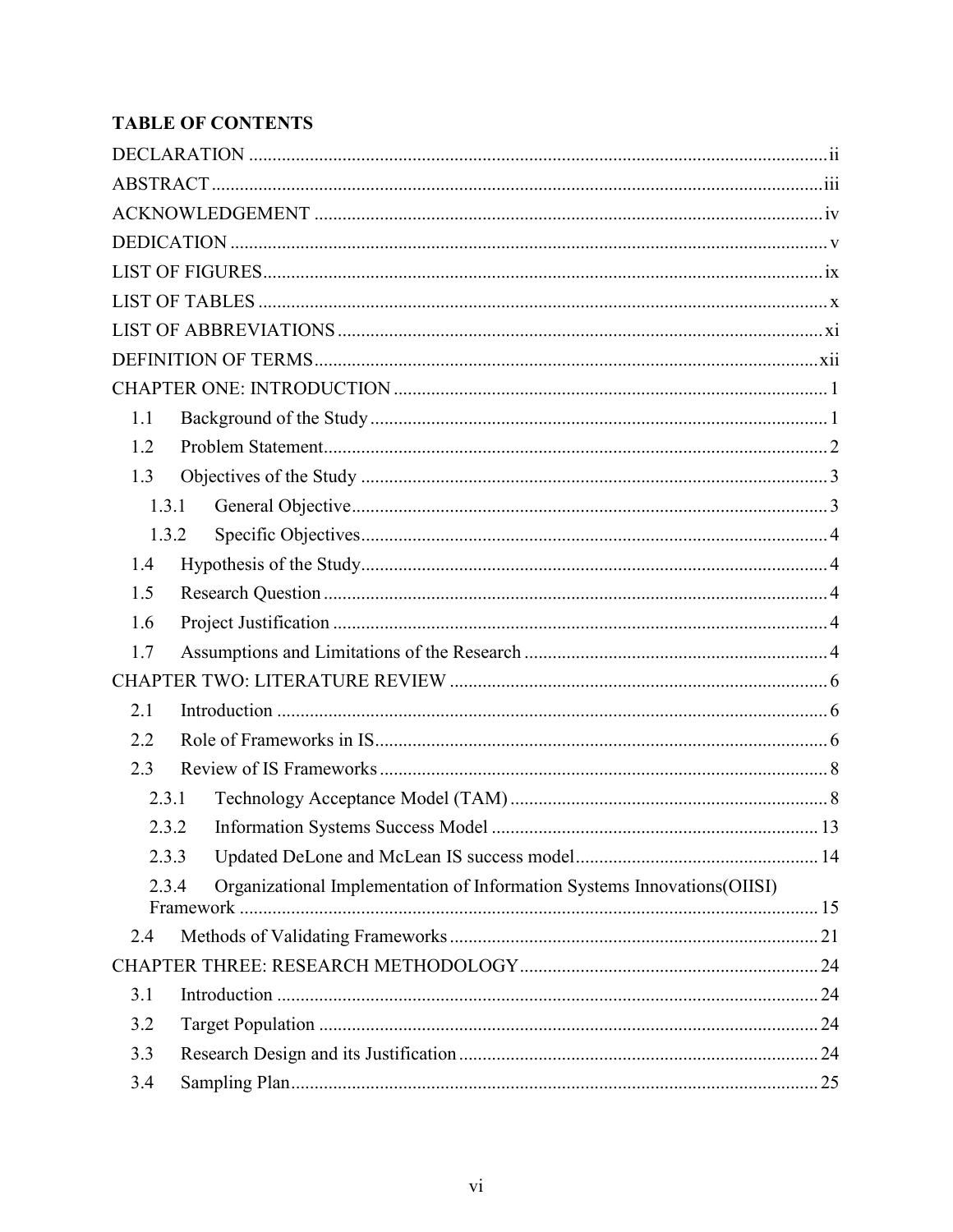| 3.5 |        |       |                                                                            |  |  |  |  |
|-----|--------|-------|----------------------------------------------------------------------------|--|--|--|--|
| 3.6 |        |       |                                                                            |  |  |  |  |
| 3.7 |        |       |                                                                            |  |  |  |  |
| 3.8 |        |       |                                                                            |  |  |  |  |
| 3.9 |        |       |                                                                            |  |  |  |  |
|     | 3.9.1  |       |                                                                            |  |  |  |  |
|     | 3.9.2  |       |                                                                            |  |  |  |  |
|     |        |       |                                                                            |  |  |  |  |
| 4.1 |        |       |                                                                            |  |  |  |  |
| 4.2 |        |       |                                                                            |  |  |  |  |
|     | 4.2.1  |       |                                                                            |  |  |  |  |
|     | 4.2.2  |       |                                                                            |  |  |  |  |
|     | 4.2.3  |       |                                                                            |  |  |  |  |
|     | 4.2.4  |       |                                                                            |  |  |  |  |
|     | 4.2.5  |       |                                                                            |  |  |  |  |
|     | 4.2.6  |       | Proportion of Respondents reporting IS Implementation Difficulties  35     |  |  |  |  |
|     | 4.2.7  |       |                                                                            |  |  |  |  |
|     | 4.2.8  |       | Respondents indicating Other Factors Influencing Implementation Process 37 |  |  |  |  |
|     | 4.2.9  |       |                                                                            |  |  |  |  |
|     | 4.2.10 |       |                                                                            |  |  |  |  |
|     | 4.2.11 |       |                                                                            |  |  |  |  |
|     | 4.2.12 |       |                                                                            |  |  |  |  |
|     | 4.2.13 |       |                                                                            |  |  |  |  |
|     | 4.2.14 |       |                                                                            |  |  |  |  |
| 4.3 |        |       |                                                                            |  |  |  |  |
|     | 4.3.1  |       |                                                                            |  |  |  |  |
|     | 4.3.2  |       |                                                                            |  |  |  |  |
|     | 4.3.3  |       |                                                                            |  |  |  |  |
|     | 4.3.4  |       |                                                                            |  |  |  |  |
|     | 4.3.5  |       |                                                                            |  |  |  |  |
|     | 4.3.6  |       |                                                                            |  |  |  |  |
|     | 4.3.7  |       |                                                                            |  |  |  |  |
|     | 4.3.8  |       |                                                                            |  |  |  |  |
|     |        | 4.3.9 |                                                                            |  |  |  |  |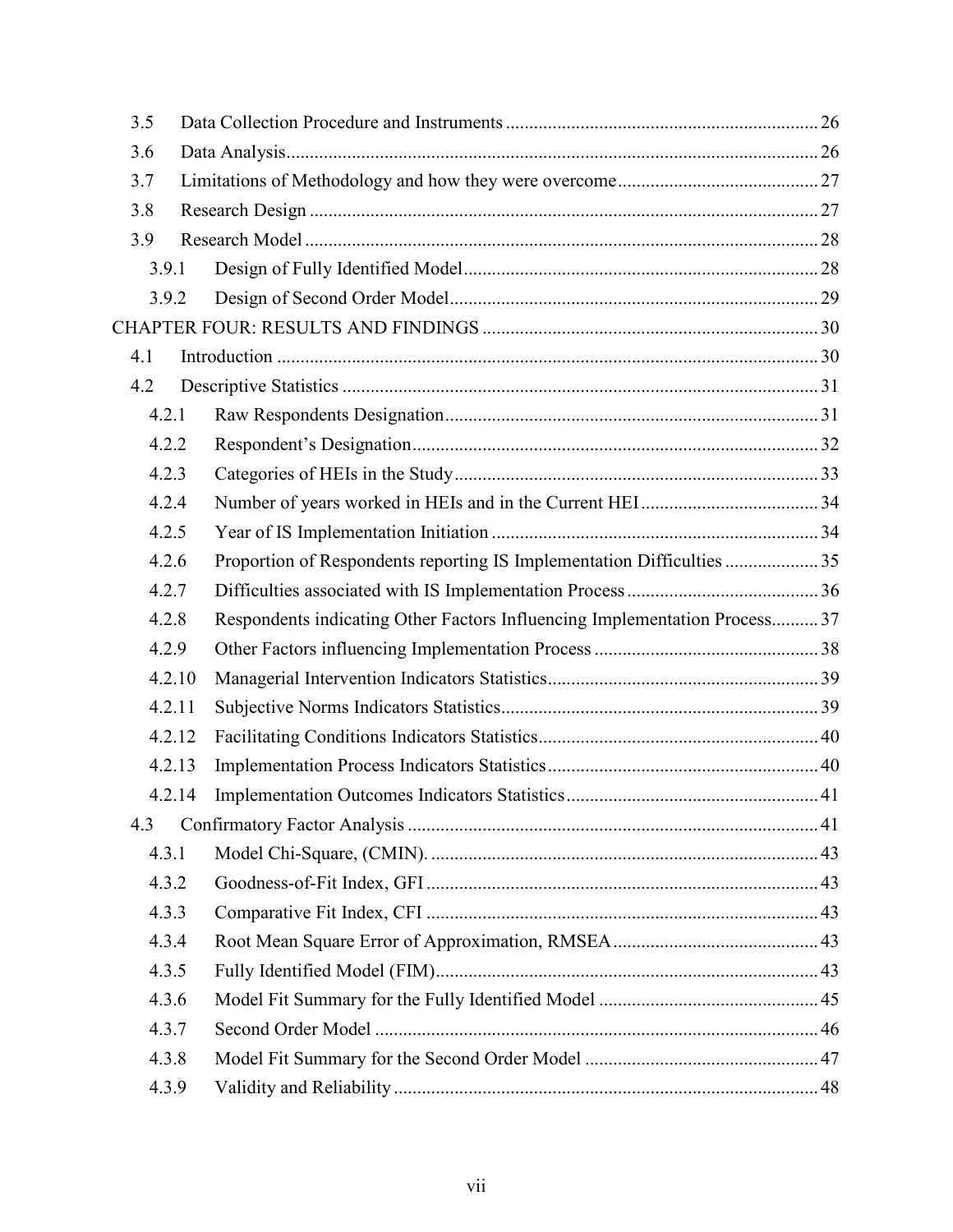| 4.3.10 |                                                          |  |  |  |  |
|--------|----------------------------------------------------------|--|--|--|--|
| 4.4    |                                                          |  |  |  |  |
| 4.4.1  |                                                          |  |  |  |  |
| 4.4.2  |                                                          |  |  |  |  |
| 4.4.3  |                                                          |  |  |  |  |
| 4.5    |                                                          |  |  |  |  |
| 4.6    |                                                          |  |  |  |  |
| 4.6.1  |                                                          |  |  |  |  |
| 4.6.2  |                                                          |  |  |  |  |
|        | CHAPTER FIVE: SUMMARY, CONCLUSION AND RECOMMENDATIONS 55 |  |  |  |  |
| 5.1    |                                                          |  |  |  |  |
| 5.2    |                                                          |  |  |  |  |
| 5.3    |                                                          |  |  |  |  |
| 5.4    |                                                          |  |  |  |  |
|        |                                                          |  |  |  |  |
|        |                                                          |  |  |  |  |
|        |                                                          |  |  |  |  |
|        |                                                          |  |  |  |  |
|        |                                                          |  |  |  |  |
|        |                                                          |  |  |  |  |
|        |                                                          |  |  |  |  |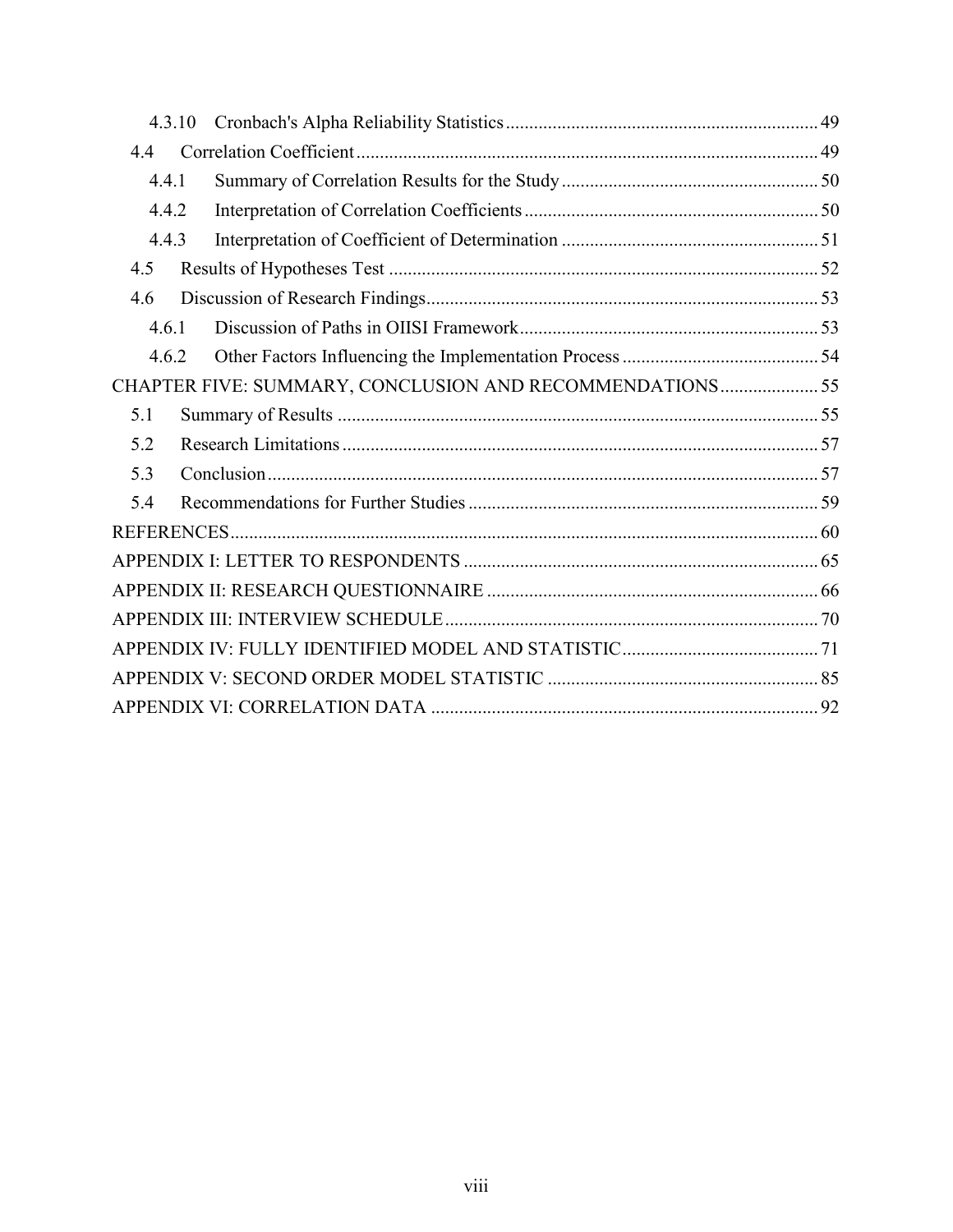## <span id="page-8-0"></span>**LIST OF FIGURES**

| Figure1.1: Organizational Implementation of Information Systems Innovations (OIISI)        |  |
|--------------------------------------------------------------------------------------------|--|
|                                                                                            |  |
|                                                                                            |  |
|                                                                                            |  |
| Figure 2.3 Unified Theory of Acceptance and Use of Technology(UTAUT) 12                    |  |
|                                                                                            |  |
|                                                                                            |  |
| Figure 2.6 Hybrid theoretical framework - Implementation Context, Process and Outcomes  16 |  |
|                                                                                            |  |
|                                                                                            |  |
|                                                                                            |  |
|                                                                                            |  |
|                                                                                            |  |
|                                                                                            |  |
|                                                                                            |  |
|                                                                                            |  |
| Figure 4.6 Respondents indicating Other Factors Influencing Implementation Process  37     |  |
|                                                                                            |  |
|                                                                                            |  |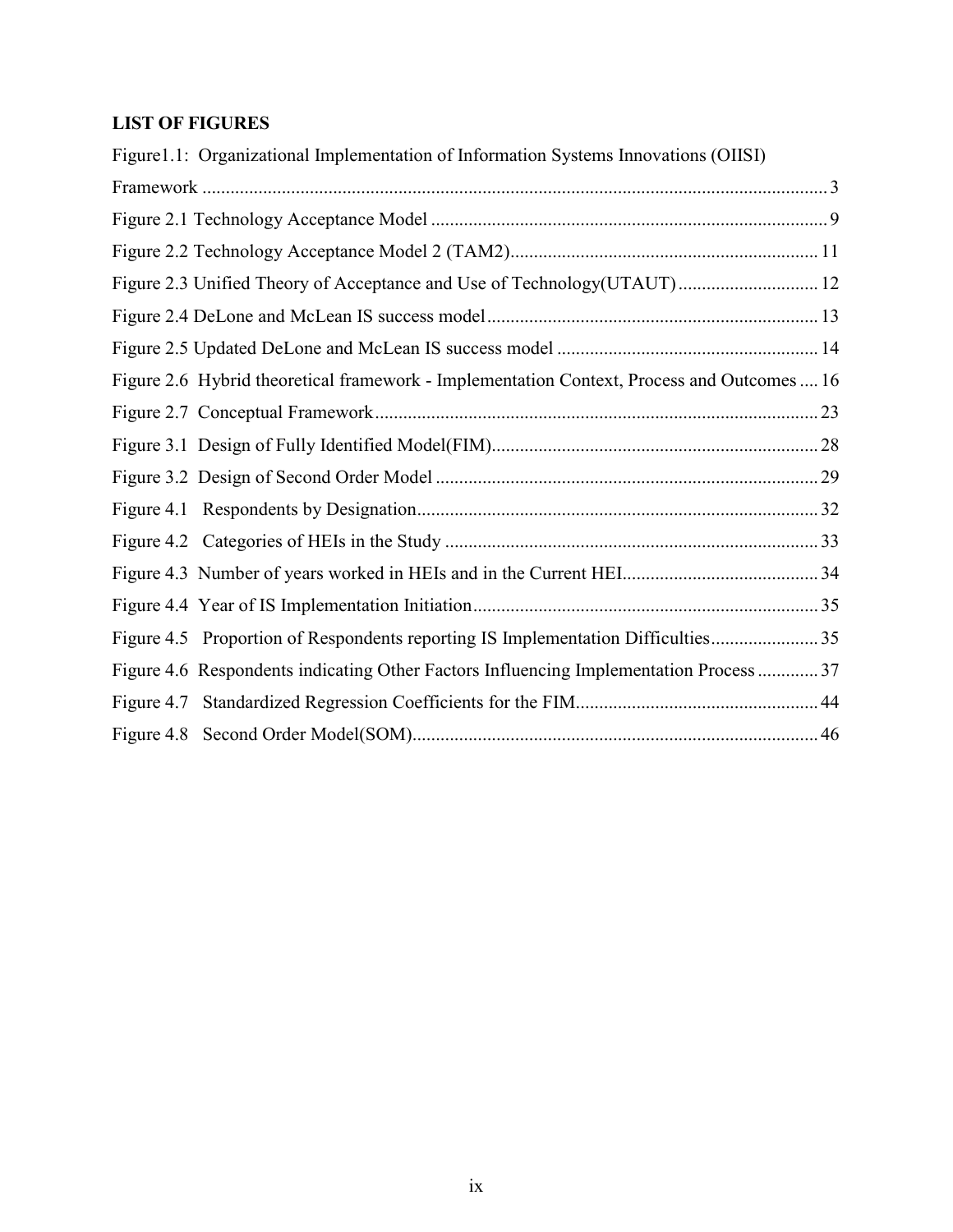## <span id="page-9-0"></span>**LIST OF TABLES**

| Table 4.7  |                                                                                      |  |
|------------|--------------------------------------------------------------------------------------|--|
| Table 4.8  |                                                                                      |  |
|            |                                                                                      |  |
| Table 4.10 |                                                                                      |  |
| Table 4.11 |                                                                                      |  |
|            |                                                                                      |  |
|            |                                                                                      |  |
|            |                                                                                      |  |
|            |                                                                                      |  |
|            |                                                                                      |  |
|            |                                                                                      |  |
|            | Table 5.1 Conclusion on Correlation Coefficient and Coefficient of Determination  58 |  |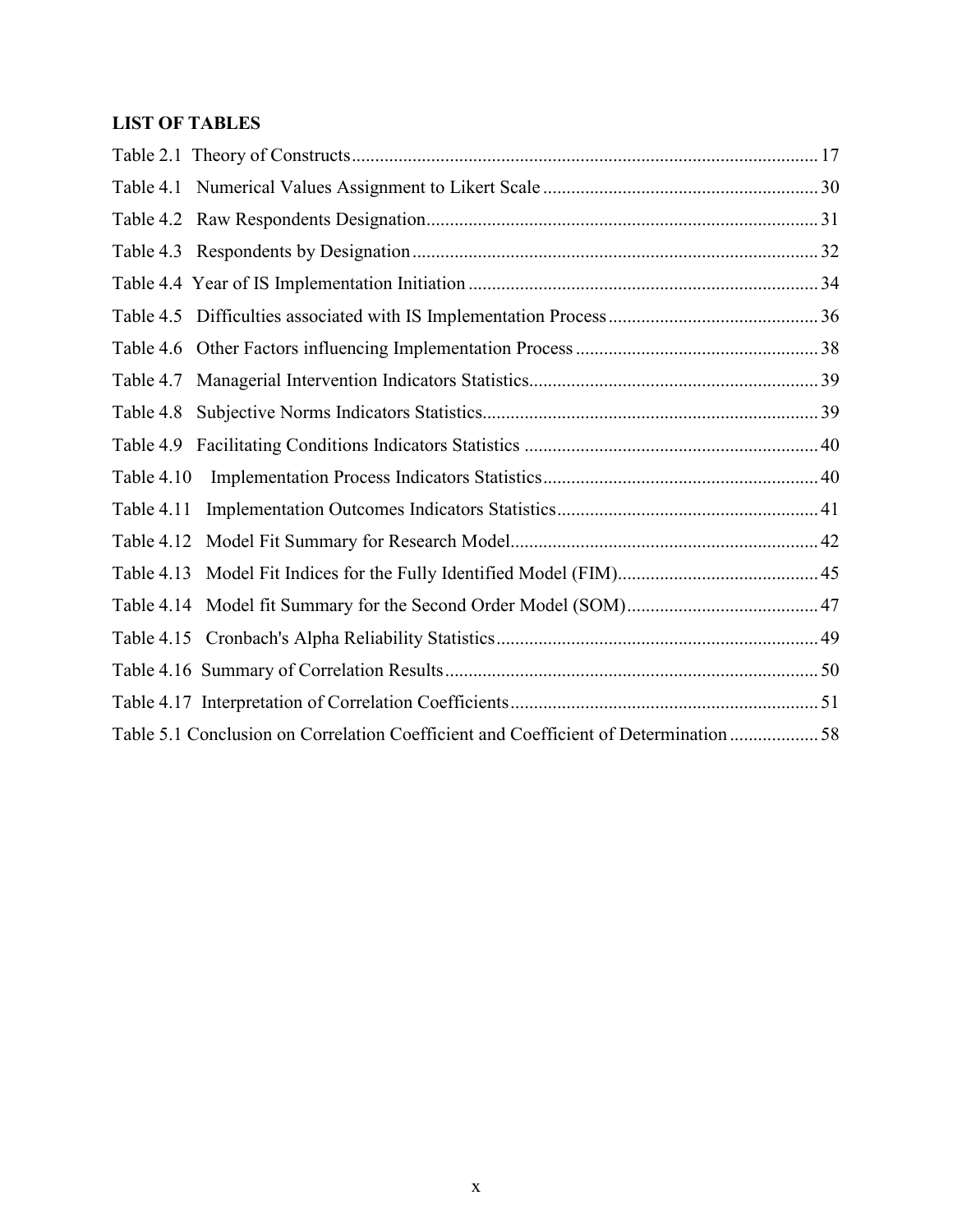## <span id="page-10-0"></span>**LIST OF ABBREVIATIONS**

- BOG Board of Governor
- CFI Comparative Fit Index
- D&M IS Success Model Delone & McLean Information System Success Model
- FIM Fully Identified Model
- GFI Goodness of Fit Index
- HOD Heads of Department
- HEIs Higher Education Institutions
- ICT Information Communication Technology
- IS Information Systems
- IT Information Technology
- KESSP Kenya Education Sector Support Programme
- NFI Normed Fit Index
- OIISI Organizational Implementation of Information Systems Innovations
- PPP Public Private Partnership
- RMSEA Root Mean Square Error of Approximation
- SDLC Systems Development Life Cycle
- SOM Second order Model
- TAM Technology Acceptance Model
- UTAUT Unified theory of acceptance and use of technology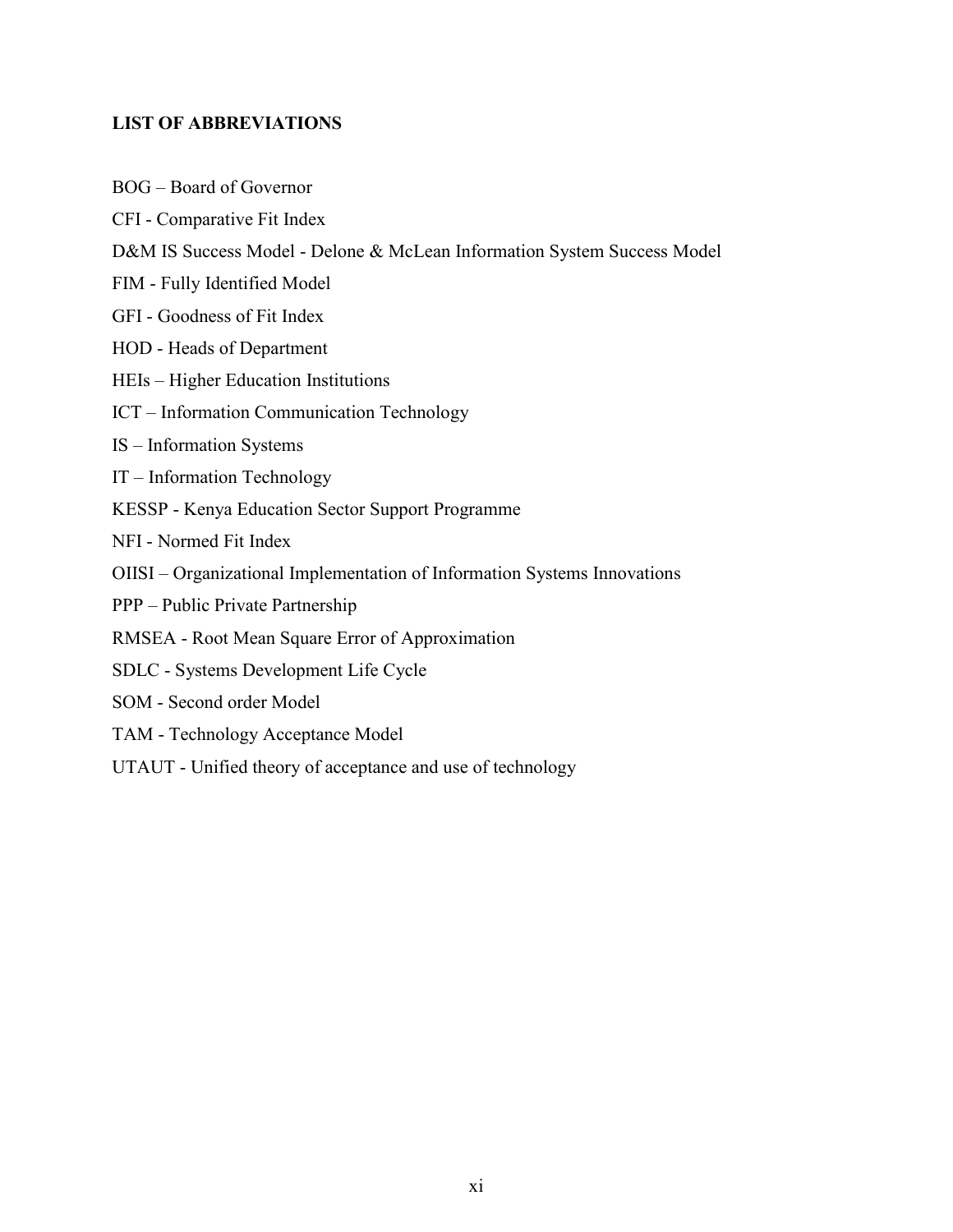#### <span id="page-11-0"></span>**DEFINITION OF TERMS**

An **Information System (IS)** is an arrangement of people, data, processes, communications, and information technology that interact to support and improve day-to-day operations in a business, as well as support the problem-solving and decision-making needs of management and users.

**Information Communication Technology (ICT)** is a contemporary term that describes the combination of computer technology (hardware and software) with telecommunications technology (data, image, and voice networks).

A conceptual **framework** is used in [research](http://en.wikipedia.org/wiki/Research) to outline possible courses of action or to present a preferred approach to an idea or thought. A framework in this study also refers to a model, the two terms will be used interchangeably.

**Context** refers to the set of circumstances or facts that surround a particular event or situation or the general situation something happens which helps explain it.

**HEI** is a post secondary institution in Kenya including Universities and Middle level Colleges.

**OIISI framework -** Hybrid theoretical framework - Implementation Context, Process and Outcomes developed by Wausi(2009) PHD thesis.

**Testing** in this study also refers to Validation in the context of OIISI framework.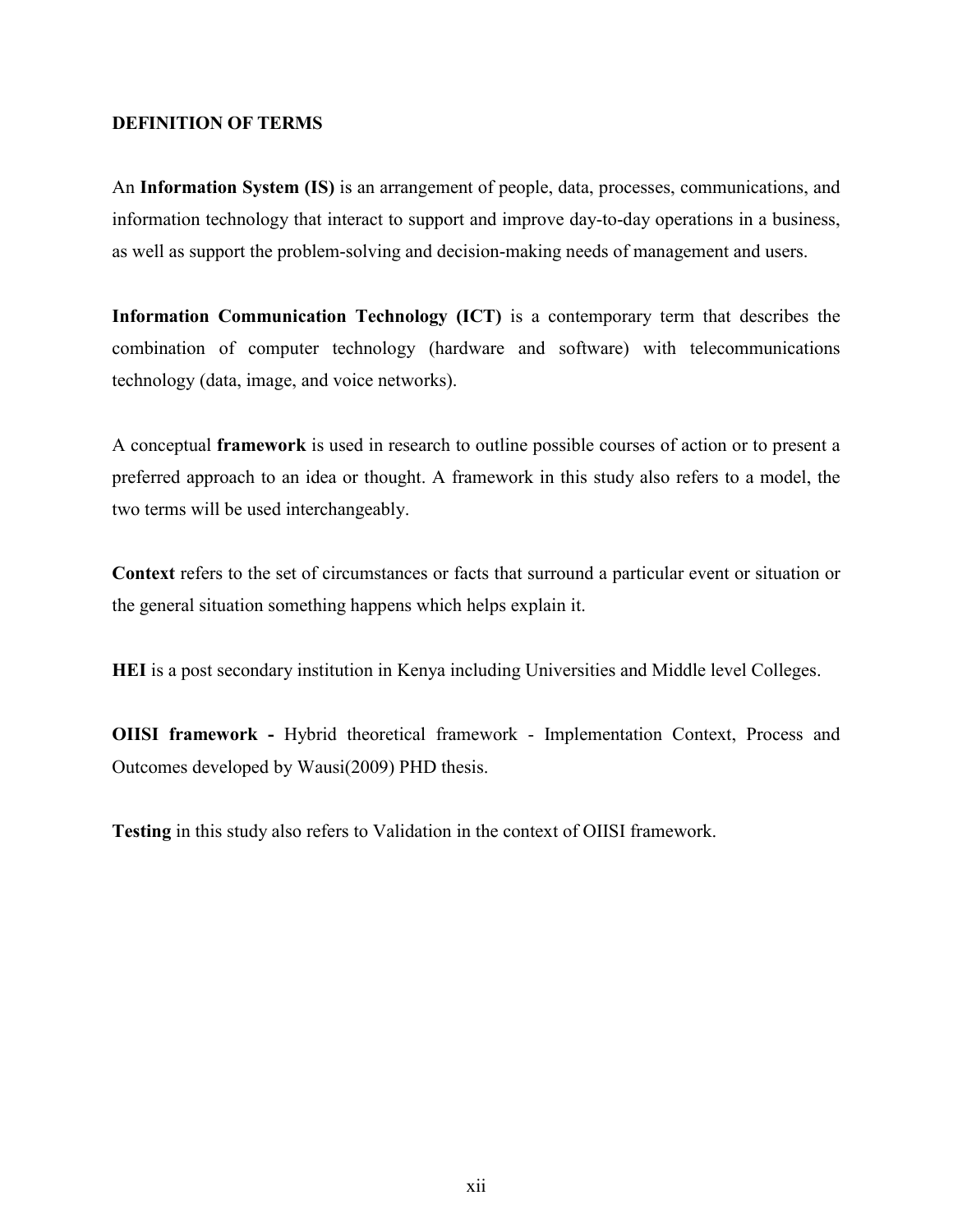#### **CHAPTER ONE: INTRODUCTION**

#### <span id="page-12-0"></span>**1.1 Background of the Study**

Within industry, there is a growing awareness of and concern about the complexity of introducing new information communication technology (ICT) in organizations. Experience shows that it is not so much technical issues that complicate matters, but rather organizational, social and psychological issues (Voor Mieke, 2003). Frameworks have been developed by researchers for the purpose of understanding and explaining implementation of Information Systems (IS) in organizations but many of the researchers do not necessarily go to the extent of validating the relationships indicated therein. Other researchers may take the task of validating such frameworks. For example, Perez-Mira (2010) validated Delone and Mclean's model of information systems success at the web site level of analysis. This study aimed at testing the Organizational Implementation of Information Systems Innovations (OIISI) framework in the context of Higher Education Institutions (HEIs) in Kenya. Wausi (2009) developed the OIISI framework for understanding the implementation of information systems, case of Kenyan universities. This study used selected HEIs in Kenya to test the relationships indicated in the framework. For the purpose of this study HEI is a post secondary institution in Kenya including Universities and Middle level Colleges.

As the complexity and dynamics of the business context and markets increase, the need for accurate, pertinent and immediate information will continue to grow (Shuliang Li, 2004). This supports the need for a continued use of IS to support planning, decision-making, operations and management in organizations. Farrell (2007) notes that Kenya has placed considerable emphasis on the importance of ICT in its Education Sector Support Programme as evidenced in the promulgation of the National ICT Strategy for Education and Training. Farrell (2007) continues to note that the Ministry of Education has taken steps to support the implementation of the strategy either by direct action or through the various institutions and agencies with which it works. In addition, there are many other organizations not involved directly with the Ministry of Education that continue to be active in implementing and supporting projects involving ICT in education. Most institutions of higher learning in Kenya have started computerizing. That is, there is rapid technological evolution. The government through the Ministry of Education is also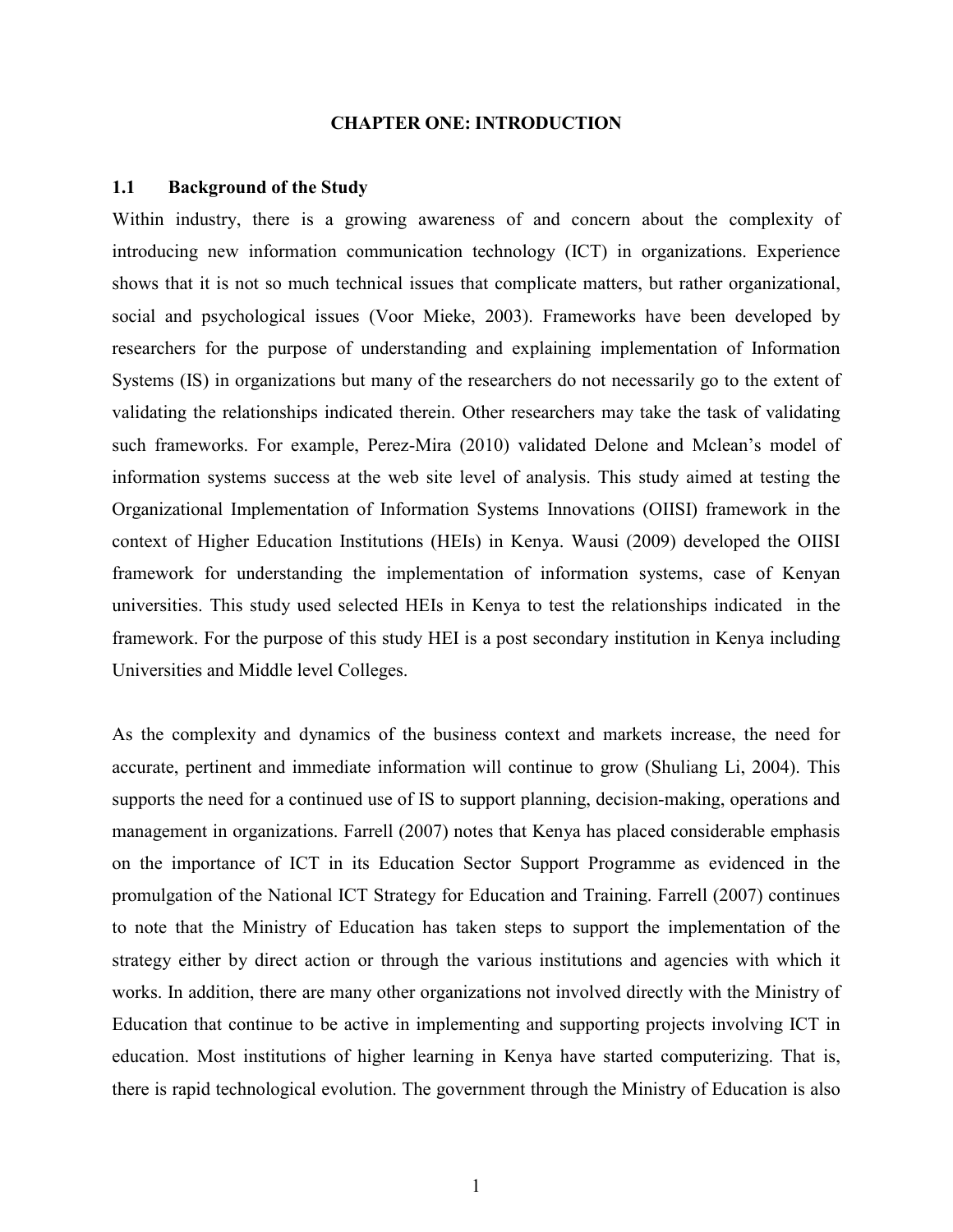<span id="page-13-0"></span>educating government institution's stakeholders like Board of Governors (BOGs), Heads of Departments(HODs), Principals, Registrars and other stakeholders through workshops to ensure that they appreciate the role of IS in the much anticipated growth of a knowledge economy and the use of IS in management of the institutions.

Funding through the Kenya Education Sector Support Programme (KESSP) and other forms like Public Private Partnership (PPP) has been put into place to purchase computers and application programs including Management Information Systems (MIS).

On the strength of these efforts a framework for IS implementation for Higher Education Institutions (HEIs) is needed. Wausi(2009) developed a framework for a Kenyan University as a case study. This study validated the OIISI framework for HEIs.

## **1.2 Problem Statement**

Magutu et al (2010) observed that despite numerous methodologies having been proposed, Kenyan parastatals still fail to effectively deal with ISs implementation and related challenges. Hackney, R. and Little, S. (1999), in Obara (2010) observed that, IS implementation in parastatals is significantly influenced by cultural, political and power behavioural situations within parastatals.

Many HEIs in Kenya like parastatals face numerous challenges in the implementation of IS. The main challenge is the lack of an appropriate framework of implementing IS in such organizations. Wausi (2009) suggested OIISI framework that can resolve this problem. However, the framework had not been validated to predict its suitability for application in HEIs. This study aimed at testing the framework for the purposes of application in HEIs.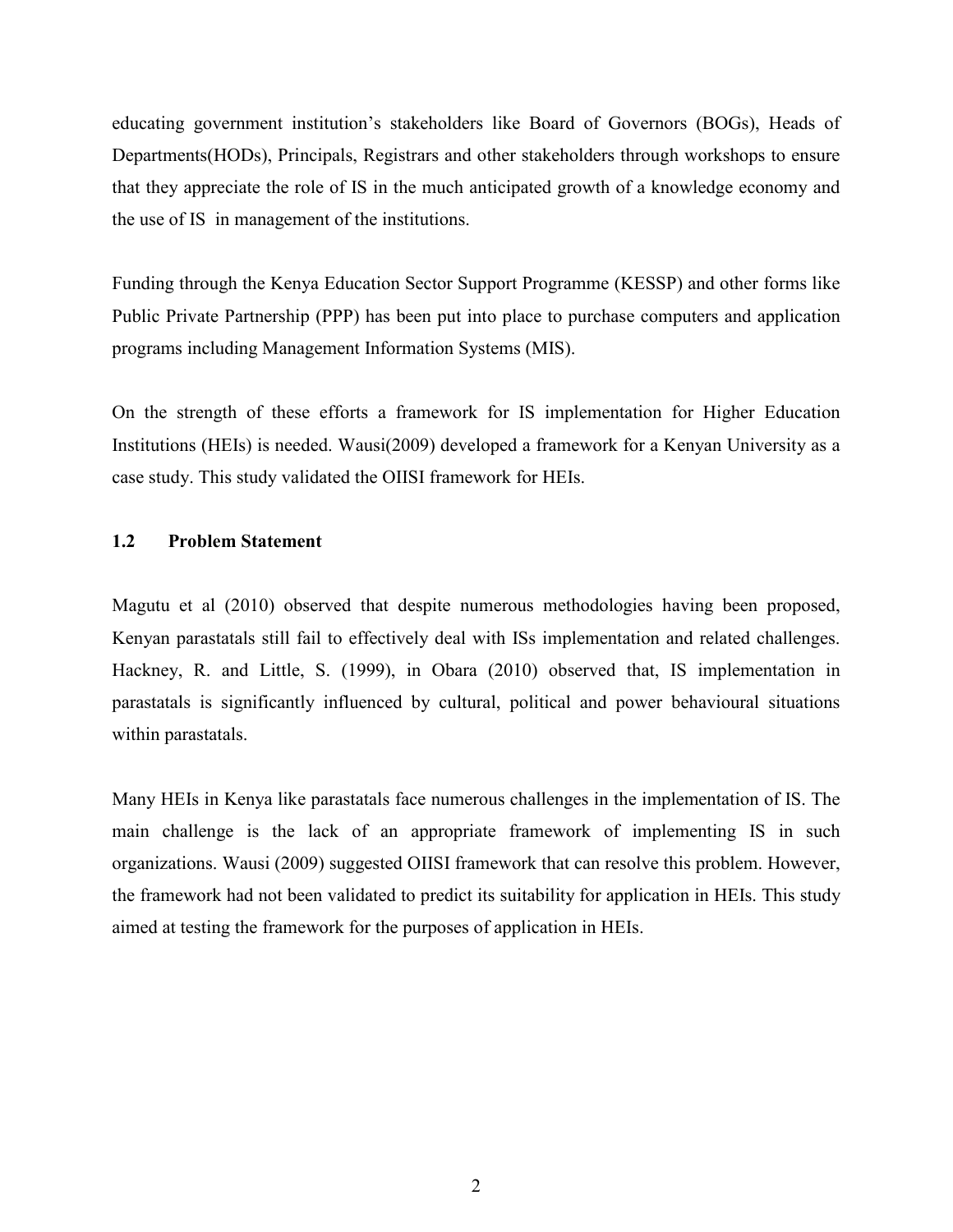<span id="page-14-0"></span>**Organizational Implementation of Information Systems Innovations (OIISI) Framework** 



**Figure1.1**: Organizational Implementation of Information Systems Innovations (OIISI) Framework *Source: Wausi (2009): Organizational Implementation of Information Systems Innovations* 

The Implementation Context includes Managerial Intervention, Subjective Norms, Facilitating Conditions and Other factors. These are expected to influence the Implementation Process which includes Secondary Adoption, Organizational Assimilation and Organizational learning. The Implementation Process eventually leads to Implementation Outcomes. The feedback loops from Implementation Outcomes to the Implementation Process and Implementation Outcomes to Implementation Context serves to recognize a learning curve. According to Wausi (2009), immediate outputs, intermediate consequences and the wider organizational impacts of the process continually inform the ongoing implementation process and trigger adjustments to the context, thereby creating knowledge and change.

## **1.3 Objectives of the Study**

#### **1.3.1 General Objective**

The main aim of this study was to test the OIISI framework for the implementation of IS in Higher Education Institutions. To achieve this objective, the study was guided by the following specific objectives, hypotheses and a research question.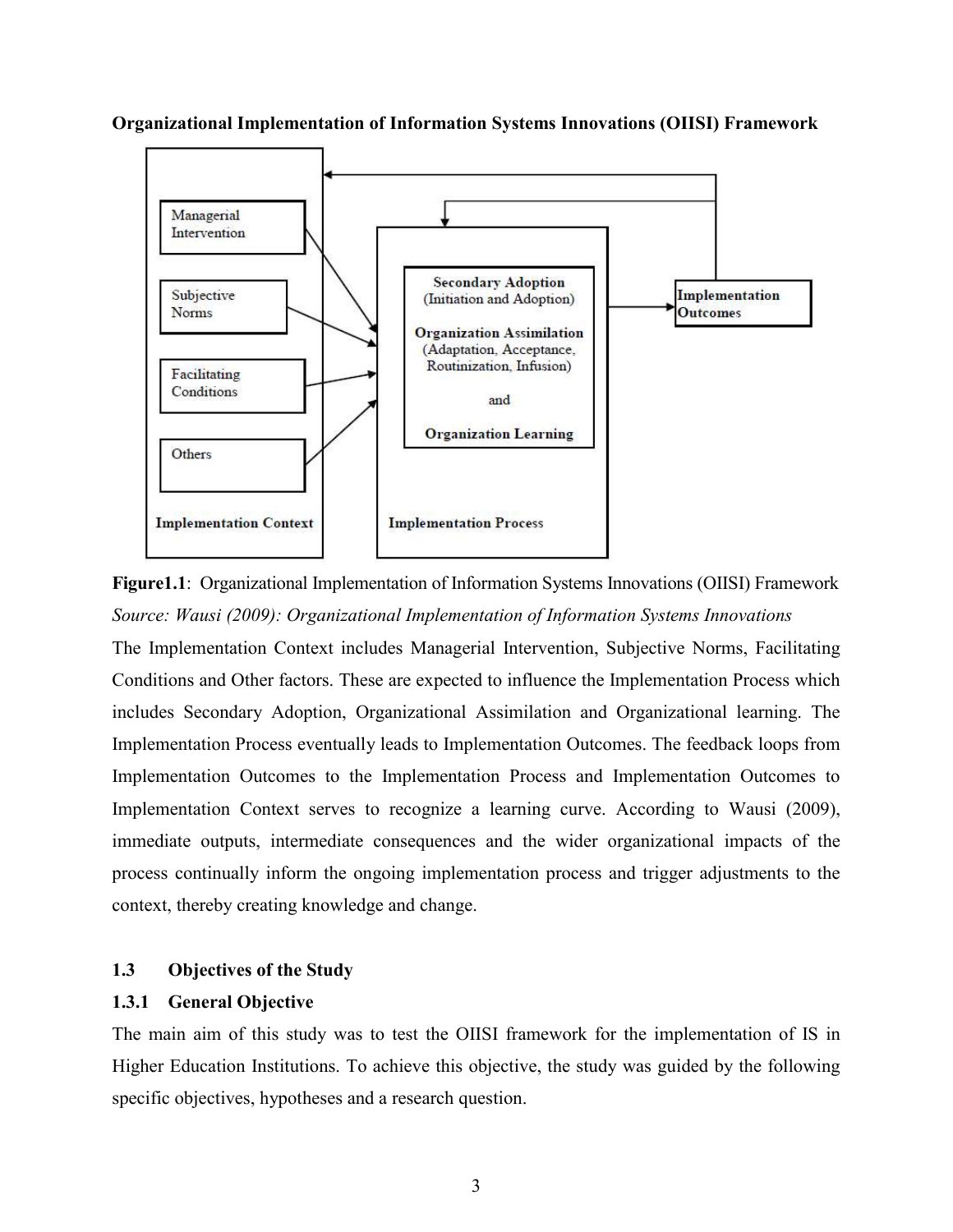## <span id="page-15-0"></span>**1.3.2 Specific Objectives**

- i) To determine if the relationships indicated in the OIISI framework are valid
- ii) To measure the degree of associations indicated on the OIISI framework
- iii) To determine other factors influencing IS implementation process

### **1.4 Hypothesis of the Study**

The study was guided by the following null hypotheses:

- H1: There is no relationship between managerial intervention and implementation process.
- H2: There is no relationship between subjective norms and the implementation process.
- H3: There is no relationship between facilitating conditions and implementation process.
- H4: There is no relationship between implementation process and Implementation outcomes.
- H5: There is no relationship between implementation outcomes and implementation process.

H6: There is no relationship between implementation outcomes and implementation context.

## **1.5 Research Question**

Are there other factors that influence IS implementation process?

## **1.6 Project Justification**

This study aimed at determining the degree of associations and relationships in OIISI framework in HEIs and, in so doing, would provide researchers and practitioners with a valid and reliable instrument that covers all the key constructs identified in the framework. It also aimed at suggesting pointers towards any modifications of the framework based on results of the study.

## **1.7 Assumptions and Limitations of the Research**

The research focused on some selected HEIs which had finished implementing or were in a stage of IS implementation. Due to time and resource limitations, the researcher carried out the study in fourteen institutions, investigating between 1 and 7 respondents in every visited HEI.

The researcher assumed that the variables under investigation are measurable and the instrument used was valid and reliable to measure the variables under consideration.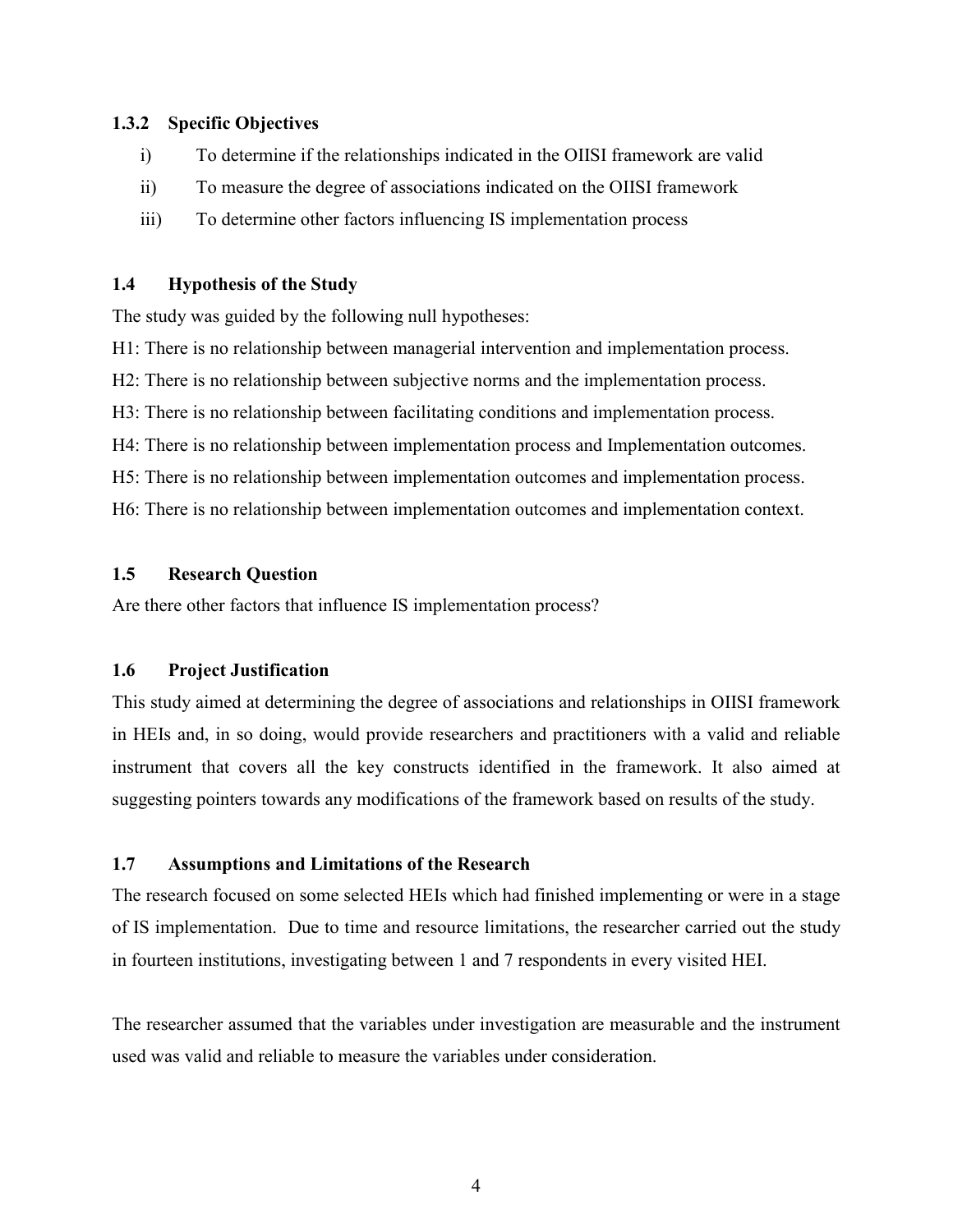The results of this study were limited by the ability of the selected statistical procedure to find statistical significance and that the test had sufficient power to detect the framework relationships in the population.

The study assumed that the participants were representative of the population, willingly participated in the study and that they responded to questions honestly or participated without biasing the study results.

The study assumed that the results would be generalizable beyond the sample being studied and that the study would be relevant to stakeholders.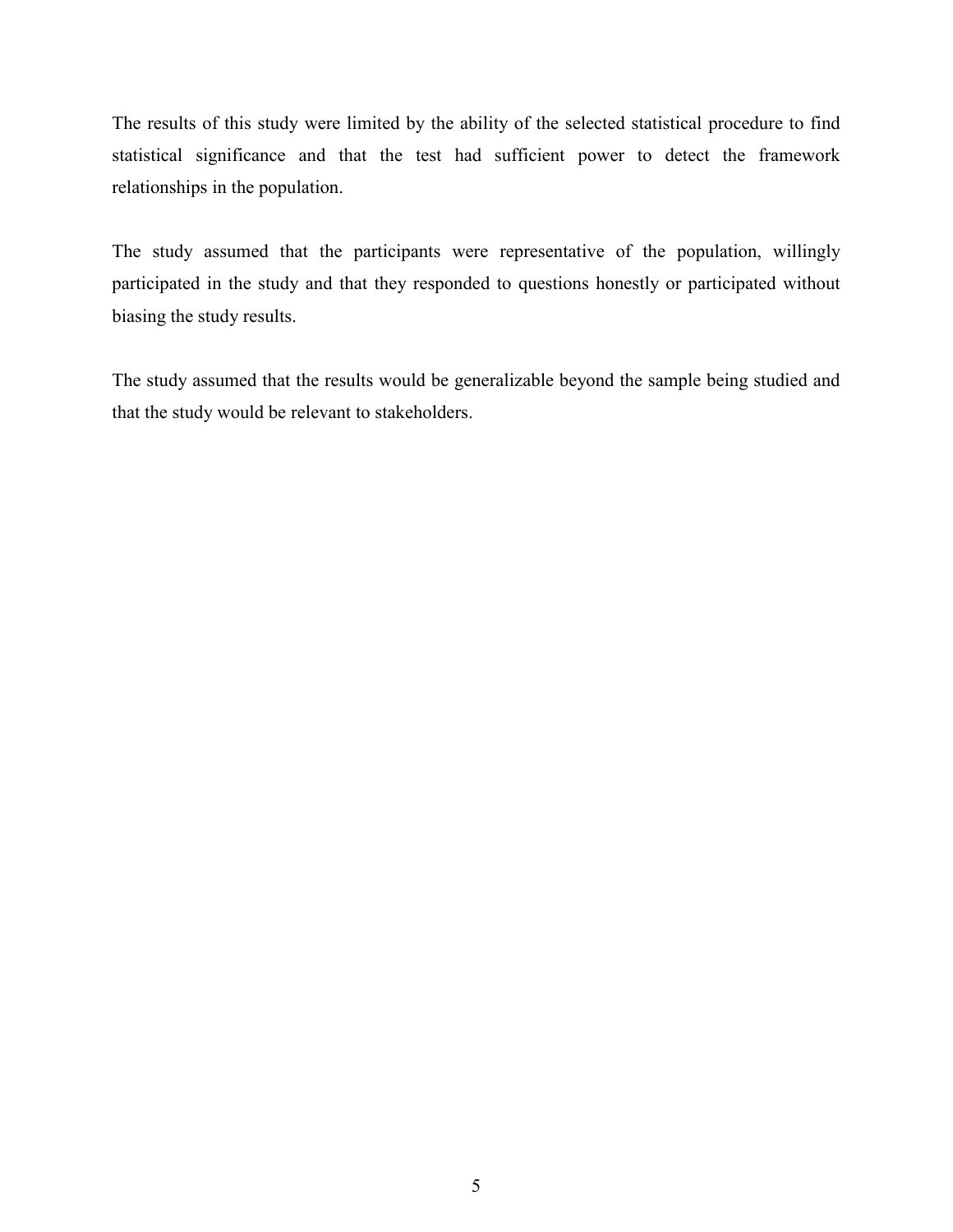#### **CHAPTER TWO: LITERATURE REVIEW**

#### <span id="page-17-0"></span>**2.1 Introduction**

This section reviews and discusses relevant previous work and literature, under three subheadings: Role of frameworks in IS; Review of IS frameworks; Methods of validating frameworks and a summary presentation of the derived hypotheses.

#### **2.2 Role of Frameworks in IS**

According to Johansson (1999) in Gordana(nd), a model or framework is a simplified representation of a complex system or process developed for its understanding, control and prediction. It resembles the target system in some aspects while at the same time it differs in other aspects that are not considered essential.

Frameworks have been used to provide a profound basis for information systems development and evaluation for a long time (Rittgen, 2007). Contextual frameworks, for example, are frameworks for conceptualizing work practices (Goldkuhl & Röstlinger, 2003), business processes (Lind, 2002) and business interaction (Goldkuhl & Lind, 2004). An IS framework provides a taxonomy for relating the concepts that describe the real world to the concepts that describe an information system and its implementation (Sowa & Zachman, 1992).

Frameworks are therefore developed in order to make human life better. They provide ways of joining social action so as to promote useful description, explanation, critique, and change in situated human action; and emergence of new and better ways of doing things. Frameworks can also be used for planning. According to *Pant and Ravichandran (2001),* existing planning models can be broadly classified into impact and alignment models. Impact models focus on the potential impact of information technology on organizational tasks and processes and use this as the basis to identify opportunities for deploying information systems. Alignment models, on the other hand, focus on aligning the information system's plans and priorities with organizational strategy and business goals.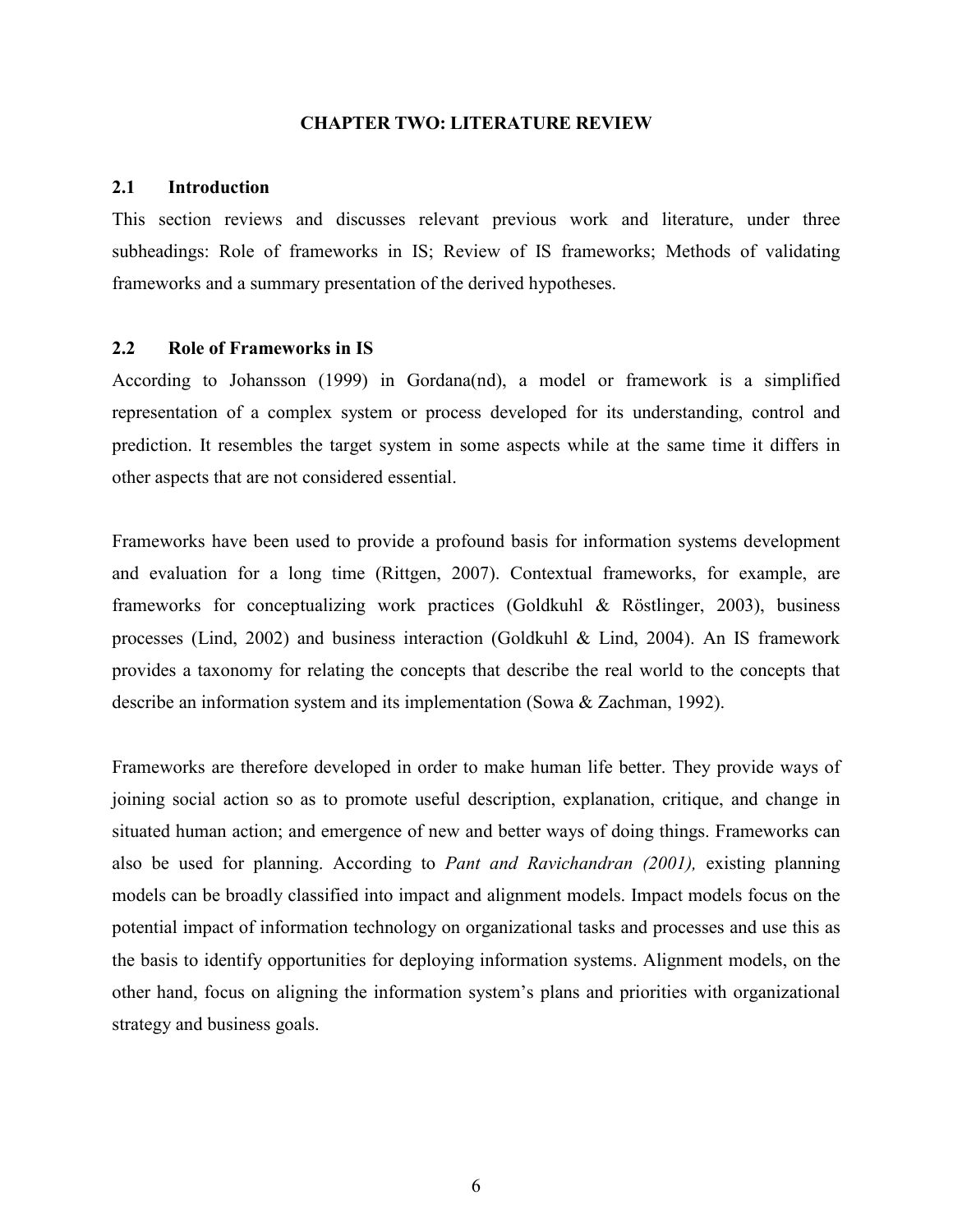Frameworks should help us to see things, aspects, properties and relations which otherwise would be missed (Cronen, 2001). The constituents of a framework have lately been elaborated by Goldkuhl (2006). Goldkuhl (ibid.) emphasizes conceptualizations, patterns, normative criteria, design principles and models as (partially overlapping) such constituents of a framework.

Models are abstracted or constructed on the grounds that they potentially satisfy important constraints of the target domain. Daniel E. O'Leary(1998) says that validation ascertains accuracy and completeness. Researchers (for example, O'Leary 1987) have developed frameworks to help guide validation efforts. Frameworks act as a guide to fulfilling a task.

In a paper written by the Center for Technology in Government University at Albany, SUNY(1998), different methods and techniques used to direct the life cycle of a software development project are discussed. The paper notes that most real-world models are customized adaptations of the generic models. General frameworks can therefore be customized into a practical use.

The systems development life cycle (SDLC) is a conceptual model used in project management that describes the stages involved in an information system development project, from an initial feasibility study through maintenance of the completed application. Bender RBT Inc.(2003) notes that SDLC has three primary objectives: to ensure that high quality systems are delivered, provide strong management controls over the projects, and maximize the productivity of the systems staff. A SDLC methodology follows the following general steps:

- i) The existing system is evaluated. Deficiencies are identified. This can be done by interviewing users of the system and consulting with support personnel.
- ii) The new system requirements are defined. In particular, the deficiencies in the existing system must be addressed with specific proposals for improvement.
- iii) The proposed system is designed. Plans are laid out concerning the physical construction, hardware, operating systems, programming, communications, and security issues.
- iv) The new system is developed. The new components and programs must be obtained and installed. Users of the system must be trained in its use, and all aspects of performance must be tested. If necessary, adjustments must be made at this stage.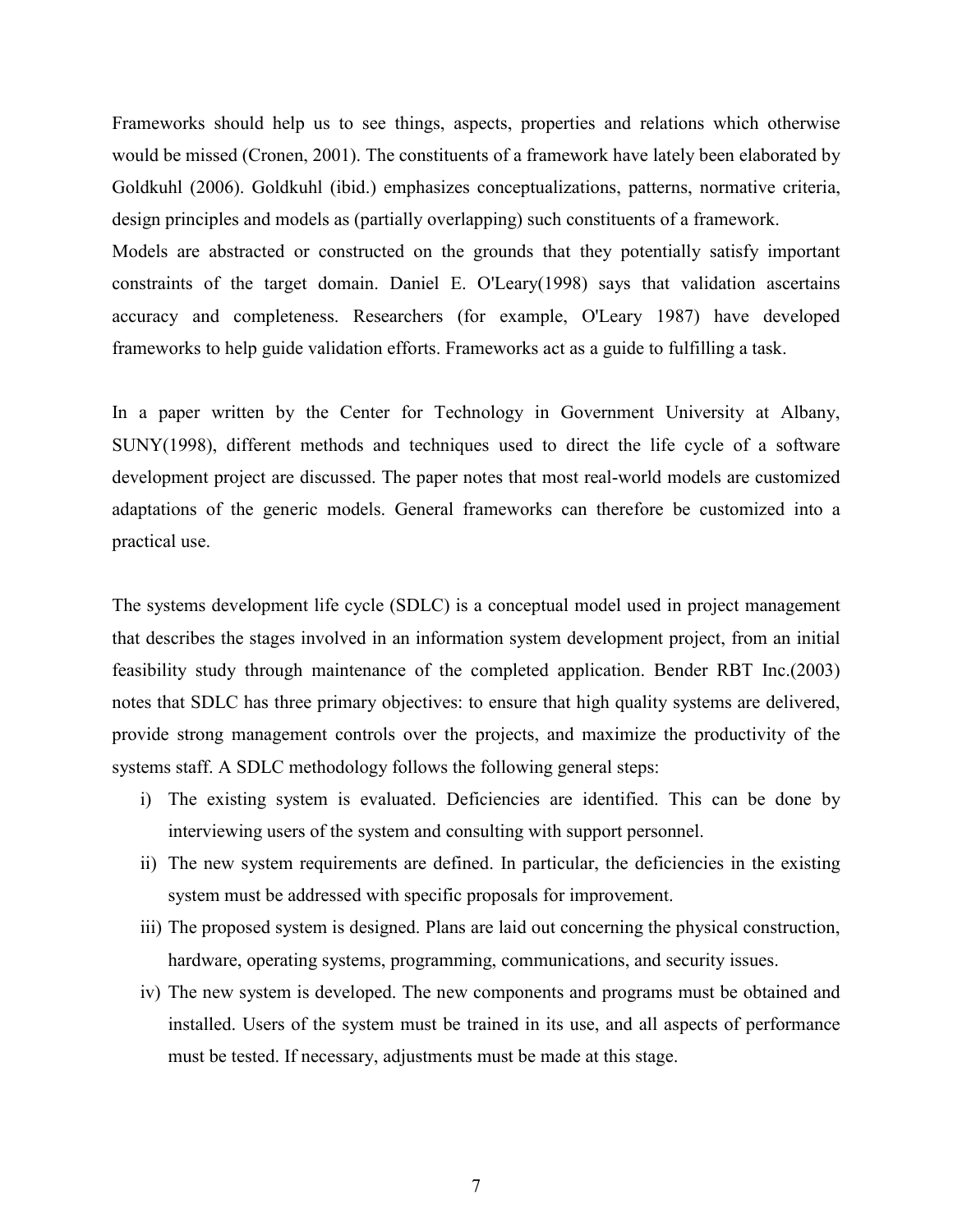- <span id="page-19-0"></span>v) The system is put into use. This can be done in various ways. The new system can phased in, according to application or location, and the old system gradually replaced. In some cases, it may be more cost-effective to shut down the old system and implement the new system all at once.
- vi) Once the new system is up and running for a while, it should be exhaustively evaluated. Maintenance must be kept up rigorously at all times. Users of the system should be kept up-to-date concerning the latest modifications and procedures.

SDLC therefore forms the framework for planning and controlling the creation of an information system.

#### **2.3 Review of IS Frameworks**

#### **2.3.1 Technology Acceptance Model (TAM)**

Davis et al. (1989) proposed, tested, and revised the Technology Acceptance Model (TAM), which attempts to explain and predict why users sometimes accept and sometimes reject information systems (IS). TAM has received extensive empirical support through validations, applications and replications. The model suggests that when users are presented with a new technology, a number of factors influence their decision about how and when they will use it, notably: Perceived usefulness (PU) defined as "the degree to which a person believes that using a particular system would enhance his or her job performance"; Perceived ease-of-use (PEOU) defined as "the degree to which a person believes that using a particular system would be free from effort". Technology Acceptance Model(TAM) is presented in figure 2.1 below: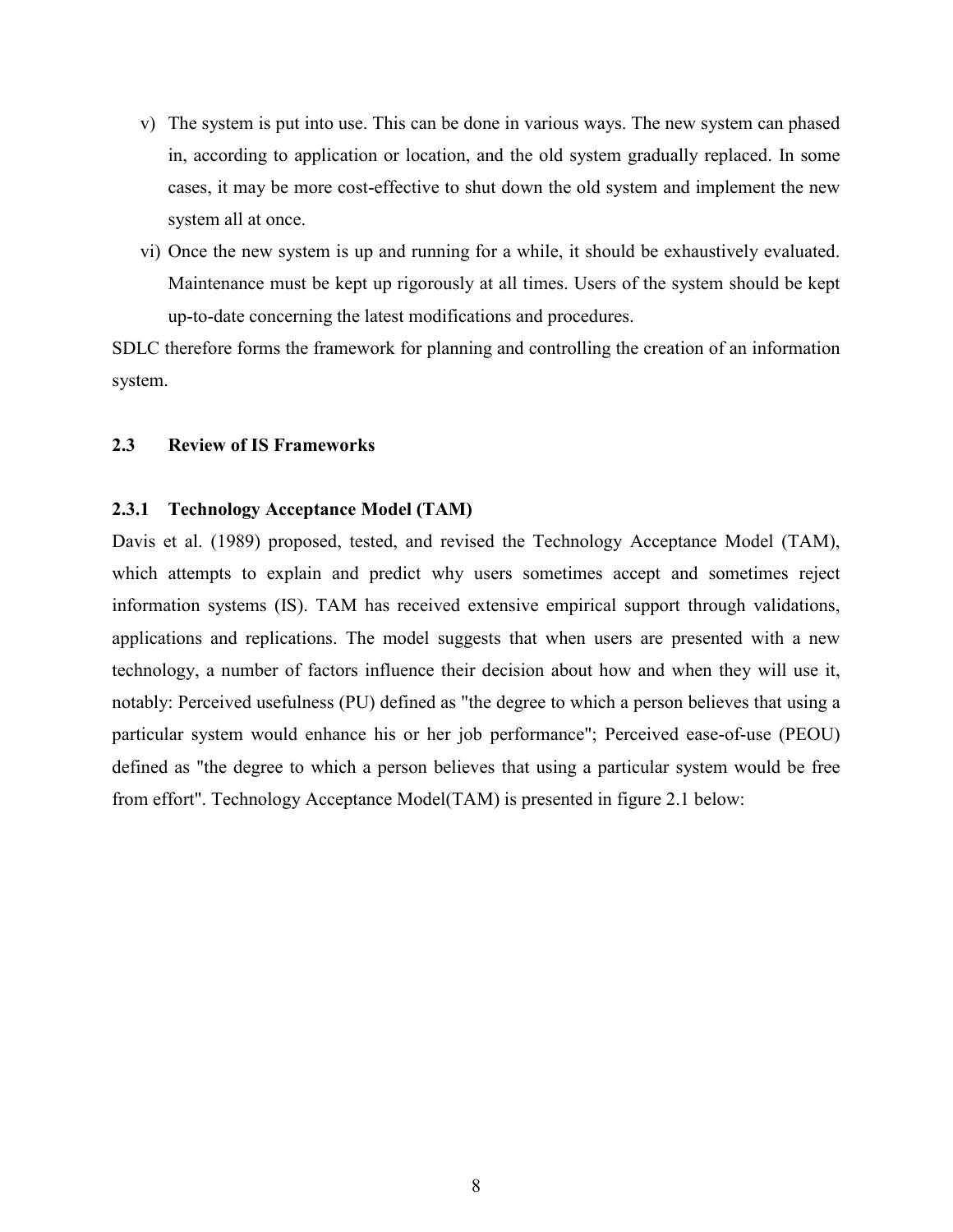<span id="page-20-0"></span>

#### **Figure 2.1 Technology Acceptance Model**

*Source: Park, S. Y. (2009) An Analysis of the Technology Acceptance Model in Understanding University Students' Behavioral Intention to Use e-Learning* 

TAM is an adaptation of the Theory of Reasoned Action (TRA) to the field of IS. TAM posits that perceived usefulness and perceived ease of use determine an individual's intention to use a system with intention to use serving as a mediator of actual system use. Perceived usefulness is also seen as being directly impacted by perceived ease of use. Researchers have simplified TAM by removing the attitude construct found in TRA from the current specification (Venkatesh et. al., 2003). Attempts to extend TAM have generally taken one of three approaches: by introducing factors from related models, by introducing additional or alternative belief factors, and by examining antecedents and moderators of perceived usefulness and perceived ease of use (Wixom and Todd, 2005).

TRA and TAM, both of which have strong behavioural elements, assume that when someone forms an intention to act, that they will be free to act without limitation. In practice constraints such as limited ability, time, environmental or organisational limits, and unconscious habits will limit the freedom to act

TAM has been continuously studied and expanded, the result of which is two major upgrades which are the TAM 2 (Venkatesh & Davis 2000 & Venkatesh 2000) and the Unified Theory of Acceptance and Use of Technology (UTAUT), in Venkatesh et al. (2003). Recently, (Venkatesh & Bala 2008), have proposed a further modification, thereby developing TAM 3.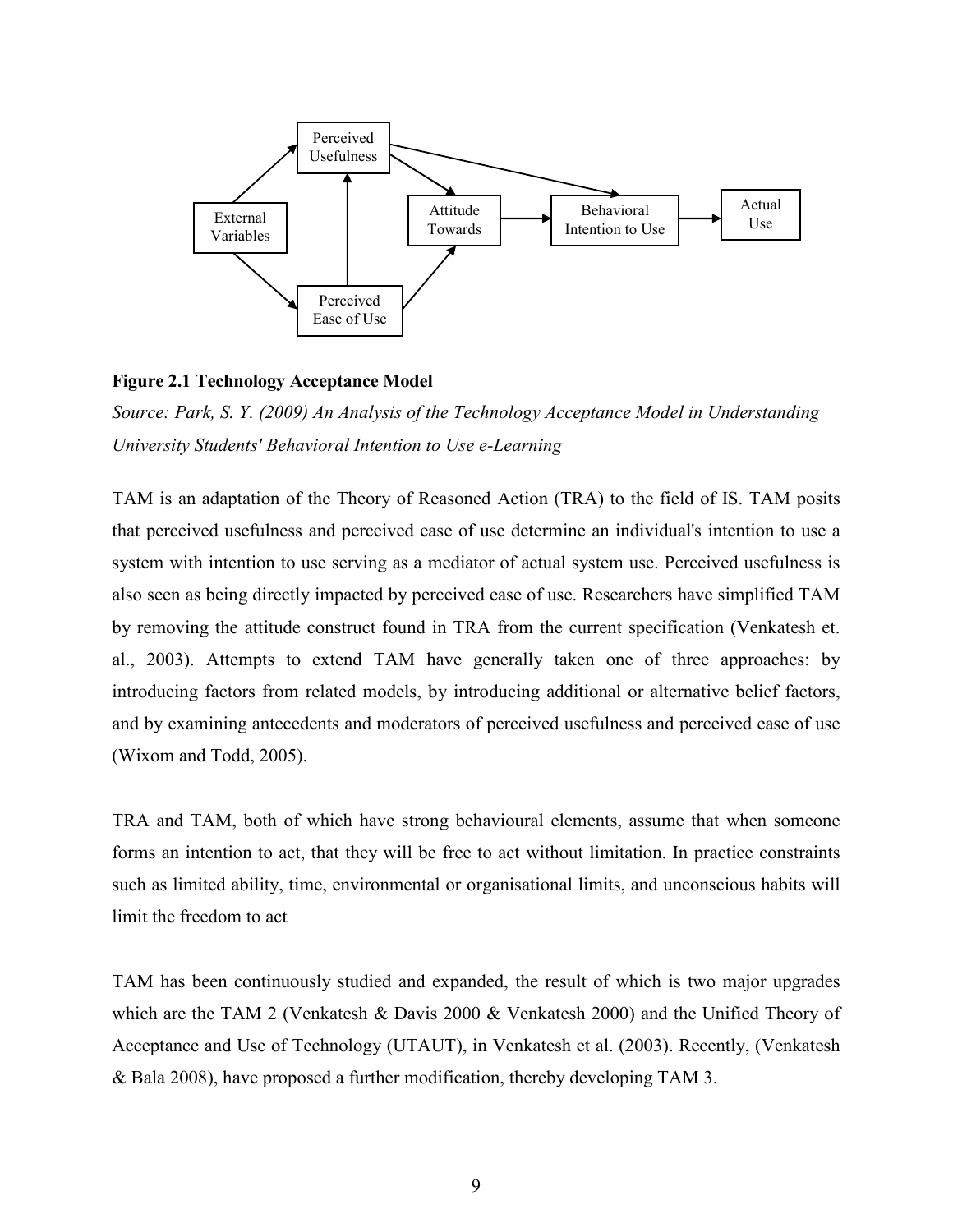TAM 2 was suggested after a review of user acceptance literature followed by a discussion and empirical comparison of eight prominent models and their extensions. A unified model that integrates elements across the eight models was formulated and validated. The eight models reviewed are the theory of reasoned action, the technology acceptance model, the motivational model, the theory of planned behavior, a model combining the technology acceptance model and the theory of planned behavior, the model of PC utilization, the innovation diffusion theory, and the social cognitive theory.

According to Venkatesh & Davis(2000), empirical studies had found that TAM consistently explained a substantial proportion of variance of user acceptance of information technology at work(typically 40%). Venkatesh and Davis (2000) presented and tested theoretical extensions to the technology Acceptance Model (TAM) (Davis, 1986, 1989) that explained perceived usefulness and usage intentions in terms of social influence and cognitive instrumental processes. Their new model, TAM2, explains perceived usefulness in terms of cognitive and social influence processes. They suggested job relevance, one of the cognitive processes that demonstrated a statistically significant relationship with perceptions of usefulness of technology and suggested that this construct may be analogous to construct of person-job-fit (Meyer & Allen, 1997). TAM 2 is presented in figure 2.2 below: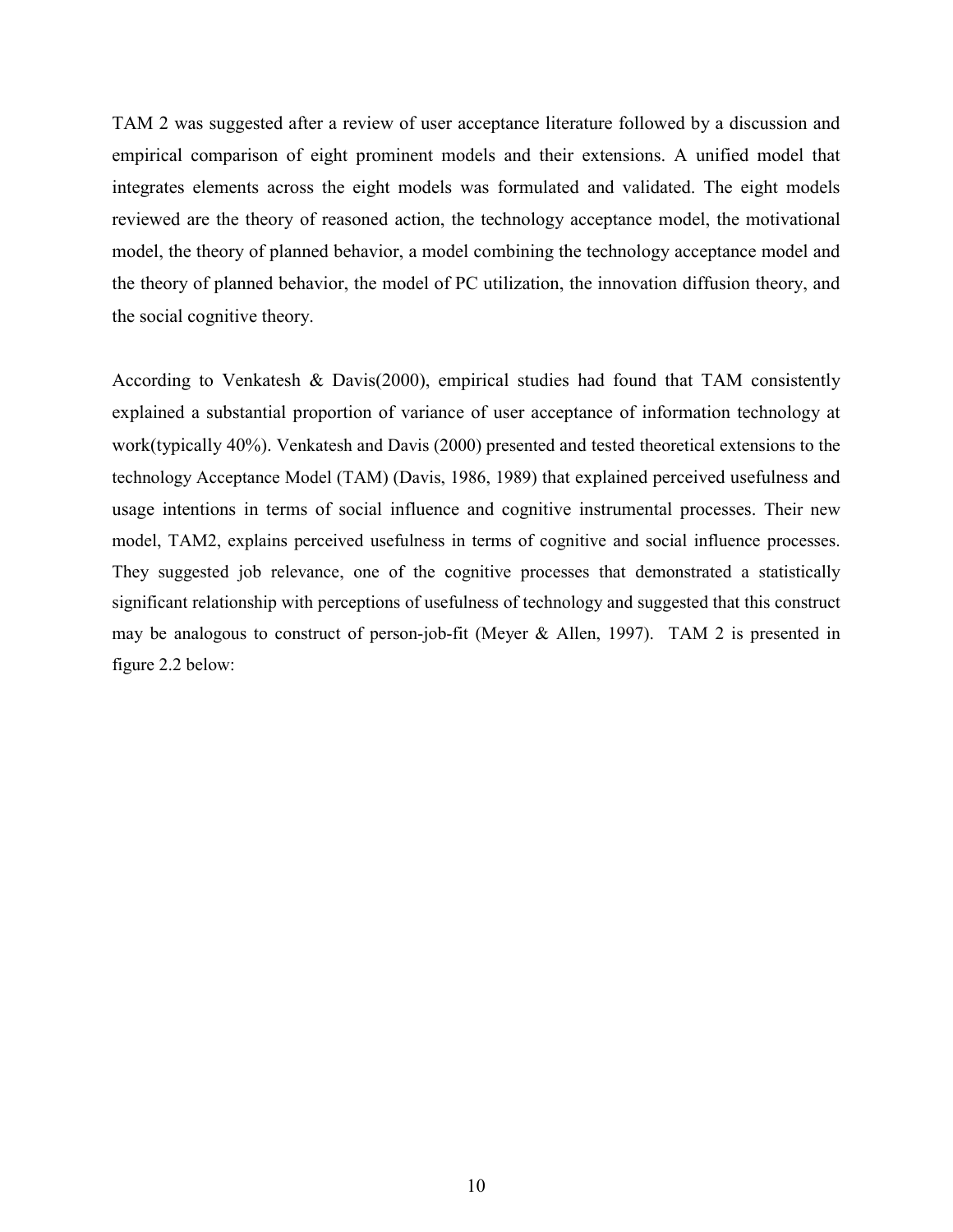<span id="page-22-0"></span>

**Figure 2.2 Technology Acceptance Model 2 (TAM2)** 

*Source: Venkatesh, V. and Davis, F.D.(2000)* 

As discussed above the Unified Theory of Acceptance and Use of Technology (UTAUT) model was another modification of TAM. UTAUT is a technology acceptance model formulated by Venkatesh et al (2003) in "User acceptance of information technology: Toward a unified view" with four core determinants of intention and usage, and up to four moderators of key relationships. The UTAUT aims to explain user intentions to use an information system and subsequent usage behavior. The theory holds that four key constructs (performance expectancy, effort expectancy, social influence, and facilitating conditions) are direct determinants of usage intention and behaviour. Gender, age, experience, and voluntariness of use are posited to mediate the impact of the four key constructs on usage intention and behavior.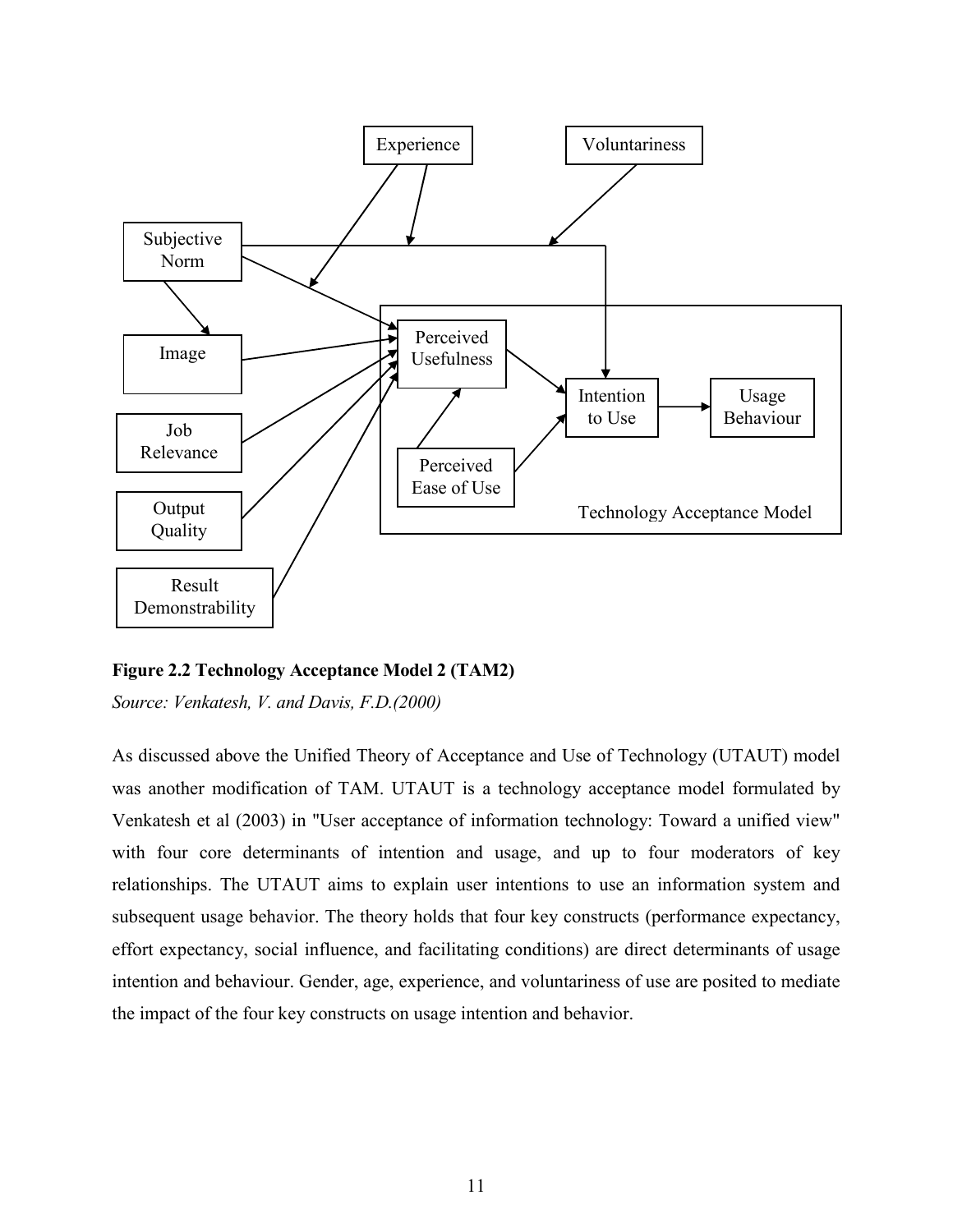<span id="page-23-0"></span>

**Figure 2.3 Unified Theory of Acceptance and Use of Technology(UTAUT)**  *Source: Venkatesh et al. (2003)* 

The theory was developed through a review and consolidation of the constructs of eight models that earlier research had employed to explain information systems usage behaviour (theory of reasoned action, technology acceptance model, motivational model, theory of planned behavior, a combined theory of planned behavior/technology acceptance model, model of personal computer use, diffusion of innovations theory, and social cognitive theory). Venkatesh et al (2003) tested UTAUT and found to account for 70% of the variance. UTAUT thus provides a useful tool for managers needing to assess the likelihood of success for new technology introductions and helps them understand the drivers of acceptance in order to proactively design interventions targeted at populations of users that may be less inclined to adopt and use new systems.

Model testing and validation therefore is important to both the researcher and practitioner in the following respects: It makes the model receive support as a tool of utilization, other researchers through validation and testing provide criticism which is important for model expansion, it may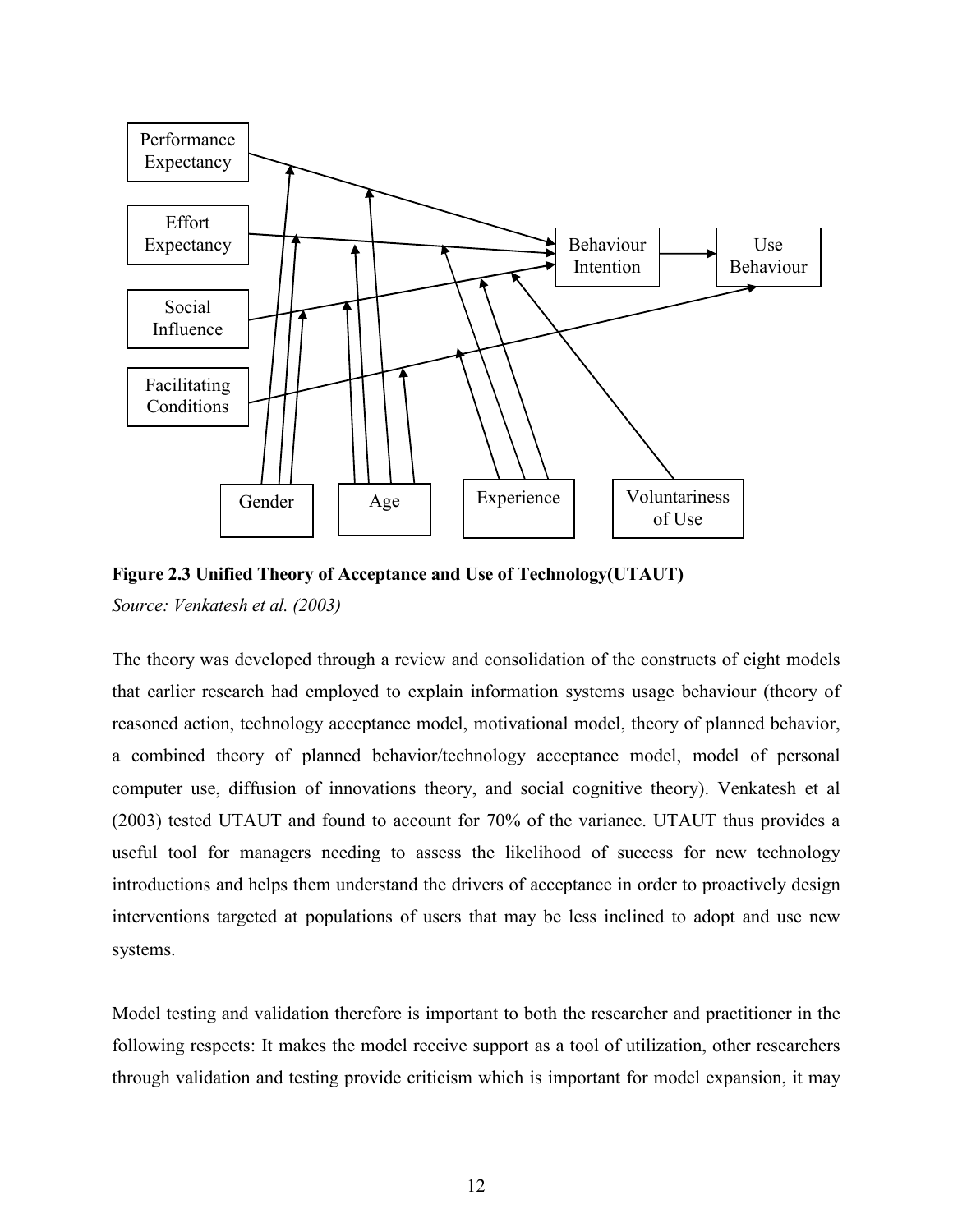<span id="page-24-0"></span>suggest further studies depending on the outcomes of the test and it helps practitioners have confidence in the model.

#### **2.3.2 Information Systems Success Model**

"The DeLone and McLean Model of Information Systems (IS) Success is one of the most cited and commonly-used models in the IS literature." Perez-Mira(2010). In the Proceedings of the 35th Hawaii International Conference on System Sciences, McLean & Delone presented a paper which had reviewed over 150 articles which have referenced the model. Again in a ten year update article in 2003, McLean & Delone reviewed over 300 articles in refereed journals. There is a lot more literature on the D&M(DeLone & McLean) IS Success Model and this confirms that D&M IS Success Model is an authority in the assessment of IS success. Stacie et al (2008) suggested that the D&M model has been found to be a useful framework for organizing IS success measurements. That the model has been widely used by IS researchers for understanding and measuring the dimensions of IS success.

This therefore suggests that every successful model must be consistent with the six major success dimensions of the updated D&M model.



**Figure 2.4 DeLone and McLean IS success model** 

*Adapted from: Measuring information systems success Stacie Petter et al 237 European Journal of Information Systems (2008)* 

The D&M success model received the attention of IS researchers some of them proposing modifications to this model. Recognizing these proposed modifications to their model, D&M, in a follow-up work, reviewed empirical studies that had been performed during the years since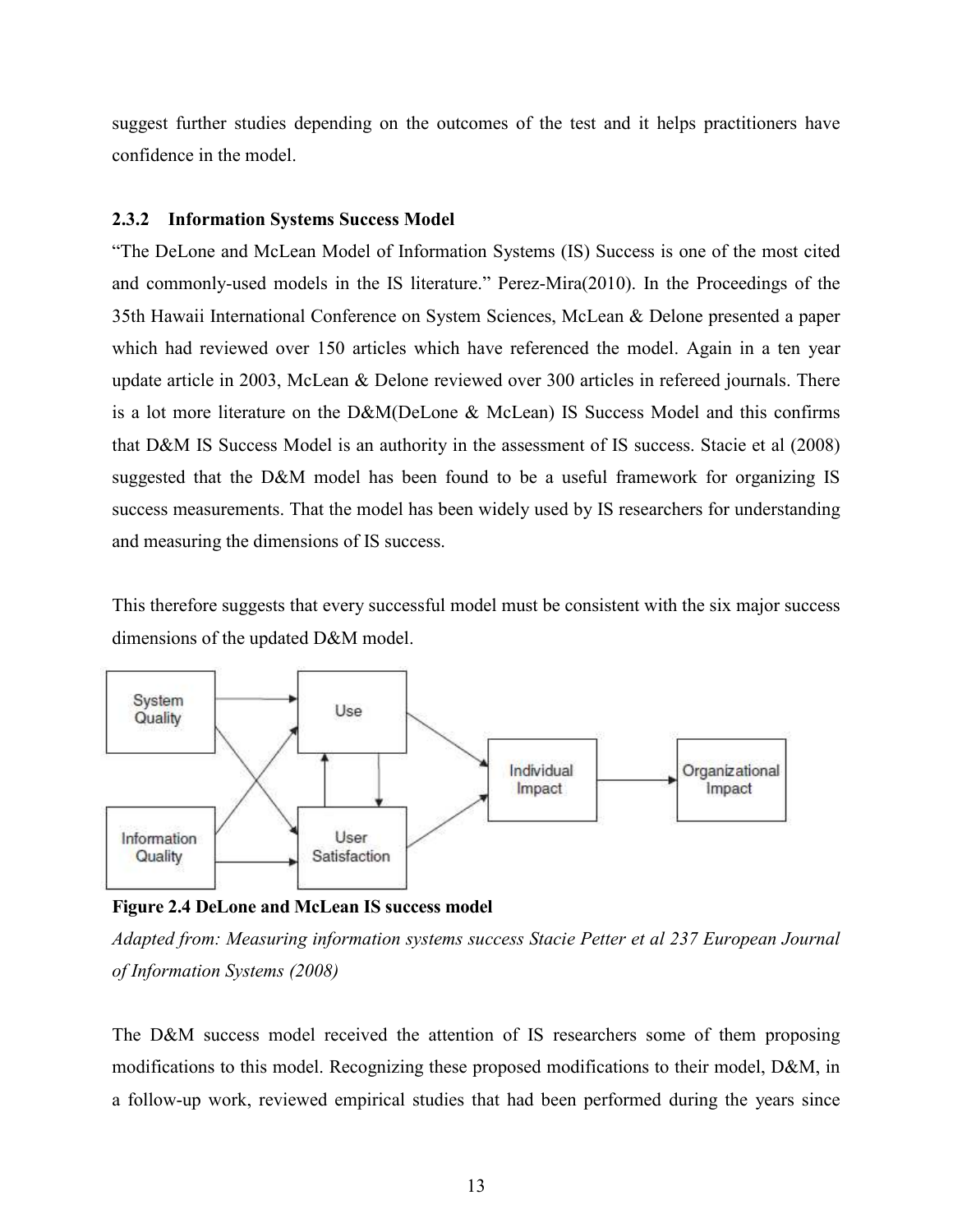<span id="page-25-0"></span>1992 and revised the original model accordingly (DeLone & McLean, 2002, 2003). The updated model is shown in figure 2.3 below:

### **2.3.3 Updated DeLone and McLean IS success model**

The DeLone and McLean IS success model (1992) was reviewed based on IS research contributions that had been done in application and validation, and those that challenged or proposed enhancements to the original model. Minor refinements were proposed to the model which formed the updated DeLone and McLean IS Success Model. This refinement increased the utility of the model like where it is used for measuring e-commerce system success. The validation also would help to make a series of recommendations regarding current and future measurement of IS success.



**Figure 2.5 Updated DeLone and McLean IS success model** 

*Source: Updated Information Systems Success Model (DeLone & McLean 2002, 2003)* 

According to this updated model, the six major success dimensions are:

i) System quality – the desirable characteristics of an information system. For example: ease of use, system flexibility, system reliability, and ease of learning, as well as system features of intuitiveness, sophistication, flexibility, and response times.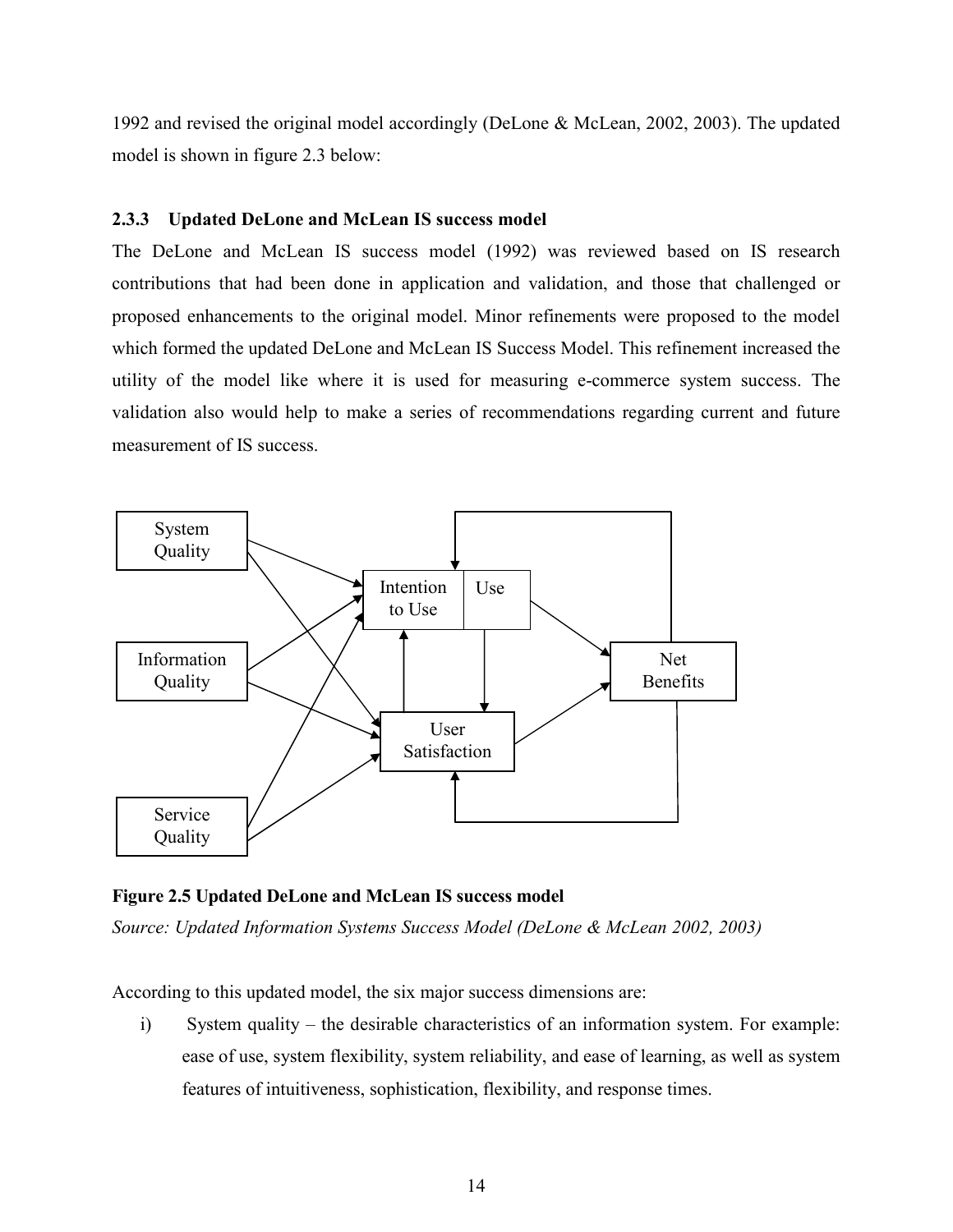- <span id="page-26-0"></span>ii) Information quality – the desirable characteristics of the system outputs; that is, management reports and Web pages. For example: relevance, understandability, accuracy, conciseness, completeness, understandability, currency, timeliness, and usability.
- iii) Service quality the quality of the support that system users receive from the IS department and IT support personnel. For example: responsiveness, accuracy, reliability, technical competence, and empathy of the personnel staff. SERVQUAL, adapted from the field of marketing, is a popular instrument for measuring IS service quality (Pitt et al., 1995).
- iv) System use the degree and manner in which staff and customers utilize the capabilities of an information system. For example: amount of use, frequency of use, nature of use, appropriateness of use, extent of use, and purpose of use.
- v) User satisfaction users' level of satisfaction with reports, Web sites, and support services. For example, the most widely used multi-attribute instrument for measuring user information satisfaction can be found in Ives et al. (1983).
- vi) Net benefits the extent to which IS are contributing to the success of individuals, groups, organizations, industries, and nations. For example: improved decision making, improved productivity, increased sales, cost reductions, improved profits, market efficiency, consumer welfare, creation of jobs, and economic development. Brynjolfsson et al. (2002) have used production economics to measure the positive impact of IT investments on firm-level productivity.

# **2.3.4 Organizational Implementation of Information Systems Innovations(OIISI) Framework**

Wausi(2009) developed a framework for IS implementation in HEIs (see figure 2.4 below)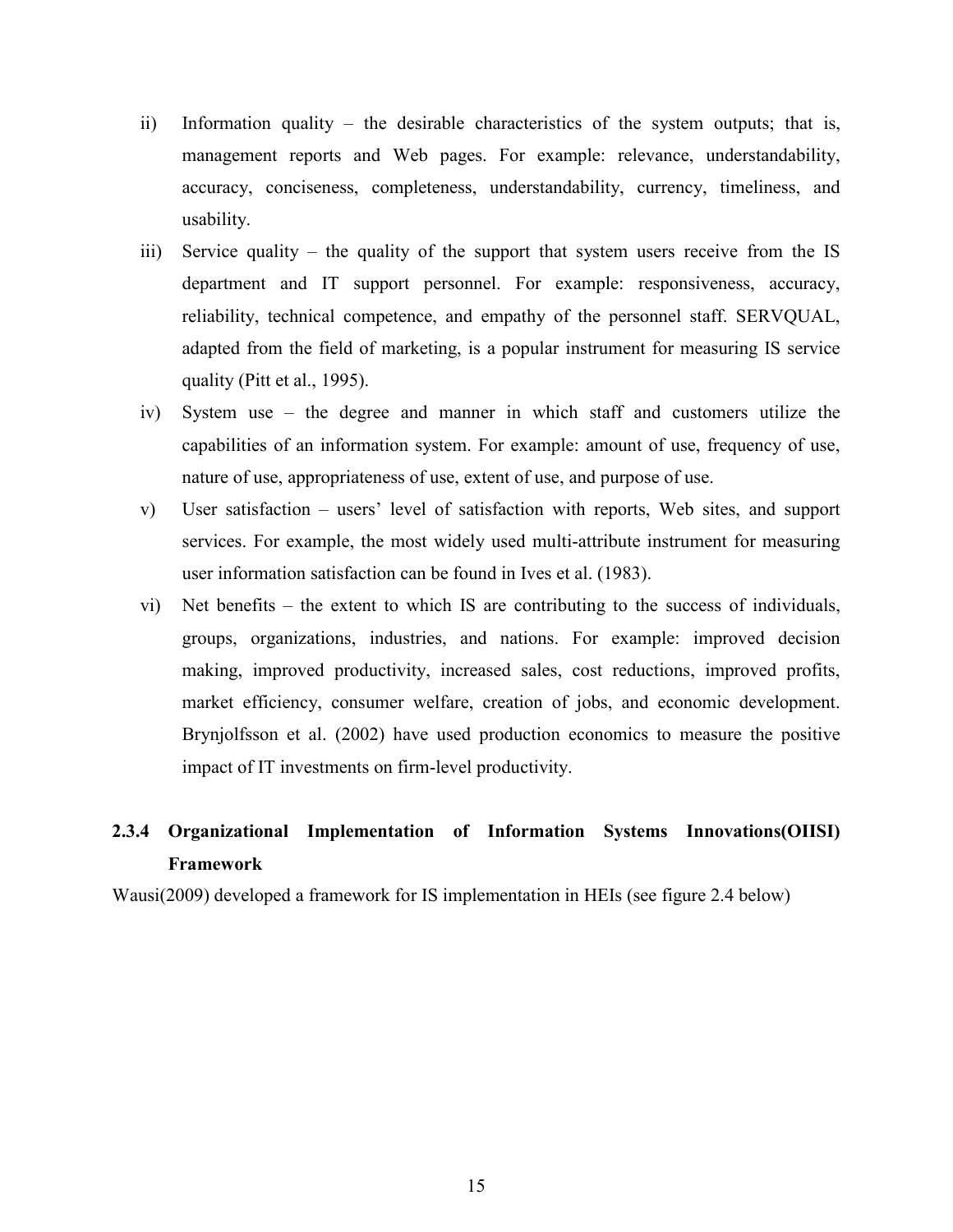<span id="page-27-0"></span>

**Figure 2.6 Hybrid theoretical framework - Implementation Context, Process and Outcomes**  *Source: Wausi (2009): Organizational Implementation of Information Systems Innovations* 

Wausi(2009) conceptualizes a theoretical framework for the organizational implementation process as consisting of a secondary adoption process , an organizational assimilation process and a continuous organizational learning process requiring continuous change management interventions.

Wausi(2009) further suggests that organizational implementation process happens in an organizational context and that the context influences the process. The notion of implementation contexts for IS concerns an identification of various systems and structures in an organization that influence the implementation process [Walsham 1993 in Wausi and Waema 2010].

According to this framework, Organisational implementation of information systems is a product of: Implementation Context; Implementation Process and Implementation Outcomes.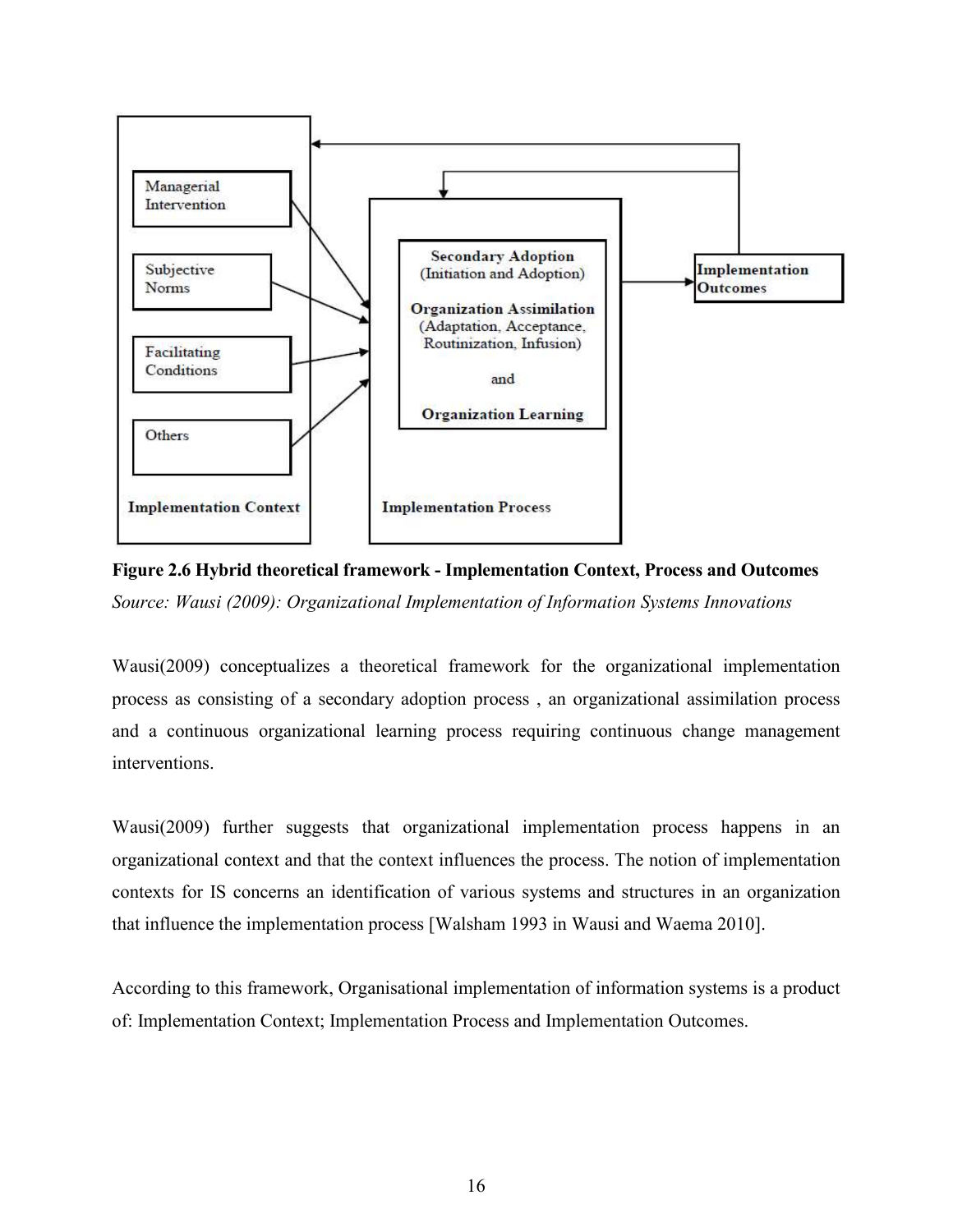## <span id="page-28-0"></span>**Implementation Context**

The enabling factors in the implementation context are identified as: Managerial intervention; Subjective norms; facilitating conditions and *Others*. *Others* is a construct that was introduced by Wausi(2009) aimed at capturing factors or issues that emerged from the case studies not covered by other key constructs. Apart from others, Wausi(2009) introduced change management in managerial intervention and organizational learning in the implementation process. A feedback loop is included to recognize the learning curve associated with the implementation process, Wausi (2009).

The constructs included in the OIISI framework are explained in table 2.1 below.

| Framework      | Contruct          | <b>Explanation</b>       | <b>Operational Definitions</b> |
|----------------|-------------------|--------------------------|--------------------------------|
| Contructs      | <b>Categories</b> |                          |                                |
|                | Managerial        | Managerial actions<br>a) | Actions and events that        |
| Implementation | Interventions     | that are geared for      | Indicate the provision,<br>le  |
| Context        |                   | creating an enabling     | acquisition, allocation and    |
|                |                   | environment              | enhancements of human and      |
|                |                   |                          | computing resources. These     |
|                |                   |                          | involve financial resources    |
|                |                   |                          | implicitly                     |
|                |                   |                          | Indicate actions towards       |
|                |                   |                          | mandating, motivating or       |
|                |                   |                          | negotiating use of             |
|                |                   |                          | computerized application       |
|                |                   |                          | systems                        |
|                |                   |                          | Infer to monitoring and        |
|                |                   |                          | evaluation process             |
|                |                   |                          |                                |
|                |                   |                          |                                |
|                |                   |                          |                                |

**Table 2.1 Theory of Constructs**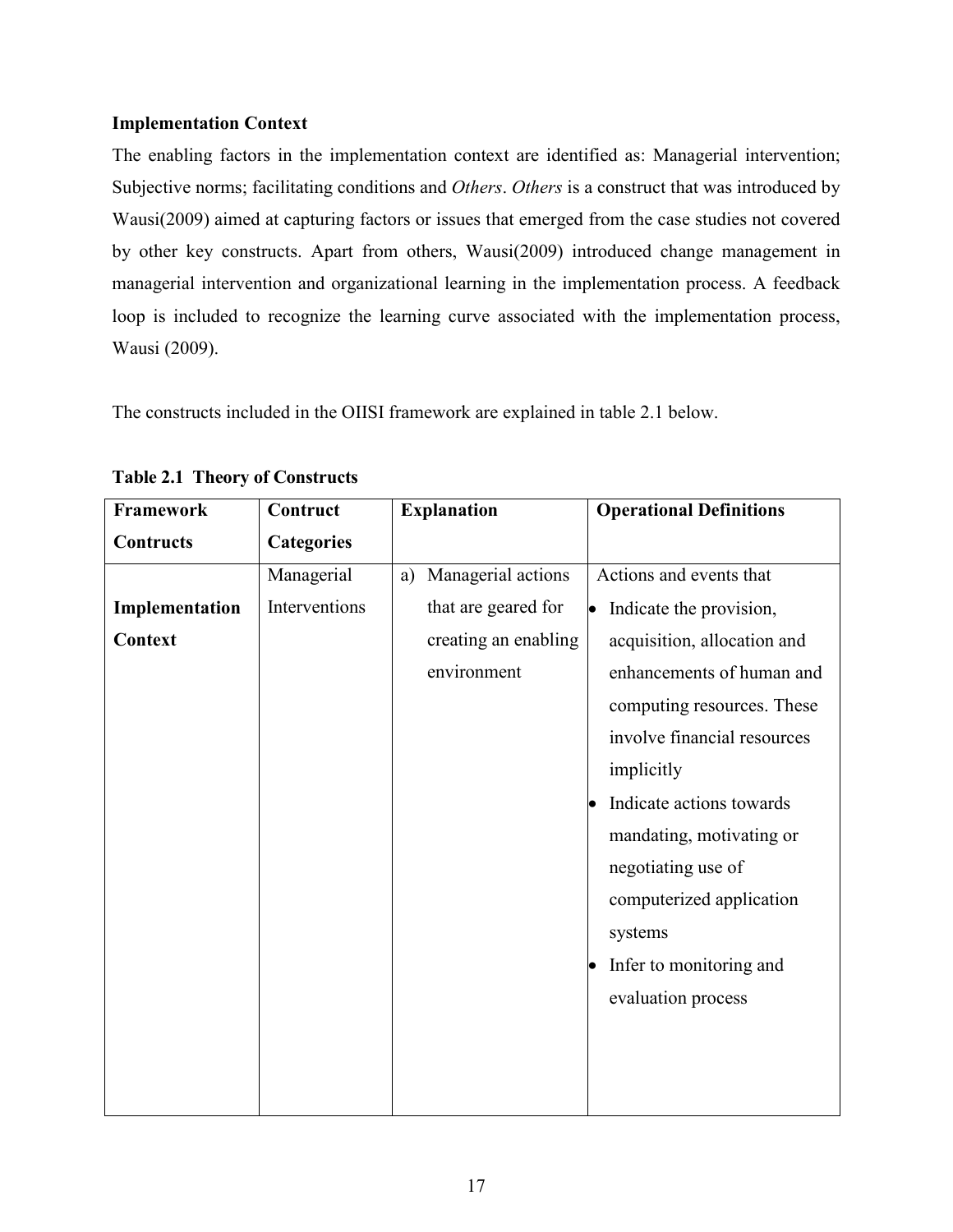| Framework | Contruct          | <b>Explanation</b>      | <b>Operational Definitions</b>   |
|-----------|-------------------|-------------------------|----------------------------------|
| Contructs | <b>Categories</b> |                         |                                  |
|           |                   | Change<br>b)            | Strategies and actions taken by  |
|           |                   | management              | implementers and the             |
|           |                   | strategies and          | organization                     |
|           |                   | actions taken to        | To enhance anticipated           |
|           |                   | counter resistance      | changes in response to the       |
|           |                   | and enhance the         | implementation process           |
|           |                   | adoption and            | To respond to user               |
|           |                   | assimilation of         | experiences from use of the      |
|           |                   | computerized            | computer application system      |
|           |                   | application system      | To respond to opportunities      |
|           |                   | at unit and             | provided by the                  |
|           |                   | organizational level.   | implementation process           |
|           |                   |                         |                                  |
|           | Subjective        | The social influence to | Perceived beliefs of users<br>lo |
|           | Norms             | adopting computerized   | about peers, supervisors,        |
|           |                   | application systems     | clients and surbodinates         |
|           |                   |                         | concerning their behavior        |
|           |                   |                         |                                  |
|           | Facilitating      | Factors that may        | Factors that include             |
|           | Conditions        | enhance or hinder the   | Computer application             |
|           |                   | implementation process  | attributes such as quality       |
|           |                   |                         | Organizational aspects such      |
|           |                   |                         | as history, culture,             |
|           |                   |                         | leadership, top management,      |
|           |                   |                         | information flow, policies       |
|           |                   |                         | and procedures of an             |
|           |                   |                         | organization                     |
|           |                   |                         |                                  |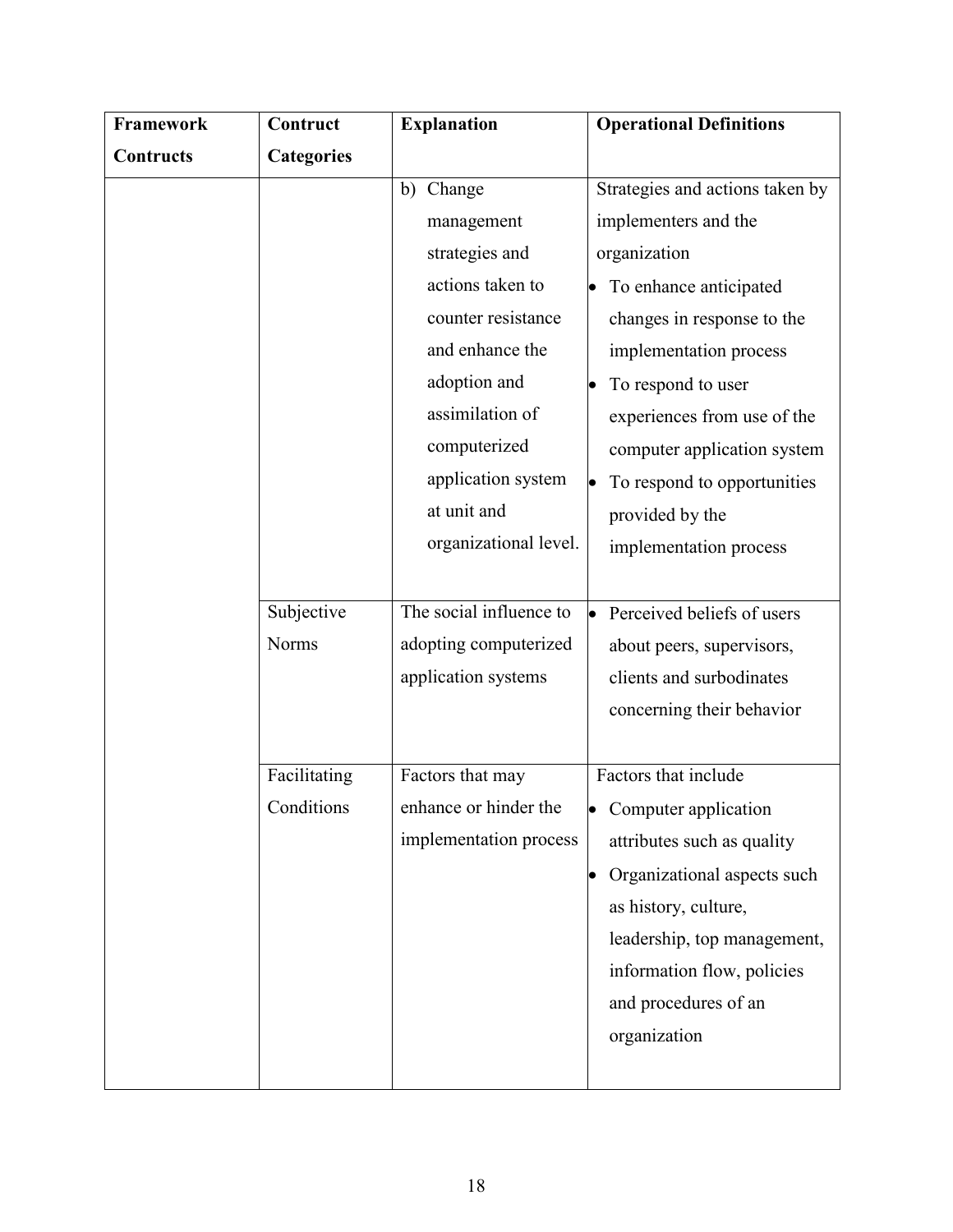| Framework      | Contruct          | <b>Explanation</b>       | <b>Operational Definitions</b>   |
|----------------|-------------------|--------------------------|----------------------------------|
| Contructs      | <b>Categories</b> |                          |                                  |
|                | Others            | Aimed at capturing       | Other factors or issues that     |
|                |                   | factors or issues that   | may emerge from the case         |
|                |                   | may emerge from the      | studies and have not been        |
|                |                   | case studies             | covered by the three key         |
|                |                   |                          | constructs                       |
| Implementation | Secondary         | Events at the unit level | Activities and actions that      |
| process        | Adoption          | that lead to the         | indicate the initiation and      |
|                |                   | adoption of the          | decisions to adopt and use the   |
|                |                   | computer application     | computer application system at   |
|                |                   | system                   | the unit level                   |
|                |                   |                          |                                  |
|                |                   |                          |                                  |
|                | Organizational    | The degree of the        | Activities and events that leads |
|                | assimilation      | penetration and use of   | to adaption, acceptance,         |
|                |                   | the IS in the various    | routinization and use of         |
|                |                   | units within an          | computer application system;     |
|                |                   | organization             | they include                     |
|                |                   |                          | Actions to install/customize     |
|                |                   |                          | IS innovation, train members     |
|                |                   |                          | and facilitate use of IS         |
|                |                   |                          | innovation                       |
|                |                   |                          | Actions that point to            |
|                |                   |                          | inducing user to commit to       |
|                |                   |                          | use IS innovation                |
|                |                   |                          | Indication of routine use        |
|                |                   |                          | Continued and emergent use       |
|                |                   |                          | to increase effectiveness        |
|                |                   |                          |                                  |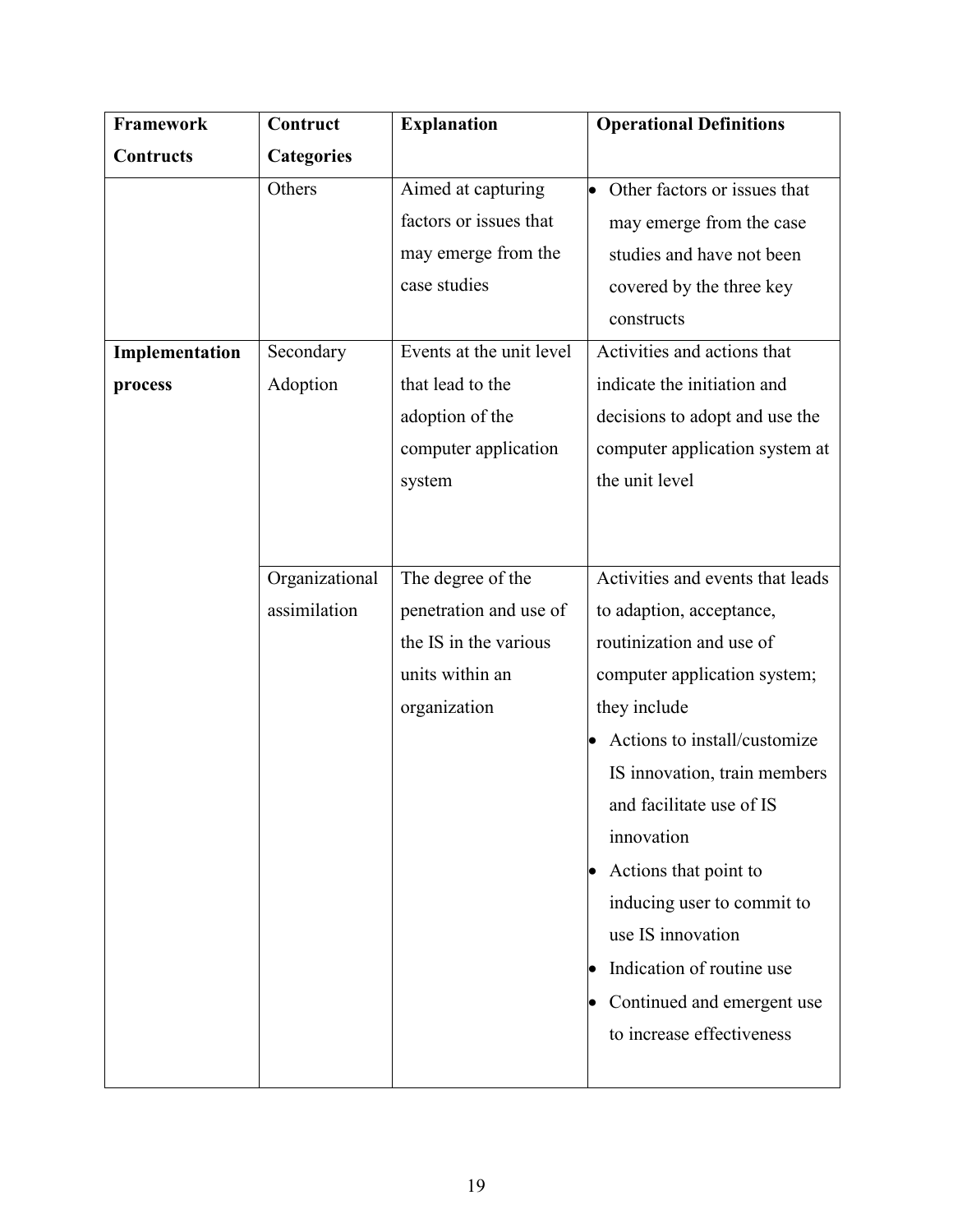| <b>Framework</b> | Contruct          | <b>Explanation</b>      | <b>Operational Definitions</b> |
|------------------|-------------------|-------------------------|--------------------------------|
| <b>Contructs</b> | <b>Categories</b> |                         |                                |
|                  | Organizational    | Key experiences of the  | Reflection of experiences from |
|                  | Learning          | implementation process  | process that lead to           |
|                  |                   | that inform the process | Alternative and/or             |
|                  |                   | and the context of      | modifications of the           |
|                  |                   | implementation          | implementation context such    |
|                  |                   |                         | as policies, procedures,       |
|                  |                   |                         | capabilities and structures to |
|                  |                   |                         | improve performance of         |
|                  |                   |                         | computer application system    |
|                  |                   |                         |                                |
| <b>Outcomes</b>  | Outputs<br>and    | Planned and unplanned   | Consequences of the process    |
|                  | impacts           | intermediate            | Anticipated outcomes at unit   |
|                  |                   | consequences and        | and organizational levels.     |
|                  |                   | results of the          | These are expected outcomes    |
|                  |                   | implementation process  | planned for ahead of time      |
|                  |                   |                         | Unanticipated outcomes at      |
|                  |                   |                         | the unit and the               |
|                  |                   |                         | organizational levels. These   |
|                  |                   |                         | are unexpected outcomes that   |
|                  |                   |                         | are not planned for, or        |
|                  |                   |                         | foreseen ahead of time         |

*Source: Wausi (2009) – Organizational Implementation of Information Systems Innovation*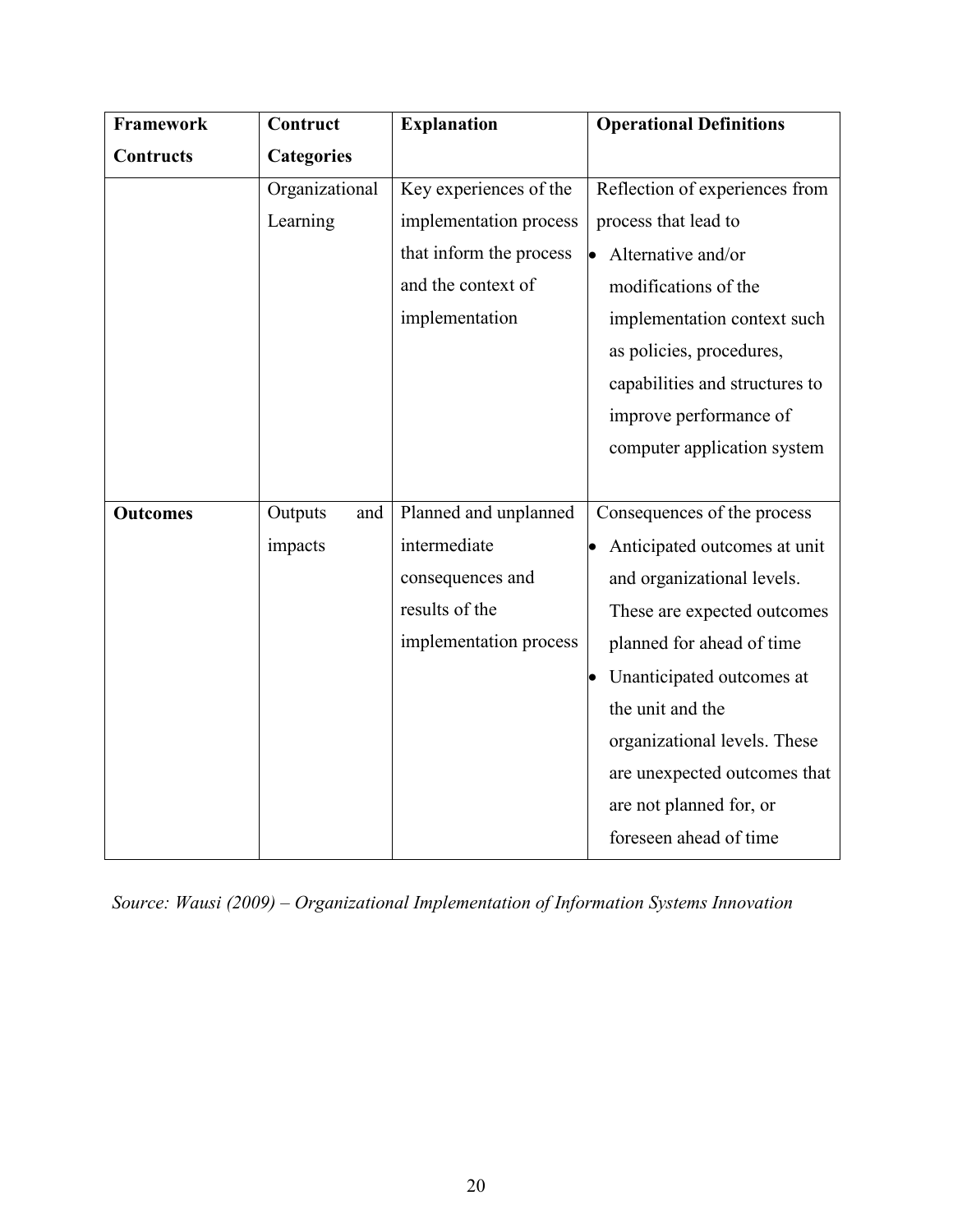#### <span id="page-32-0"></span>**2.4 Methods of Validating Frameworks**

Framework validation is important in research. The DeLone and McLean (2003), which is a tenyear update since the introduction of their first model, is a good illustration. The researchers focused on research efforts that had applied, validated, challenged, and proposed enhancements to their original model. Based on their evaluation of those contributions, they made refinements to the model and proposed an updated DeLone and McLean IS Success Model. Framework validation can therefore help updating a framework.

In a study to test the Technology Acceptance Model (TAM) in the Case of Cellular Telephone Adoption, Hyosun and Laku (2000) surveyed one hundred and seventy-six cellular telephone users about their patterns of usage, demographic and socioeconomic characteristics, perceptions about the technology, and their motivations to use cellular services. The methodology of this study designed a questionnaire with each question representing a component of the research model. Virtually all the constructs in the research model were operationalized using standard scales from the literature. Prior to the distribution of the actual survey, a pilot study involving a sample of 27 people was conducted to validate the content of the questionnaire in terms of relevance, accuracy and wording. The lessons learned from the pilot suggested some changes with respect to the instrument. The appropriate changes were made to the final questionnaire. Individuals were asked to indicate the extent of agreement or disagreement with various statements concerning cellular telephones on a seven-point Likerttype scale ranging from (1) strongly disagree to (7) strongly agree for perceived ease of use, apprehensiveness, extrinsic motivations, intrinsic motivations, and social pressure. The respondents' scores for each construct were obtained by summing across all the item scores of the individual variables. The hypothesized relationships among the study variables depicted in the model were tested using multiple regressions and path analyses.

Pérez-Mira(2010) in a research titled "Validity of Delone and Mclean's model of information systems success at the web site level of analysis" aimed to attempt to fill the gap in the IS literature that had been there since DeLone and McLean proposed their model. The Pérez-Mira (2010) further attempt to categorize determinants of IS success, formulating hypothesis that the researcher further validates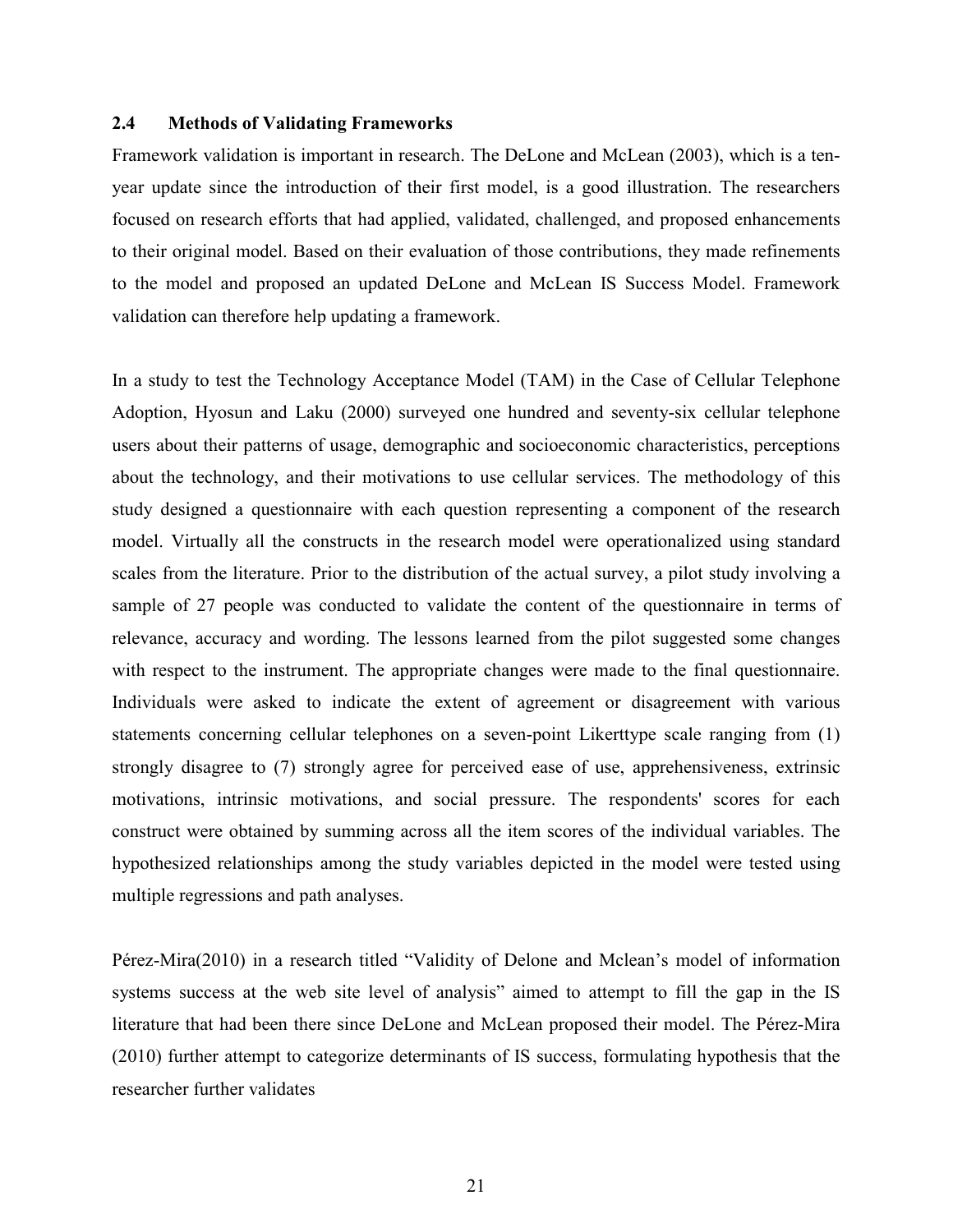In the methodology, Pérez-Mira(2010) analyses from literature the measurements associated with the six dimensions of DeLone and McLean's model. In the data collection possible measures for this particular study are identified and data collected using the Internet Retailer Top 500 Guide for the year 2008. In analysis the structural equation modeling process is used which focuses on two different steps: first, a validation of the measurement model, and second, a fitting of the structural model. For the first step, the researcher conducts a measurement model analysis, and for the second step, the researcher performs a path analysis. In this study, an already theoretically-specified model is used, the DeLone and McLean Model of IS Success. Each construct or latent variable is conceptualized by the use of measured indicators. In this study, the majority of the indicators refer to website features such as absence or presence of an RSS (Rich Site Summary) feed or absence or presence of 360-degree spin for product images. For these features, only two values are possible, yes or no.

Creswell & Miller (2000) in a study titled "Determining Validity in Qualitative Inquiry" defines validity as how accurately the account represents participants' realities of the social phenomena and is credible to them (Schwandt, 1997). That procedures for validity include those strategies used by researchers to establish the credibility of their study. The study compares qualitative and quantitative research by noting that, "In quantitative research, investigators are most concerned about the specific inferences made from test scores on psychometric instruments (i.e., the construct, criterion, and content validity of interpretations of scores) (AERA, APA, & NCME, 1982) and the internal and external validity of experimental and quasi-experimental designs (Campbell & Stanley, 1966). In contrast, qualitative researchers use a lens not based on scores, instruments, or research designs but a lens established using the views of people who conduct, participate in, or read and review a study."

Wausi(2009) OIISI framework involved qualitative relations that can be validated using similar techniques as applied by Hyosun and Laku(2000) in testing TAM. Hyosun and Laku(2000) approach involved the use of questionnaires to collect data using a seven-point Likerttype scale ranging from (1) strongly disagree to (7) strongly agree for perceived constructs and testing the statistical inferences. This approach was used in the study since it allowed variables to be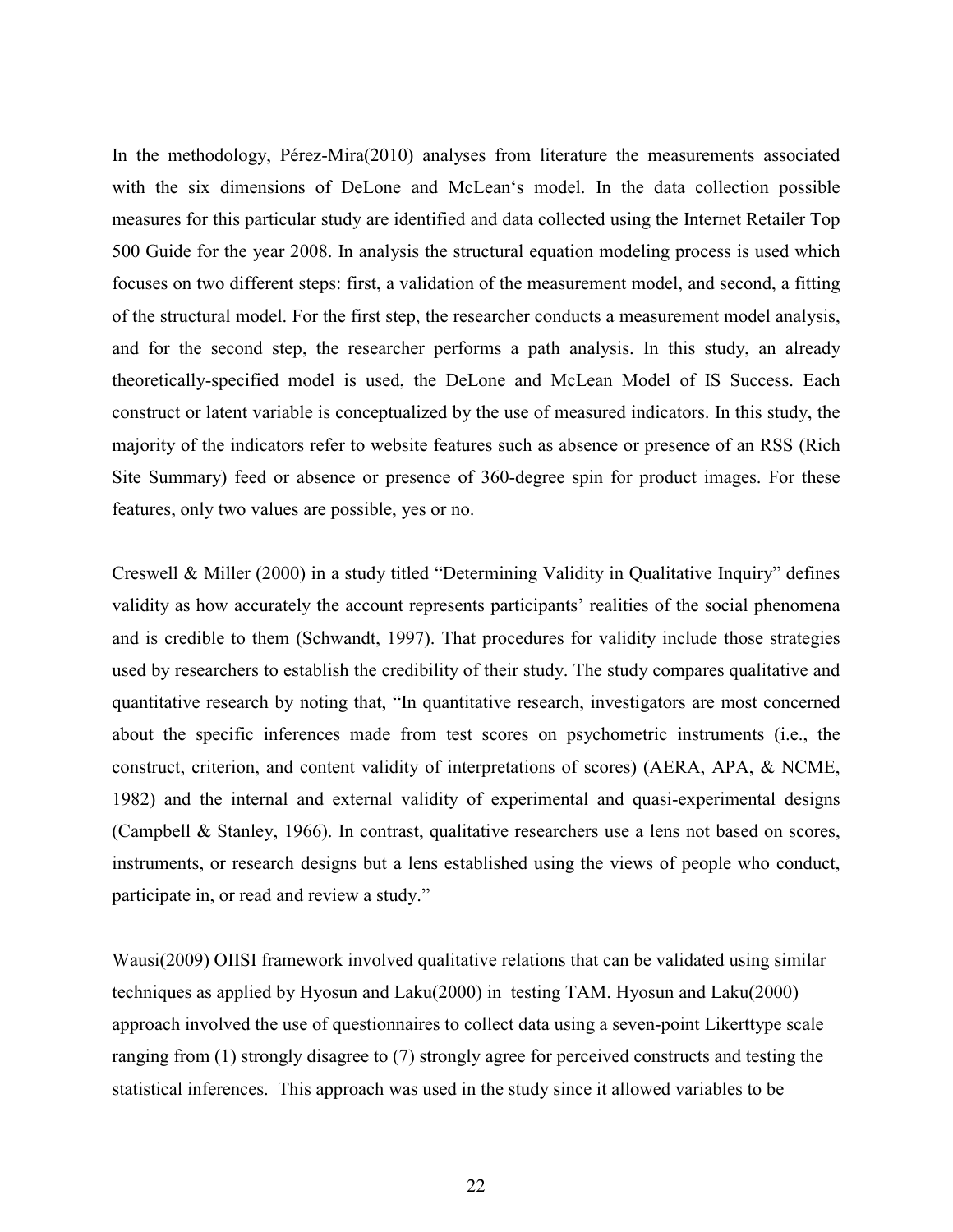<span id="page-34-0"></span>measured with a variety of check-off, filling, and scaled-response items. Virtually all the constructs in the research model (except others) were operationalized using standard scales from the literature.



Thus we present our research hypothesis in figure 2.5 below:

**Figure 2.7 Conceptual Framework**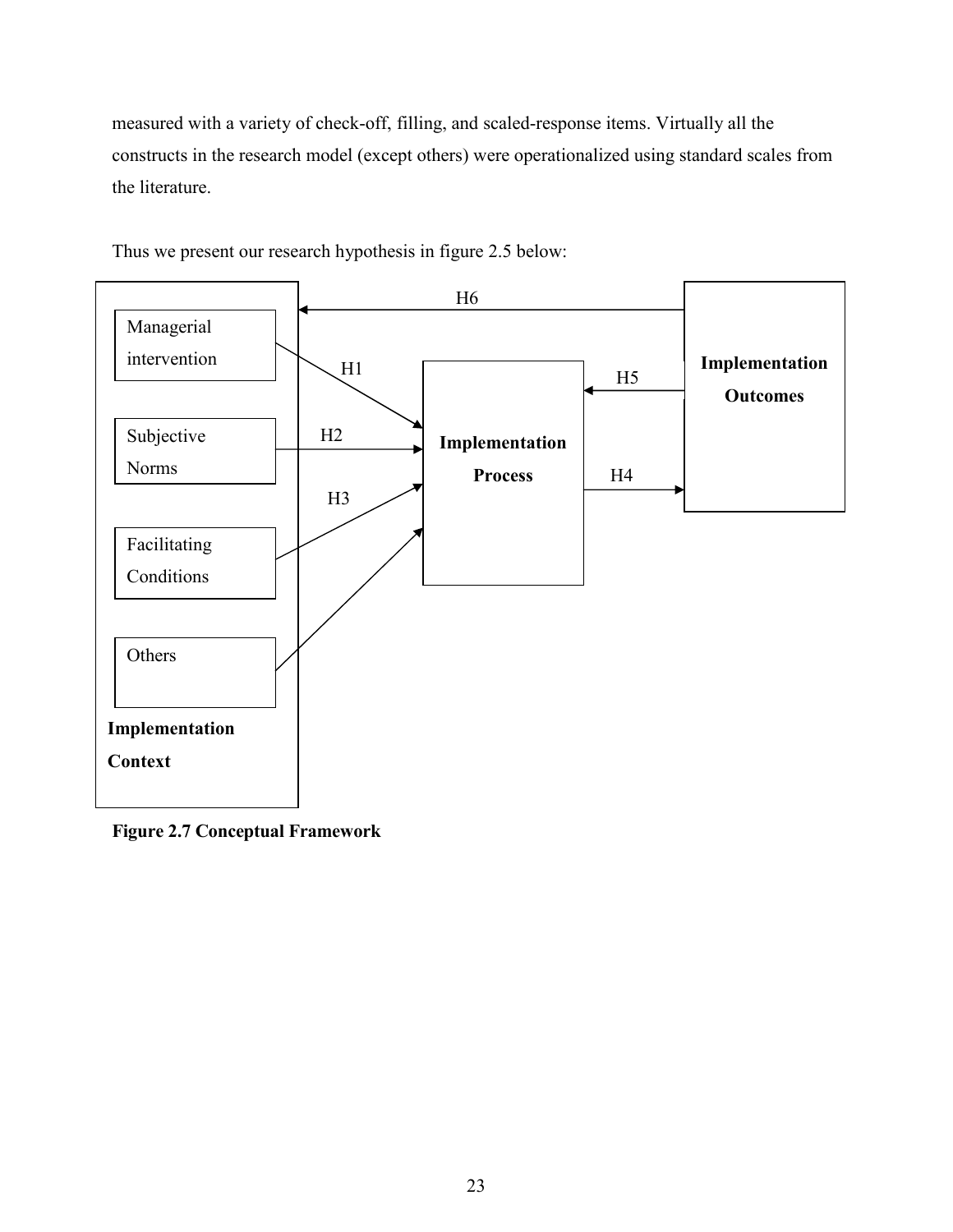#### **CHAPTER THREE: RESEARCH METHODOLOGY**

#### <span id="page-35-0"></span>**3.1 Introduction**

There are two basic approaches to research: quantitative and qualitative. Kothari (2004) pointed out that quantitative approach involves the generation of data in quantitative form which can be subjected to rigorous quantitative analysis in a formal and rigid fashion. On the other hand, qualitative approach to research is concerned with subjective assessment of attitudes, opinions and behaviour. Qualitative research is subjective to the researchers' judgement and insights. Bryman and Bell (2003) pointed out that the connection between theory and research, epistemological considerations and ontological considerations, quantitative and qualitative research can be considered as two distinctive clusters of research strategy. This study mainly constituted quantitative research though there were also some aspects of qualitative analysis. Creswell & Miller (2000) says that qualitative researchers can use a lens based on the researcher's viewpoint or the participants viewpoint. A third lens may be the credibility of an account by individuals external to the study. Reviewers not affiliated with the project may help establish validity as well as various readers for whom the account is written. To determine validity of the instrument, individuals external to the study were given the questionnaire and asked to provide comments and corrections. The corrected instrument was then administered to the actual respondents.

#### **3.2 Target Population**

The total population consisted of registered HEIs in Kenya. The target population included IS implementation representatives and practitioners in selected HEIs within Kenya that have undertaken implementation of IS. The source of data was the key personnel in management, in charge of implementation, head of ICT, specialists in the implementation process, technicians and users.

## **3.3 Research Design and its Justification**

Judgmental sampling was used to obtain HEIs which have adopted IS and have finished implementation process or are in the process to consist elements in the sample. The researcher established an informal relationship with key personnel to determine if the HEI had started or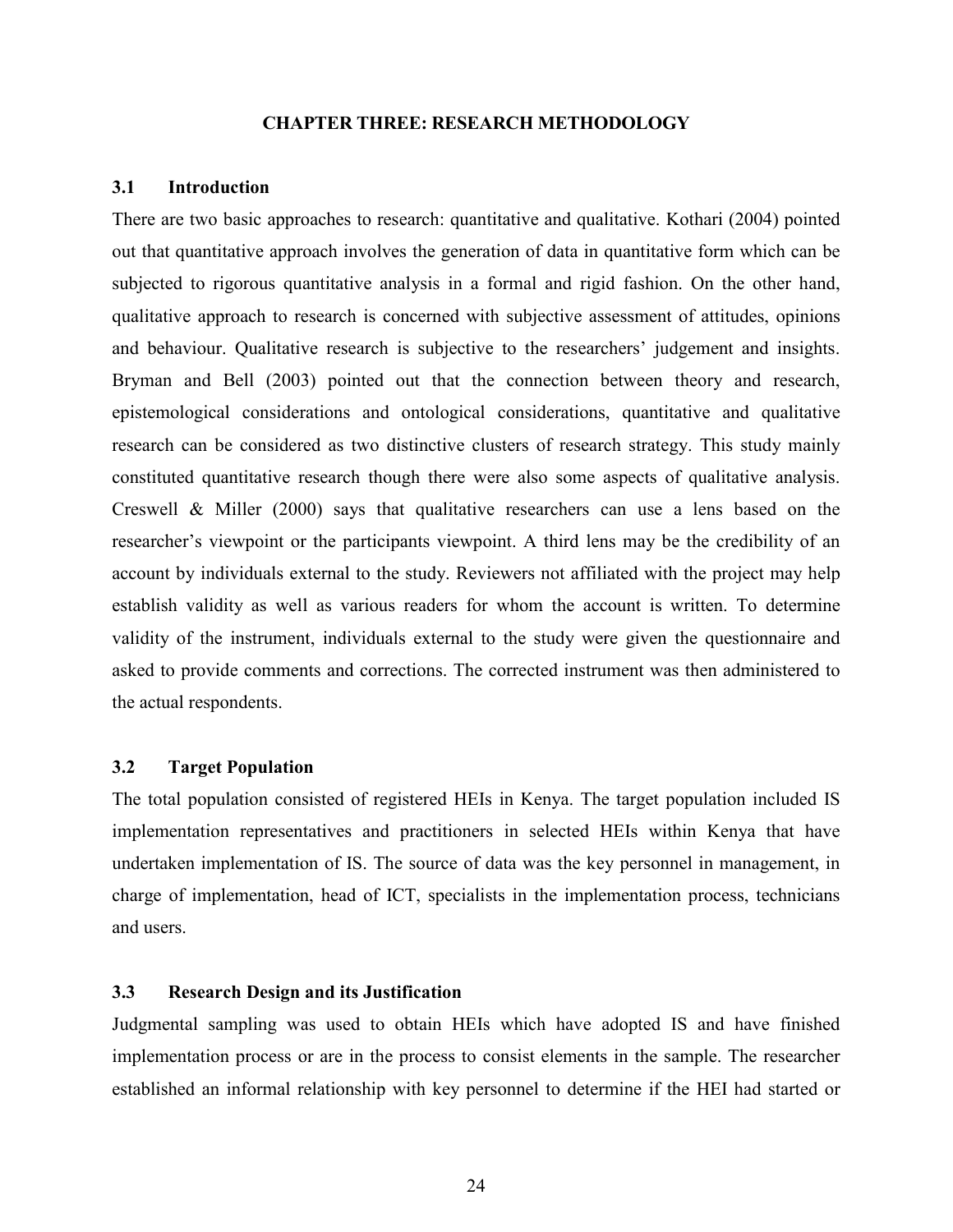completed IS implementation and decided therefore whether to include the HEI in the sample or not. Convenient sampling was used in the study to obtain easily accessible samples.

This study gathered information using a well designed questionnaire which covered all the aspects of the OIISI framework. Individuals were asked to indicate the extent of agreement or disagreement with various statements concerning the OIISI framework on a seven-point Likerttype scale ranging from (1) strongly disagree to (7) strongly agree for various factors in the implementation process. After the questionnaire was developed, a trial test was administered to three subjects. This was to confirm the instrument.

The hypothesized relationships among the study variables depicted in the framework were tested using confirmatory factor analysis (CFA) and correlation coefficients. The primary objective of a CFA is to determine the ability of a predefined factor model to fit an observed set of data, DeCoster(1998). CFA was used since the study involved validating an existing framework. It was used to determine regression coefficients which were interpreted accordingly. Correlation coefficients were used to determine the strength of the relationships hence test the hypothesis of the study and to calculate coefficient of determination which is used in statistical model analysis to assess how well a model explains and predicts future outcomes.

### **3.4 Sampling Plan**

The study took a sample from the population using judgmental and convenient sampling. Fourteen HEIs were considered which had finished implementation of IS or were at a stage of implementation. In each HEI, the following implementers, believed to have a significant role were selected to fill the questionnaire:

- a) One management representative. This was an employee in the financial and operational decision making of the HEI not necessarily an IT person.
- b) Head of ICT department
- c) Head/in charge of implementation. If the head of ICT department is the same as incharge of implementation, the researcher interviewed a senior officer in the ICT department
- d) One system user.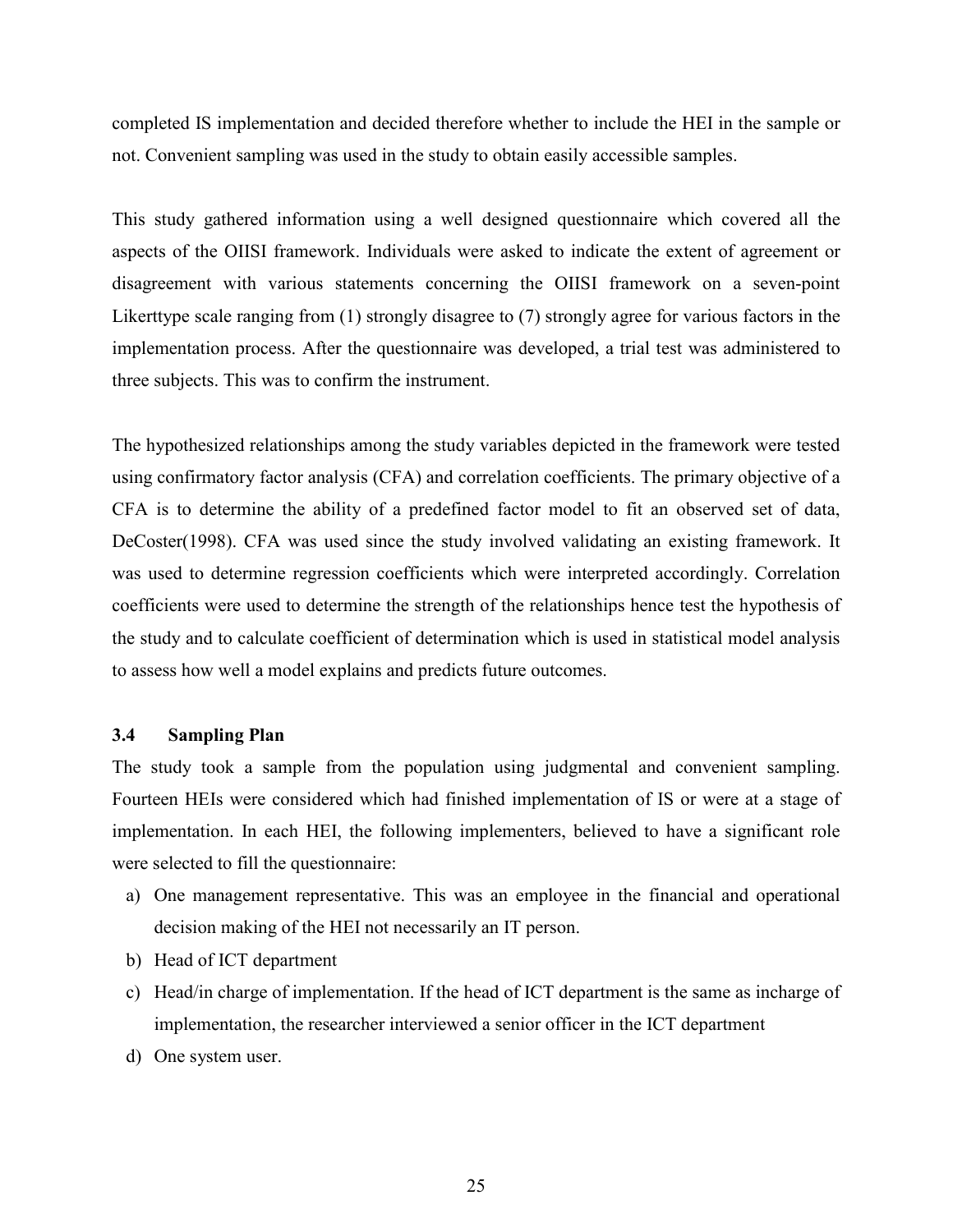The research interviewed 51 participants from 13 selected HEIs. This constituted the sample for the study. The researcher choose the sample of HEIs based on accessibility and ease of accessing key persons identified above.

### **3.5 Data Collection Procedure and Instruments**

Data for our study was collected from respondents using a self administered questionnaire. Respondents were asked to provide scores on various issues on a seven point Likert scale. An interview schedule was used to collect views from one senior manager in the institution, preferably the CEO or a representative. Likert-type scale is easy to construct in comparison to Thurstone-type scale and can be performed without a panel of judges. Likert type is also considered more reliable because the respondents answer all indicated questions. It requires less time to construct and time here was of essence.

An interview schedule was used to personally interview senior management staff to gather qualitative data on opinions and to explain *others* variable in the Wausi(2009) framework. It was also used to confirm responses from the questionnaire. This ensured reliability and validity of collected data.

### **3.6 Data Analysis**

The study used Analysis of Moment Structure (abbreviated as AMOS) software version 18.0 to draw paths in a designed confirmatory factor analysis (CFA) diagram, called the fully identified model and the second order model, to determine regression coefficients between variables of interest and found Pearson Correlation Coefficient for purposes of establishing the strength of the relationships and calculating coefficient of determination to aid in further interpretation of the relationship.

Confirmatory factor analysis is a suitable method since data was collected using Likert scale. Five basic steps are followed in performing a CFA:

- i) Define the factor model. In the case of this study, the framework was already defined. The researcher needed to understand the framework and the factors which were to be tested.
- ii) Collect measurements. This involved collecting data from the respondents.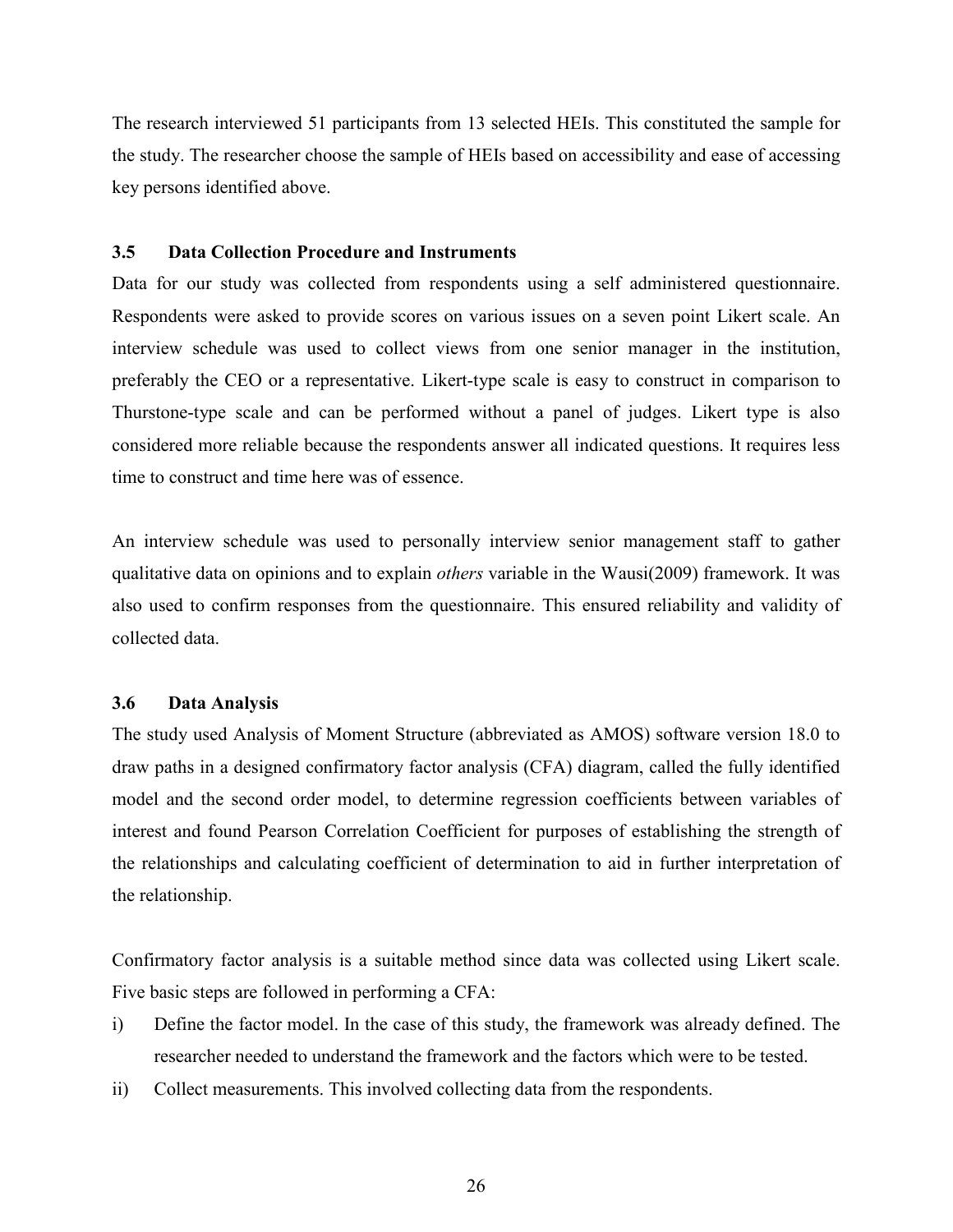- iii) Obtain the correlation matrix and regression coefficients. The next step involved obtaining the correlations (or co-variances) between each of the factors in the model and regression coefficients in the relationships.
- iv) Fit the model to the data. The study choose Maximum likelihood estimation in AMOS 18.0 to fit the model.
- v) Evaluate model adequacy. The factor loadings were chosen to minimize the discrepancy between the correlation matrix implied by the model and the actual observed matrix. The amount of discrepancy after the best parameters are chosen were used as a measure of how consistent the model was with the data. The  $X^2$  goodness-of-fit test was used test model adequacy. The null hypothesis for this test was that the model adequately accounts for the data, while the alternative was that there is a significant amount of discrepancy.

## **3.7 Limitations of Methodology and how they were overcome**

One of the limitations of the questionnaire is misinterpretation of the questions or lack of clear understanding of what is needed. This limitation was overcome by self administering the questionnaires so that explanations were provided when they were needed.

## **3.8 Research Design**

For purposes of research design, data presentation and data analysis, the following coding for variables was used:

- MI Managerial Intervention: MI.i Managerial Intervention i<sup>th</sup> factor, where i=1, 2, 3,4,5,6 for MI.
- SN Subjective Norms: SN.i Subjective Norms i<sup>th</sup> factor, where i=1,2 for SN.
- FC Facilitating Conditions: FC.i Facilitating Conditions i<sup>th</sup> factor, where  $i=1,2,3,4$ for FC.
- OT Others: OT.i Others i<sup>th</sup> factor, where i=1 for OT.
- IP Implementation Process: IP.i Implementation Process i<sup>th</sup> factor, where i=1,2,3,4,5,6,7 for IP.
- IO Implementation Outcomes: IO.i Implementation Outcomes i<sup>th</sup> factor, where  $i=1,2$  for IO.
- MNG Average for the Managerial Intervention construct.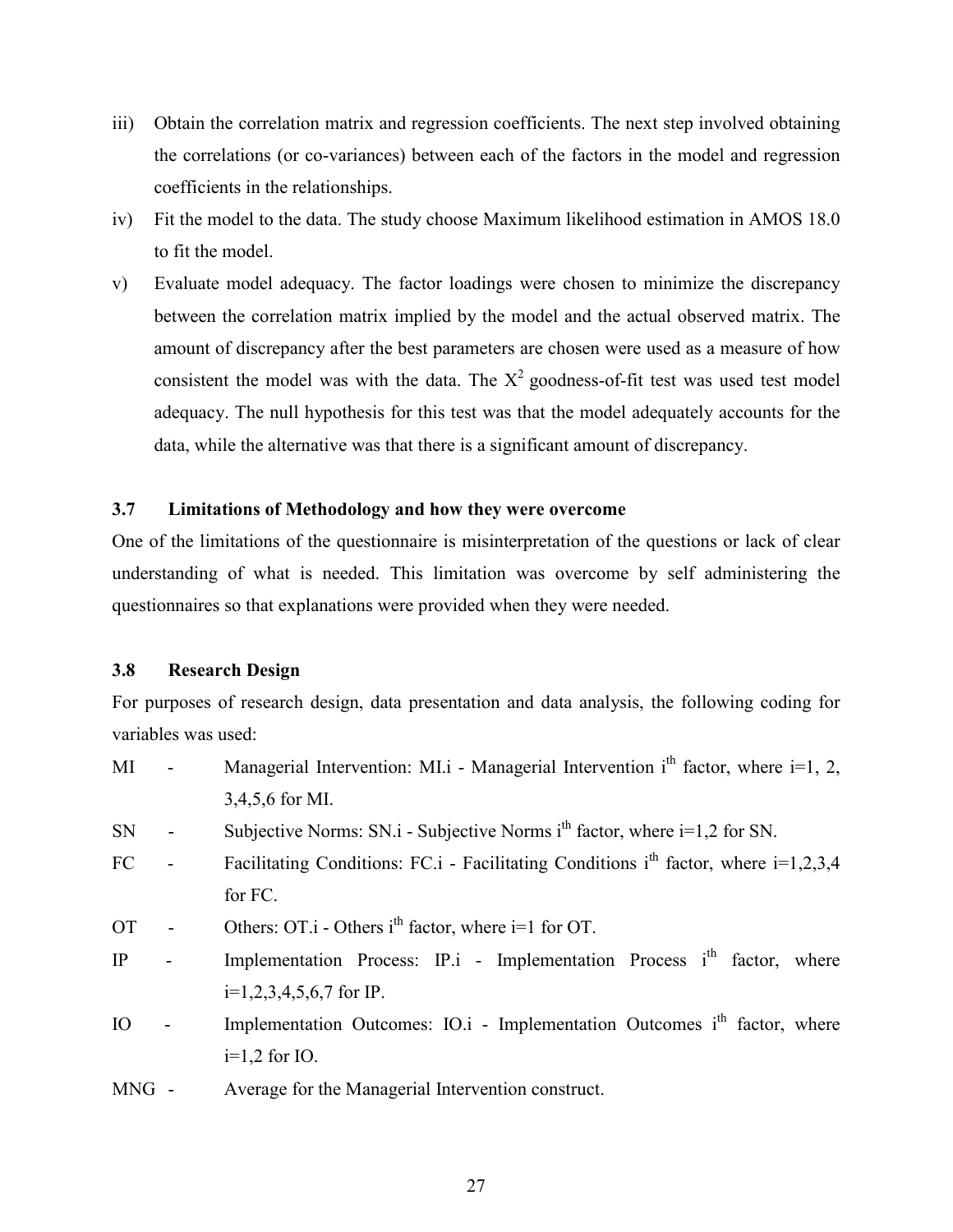| SubNorm        | $\sim$ 10 $\pm$ | Average for the Managerial Intervention construct. |
|----------------|-----------------|----------------------------------------------------|
| FacCond        | $\sim 100$      | Average for the Facilitating Condition construct.  |
| <b>ImpProc</b> | $\blacksquare$  | Average for the Implementation Process construct.  |
| ImpOut         | $\blacksquare$  | Average for the Implementation Outcome construct.  |

Based on Wausi(2009) framework, a theoretical model was developed. Figure 3.1 and 3.2 represents the theoretical models which were to be tested and analyzed.

# **3.9 Research Model**

The relationships under study can be summarized in figure 3.1 and figure 3.2 below:



# **3.9.1 Design of Fully Identified Model**

**Figure 3.1 Design of Fully Identified Model(FIM)**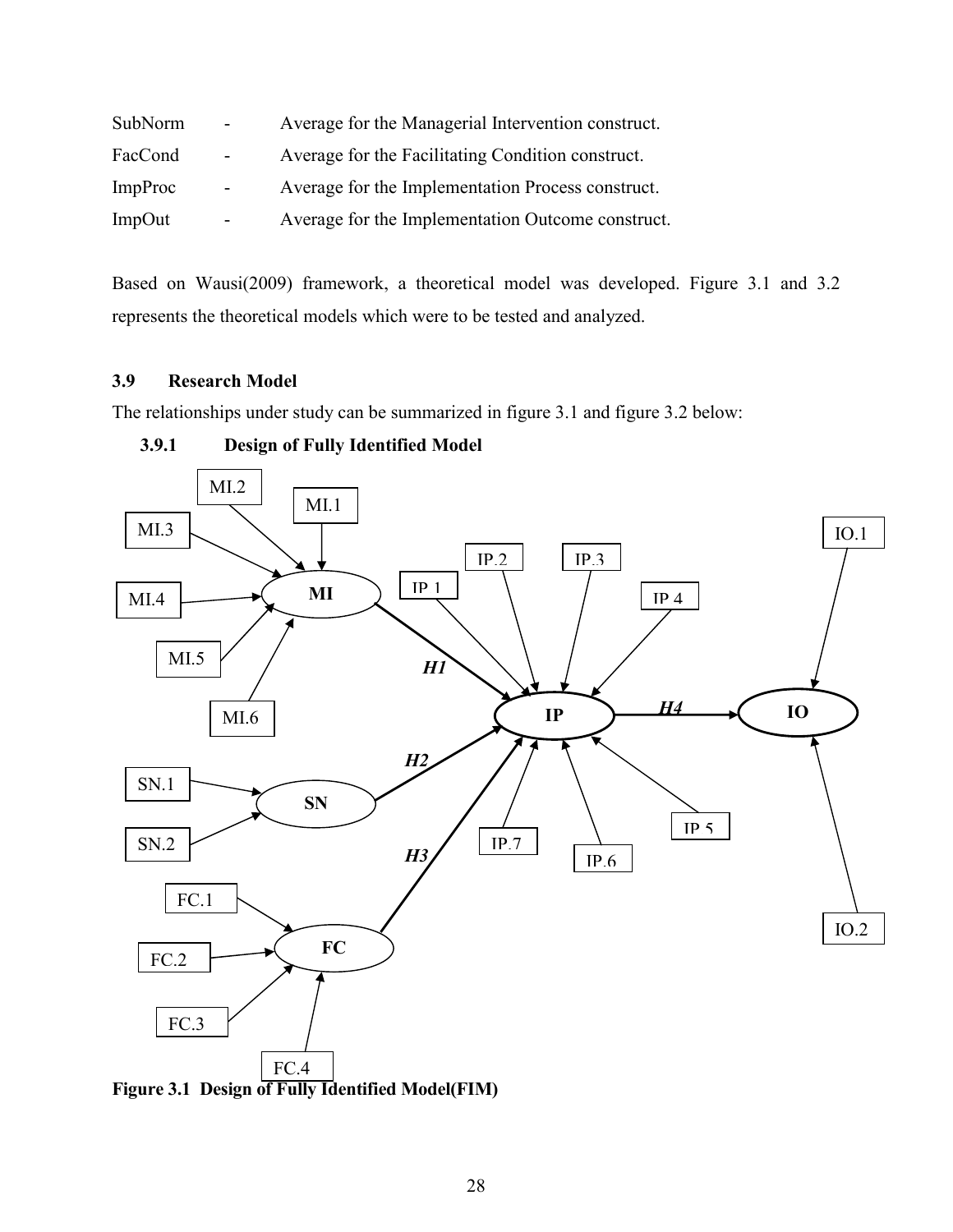The arrows linking indicators (observed variables) and their constructs (latent variables) are of a formative nature and hence the direction of the arrows. The indicators are: MI.i; SN.i; FC.i; IP.i; IO.i , i=1,2,…n where n<8 for the model.



# **3.9.2 Design of Second Order Model**

**Figure 3.2 Design of Second Order Model**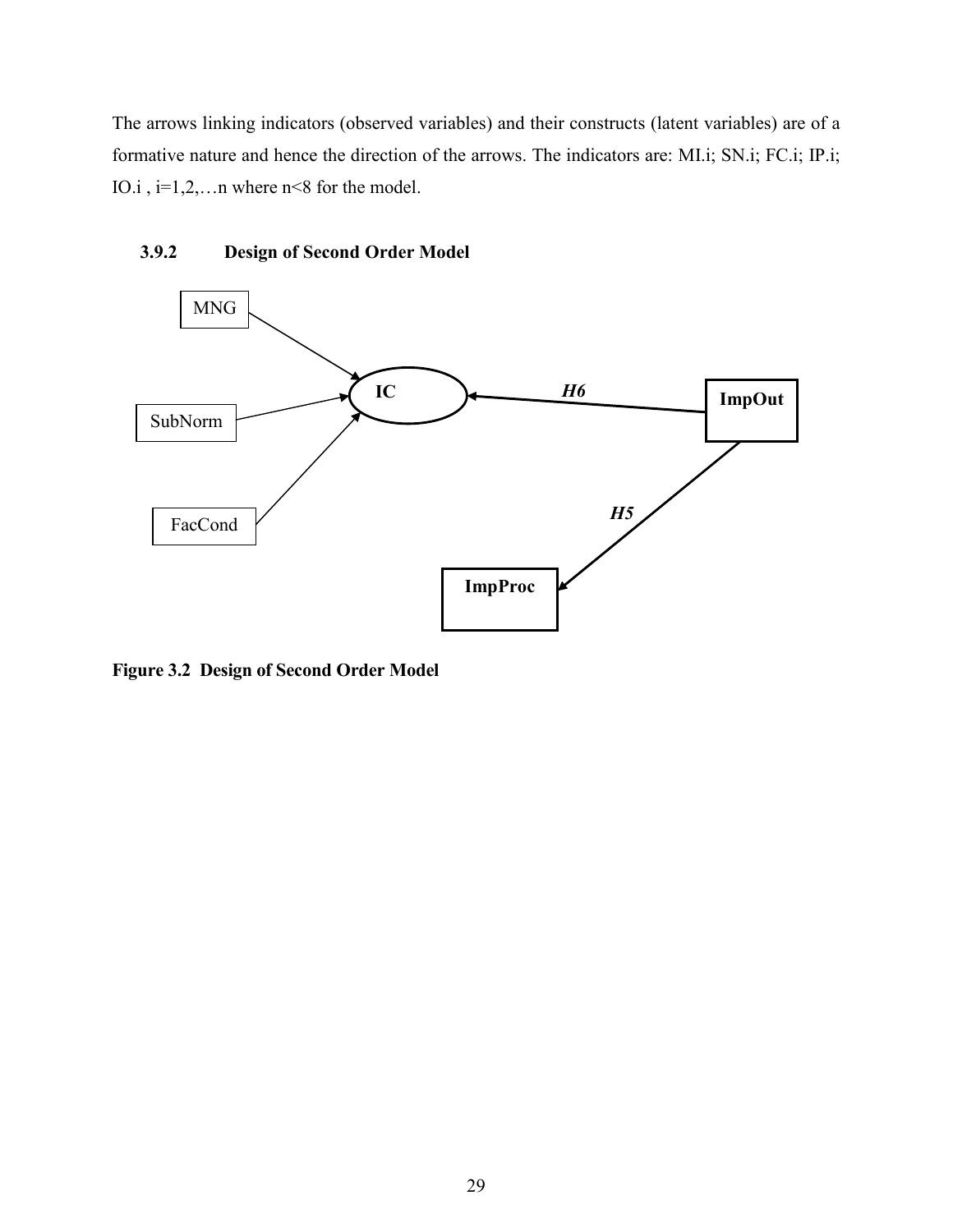### **CHAPTER FOUR: RESULTS AND FINDINGS**

### **4.1 Introduction**

The results and findings of the study are presented under four subheadings: Descriptive statistics; Confirmatory factor analysis; Correlation Coefficients and Hypotheses test results and discussions of research findings. This study used SPSS (v.11.5) to perform descriptive statistics and to find correlation coefficient and used AMOS (v. 18) for Confirmatory Factor Analysis to find regression coefficients. Data collected by the questionnaire were coded and recorded first in an MS Excel program. They were later transferred to SPSS and AMOS.

For purposes of Statistical analysis, the following qualitative measures were assigned numerical values in the likert scale used in the research instrument.

| <b>Likert Measure</b>  | <b>Number Equivalent</b>    |
|------------------------|-----------------------------|
| Strongly Disagree (SD) |                             |
| Disagree $(D)$         | $\mathcal{D}_{\mathcal{L}}$ |
| Disagree Somehow (DS)  | 3                           |
| Neutral $(N)$          | 4                           |
| Agree Somehow (AS)     | 5                           |
| Agree $(A)$            | 6                           |
| Somehow Agree (SA)     |                             |

**Table 4.1 Numerical Values Assignment to Likert Scale**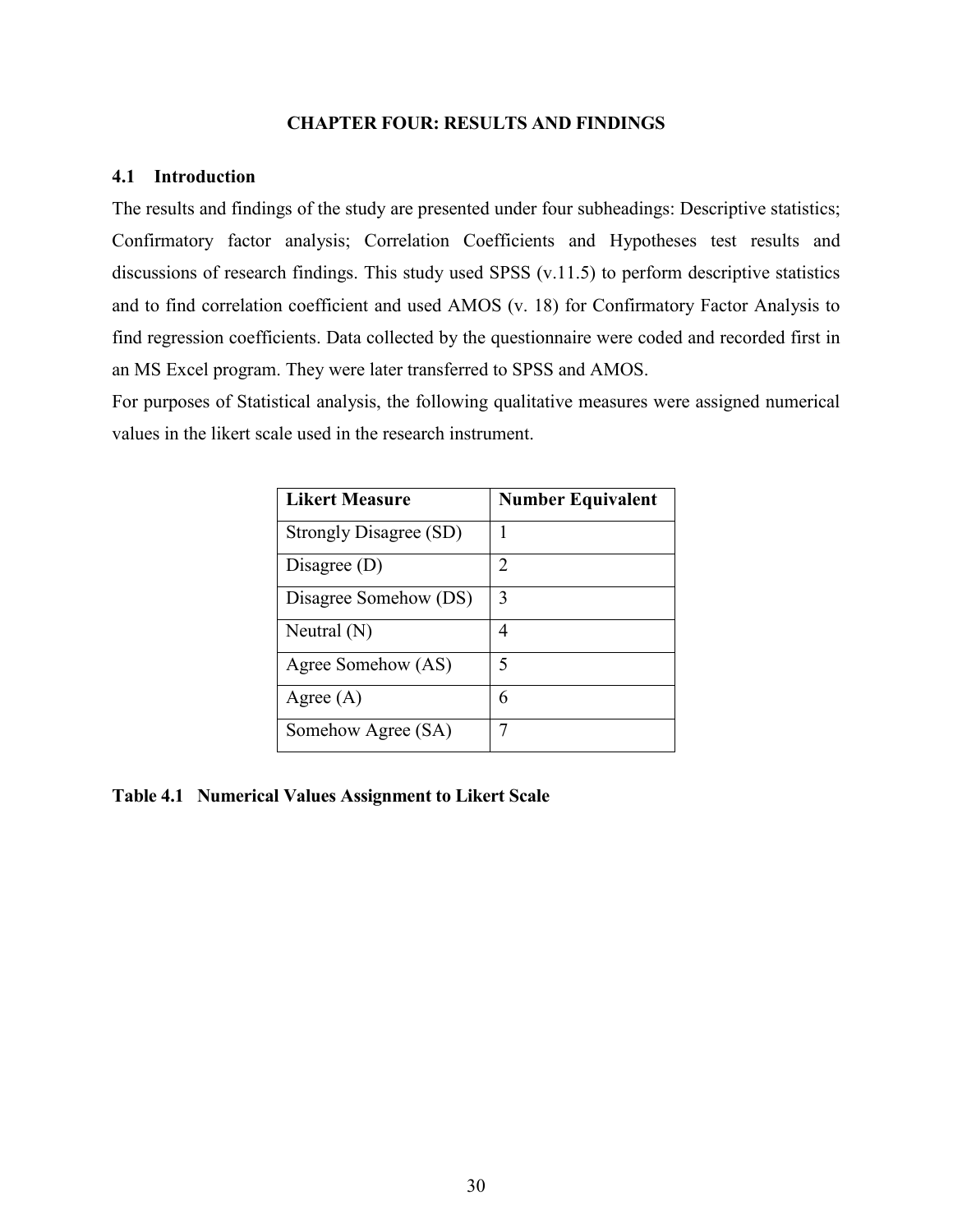## **4.2 Descriptive Statistics**

### **4.2.1 Raw Respondents Designation**

| <b>SN</b> | <b>DESIGNATION</b>                | <b>FREQUENCY</b> | <b>PERCENTAGE</b> |
|-----------|-----------------------------------|------------------|-------------------|
| 1.        | <b>Computer Attendant</b>         | 1                | $2.0\%$           |
| 2.        | Computer Technologist(Technician) | $\overline{4}$   | 7.8%              |
| 3.        | <b>ICT</b> Officer                | 13               | 25.5%             |
| 4.        | <b>ICT</b> Lecturer               | 6                | 11.8%             |
| 5.        | <b>HOD</b> Computer               | 6                | 11.8%             |
| 6.        | Webmaster                         | 3                | 5.9%              |
| 7.        | Director of ICT                   | 1                | 2.0%              |
| 8.        | MIS Officer                       | $\mathbf{1}$     | 2.0%              |
| 9.        | System Adminstrator               | $\overline{7}$   | 13.7%             |
| 10.       | <b>Systems Trainer</b>            | $\overline{2}$   | 3.9%              |
| 11.       | Programmes Coordinator            | 1                | 2.0%              |
| 12.       | <b>General Users</b>              | 5                | 9.8%              |
| 13.       | IT Manager                        | 1                | $2.0\%$           |
|           | <b>TOTAL</b>                      | 51               | 100.0%            |

**Table 4.2 Raw Respondents Designation**

Based on the job description of the respondents above, the designations were brought together for better presentation, as follows:

- a) Computer Technician to include: Computer Technician; Computer Technologist; Computer Attendant.
- b) ICT Officer to include MIS officer.
- c) System Administrator included System Developers, Database Administrator, Network Specialist or Network Administrator and Webmaster.
- d) Head of Computer Department to include: Director of ICT; Coordinator and IT Manager.
- e) ICT Lecturer to include Systems Trainer.

f) The class of general users include: Accountant; Finance Officers and Dean of students.

Based on this grouping, the following table was used to draw a pie chart: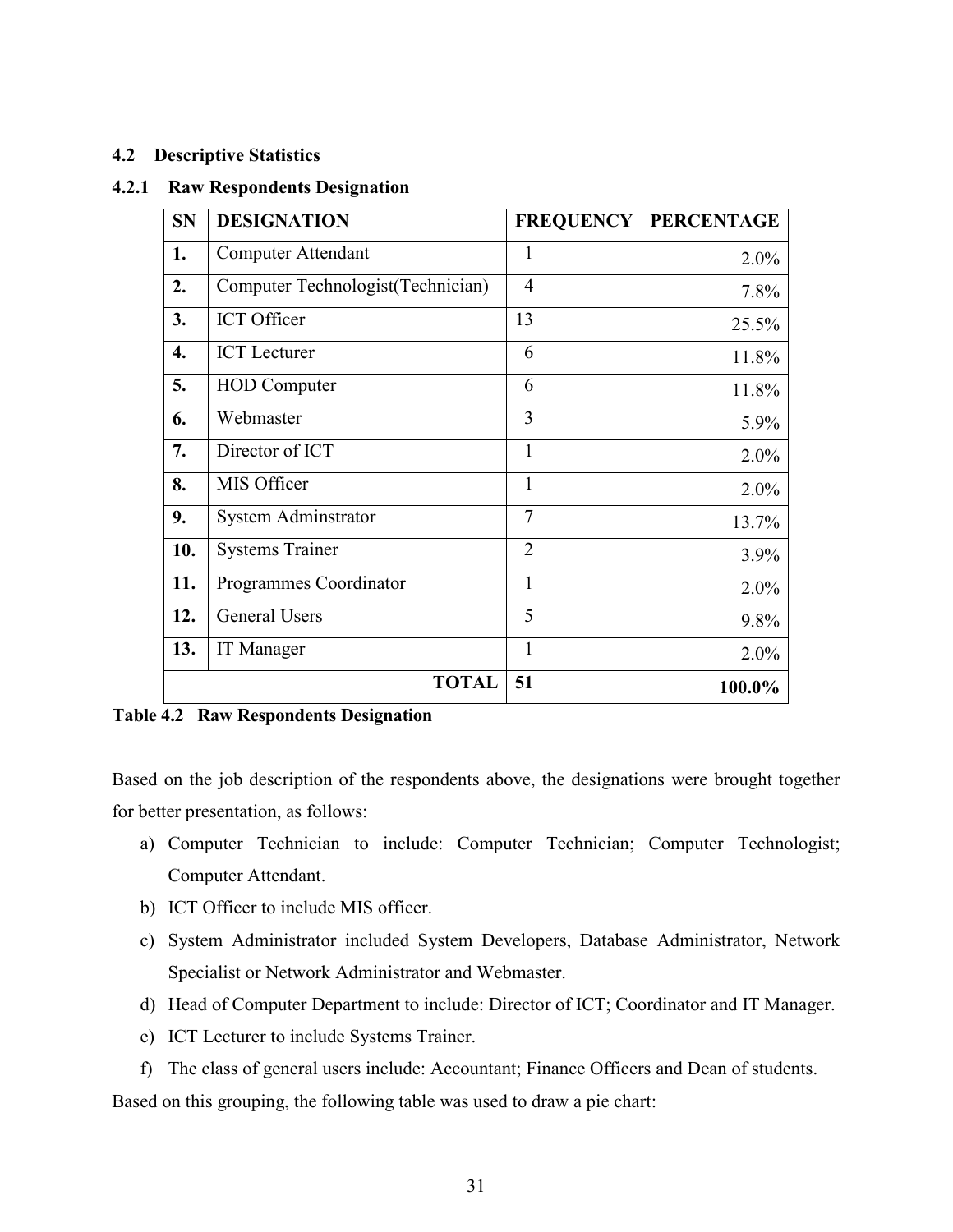| <b>SN</b> | <b>DESIGNATION</b>         | <b>FREQUENCY</b> | <b>PERCENTAGE</b> |
|-----------|----------------------------|------------------|-------------------|
| 1.        | <b>Computer Technician</b> | 5                | 9.8%              |
| 2.        | <b>ICT</b> Officer         | 14               | 27.5%             |
| 3.        | <b>ICT</b> Lecturer        | 8                | 15.7%             |
| 4.        | <b>HOD</b> Computer        | 9                | 17.6%             |
| 5.        | System Administrator       | 10               | 19.6%             |
| 6.        | General Users              | 5                | 9.8%              |
|           | <b>Total</b>               | 51               | 100.0%            |

## **4.2.2 Respondent's Designation**

### **Table 4.3 Respondents by Designation**

The following pie chart is used to represent respondent designation by designation



## Percentage Representation by Designation

**Figure 4.1 Respondents by Designation** 

The pie chart shows that ICT Officers had the highest percentage (27%) of inclusion in the sample of respondents. This is because most IS implementers in HEIs are ICT officers which includes MIS officer as the case may be. General users and computer technicians had the lowest percentage of representation at 10% each.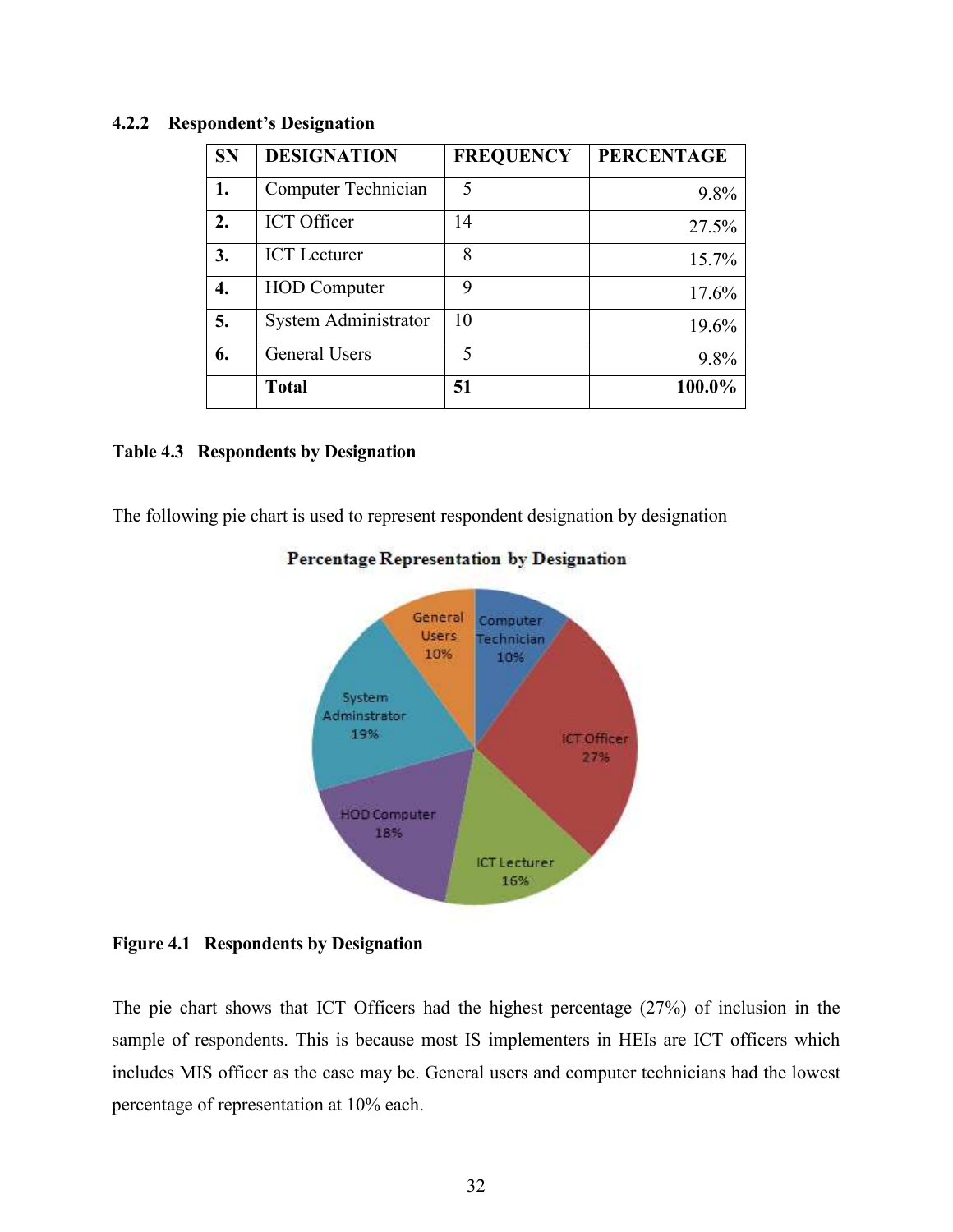## **4.2.3 Categories of HEIs in the Study**



**Figure 4.2 Categories of HEIs in the Study**

Public universities had a highest percentage (39%) of representation while private colleges had the lowest percentage(18%) of representation. This is because public universities were more accessible to the researcher. The researcher had more lead persons in public HEIs. Most of them have also implemented IS. Most private HEIs were also hesitant to fill and return questionnaires. 100% of the targeted HEIs had either began IS implementation process or had already implemented IS in all or part of their operations.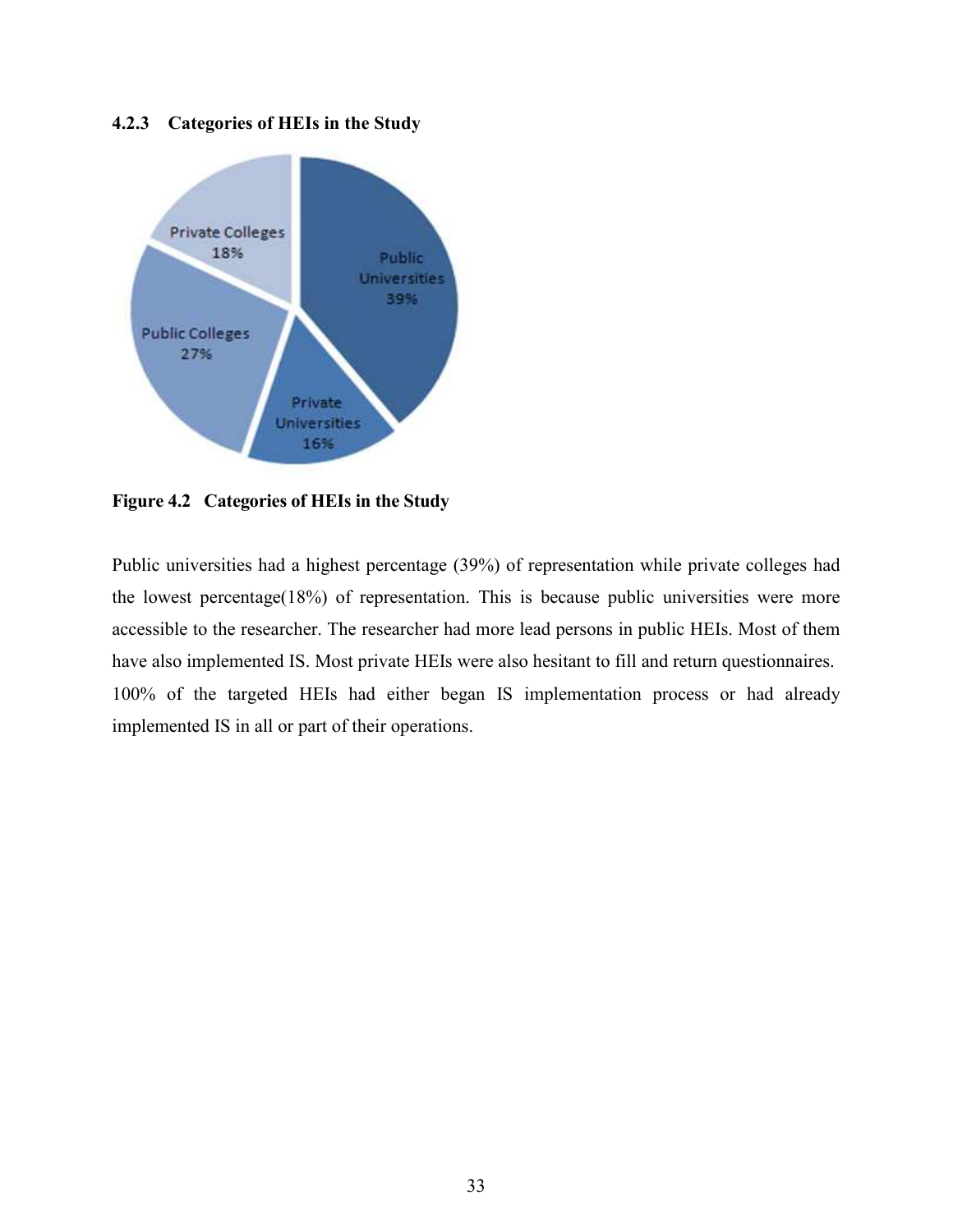

**4.2.4 Number of years worked in HEIs and in the Current HEI** 

**Figure 4.3 Number of years worked in HEIs and in the Current HEI** 

The bar chart shows that most respondents have served between 2 and 5 years both in HEIs and Current HEIs.

**4.2.5 Year of IS Implementation Initiation** 

| <b>YEAR</b>                                                                                 | 2000 | 2002 | 2003 | 2005 | 2006 | 2007 | 2008 | 2009 | 2010 | 2011 |
|---------------------------------------------------------------------------------------------|------|------|------|------|------|------|------|------|------|------|
| <b>FREQUENCY</b>                                                                            |      |      |      |      |      |      |      |      |      |      |
| <b>PERCENTAGE</b>   2.2%   2.2%   2.2%   4.3%   4.3%   15.2%   6.5%   30.4%   15.2%   17.4% |      |      |      |      |      |      |      |      |      |      |

**Table 4.4 Year of IS Implementation Initiation**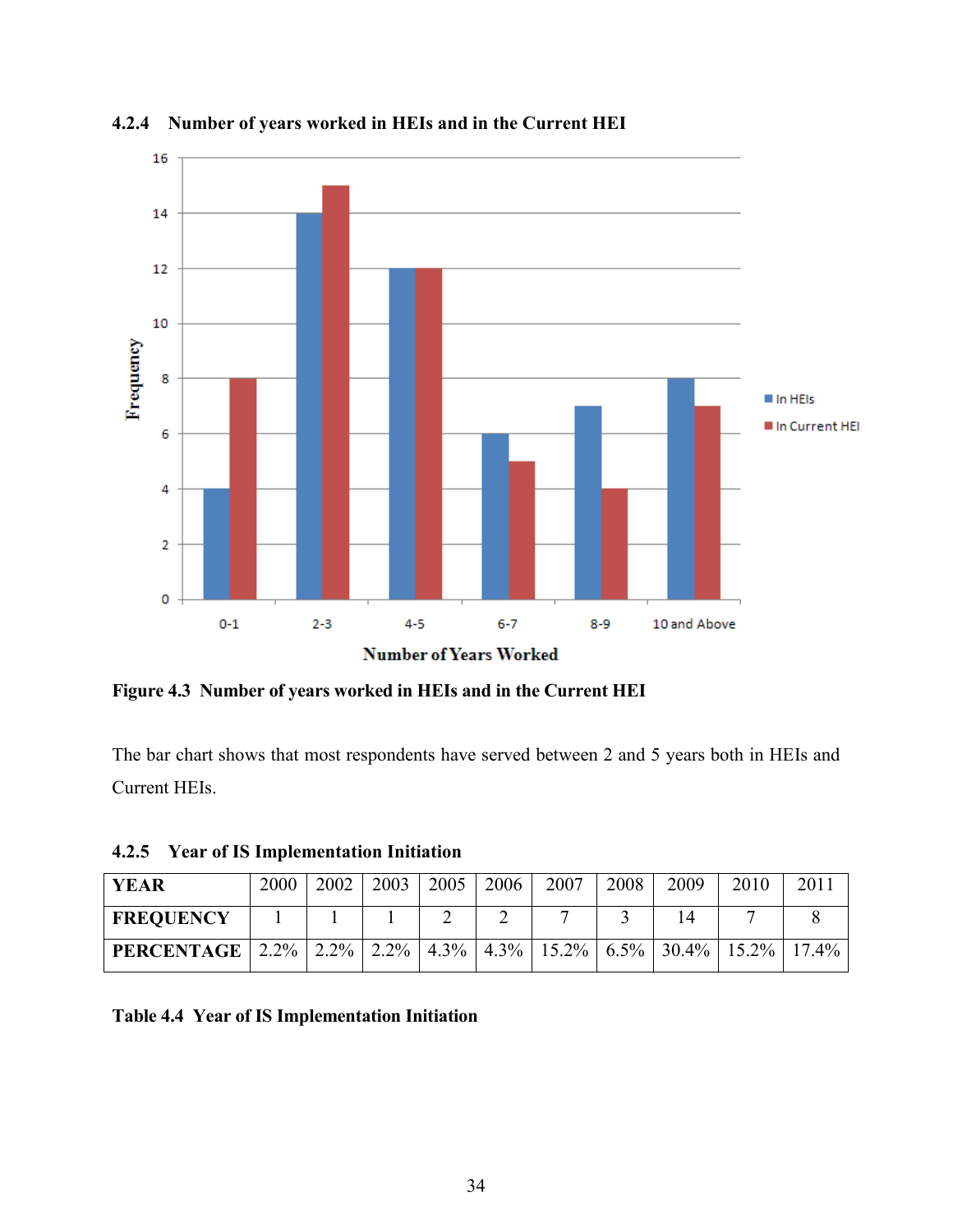

This information is presented in a bar graph(see figure 4.4)

# **Figure 4.4 Year of IS Implementation Initiation**

Most of IS implementations started in the year 2007 with 2009 recording the highest.

## **4.2.6 Proportion of Respondents reporting IS Implementation Difficulties**



## **Figure 4.5 Proportion of Respondents reporting IS Implementation Difficulties**

96% of respondents agreed that there were difficulties in IS implementation process while 4% disagreed.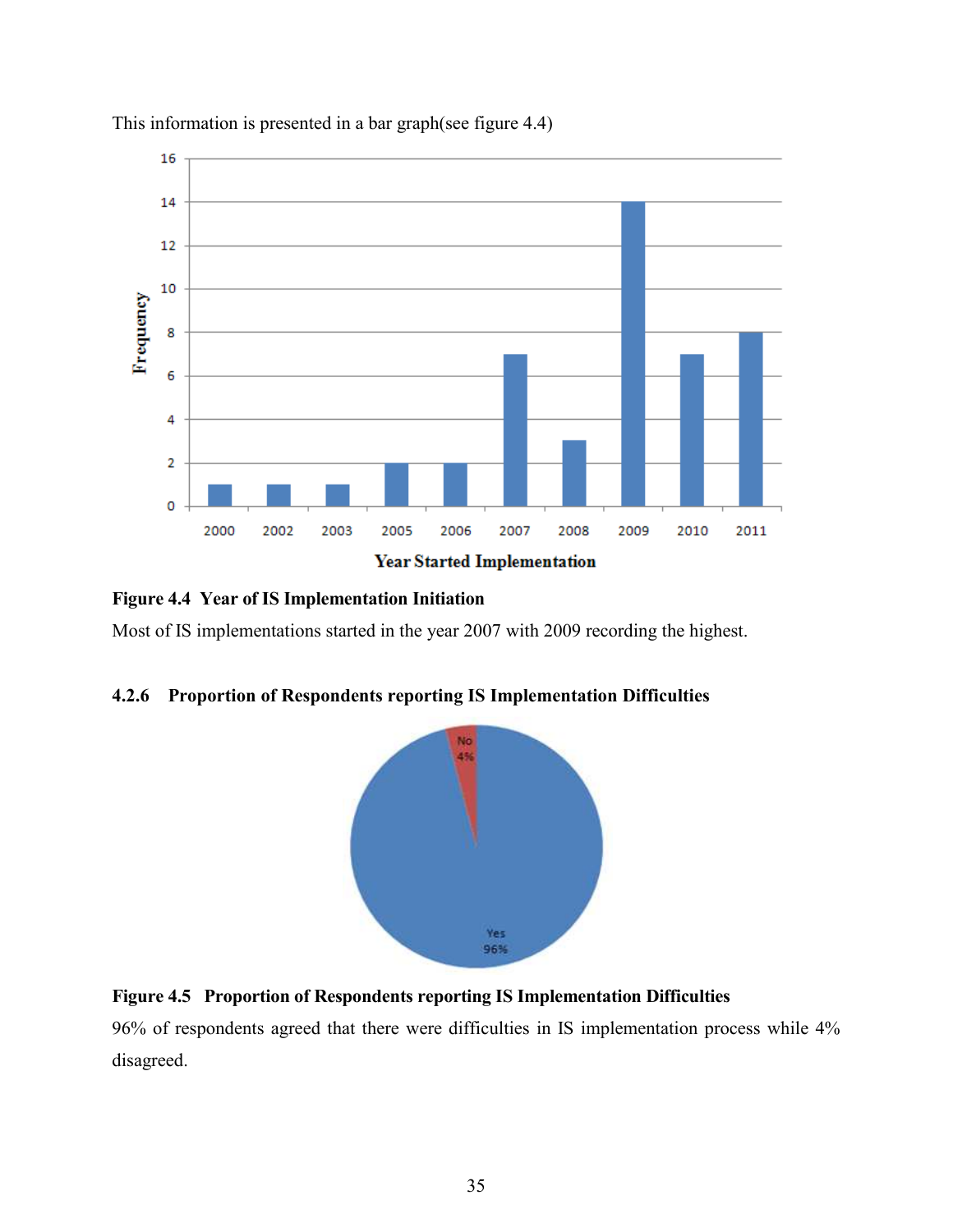| <b>List of difficulties/ Challenges</b>                                                                                  | Frequency      | Percentage |
|--------------------------------------------------------------------------------------------------------------------------|----------------|------------|
| Challenges of network/Internet connectivity and reliability                                                              | 5              | 5.5%       |
| Inadequate resources                                                                                                     | 8              | 8.8%       |
| Users had low ICT skills and there were challenges of training:<br>coordination of training and user manual development. | 24             | 26.4%      |
| Resistance to change. Change management strategies needed.                                                               | 24             | 26.4%      |
| Incomplete modules from designers, system errors and suitability of<br>modules to applications                           | 8              | 8.8%       |
| Lack of experience and skills for development and few personnel                                                          | $\overline{4}$ | 4.4%       |
| Challenges associated with system changeover                                                                             | 3              | 3.3%       |
| Lack of detailed specification signed b the users and changing user<br>demands(new requirements) management.             | $\overline{2}$ | 2.2%       |
| Wide scope of definition                                                                                                 | 3              | 3.3%       |
| Inappropriate implementation methodology                                                                                 | $\overline{3}$ | 3.3%       |
| Design and configuration challenges and System security                                                                  | $\overline{2}$ | 2.2%       |
| Administration acceptance and lack of support                                                                            | $\overline{3}$ | 3.3%       |
| Lack of proper sensitization to users                                                                                    | $\overline{2}$ | 2.2%       |

# **4.2.7 Difficulties associated with IS Implementation Process**

**Table 4.5 Difficulties associated with IS Implementation Process** 

52.8 % of the respondents felt that the major challenges associated with IS implementation process include training of users and Resistance to change. Only 6.6% of the respondents felt that lack of detailed specification, design and configuration and lack of proper sensitization to users were major challenges of IS implementation process.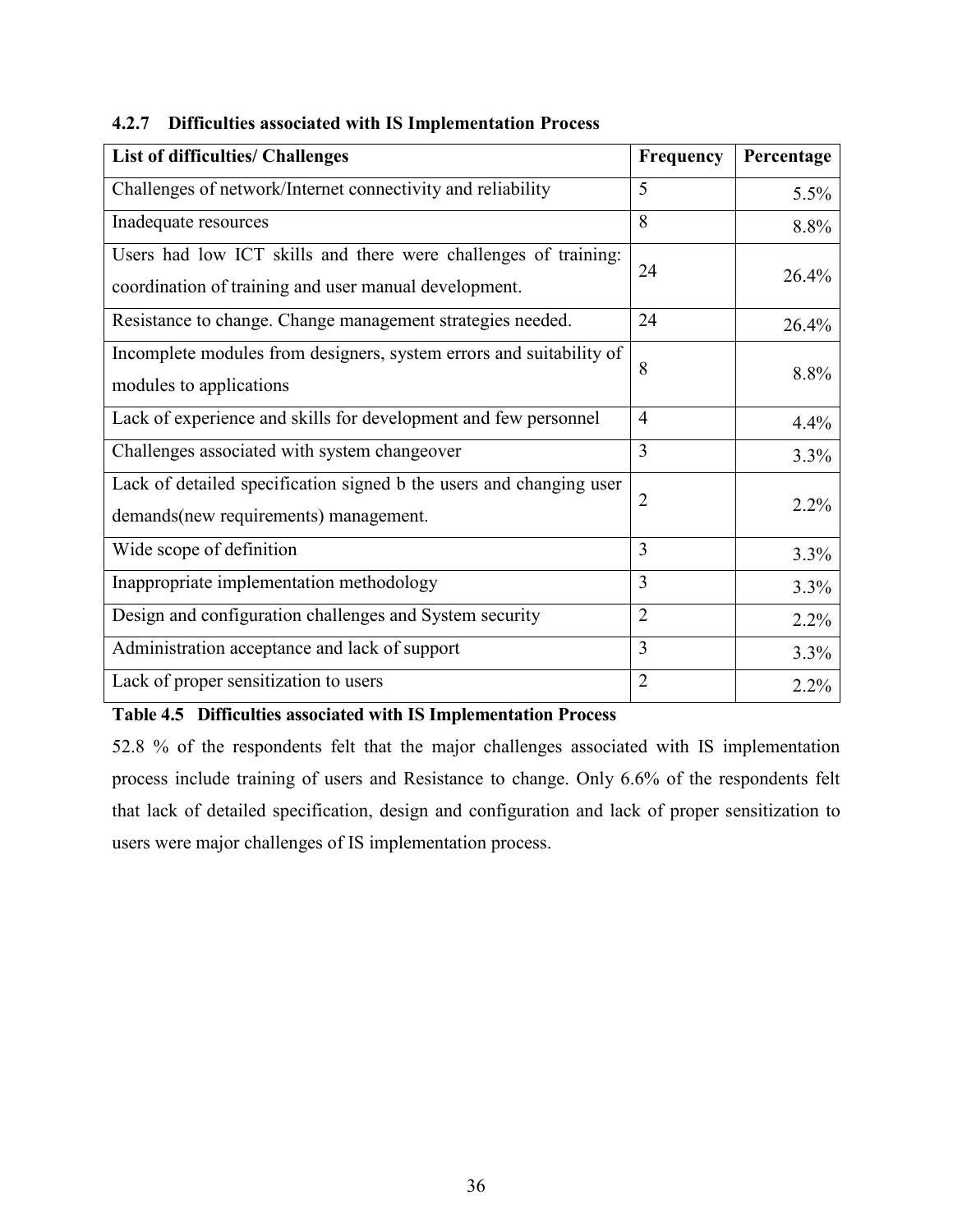# **4.2.8 Respondents indicating Other Factors Influencing Implementation Process**



# **Figure 4.6 Respondents indicating Other Factors Influencing Implementation Process**

88% of the respondents indicated that there are other factors apart from Managerial intervention, subjective norms and facilitating conditions that influence IS implementation process. Other factors are detailed in table 4.6 below.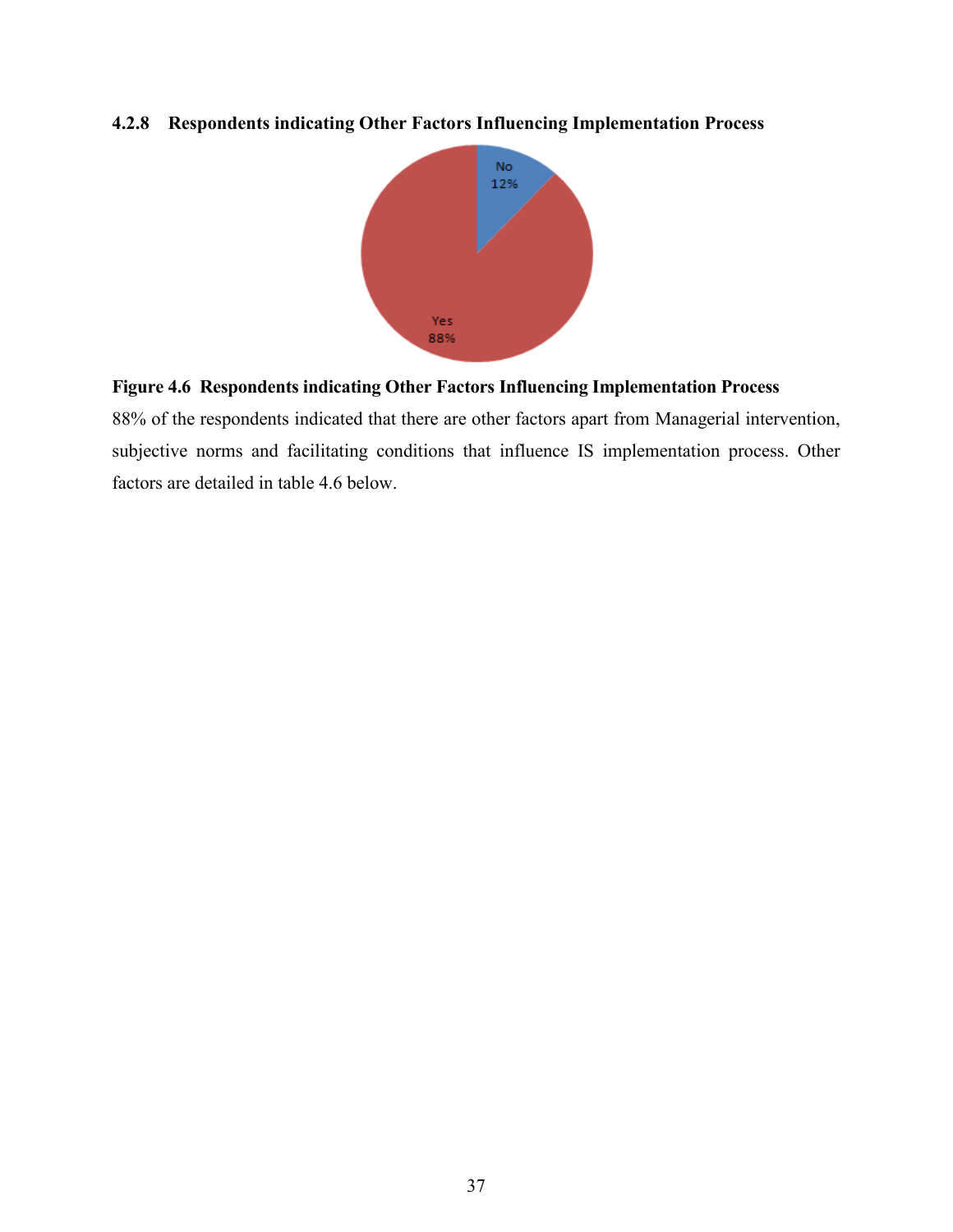## **4.2.9 Other Factors influencing Implementation Process**

| S/N            | <b>Other Factor</b>                                          | Frequency      | Percentage |
|----------------|--------------------------------------------------------------|----------------|------------|
| $\mathbf{1}$   | <b>User Training and Knowledge</b>                           | 8              | 17.4%      |
| $\overline{2}$ | Attitude of users                                            | $\overline{7}$ | 15.2%      |
| $\overline{3}$ | Resistance to Change                                         | 5              | 10.9%      |
| $\overline{4}$ | Speedy provision of Infrastructure & Infrastructural Changes | 5              | 10.9%      |
| 5              | Lack of framework                                            | $\overline{4}$ | 8.7%       |
| 6              | Lack of an implementation policy                             | $\overline{2}$ | 4.3%       |
| $\overline{7}$ | Lack of process ownership and encouragement                  | $\overline{2}$ | 4.3%       |
| 8              | Enforcement in Quality Standards like ISO                    | $\mathbf{1}$   | $2.2\%$    |
| 9              | User level of Education                                      | 1              | 2.2%       |
| 10             | Relationship between administration and users                | 1              | 2.2%       |
| 11             | Understaffing                                                | $\mathbf{1}$   | 2.2%       |
| 12             | Lack of incentives                                           | $\mathbf{1}$   | $2.2\%$    |
| 13             | Lack of user involvement                                     | $\mathbf{1}$   | 2.2%       |
| 14             | Fear of job loss leading to sabotage                         | 1              | 2.2%       |
| 15             | Cultural shift                                               | $\mathbf{1}$   | 2.2%       |
| 16             | Historical experiences                                       | $\mathbf{1}$   | 2.2%       |
| 17             | Lack of management support                                   | $\mathbf{1}$   | $2.2\%$    |
| 18             | Understanding of user role                                   | $\mathbf{1}$   | $2.2\%$    |
| 19             | User preparation before commencement                         | 1              | 2.2%       |
| 20             | Integration with other systems                               | 1              | 2.2%       |

Respondents were allowed to give more than one factor.

# **Table 4.6 Other Factors influencing Implementation Process**

User Training and Knowledge, Attitude of users, Resistance to Change, Speedy provision of Infrastructure & Infrastructural Changes, Lack of framework, Lack of an implementation policy, Lack of process ownership and encouragement were factors with a frequency of two and above.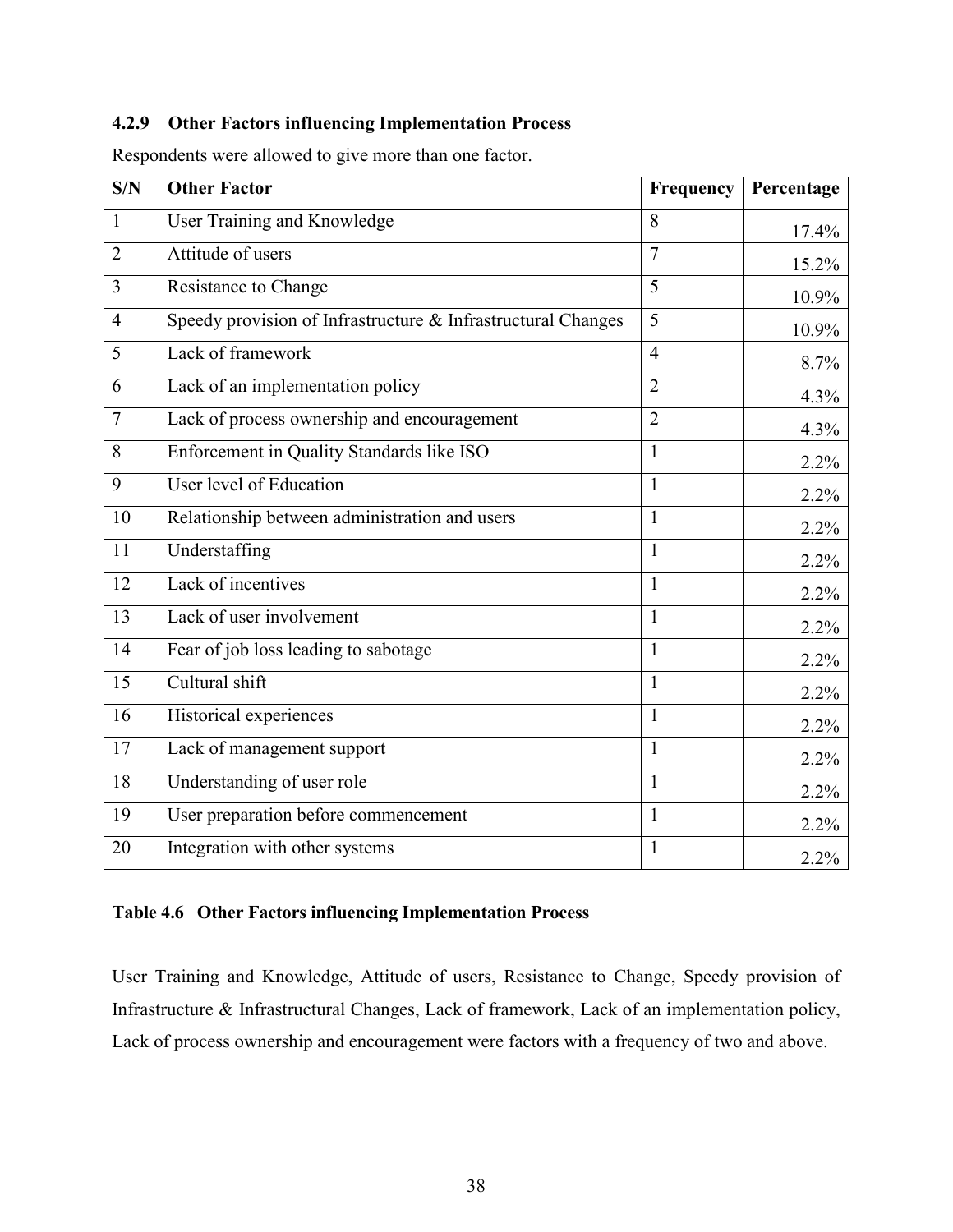| Variable   |   | N  | Minimum | Maximum | Mean   | Std. Deviation |
|------------|---|----|---------|---------|--------|----------------|
| MI.1       |   | 51 | 1.00    | 7.00    | 4.1176 | 1.86169        |
| MI.2       |   | 51 | 1.00    | 7.00    | 4.5098 | 1.65375        |
| MI.3       |   | 51 | 1.00    | 7.00    | 3.9804 | 1.80544        |
| MI.4       |   | 51 | 1.00    | 7.00    | 4.5294 | 1.82596        |
| MI.5       |   | 51 | 1.00    | 6.00    | 3.8431 | 1.67777        |
| MI.6       |   | 51 | 1.00    | 7.00    | 4.3529 | 1.61026        |
| Valid      | N |    |         |         |        |                |
| (listwise) |   | 51 |         |         |        |                |

**4.2.10 Managerial Intervention Indicators Statistics** 

**Table 4.7 Managerial Intervention Indicators Statistics**

The indicator with the highest mean was management has sponsored training for staff in usage of Information systems with a mean of 4.5294, while the one with the lowest mean of 3.8431 was management has established a monitoring and evaluation system. This means that majority of the respondents are happy that their institutions have put in place training programs for their staff in usage of IS. They also do not feel like the institutions have done much in implementing monitoring and evaluation systems.

**4.2.11 Subjective Norms Indicators Statistics** 

| Variable            | N  | Minimum | Maximum | Mean | Std. Deviation |
|---------------------|----|---------|---------|------|----------------|
| SN.1                | 51 |         | ┍       | 4.67 | 1.705          |
| SN.2                | 51 |         | ┍       | 4.90 | 1.330          |
| Valid<br>(listwise) | 51 |         |         |      |                |

## **Table 4.8 Subjective Norms Indicators Statistics**

Subjective norms has only two indicators with a close mean. The factor with the higher mean was Users imitate, discover or conform to the usage of IS with a mean of 4.9.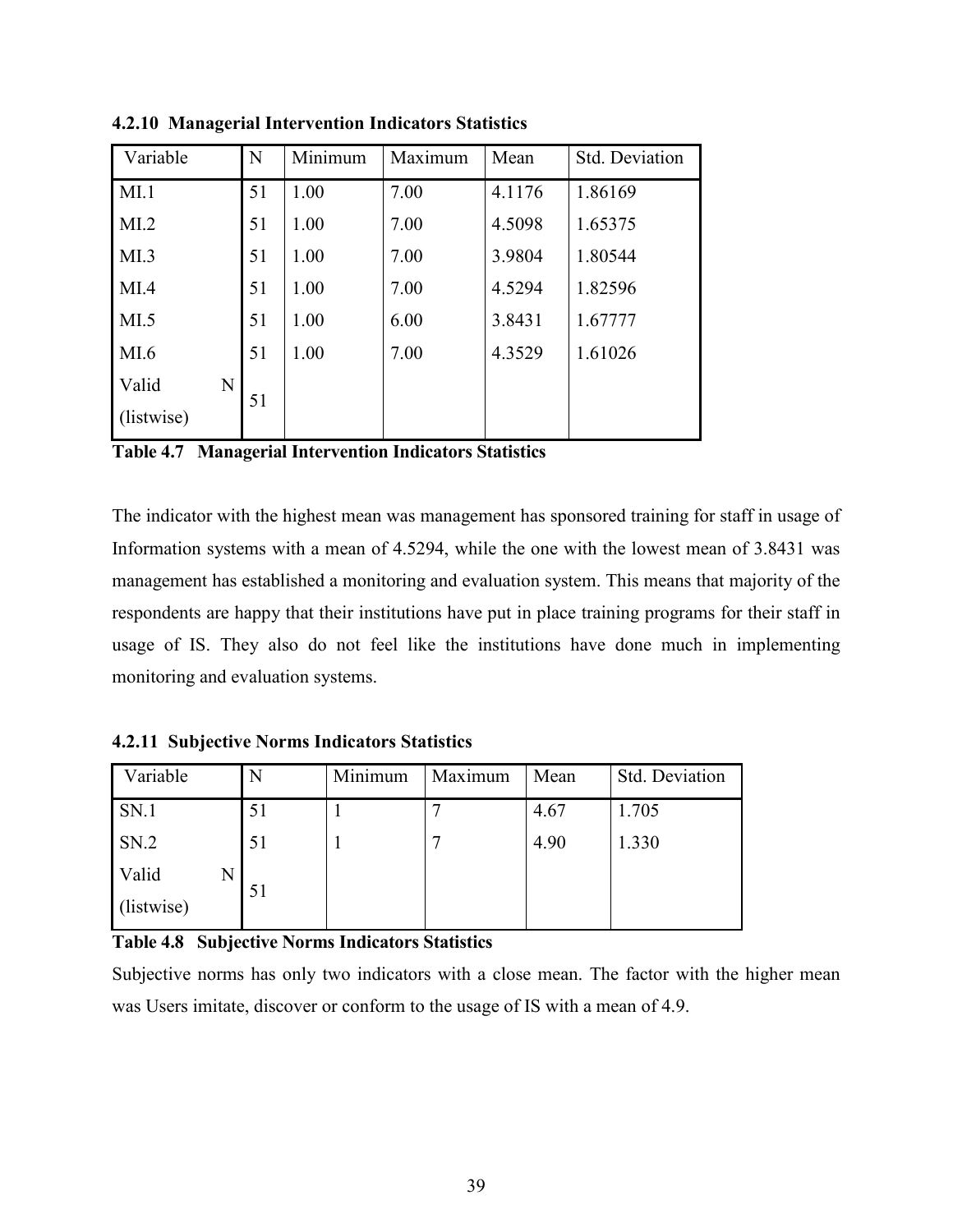| Variable   | N  | Minimum | Maximum | Mean | Std. Deviation |
|------------|----|---------|---------|------|----------------|
| FC.1       | 51 |         |         | 4.80 | 1.414          |
| FC.2       | 51 |         |         | 4.35 | 1.718          |
| FC.3       | 51 |         | 7       | 4.43 | 1.814          |
| FC.4       | 51 |         | 7       | 5.25 | 1.585          |
| Valid<br>N | 51 |         |         |      |                |
| (listwise) |    |         |         |      |                |

**4.2.12 Facilitating Conditions Indicators Statistics** 

**Table 4.9 Facilitating Conditions Indicators Statistics**

The indicator with the highest mean was availability of computers and other infrastructure near users have greatly helped the implementation process with a mean of 5.25, while the one with the lowest mean of 4.35 was Organizational, previous IS innovations history and culture have helped in the implementation of IS. The average of the Likert scale is at  $4<sup>th</sup>$  point which corresponds to neutral(N). All the means are above 4 and therefore the respondents agree with all the statements. However, a majority of the respondents notes that availability of computers and other infrastructure near users greatly helps the implementation process.

| Variable   | N  | Minimum      | Maximum        | Mean | Std. Deviation |
|------------|----|--------------|----------------|------|----------------|
| IP.1       | 51 |              | $\overline{7}$ | 5.80 | 1.200          |
| IP.2       | 51 | 1            | $\overline{7}$ | 5.41 | 1.388          |
| IP.3       | 51 | $\mathbf{1}$ | $\overline{7}$ | 5.20 | 1.778          |
| IP.4       | 51 | 1            | $\overline{7}$ | 4.78 | 1.653          |
| IP.5       | 51 | 1            | $\overline{7}$ | 4.88 | 1.519          |
| IP.6       | 51 | $\mathbf{1}$ | $\overline{7}$ | 5.61 | 1.372          |
| IP.7       | 51 | 1            | $\overline{7}$ | 5.41 | 1.458          |
| Valid<br>N |    |              |                |      |                |
| (listwise) | 51 |              |                |      |                |

**4.2.13 Implementation Process Indicators Statistics** 

**Table 4.10 Implementation Process Indicators Statistics**

Respondents agree with all the statements since all the means are above 4.0. That is, the respondents agree that: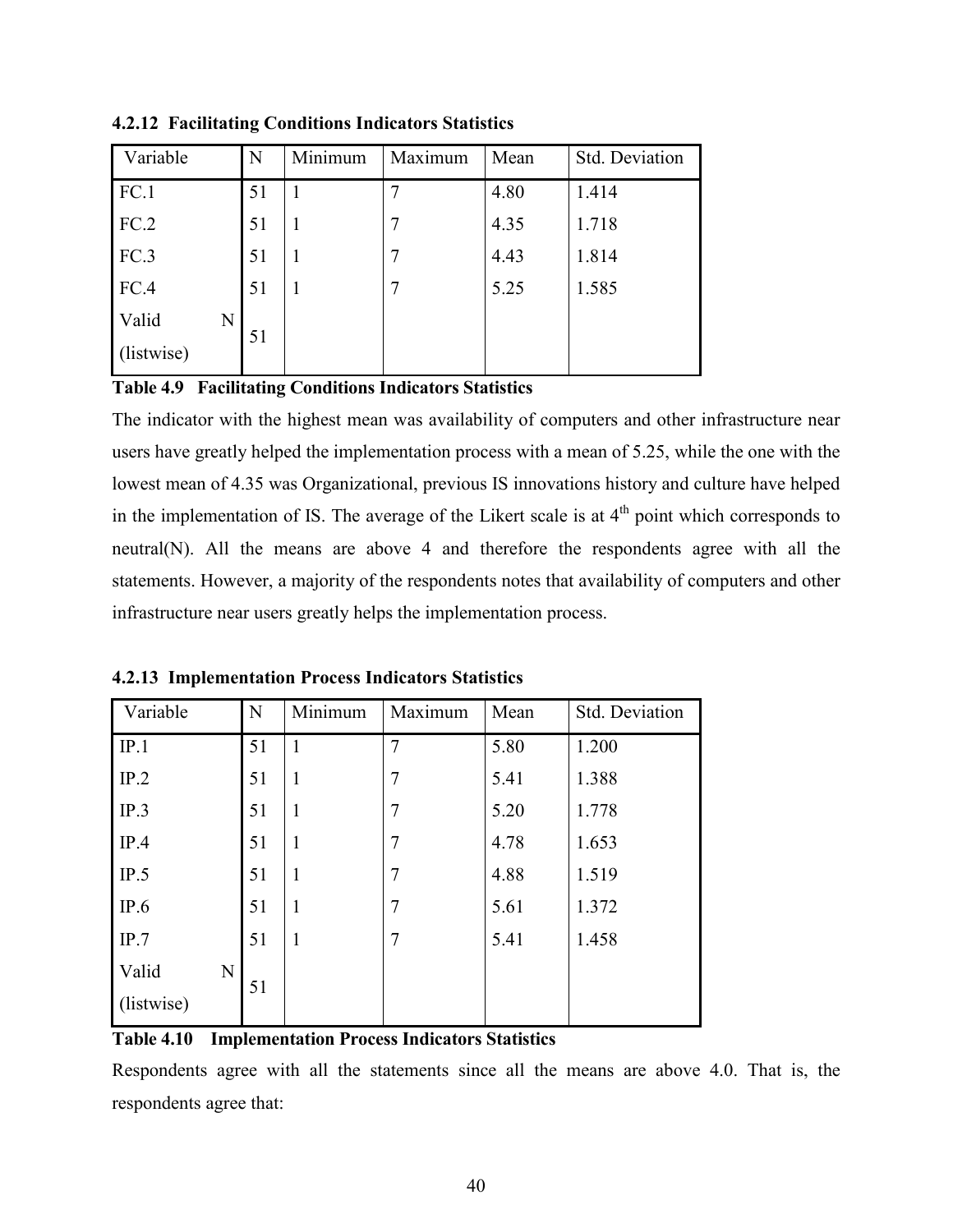During the implementation process:

- there were problems that users encountered which lead to adoption of IS (mean  $= 5.80$ )
- there was a decision to invest resources at the unit level to facilitate the use of IS innovation (mean  $= 5.41$ )
- there were actions to install/customize IS innovation, train members and facilitate use of IS innovation (mean  $= 5.20$ )
- there were plans, strategies and events that indicated user participation and commitment in the process (mean  $= 4.78$ )

- users have cut old ways of doing things and have made use of IS a routine (mean = 4.88) After the implementation process, there was increased effectiveness and integration of IS use (mean = 5.61) and that since the implementation of IS, there was a change of policy, procedures, capabilities and structures in the institution (mean = 5.41).

The highest mean of 5.8 among the factors indicate that there were problems that users encountered which lead to adoption of IS. It also had the lowest SD of 1.2 meaning that values were closely clustered around the mean.

| Variable            |   | N  | Minimum | Maximum | Mean | Std. Deviation |
|---------------------|---|----|---------|---------|------|----------------|
| IO.1                |   | 51 |         |         | 5.37 | 1.341          |
| IO.2                |   | 51 |         |         | 4.96 | 1.264          |
| Valid<br>(listwise) | N | 51 |         |         |      |                |

**4.2.14 Implementation Outcomes Indicators Statistics** 

**Table 4.11 Implementation Outcomes Indicators Statistics** 

## **4.3 Confirmatory Factor Analysis**

The data structure for the study consisted of 21 observed variables which were used to construct the fully identified model and make composite variables (MNG, SubNorm, FacCond, ImpProc and ImpOut) for the second order model.

Confirmatory Factor Analysis was used to determine if the number of factors and the loadings of measured (indicator) variables on them conform to what is expected on the basis of the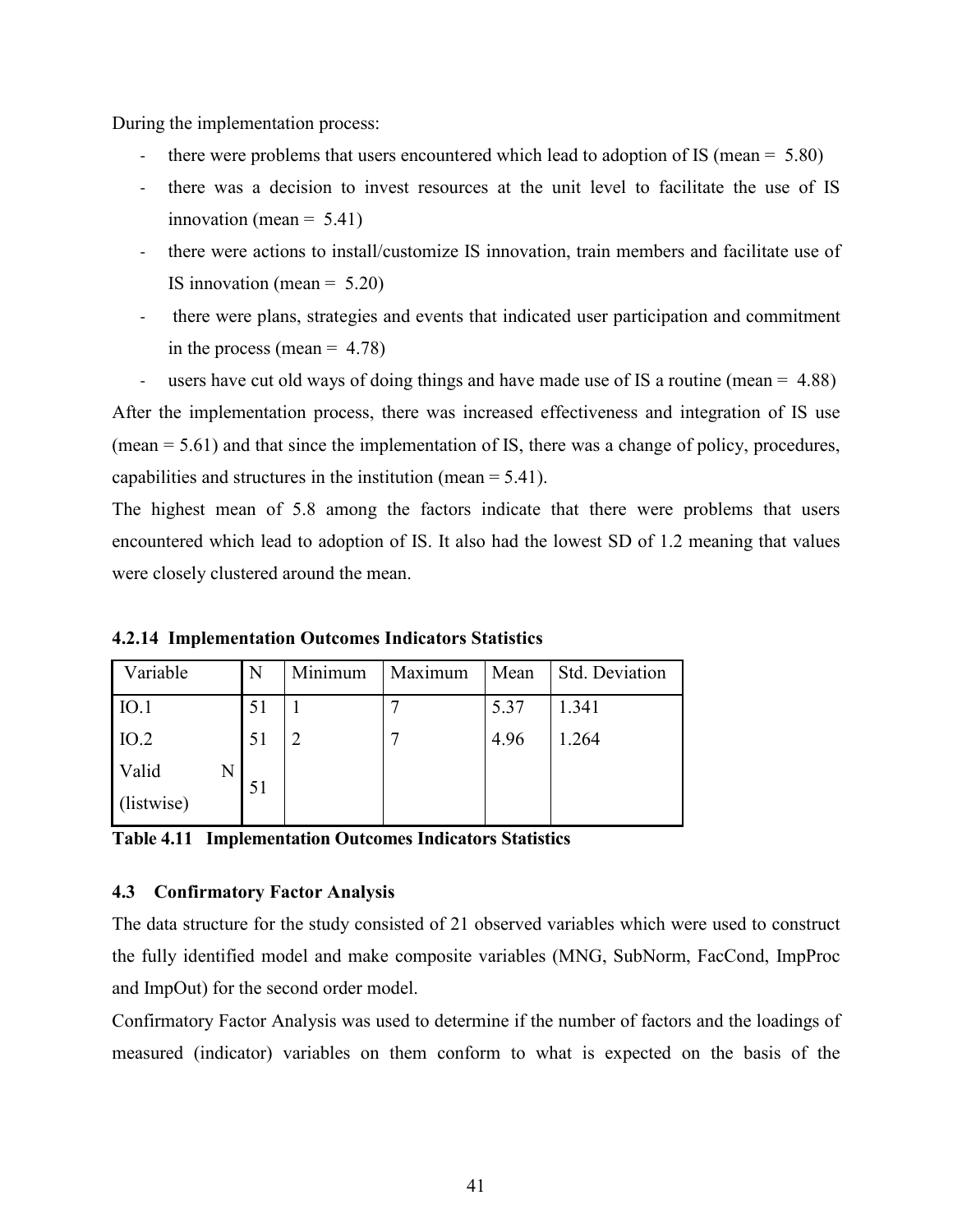framework being tested. Apriori analysis was used to fit the data in the model/construct and interpret the results of the path coefficients.

To accomplish this task, a number of fit indices were used to give the goodness-of-fit indices of the model that best fits the data. The goodness of fit tests helps to determine if the model being tested should be accepted or rejected. The overall fit tests do not establish if particular paths within the model are significant. While there are no golden rules for assessment of model fit, reporting a variety of indices is necessary (Crowley and Fan 1997) because different indices reflect a different aspect of model fit. There is no single evaluation rule on which everyone agrees, Jeremy and Hun (2009). Hu and Bentler (1999) provide rules of thumb for deciding which statistics to report and choosing cut-off values for declaring significance. Jaccard and Wan (1996 87) recommend use of at least three fit tests. Suki and Ramayah(2011) in their paper titled Modelling Customer's Attitude Towards E-Government Services and available at http://www.waset.org/journals/ijhss/v6/v6-1-4.pdf on page 20 and 21 identifies the benchmark criteria for model fit summary statistics as follows:

| <b>Fit Indices</b>                              | <b>Recommended Value</b> |
|-------------------------------------------------|--------------------------|
| <i><b>Absolute fit measures</b></i>             |                          |
| CMIN $(\chi2)/DF$                               | $<$ 3                    |
| GFI (Goodness of Fit Index)                     | > 0.9                    |
| RMSEA (Root Mean Square Error of Approximation) | $\leq 0.08$              |
| <b>Incremental fit measures</b>                 |                          |
| AGFI (Adjusted Goodness of Fit Index)           | > 0.80                   |
| NFI (Normed Fit Index)                          | $\geq 0.90$              |
| CFI (Comparative Fit Index)                     | > 0.90                   |
| IFI (Incremental Fit Index)                     | > 0.90                   |
| RFI (Relative Fit Index)                        | 0.90                     |
| <b>Parsimony fit measures</b>                   |                          |
| PCFI (Parsimony Comparative of Fit Index)       | 0.50                     |
| PNFI (Parsimony Normed Fit Index)               | 0.50                     |

## **Model fit Summary for Research Model**

**Table 4.12 Model Fit Summary for Research Model**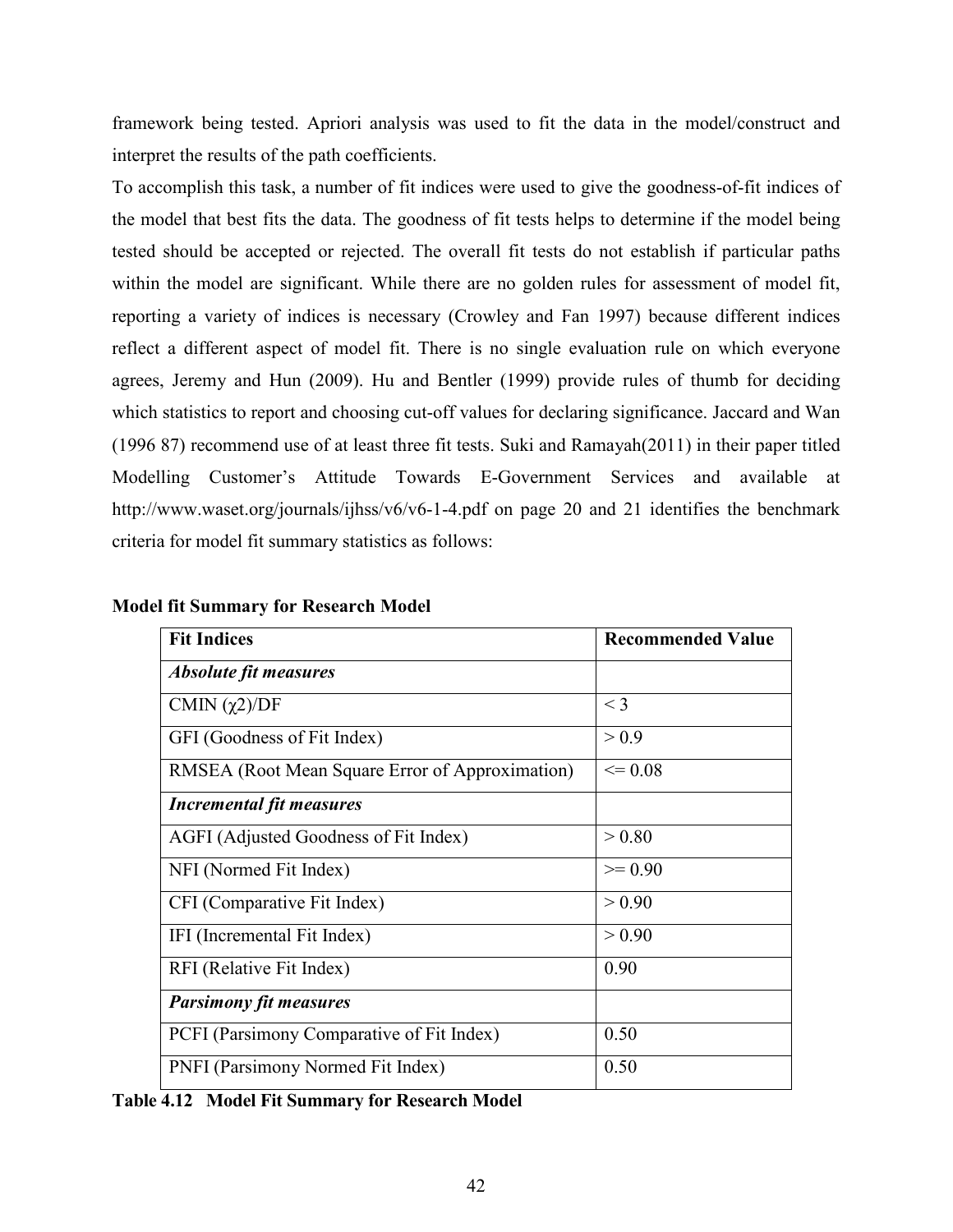Below is discussion of the goodness of fit statistics used to validate the indices obtained from the model.

# **4.3.1 Model Chi-Square, (CMIN).**

This is also called the Discrepancy or the discrepancy function. The chi-square should not be significant if there is a good model fit, while the reverse is true. Relative chi-square is the chisquare fit index divided by the degrees of freedom i.e CMIN/DF. (Carmines and McIver, 1981; 80), state that the relative chi-square should be in the 2:1 or 3:1 for an acceptable model. (Kline, 1998) says 3 or less is acceptable

# **4.3.2 Goodness-of-Fit Index, GFI**

This deals with the error in reproducing the variance-covariance matrix. By convention, GFI should be greater or equal to 0.80 to accept a model.

# **4.3.3 Comparative Fit Index, CFI**

This is also known as the Bentler Comparative fit Index. This compares the existing model fit with the null model which assumes that the latent variables in the model are uncorrelated.

Conventionally. CFI should be equal to or greater than 0.80 to accept the model, indicating that 80% of the covariation in the data can be reproduced by the given model.

# **4.3.4 Root Mean Square Error of Approximation, RMSEA**

This is the discrepancy per degree of freedom. By convention, there is good model if RMSEA is less than or equal to 0.05. There is adequate fit if the RMSEA is less than or equal to 0.8. (Hu and Bentler 1999) have suggested RMSEA  $\leq$  0.6 as the cutoff for a good model fit.

RMSEA does not require comparison with null model and thus does not require the author to posit as plausible a model in which there is complete independence of the latent variables as does, CFI.

# **4.3.5 Fully Identified Model (FIM)**

The Fully Identified Model and its associated statistics is presented in Appendix IV. To simplify the diagram for easier readability, the design diagram was adopted and only paths of interest indicated. The diagram below shows the standardized regression coefficients between the paths of interest.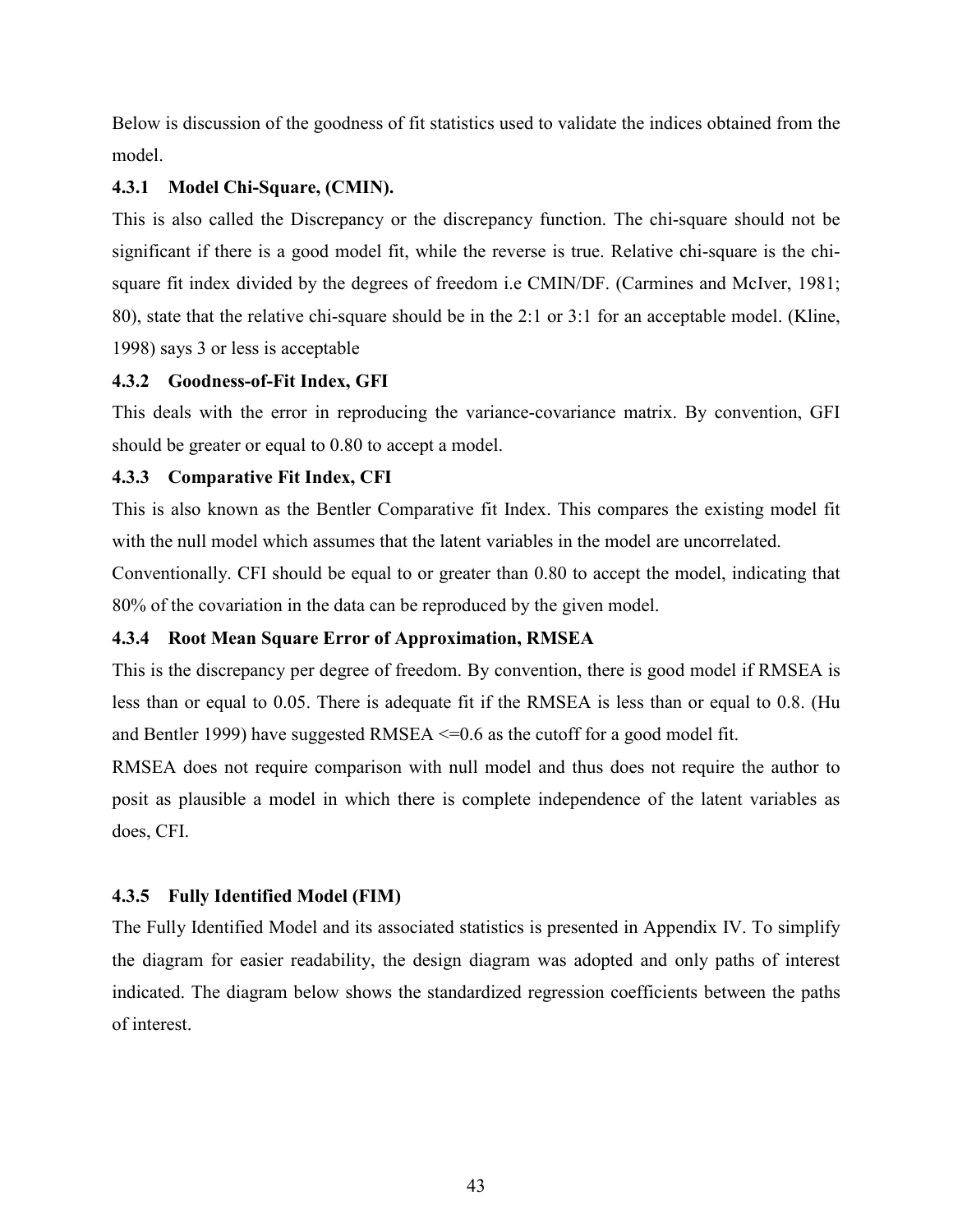

**Figure 4.7 Standardized Regression Coefficients for the FIM**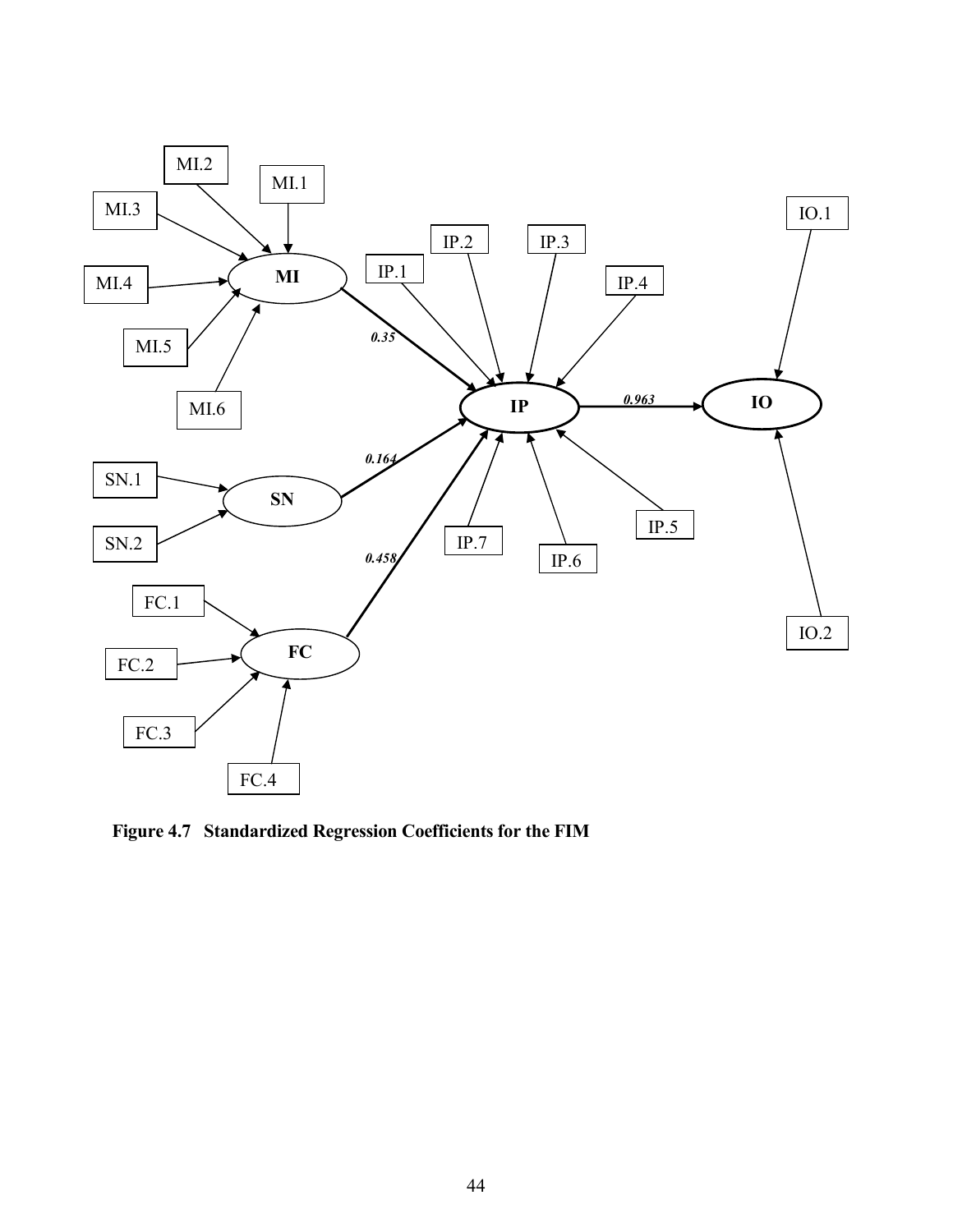| <b>Fit Indices</b>                                             | <b>Recommended Value</b> | <b>Model Results</b> |
|----------------------------------------------------------------|--------------------------|----------------------|
| <b>Absolute fit measures</b>                                   |                          |                      |
| <b>CMIN</b>                                                    |                          | 214.057              |
| DF                                                             |                          | 162                  |
| P Value                                                        |                          | 0.004                |
| CMIN $(\chi2)/DF$                                              | $<$ 3                    | 1.321                |
| GFI (Goodness of Fit Index)                                    | > 0.9                    | 0.732                |
| <b>RMSEA</b><br>(Root<br>Mean<br>Error<br>$\sigma$ f<br>Square | $\leq 0.10$              | 0.08                 |
| Approximation)                                                 |                          |                      |
| <b>Incremental fit measures</b>                                |                          |                      |
| AGFI (Adjusted Goodness of Fit Index)                          | > 0.80                   | 0.618                |
| NFI (Normed Fit Index)                                         | $\geq 0.90$              | 0.683                |
| CFI (Comparative Fit Index)                                    | $>= 0.90$                | $0.888 = 0.9$ (2 dp) |
| IFI (Incremental Fit Index)                                    | $\geq 0.90$              | $0.899 = 0.9$ (2 dp) |
| RFI (Relative Fit Index)                                       | $\geq 0.90$              | 0.589                |
| <b>Parsimony fit measures</b>                                  |                          |                      |
| PCFI (Parsimony Comparative of Fit Index)                      | $>= 0.50$                | 0.685                |
| PNFI (Parsimony Normed Fit Index)                              | $\geq 0.50$              | 0.527                |

**4.3.6 Model Fit Summary for the Fully Identified Model** 

# **Table 4.13 Model Fit Indices for the Fully Identified Model (FIM)**

The  $X^2 = 214.06$  which evaluated through 162 degrees of freedom is significant with a pvalue=0.004, thus we do not reject the null hypothesis that the above construct will fit the data.

The Modification Indices, showed that no further co-variances (for the residual terms/errors), no further variances and regression weights within observed variables.

Assuming a perfect linear regression, the above findings can be interpreted as follows:

$$
IP = 0.35MI + b_0
$$

That is  $\frac{dIP}{dMI} = 0.35$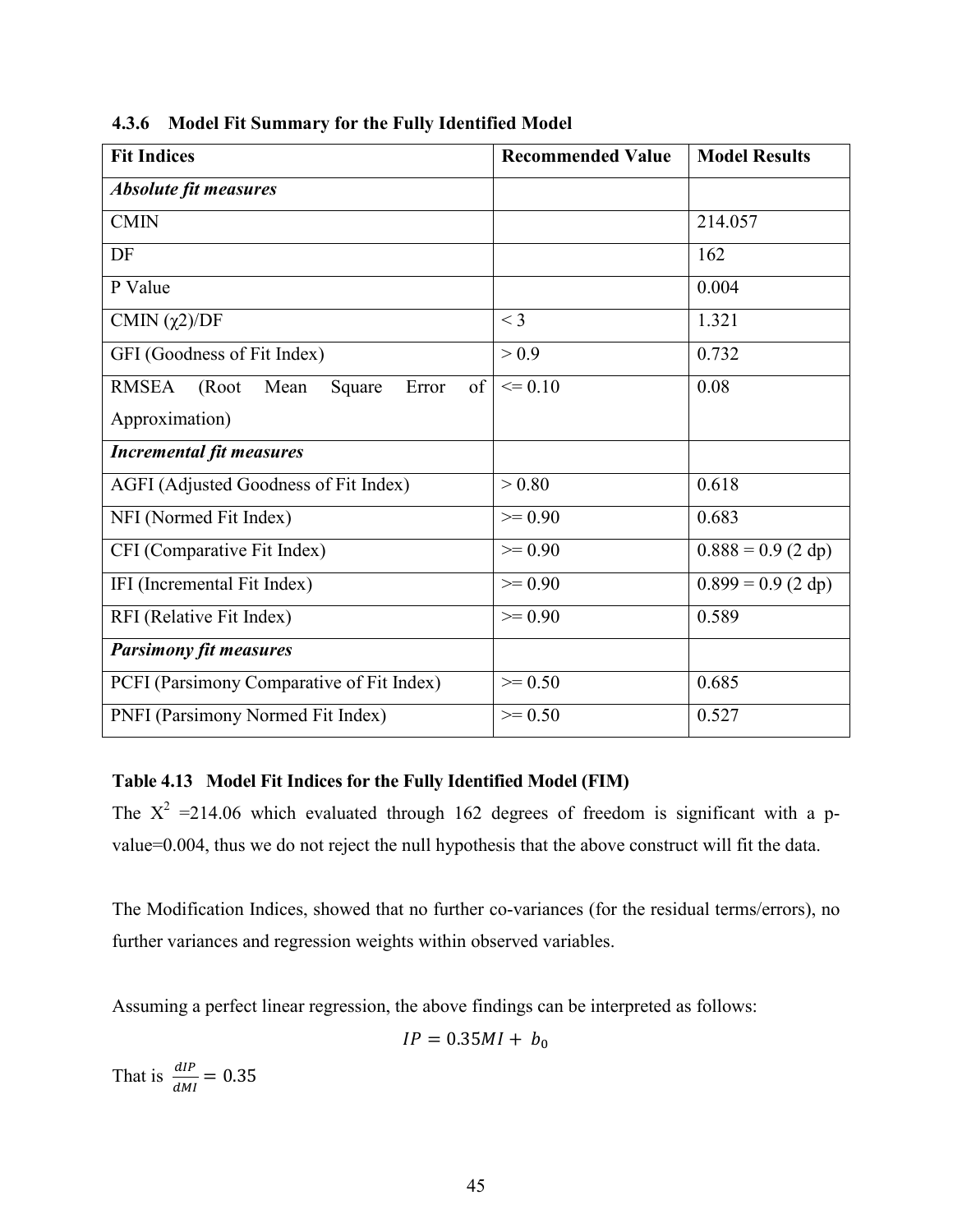This means that a unit change in the independent variable (MI) causes a change of 0.35 in the dependent variable (IP).

A similar interpretation would mean that a unit change in Subjective Norms leads to a change of 0. 16 in the Implementation Process (IP);

A unit change in Facilitating Conditions leads to a change of 0.46 in the Implementation Process (IP) and a unit change of Implementation Process leads to a change of 0.96 in the Implementation outcomes.

## **4.3.7 Second Order Model**



**Figure 4.8 Second Order Model(SOM)**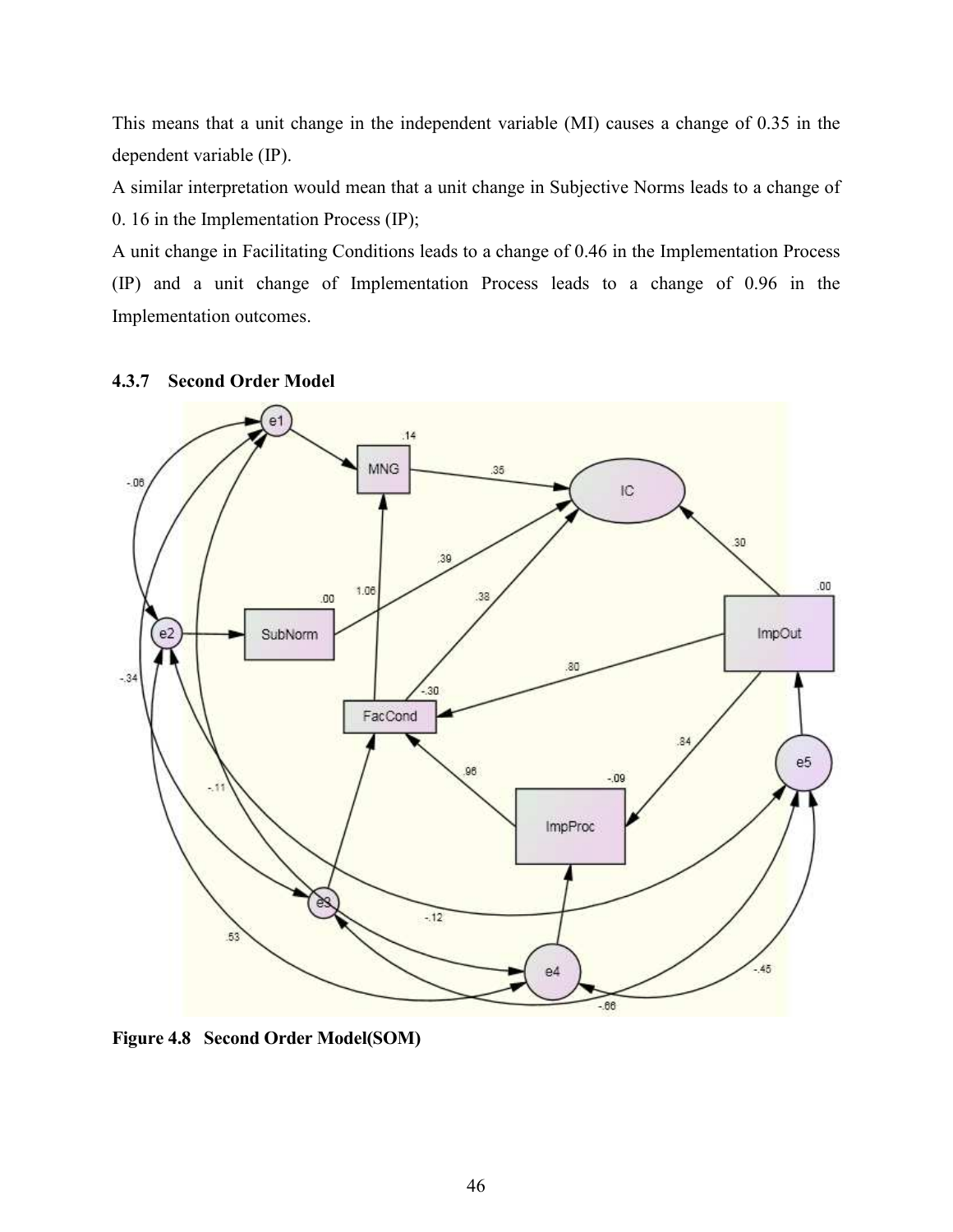| <b>Fit Indices</b>                                     | <b>Recommended Value</b> | <b>Model Results</b> |
|--------------------------------------------------------|--------------------------|----------------------|
| <b>Absolute fit measures</b>                           |                          |                      |
| <b>CMIN</b>                                            |                          | 7.323                |
| DF                                                     |                          | 3                    |
| P Value                                                |                          | 0.062                |
| CMIN $(\chi2)/DF$                                      | $<$ 3                    | 2.441                |
| GFI (Goodness of Fit Index)                            | > 0.9                    | 0.948                |
| <b>RMSEA</b><br>of<br>(Root<br>Mean<br>Error<br>Square | $\leq 0.08$              | 0.170                |
| Approximation)                                         |                          |                      |
| <b>Incremental fit measures</b>                        |                          |                      |
| AGFI (Adjusted Goodness of Fit Index)                  | > 0.80                   | 0.742                |
| NFI (Normed Fit Index)                                 | $>= 0.90$                | 0.915                |
| CFI (Comparative Fit Index)                            | > 0.90                   | 0.943                |
| IFI (Incremental Fit Index)                            | > 0.90                   | 0.948                |
| RFI (Relative Fit Index)                               | 0.90                     | 0.716                |
| <b>Parsimony fit measures</b>                          |                          |                      |
| PCFI (Parsimony Comparative of Fit Index)              | 0.50                     | 0.283                |
| PNFI (Parsimony Normed Fit Index)                      | 0.50                     | .274                 |

**4.3.8 Model Fit Summary for the Second Order Model** 

## **Table 4.14 Model fit Summary for the Second Order Model (SOM)**

The  $\chi$ 2 =7.092 which evaluated through 3 degrees of freedom is significant with a p-value of 0.062(>0.05), thus we do not reject the null hypothesis that the above construct will fit the data. A similar interpretation of findings can be borrowed from section 4.3.6 above as follows: A unit change in the Implementation Outcomes leads to a change of 0.84 in the Implementation process and a unit change in Implementation Outcomes leads to a change of 0.30 in the Implementation Context.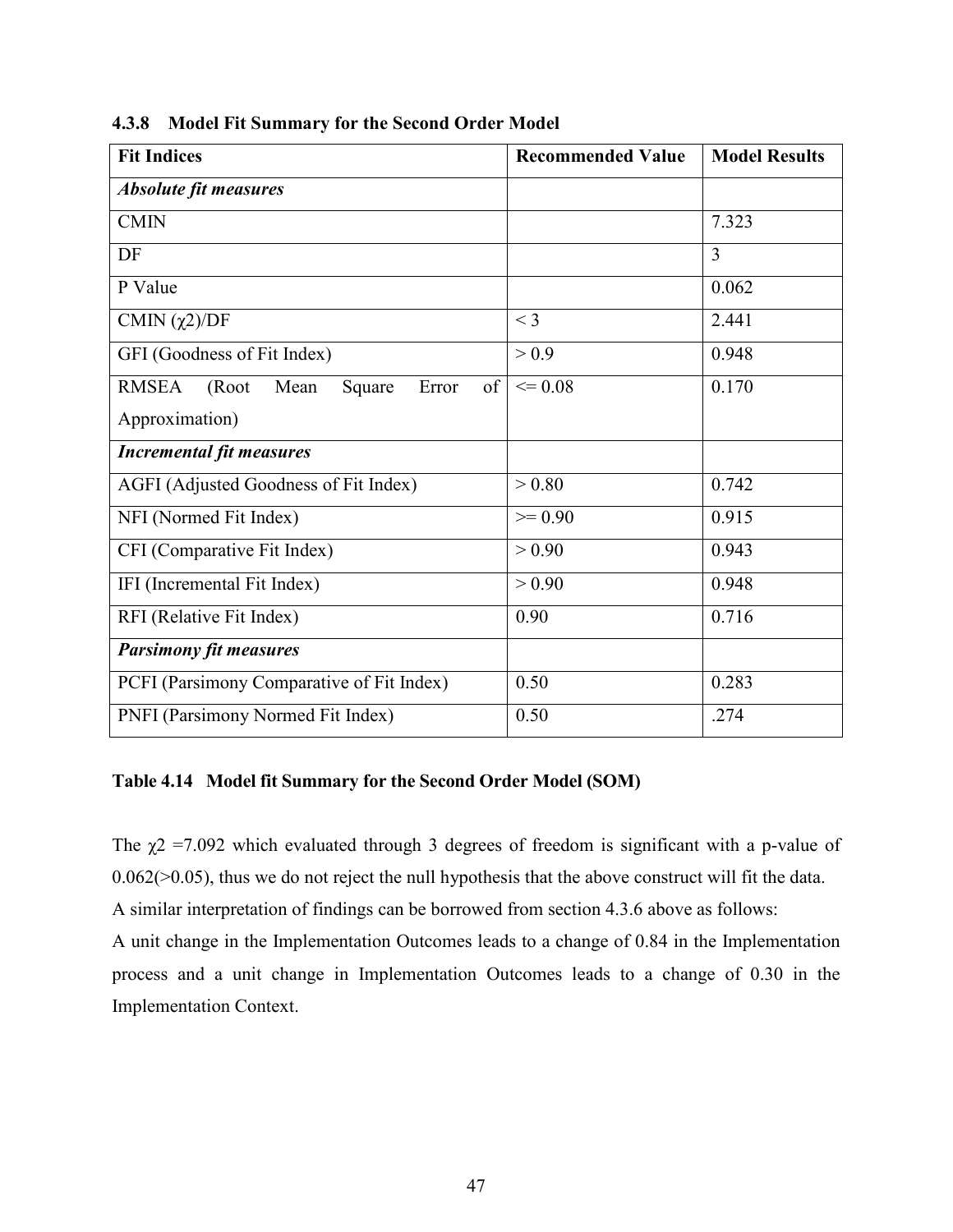#### **4.3.9 Validity and Reliability**

Validity has two distinct fields of application. The first involves test validity, the degree to which a test measures what it was designed to measure. The second involves research design. Here the term refers to the degree to which a study supports the intended conclusion drawn from the results. In the Campbellian tradition, this latter sense divides into four aspects: Support for the conclusion that the causal variable caused the effect variable in the specific study (internal validity), support that the same effect generalizes to the population from which the sample was drawn (statistical conclusion validity), support for the intended interpretation of the variables (construct validity), and support for the generalization of the results beyond the studied population (external validity). Discriminant validity analysis refers to testing statistically whether two constructs differ; Convergent validity test through measuring the internal consistency within one construct, as Cronbach's alpha does.

In statistics, reliability is the consistency of a set of measurements or measuring instrument, often used to describe a test. This can either be whether the measurements of the same instrument give or are likely to give the same measurement (test-retest), or in the case of more subjective instruments, such as personality or trait inventories, whether two independent assessors give similar scores (inter-rater reliability). Reliability is inversely related to random error.

Reliability does not imply validity. That is, a reliable measure is measuring something consistently, but not necessarily what it is supposed to be measuring. For example, while there are many reliable tests of specific abilities, not all of them would be valid for predicting, say, job performance. In terms of accuracy and precision, reliability is precision, while validity is accuracy.

In experimental sciences, reliability is the extent to which the measurements of a test remain consistent over repeated tests of the same subject under identical conditions. An experiment is reliable if it yields consistent results of the same measure. It is unreliable if repeated measurements give different results. It can also be interpreted as the lack of random error in measurement.

The null hypothesis that the study tested is that the model fits the data well.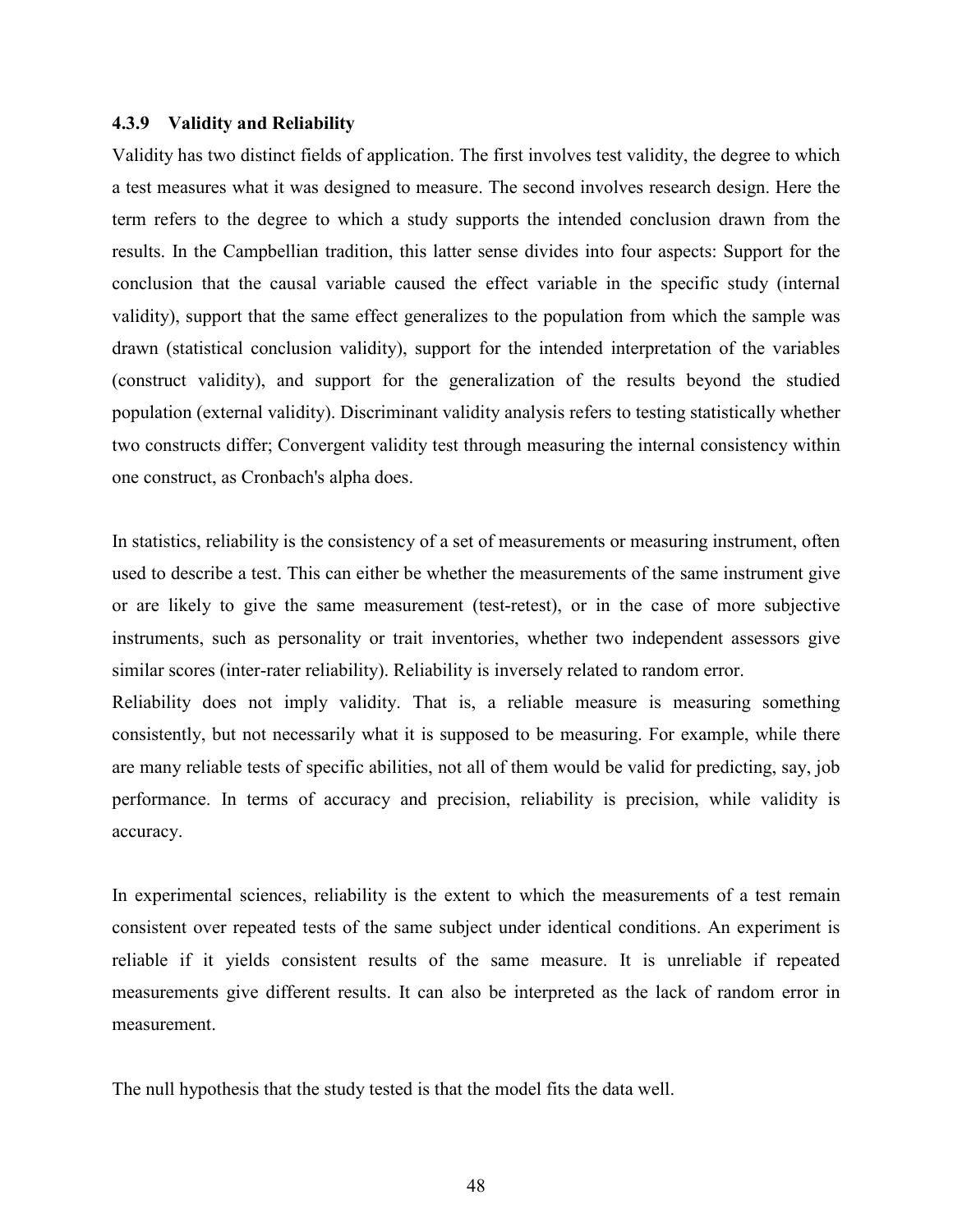Reliability and validity in the construct was established using the Cronbach's alpha. Cronbach's alpha shows the reliability score (which is the percent of the variance of the observed scale would explain in hypothetical true scale). The overall Cronbach's Alpha=0.744 which is greater than 0.5 and also it approaches 1 depicting high internal reliability of the factors within the dataset.

| Variable                | Cronbach's Alpha | Expected Cronbach's Alpha |
|-------------------------|------------------|---------------------------|
| Managerial Intervention | 0.761            | >0.5                      |
| Subjective Norm         | 0.618            | >0.5                      |
| Facilitating conditions | 0.773            | >0.5                      |
| Implementation process  | 0.829            | >0.5                      |
| Implementation outcome  | 0.648            | >0.5                      |
| Overall model           | 0.744            | >0.5                      |

**4.3.10 Cronbach's Alpha Reliability Statistics** 

# **Table 4.15 Cronbach's Alpha Reliability Statistics**

The Cronbach's alphas of these variables are quite high. This depicts that there is high internal consistency within the tested variables.

## **4.4 Correlation Coefficient**

Correlation Coefficient is one of the most common and most useful statistics. A correlation is a single number that describes the degree of relationship between two variables and is used for purposes of testing hypothesis in this study.

The table below shows a summary of this study's correlation results as obtained from SPSS and detailed in Appendix vi: Correlation Data.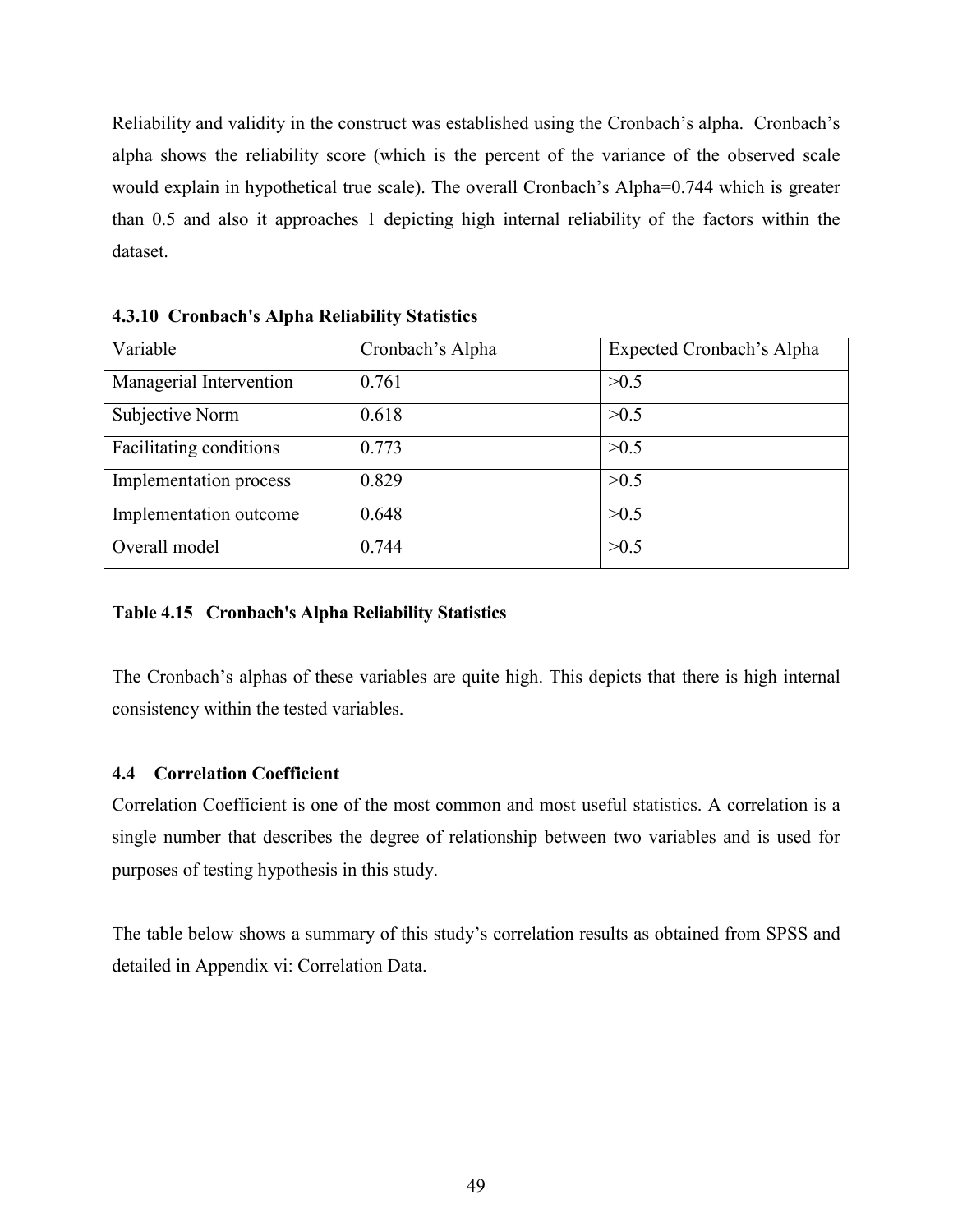| Variable X | Variable Y | <b>Pearson Correlation</b> | Coefficient           | of |
|------------|------------|----------------------------|-----------------------|----|
|            |            | Coefficient(r)             | Determination $(r^2)$ |    |
| MI         | IP         | 0.6                        | 0.36                  |    |
| <b>SN</b>  | IP         | 0.5                        | 0.25                  |    |
| FC         | IP         | 0.7                        | 0.49                  |    |
| IP         | IO         | 0.3                        | 0.09                  |    |
| IO         | IP         | 0.3                        | 0.09                  |    |
| IO         | IC         | 0.3                        | 0.09                  |    |

**4.4.1 Summary of Correlation Results for the Study** 

#### **Table 4.16 Summary of Correlation Results**

#### **4.4.2 Interpretation of Correlation Coefficients**

According to MathBits.com(2000-2012) http://www.mathbits.com/mathbits/tisection/statistics2/ correlation.htm visited on 4<sup>th</sup> March 2012, the value of r is such that  $-1 \le r \le +1$ . The + and – signs are used for positive linear correlations and negative linear correlations, respectively. *Positive correlation:* If x and y have a strong positive linear correlation, r is close to +1. An r value of exactly +1 indicates a perfect positive fit. Positive values indicate a relationship between *x* and *y* variables such that as values for *x* increases, values for *y* also increase. *Negative correlation:* If *x* and *y* have a strong negative linear correlation, *r* is close to -1. An *r* value of exactly -1 indicates a perfect negative fit. Negative values indicate a relationship between *x* and *y*  such that as values for *x* increase, values for *y* decrease. *No correlation:* If there is no linear correlation or a weak linear correlation, *r* is close to 0. A value near zero means that there is a random, nonlinear relationship between the two variables. The reference further notes that *r* is a dimensionless quantity; that is, it does not depend on the units employed. A *perfect* correlation of  $\pm$  1 occurs only when the data points all lie exactly on a straight line. If  $r = +1$ , the slope of this line is positive. If  $r = -1$ , the slope of this line is negative.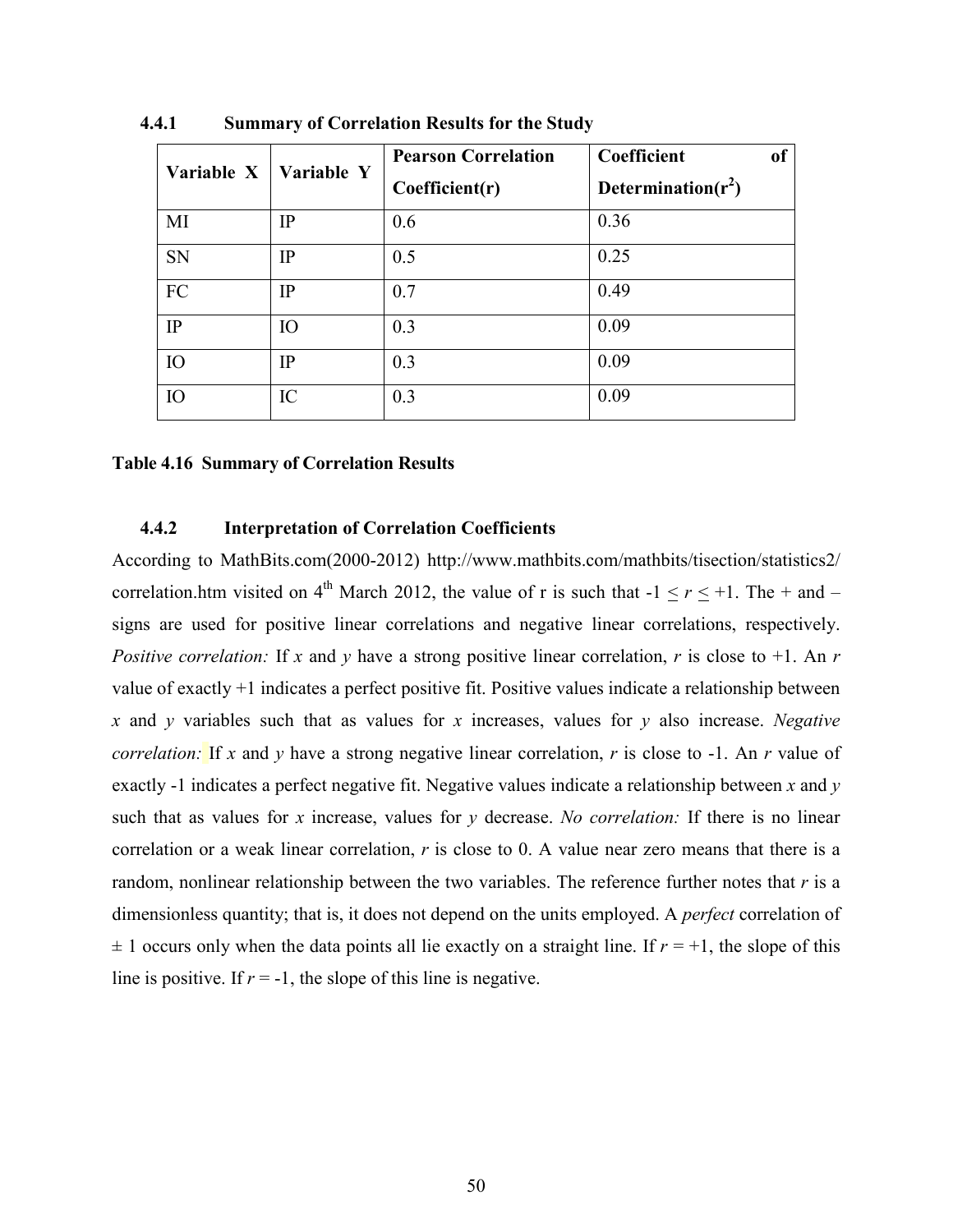| Range of coefficient $(r)$ | Interpretation               |
|----------------------------|------------------------------|
| 1.0                        | Perfect positive correlation |
| 0.5 < r < 1.0              | High positive correlation    |
| 0 < r < 0.5                | Low positive correlation     |
| $\Omega$                   | No correlation               |
| $0 > r > -0.5$             | Low negative correlation     |
| $-0.5 > r > -1.0$          | High negative correlation    |
| $-1.0$                     | Perfect negative correlation |

This criterion can be summarized in the table below:

**Table 4.17 Interpretation of Correlation Coefficients** 

#### **4.4.3 Interpretation of Coefficient of Determination**

According to MathBits.com(2000-2012) http://www.mathbits.com/mathbits/tisection/statistics2/ correlation.htm, coefficient of determination is a measure used in statistical model analysis to assess how well a model explains and predicts future outcomes. It is indicative of the level of explained variablity in the model. The measure gives the proportion of the variance (fluctuation) of one variable that is predictable from the other variable. It is a measure that allows us to determine how certain one can be in making predictions from a certain model/graph. The coefficient of determination is the ratio of the explained variation to the total variation. The coefficient of determination is such that  $0 \le r^2 \le 1$ , and denotes the strength of the linear association between x and y.

The results above indicates that the coefficient of determination between MI and IP is 0.36. This means that 36% of the variation in Implementation Process can be explained by Managerial Intervention, 25% of the variation in Implementation Process can be explained by Subjective Norms, 49% of the variation in Implementation Process can be explained by Facilitating Conditions, 9% of the variation in Implementation Outcomes can be explained by Implementation Process, 9% of the variation in Implementation Process can be explained by Implementation Outcomes and 9% of the variation in Implementation Context can be explained by Implementation Outcomes.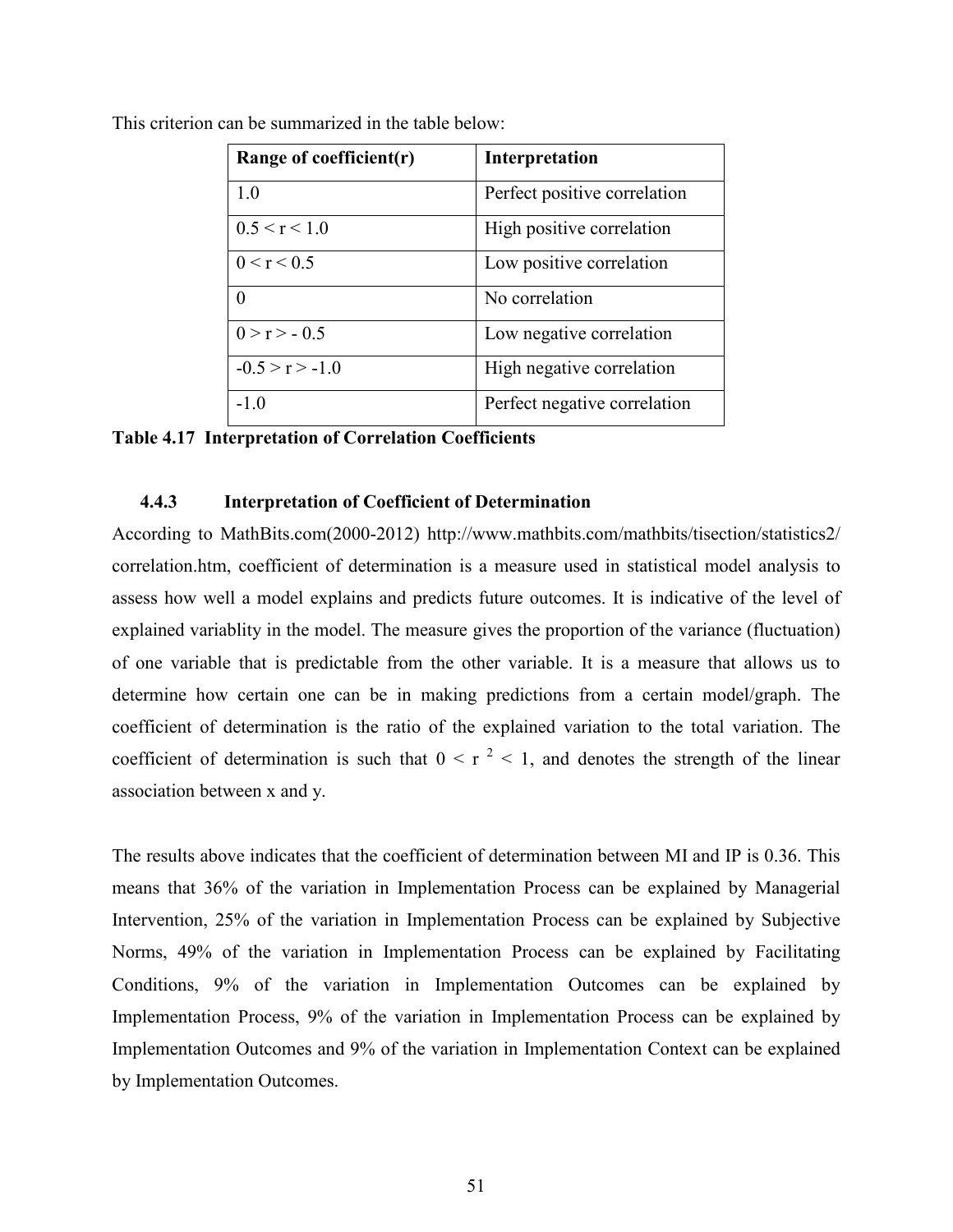These results indicate a possibility of other factors that influence Implementation Outcomes (IO) apart from Implementation Process. These factors can explain at least 91% of the remaining variation in Implementation Outcomes and such factors provide a basis for further study.

#### **4.5 Results of Hypotheses Test**

From the values of correlation coefficients, results are as follows:

- H1: The results indicate a Correlation coefficient of 0.6 between Managerial Intervention and Implementation Process is positive and significant at the 0.01 level. We therefore reject the null hypothesis that there is no relationship between Managerial Intervention and Implementation Process.
- H2: The results indicate a Correlation coefficient of 0.5 between Subjective Norms and Implementation Process is positive and significant at the 0.01 level. We therefore reject the null hypothesis that there is no relationship between Subjective Norms and Implementation Process.
- H3: The results indicate a Correlation coefficient of 0.7 between Facilitating Conditions and Implementation Process is positive and significant at the 0.01 level. We therefore reject the null hypothesis that there is no relationship between Facilitating Conditions and Implementation Process.
- H4: The results indicate a Correlation coefficient of 0.3 between Implementation Process and Implementation Outcomes is positive and significant at the 0.05 level. We therefore reject the null hypothesis that there is no relationship between Implementation Process and Implementation Outcomes.
- H5: The results indicate a Correlation coefficient of 0.3 between Implementation Outcomes and Implementation Process is positive and significant at the 0.05 level. We therefore reject the null hypothesis that there is no relationship between Implementation Outcomes and Implementation Process.
- H6: The results indicate a Correlation coefficient of 0.3 between Implementation Outcomes and Implementation Context is positive and significant at the 0.05 level. We therefore reject the null hypothesis that there is no relationship between Implementation Outcomes and Implementation Context.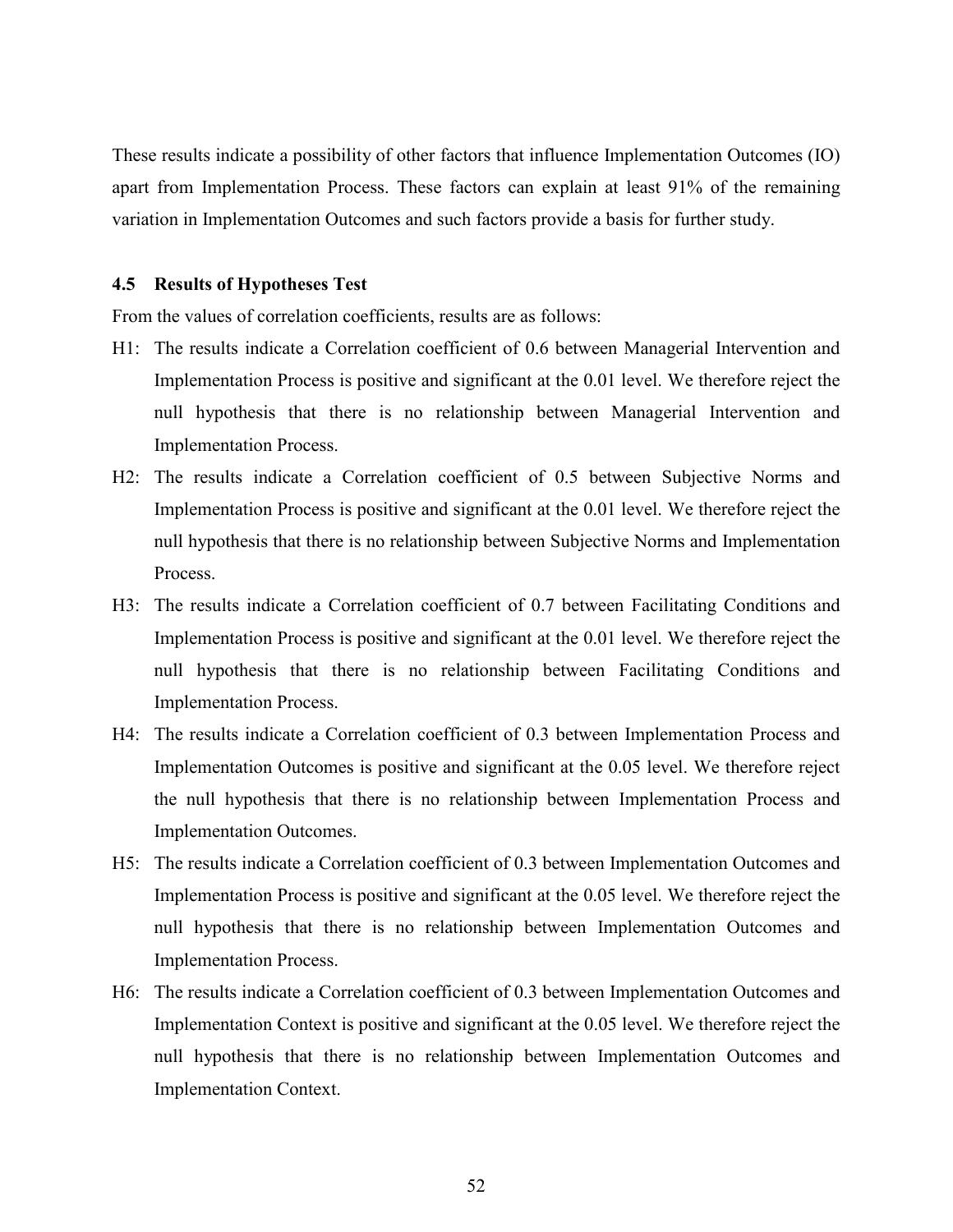#### **4.6 Discussion of Research Findings**

#### **4.6.1 Discussion of Paths in OIISI Framework**

The results suggest that the relationships indicated in Wausi(2009) OIISI framework are valid. According to findings there is a statistical correlation between Managerial Intervention and Implementation Process. This means that Managerial Intervention indicators such as Recruitment of adequate Human resources, provision of adequate Computing Infrastructure, encouragement, persuasion and provision of incentives to staff for using IS, staff sponsored training, establishment of a monitoring and evaluation system and being responsive to user experiences during IS implementation contributes to implementation process of IS Innovations.

Similarly, a statistical relationship between subjective norms and implementation process means that indicators such as users believing that peers, clients, supervisors and surbodinates support adoption and usage of IS and users imitating, discovering or conforming to the usage of IS contributes to the IS implementation process.

A relationship between Facilitating Conditions and Implementation Process shows that indicators such as users finding usage of IS fun, enjoyable, user friendly, secure to use, previous IS innovations history and culture, presence of policies and procedures and availability of Computers and other infrastructure near users greatly contribute to the implementation process.

The results also shows that there is a relationship between Implementation Process and Implementation Outcomes. This means that problems that users encounter, facilitation, installation and training of IS usage, users making usage a routine, increased effectiveness and change of policy, procedures, capabilities and structures all contribute to the Implementation **Outcomes** 

The feedback loop from Implementation Outcomes and Implementation Process is positive and statistically significant. This means that the occurrence of anticipated outcomes informs the Implementation Process.

A relationship between Implementation Outcomes and Implementation Context is positive and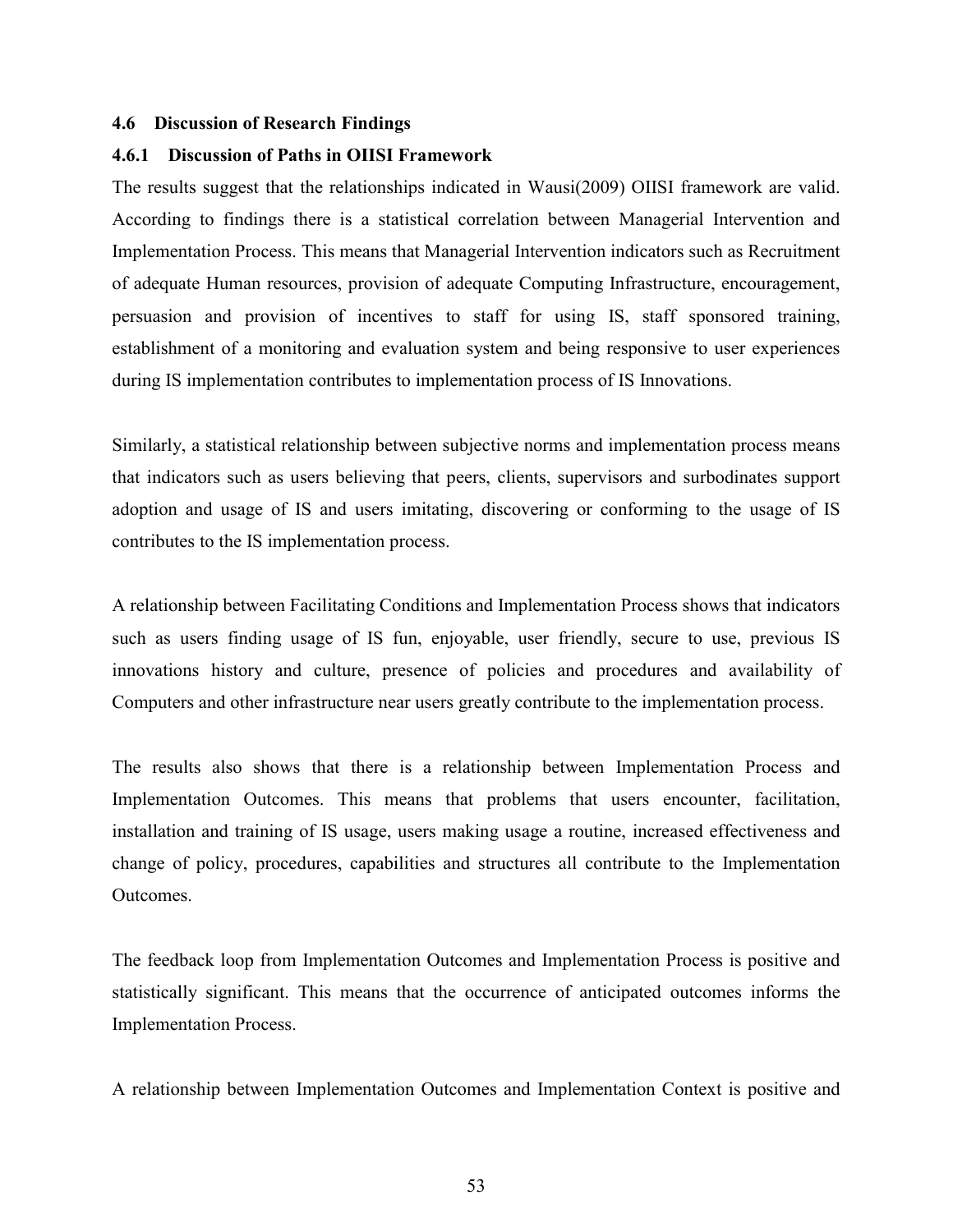statistically significant. This means that implementation outcomes informs the implementation context.

#### **4.6.2 Other Factors Influencing the Implementation Process**

On the question of whether there are other factors influencing the implementation process apart from Managerial Intervention, Subjective Norms and Facilitating Conditions, the respondents listed many factors which were grouped together for purposes of analysis. 88% of the respondents indicated that there are other factors whereas 12% indicated there are no other factors. Respondents listed the following other factors influencing the implementation process including the percentage of respondents: User Training and Knowledge(17.4%); Attitude of users(15.2%); Resistance to Change(10.9%); Speedy provision of Infrastructure & Infrastructural Changes(10.9%); Lack of framework(8.7%); Lack of an implementation policy(4.3%); Lack of process ownership and encouragement(4.3%); Enforcement in Quality Standards like ISO(2.2%); User level of Education(2.2%); Relationship between administration and users(2.2%); Understaffing(2.2%); Lack of incentives(2.2%); Lack of user involvement(2.2%); Fear of job loss leading to sabotage(2.2%); Cultural shift(2.2%); Historical experiences(2.2%); Lack of management support(2.2%); Understanding of user role(2.2%); User preparation before commencement(2.2%); Integration with other systems(2.2%). Most of the other observed factors revolve around the constructs (Managerial Interventions, Subjective Norms and Facilitating Conditions) by Wausi (2009). Only a few issues remained outstanding as per observations by respondents, these may not qualify as new constructs due to their subjectivity.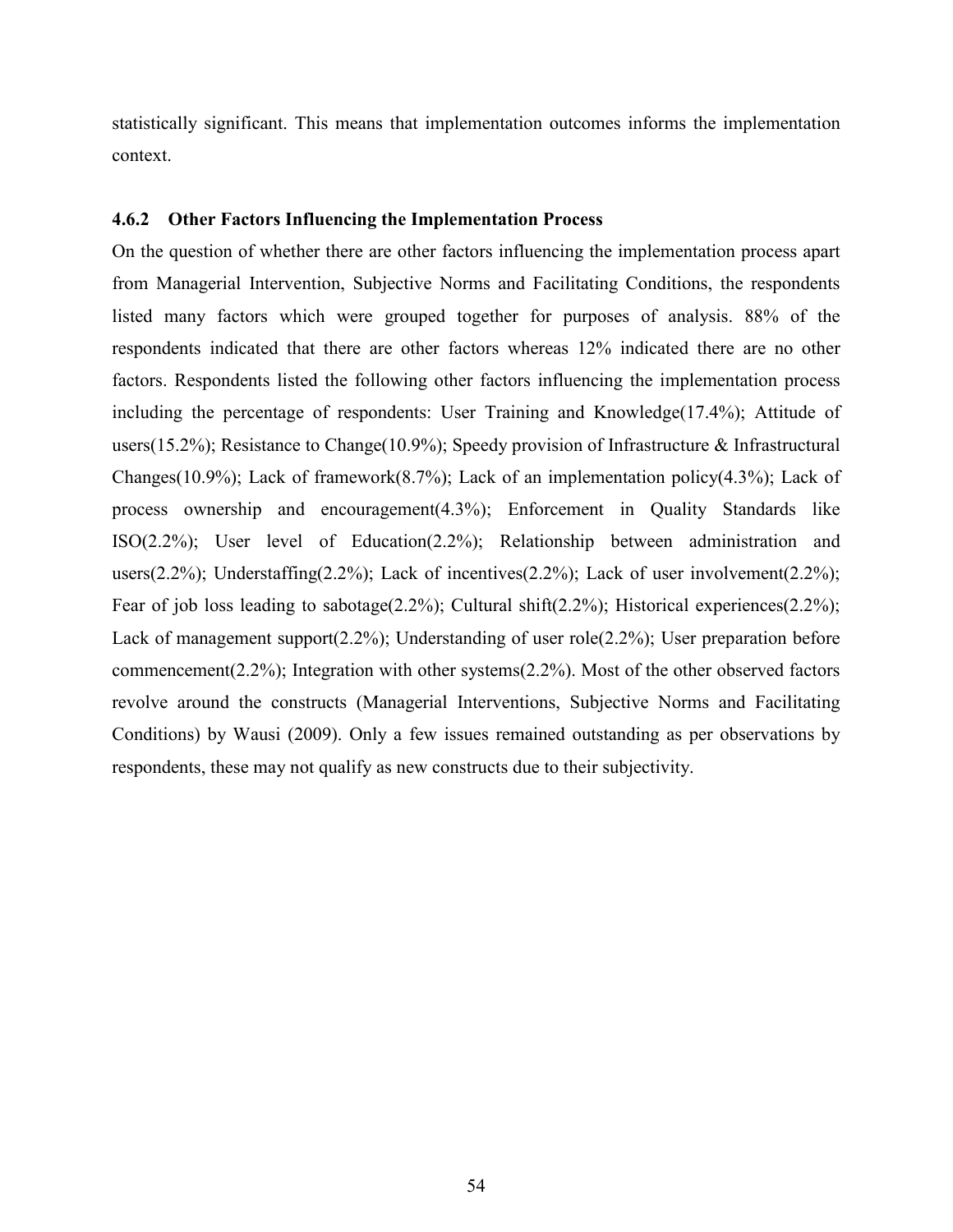#### **CHAPTER FIVE: SUMMARY, CONCLUSION AND RECOMMENDATIONS**

This section gives a summary of the results, research limitations, statement of the conclusions and recommendations for further studies. The study confirmed the Organizational Implementation of Information Systems Innovations (OIISI) framework to be a useful theoretical model in helping to understand and explain implementation of IS in organizations. The study has advanced research in the IS field by providing support for using the OIISI framework in the implementation of IS in HEIs on its entirety.

### **5.1 Summary of Results**

The first chapter of the study described the state of knowledge, statement of hypothesis, aims of the work and the context in which the work appears. The chapter noted that frameworks have been developed by researchers for the purpose of understanding and explaining implementation of Information Systems (IS) in organizations but many of the researchers do not necessarily go to the extent of validating the relationships indicated therein. A statement of the problem followed, stating that Wausi(2009) developed a framework to resolve the challenges of implementing IS in HEIs which had not been validated previously for purposes of application. This proceeded to the general objective, specific objectives and research hypothesis.

Chapter two discussed relevant previous work and any appropriate literature. It is divided into three main subheadings: Role of frameworks in IS; Review of IS frameworks and Methods of validating frameworks. Outlined role of frameworks in IS can be summarized as: Frameworks are a basis for system development and evaluation. Example: the SDLC; They help in conceptualization of work practices; They promote useful description, explanation, critique and leads to better ways of doing things; They are applied in planning and setting goals and priorities; They help practitioners to see things, aspects, properties and relations which would otherwise be missed and finally they serve as a guide to fulfilling a task. To inform the study, some of the most widely used and researched IS frameworks were reviewed. These are: Davis (1989): Technology Acceptance Model (TAM); DeLone and McLean (1992): Information Systems Success; Updated DeLone and McLean IS success model (2003). The framework under study, Wausi (2009): Organizational Implementation of Information Systems Innovations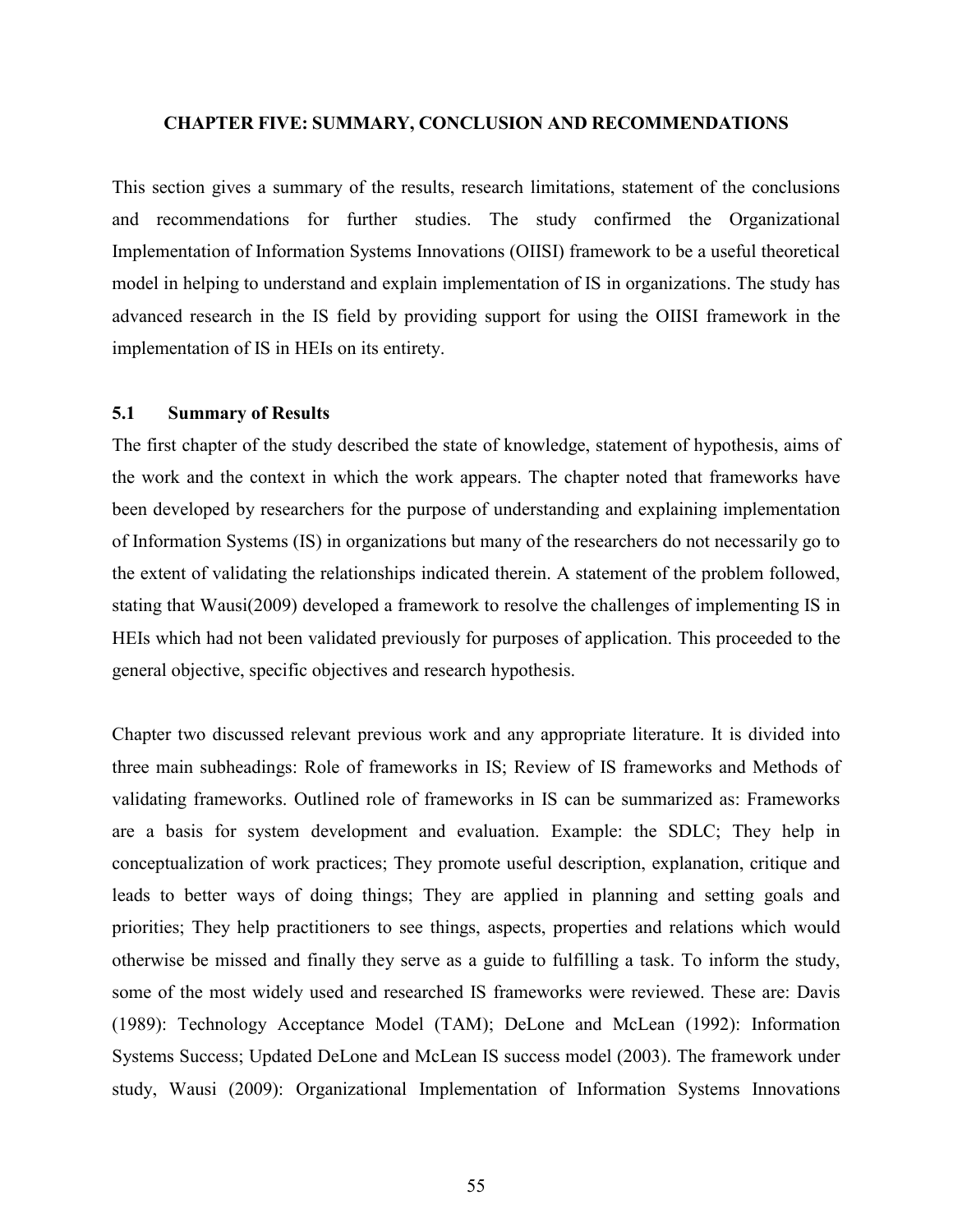framework was also reviewed. The constructs of the framework were outlined as defined in Wausi(2009). These definitions were used to construct the research instrument and the interview schedule. On methods of validating frameworks, the literature was very scanty. The study outlined the importance of framework validation and reviewed literature of research that attempted to validate frameworks. Reviewed studies included: Hyosun and Laku (2000) which provided the methodology for this study, Pérez-Mira(2010) that helped in guiding the analysis and layout and John W. Creswell & Dana L. Miller (2000) which informed on the validity of a study.

The methodology was outlined in Chapter three. It records a description of Target population; Research design and its justification; Sampling plan; Data collection procedure and instruments; Data analysis; Limitations of methodology and how they were overcome and Research design. The target population was defined as those HEIs that have implemented or are implementing IS. The instrument designed was a seven point Likerttype scale which was analyzed using confirmatory factor analysis (CFA) to test the hypothesized relationships. The sampling plan involved an identification of the implementers eligible to be included in the sample. In the research design a conceptualization of the models to be tested was done and these models were presented at the end of the chapter. A code of variables under study was done to aid data presentation and analysis.

Chapter four contains a full account of the results obtained and findings. They are presented and analyzed under four headings: Descriptive statistics; Confirmatory factor analysis; Correlation Coefficients and Results of Tested Hypothesis. Descriptive Statistics mainly presented Section A (respondent information) and Section B of the questionnaire. Information about the current respondent designation, Institution under consideration and experience of work in HEIs are all presented using suitable methods. Section B is mainly about the implementation process. The year it began, how long it has taken, difficulties experienced and whether the HEI used a framework or not. The question of whether there are other factors apart from managerial intervention, subjective norms and facilitating conditions that influence implementation process, was also discussed and a list of the other factors in a descending order of frequency.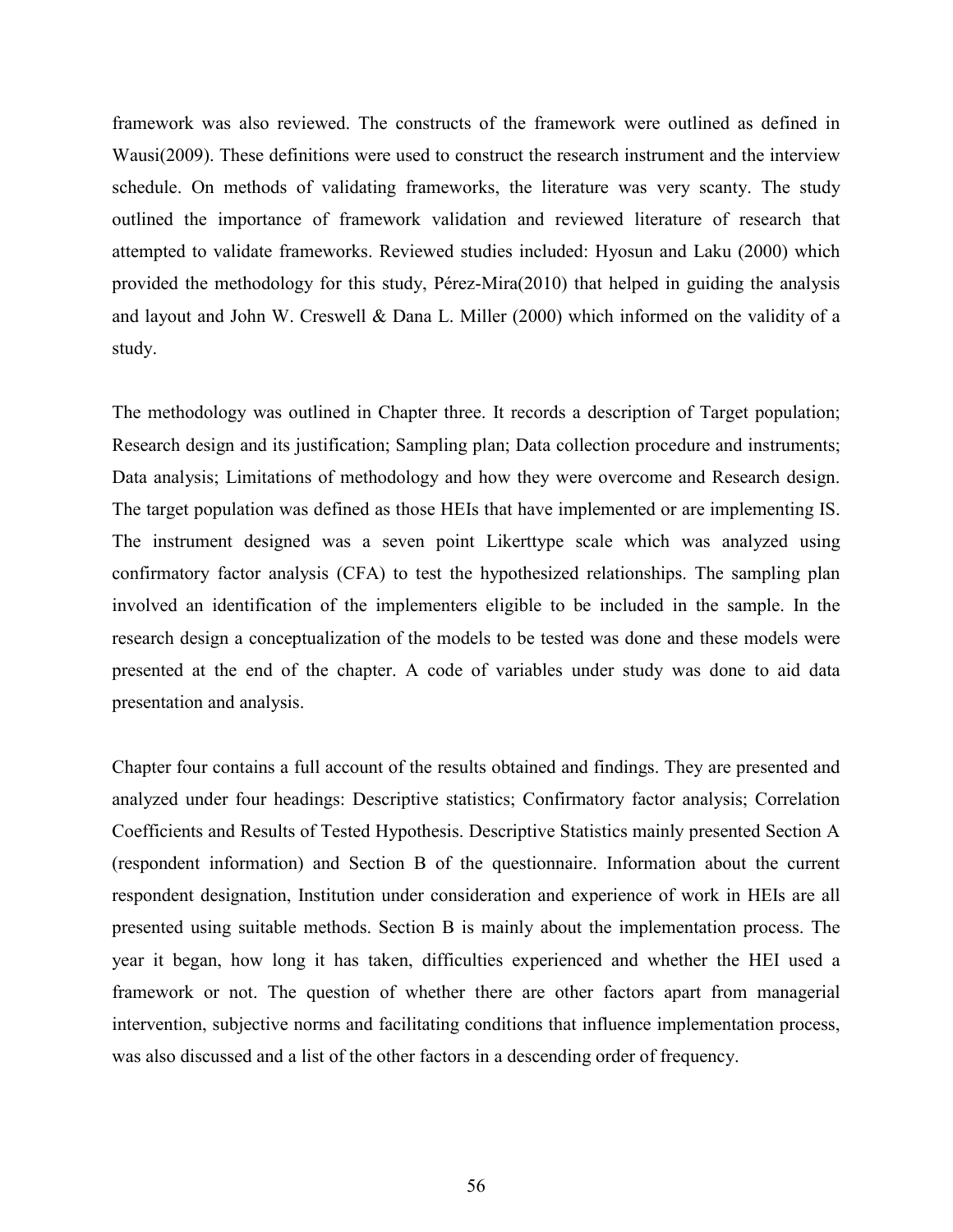Confirmatory factor analysis presented the results of regression coefficient. This was done using AMOS(v. 18) and the results interpreted.

The results of the correlation coefficient provide significant support for the relationships between Managerial Intervention, subjective norms, facilitating conditions and implementation process. The results also provide significant support for positive relationships between implementation process and implementation outcomes.

The results also confirm the backward loop between Implementation Outcomes and Implementation Process and also Implementation Outcomes and Implementation Context. Finally for the chapter, a test of hypothesis is done.

Chapter five has summarized the study and concludes by giving suggestions for further work.

## **5.2 Research Limitations**

The research was limited by time and financial resources. The researcher would have wished to collect data from all HEIs in Kenya.

The sampling design was non-probability which limits generalization of result findings to other HEIs except those in the category used in the study.

## **5.3 Conclusion**

Motivated by the need of a validated framework to utilize in the implementation of information systems innovations in higher education institutions, this study was an attempt to test the relationships in OIISI framework. The first objective, "To determine if the relationships indicated on the framework are valid" was addressed by testing hypotheses. The results indicated that there were significant relationships among the constructs in the OIISI framework. This means that the framework is applicable for HEIs as well as Universities as suggested by Wausi(2009). The framework can be modified further into an actual model of implementing IS. The second objective, "To measure the degree of associations indicated on the OIISI framework" was addressed by finding correlation coefficient, coefficient of determination and standardized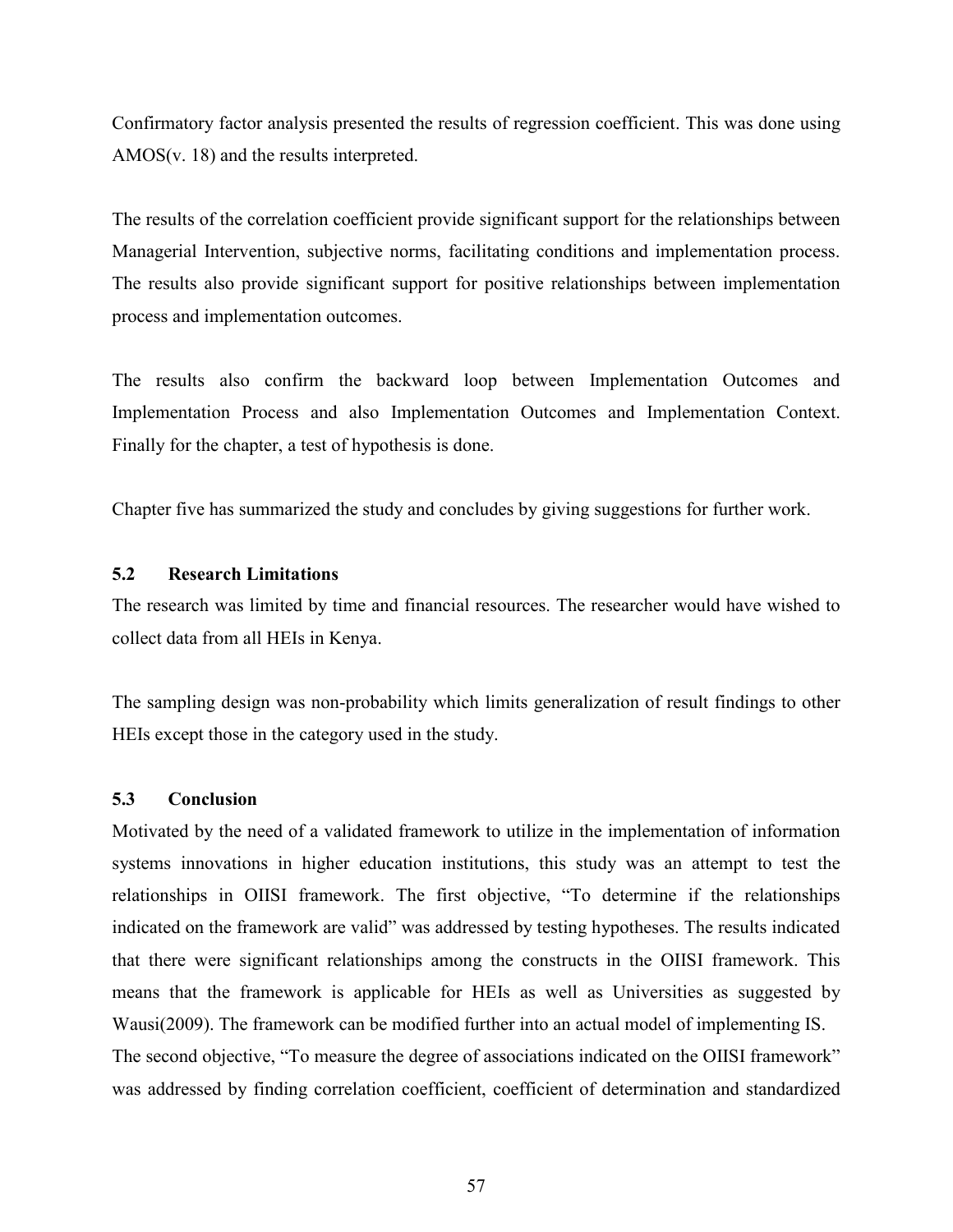regression coefficients. Correlation coefficient and coefficient of determination were measured and interpreted as follows:

| X              | Variable Variable<br>Y | <b>Pearson</b><br>Correlation<br>Coefficient(r) | of r                         | Interpretation   Coefficient of<br><b>Determination</b><br>$(r^2)$ | Interpretation of $r^2$                               |
|----------------|------------------------|-------------------------------------------------|------------------------------|--------------------------------------------------------------------|-------------------------------------------------------|
| MI             | IP                     | 0.6                                             | High positive<br>correlation | 0.36                                                               | 36% of the variation in IP<br>can be explained by MI. |
| <b>SN</b>      | IP                     | 0.5                                             | High positive<br>correlation | 0.25                                                               | 25% of the variation in IP<br>can be explained by SN. |
| FC             | IP                     | 0.7                                             | High positive<br>correlation | 0.49                                                               | 49% of the variation in IP<br>can be explained by FC. |
| $_{\text{IP}}$ | IO                     | 0.3                                             | Low positive<br>correlation  | 0.09                                                               | 9% of the variation in IO<br>can be explained by IP.  |
| <b>IO</b>      | IP                     | 0.3                                             | Low positive<br>correlation  | 0.09                                                               | 9% of the variation in IP<br>can be explained by IO.  |
| <b>IO</b>      | IC                     | 0.3                                             | Low positive<br>correlation  | 0.09                                                               | 9% of the variation in IC<br>can be explained by IO.  |

**Table 5.1 Conclusion on Correlation Coefficient and Coefficient of Determination**

The last objective which sought to determine what other factors influence the implementation process was addressed by identifying the percentage of respondents who answered yes to the question of whether there are other factors apart from MI, FC and SN. A list of the other factors was also obtained from the respondents who said there are other factors. The results showed that 88% of the respondents indicated that there are other factors against 12%. This is a clear indication that there are other factors that influence the Implementation Process. Some of the factors listed include: User training and knowledge; Attitude of users; Resistance to change; Speedy provision of infrastructure and infrastructural changes which touch on mainly Managerial Intervention (MI) and Subjective Norms(SN). There are others like lack of a framework, lack of an implementation policy and Lack of process ownership and encouragement which have a frequency of 2 and above. Others listed are: Enforcement in Quality Standards like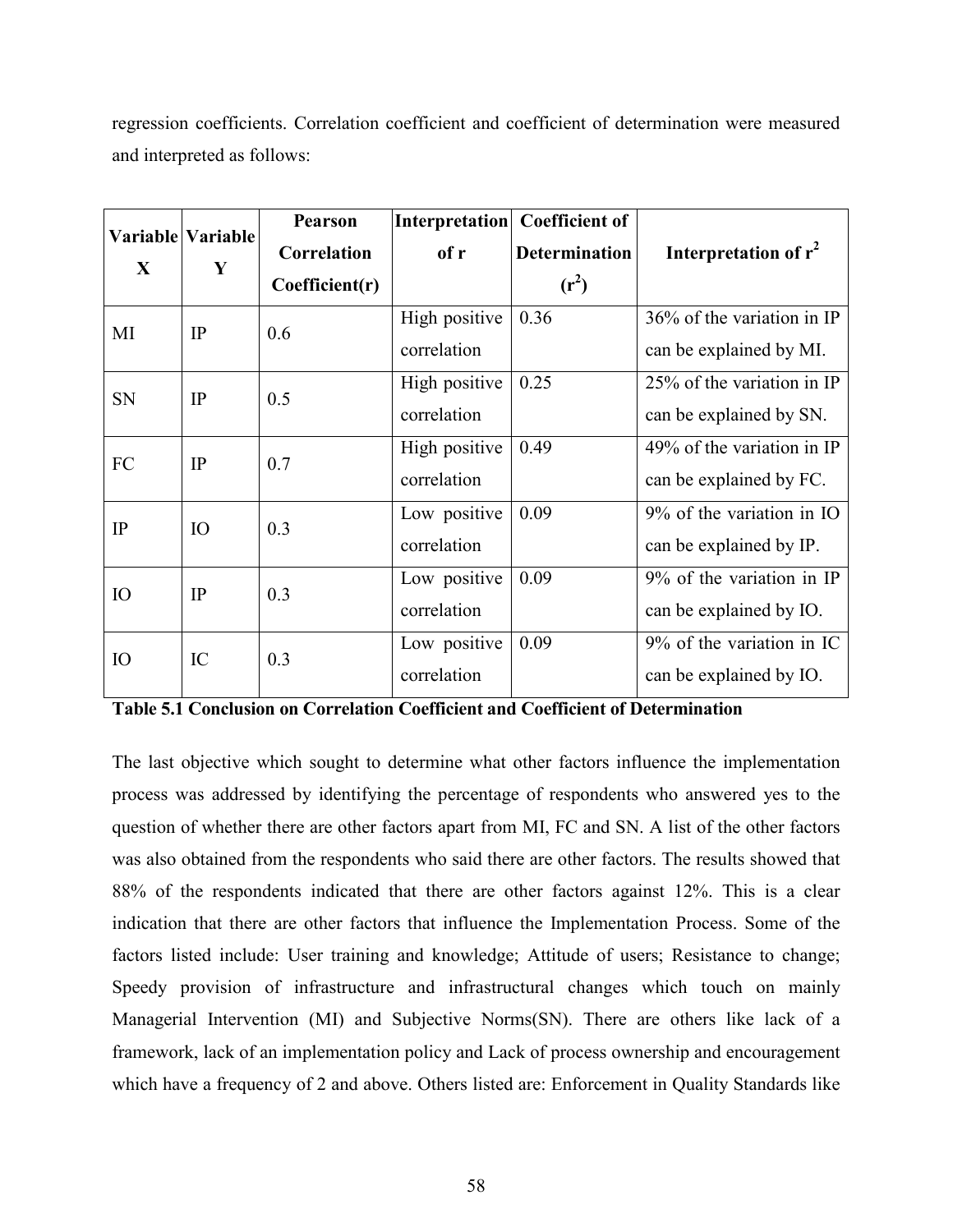ISO; User level of Education; Relationship between administration and users; Understaffing; Lack of incentives; Lack of user involvement; Fear of job loss leading to sabotage; Cultural shift; Historical experiences; Historical experiences; Lack of management support; Understanding of user role; User preparation before commencement and Integration with other systems.

## **5.4 Recommendations for Further Studies**

In the process of conducting the research, some challenges were observed in IS implementation within HEIs. These challenges require further research.

Wausi(2009) OIISI framework introduced 'Others' construct among other modifications made to other related frameworks. Since Wausi (2009) OIISI framework was developed in the context of University in Kenya, further research is needed to expand this construct in the context of HEIs.

The results of the study suggest that there is a possibility of other factors that determine Implementation Outcomes apart from Implementation Process. This can be researched further.

A backward loop between Implementation Process and Implementation context also needs further research.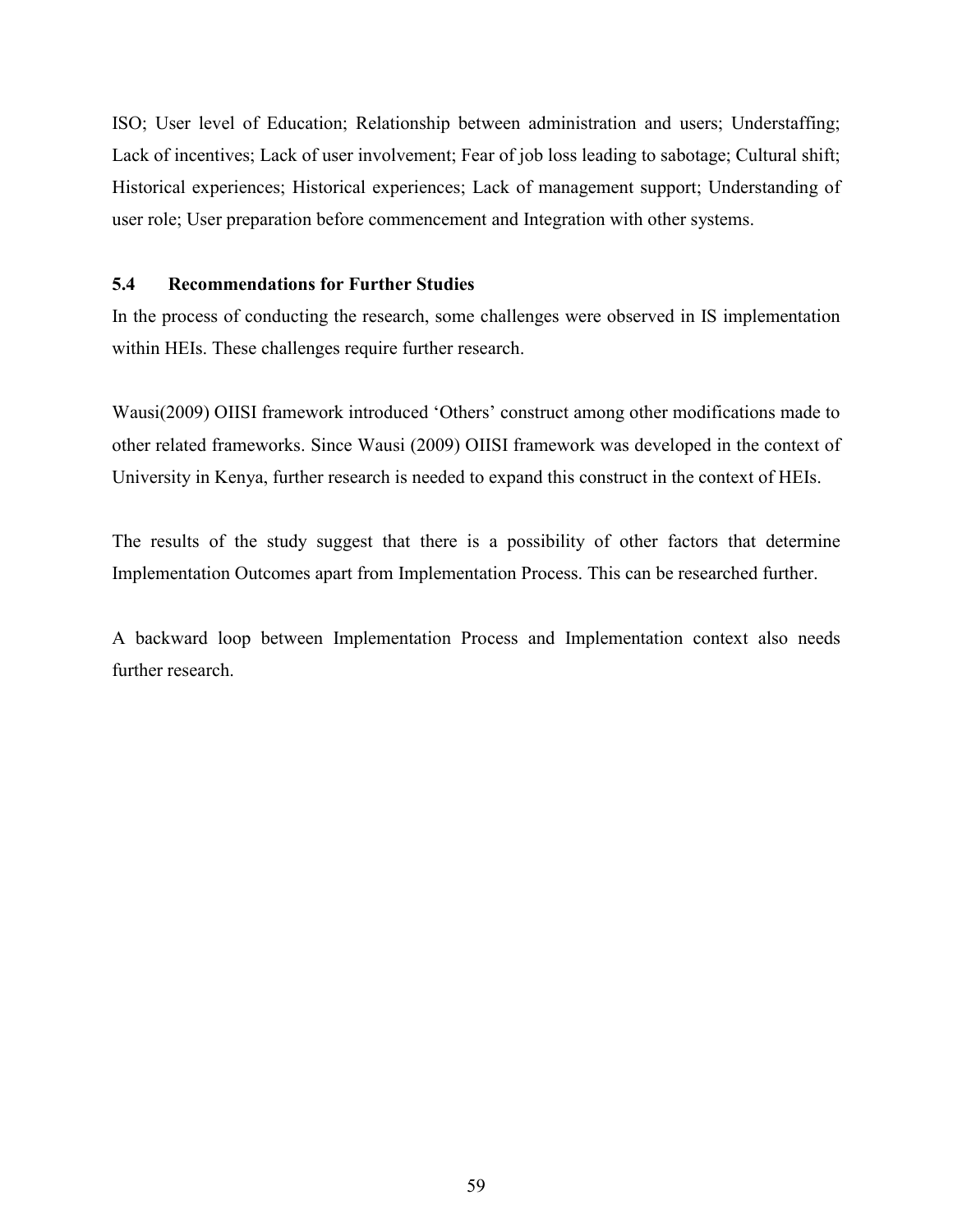#### **REFERENCES**

Albright, Jeremy, J & Park, HM 2009, 'Confirmatory Factor Analysis Using Amos, LISREL, Mplus, and SAS/STAT CALIS', *Working Paper. The University Information Technology Services (UITS) Center for Statistical and Mathematical Computing, Indiana University,*  available online at http://www.indiana.edu/~statmath/stat/all/cfa/index.html

Armstrong, DB, Fogarty, GJ, Digsdag, D & Dimbleby, J 2005, 'Validation of a computer user satisfaction questionnaire to measure IS success in small business', *Journal of Research and Practice in Information Technology*, vol. 37, no. 1, pp. 27 - 42.

Bagozzi R P & Yi, Y 1988, 'On the evaluation of structural equation models', *Academic of Marketing Science*, vol. 16, pp. 74-94.

Bender RBT Inc.2003, 'Systems Development Life Cycle: Objectives and Requirements', <Accessed October 28th 2011>http://benderrbt.com/Bender-SDLC.pdf

Bryman, A. & Bell, E. 2003, Business Research Methods, New York: Oxford University Press Inc.

Center for Technology in Government University at Albany SUNY 1998, 'Models for Action Project: Developing Practical Approaches to Electronic Records Management and Preservation',  $\leq$  October,  $5^{th}$ , 2011> at http://www.ctg.albany.edu/publications/reports/survey of sysdev/ survey of sysdev.pdf

Creswell, JW & Miller, DL 2000, 'Determining Validity in Qualitative Inquiry', *Theory Into*  Practice, Vol.39 No.3, pp 124-130

Cronen. V 2001, 'Practical theory, practical art, and the pragmatic systemic account of inquiry', *Communication theory*, Vol 11, No 1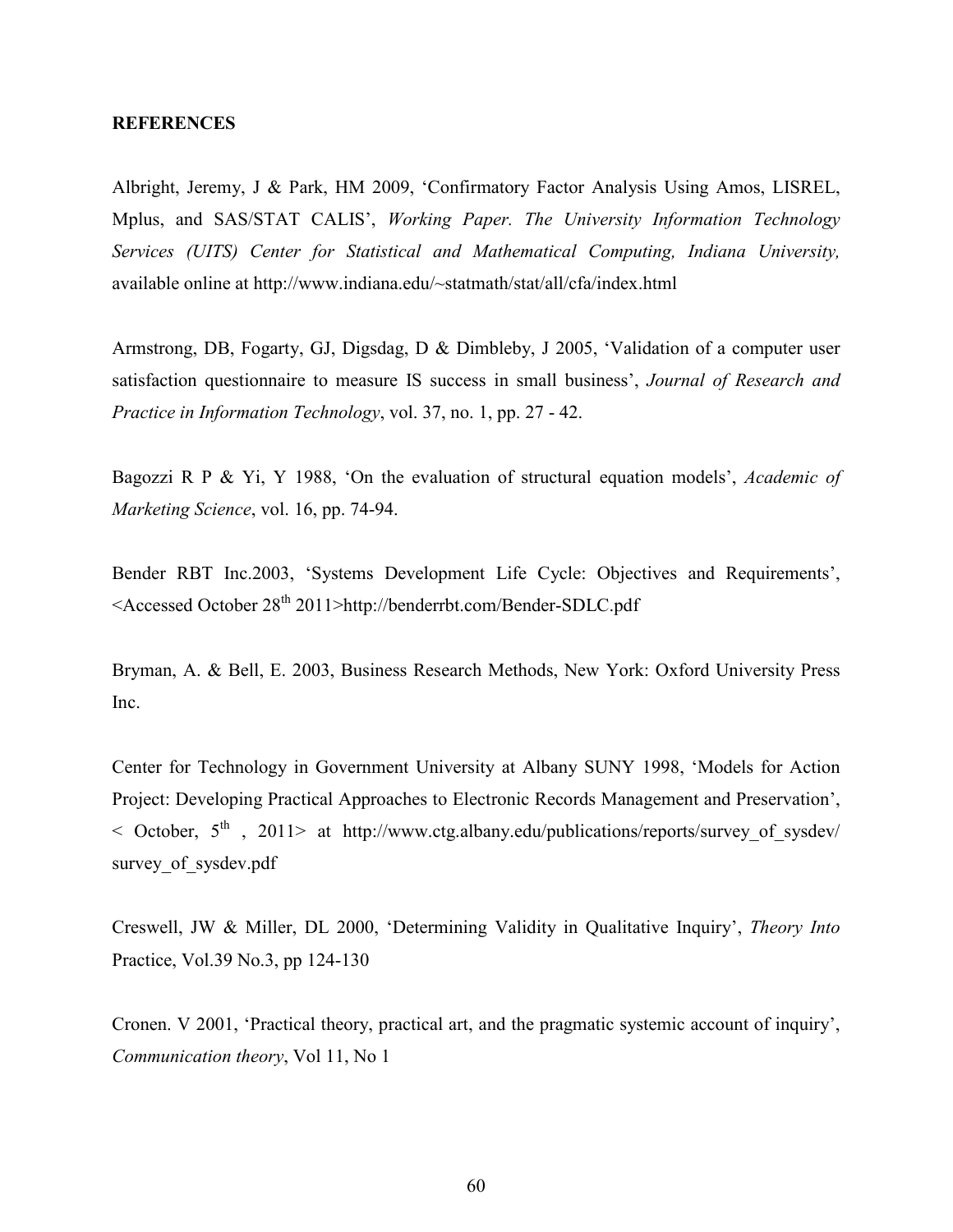David F, Bagozzi RP, Warshaw, PR (1989), 'User acceptance of computer technology: a comparison of two theoretical models' *Management science*, Vol. 35, No. 8, pp 982-1003.

DeCoster, J 1998, Overview of Factor Analysis, Accessed <October,  $11<sup>th</sup>$ , 2011> at http://www.stat-help.com/notes.html

Delone W.H. & Mclean E.R 2003, The DeLone and McLean Model of Information Systems Success: A Ten-Year Update', *Journal of Management Information Systems*, Vol. 19, No. 4, pp.  $9 - 30$ .

Delone W.H. & Mclean E.R 2002, Information Systems Success Revisited, *Proceedings of the 35th Hawaii International Conference on System Sciences*

Gichoya, D 2005, 'Factors Affecting the Successful Implementation of ICT Projects in Government', *Electronic Journal of e-Government*, Vol. 3 No. 4 pp 175-184.

Farrell G 2007, 'ICT in Education in Kenya', Accessed < October,  $4<sup>th</sup>$ , 2011> at www.infodev.org/en/Document.409.pdf

Gordana, DC nd 'Model Validity and Semantics of Information' *Department of Computer Science and Engineering, Mälardalen University, Västerås, Sweden* available at http://www.idt.mdh.se/~gdc/work/ModelValidation-SemanticInformation-GDC.pdf

Goldkuhl, G. and Lind. M. (2004) Developing e-interactions – a framework for business capabilities and exchanges, *The 12th European Conference on Information Systems*, Turkku, Finland.

Goldkuhl G, Röstlinger A (2003) Towards an integral understanding of organisations and information systems: Convergence of three theories, in Gazendam H WM, Jorna R J, Cijsouw R S (Eds, 2003) *Dynamics and Change in Organizations. Studies in Organizational Semiotics*, Kluwer, Boston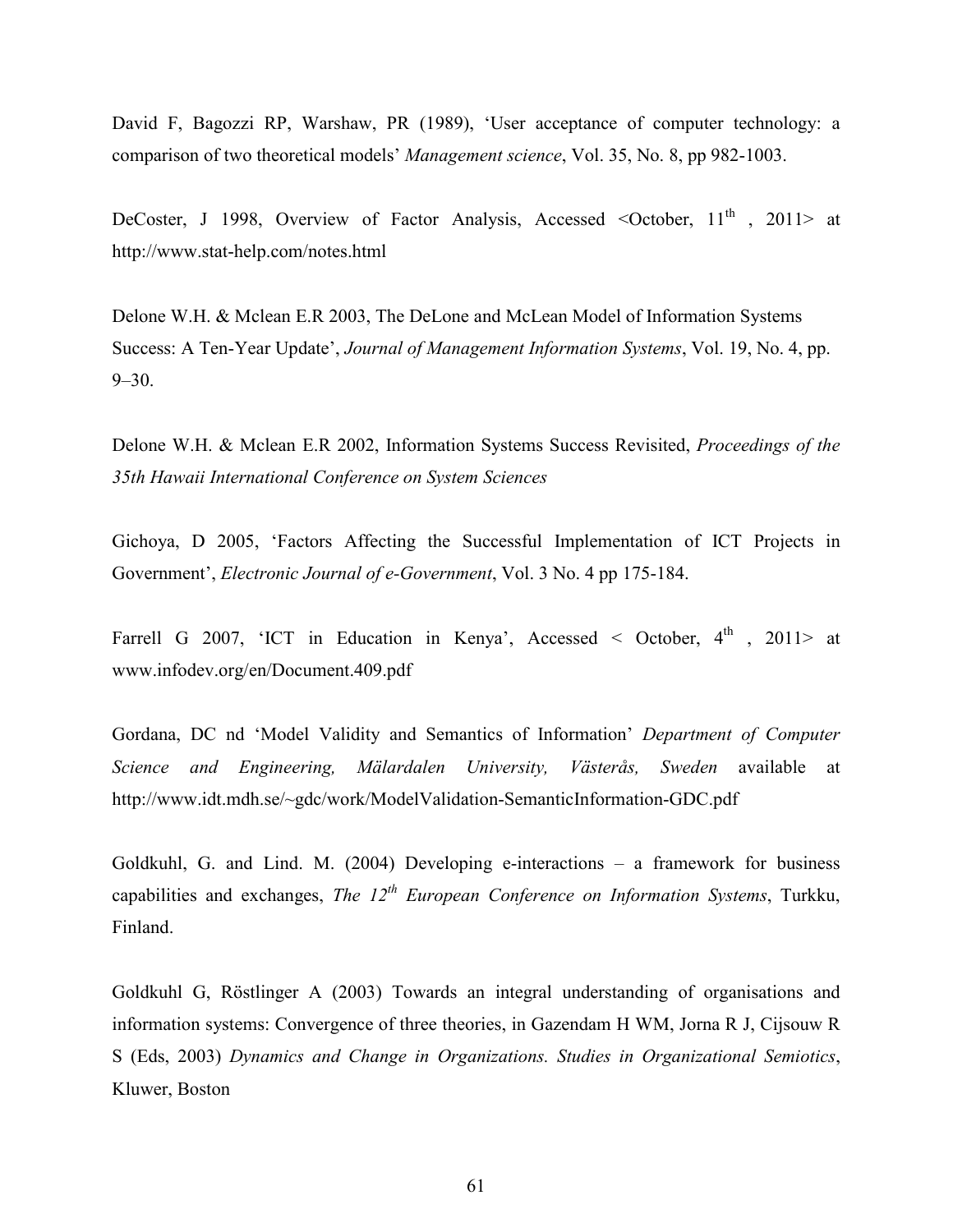Hooper, D., Coughlan, J. and Mullen, M. R. "Structural Equation Modelling: Guidelines for Determining Model Fit." *The Electronic Journal of Business Research Methods* Volume 6 Issue 1 2008, pp. 53 - 60, available online at www.ejbrm.com

Hyosun SK & Laku C 2000, A Test of the Technology Acceptance Model: The Case of Cellular Telephone Adoption, *Proceedings of the 33rd Hawaii International Conference on System Sciences* 

Kothari C. R 2008, Research methodology: Methods and techniques, New Age International (P) Ltd, New Delhi.

Krishna, S & Walsham, G 2005, 'Implementing public information systems in developing countries: Learning from a success story', *Information Technology for Development*, Vol.11, No.2, pp 123-140

Lind M. (2002) Dividing Businesses into Processes – Foundations for Modelling Essentials, In: Liu K., Clarke R. J., Andersen P. B., Stamper R. K. (Eds.) *Organizational Semiotics – Evolving a Science of Information Systems*, IFIP TC8/WG8.1, Kluwer Academic Publisher, pp. 211-230

Magutu PO, Lelei JK & Borura CM 2010, 'Information systems implementation in state corporations: A critical evaluation of the process and challenges in Kenyan parastatals', *African Journal of Business & Management (AJBUMA)*, Vol. 1, No. 16, pp 237-259

MathBits.com(2000-2012) 'Correlation Coefficient', <Accessed March 4<sup>th</sup>  $2012>$ http://mathbits.com/mathbits/tisection/statistics2/correlation.htm

Pant, S & Ravichandran , T 2001, 'A framework for information systems planning for ebusiness', *Logistics Information Management,* Volume 14 . Number 1/2 , pp. 85-98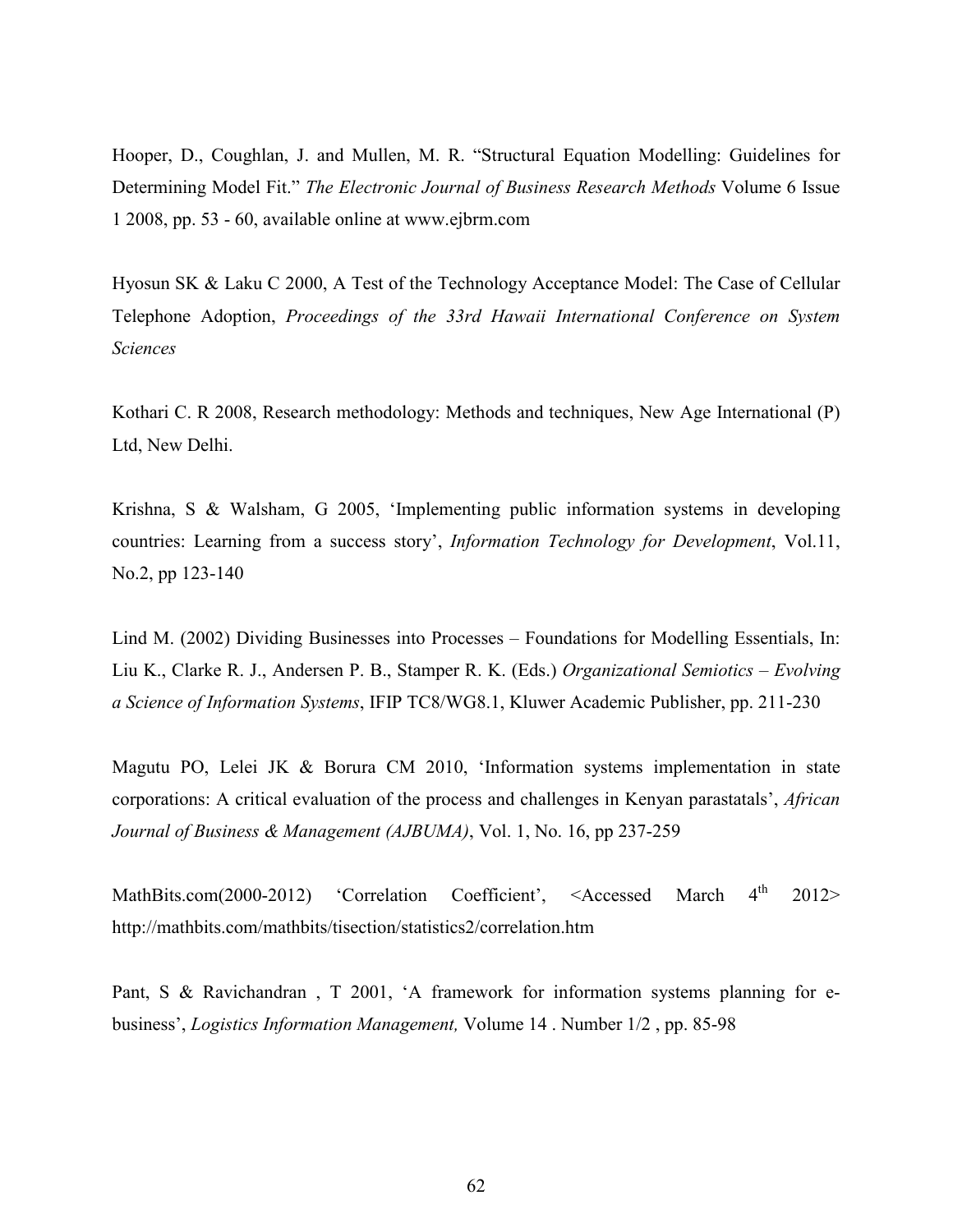Park, S. Y. 2009, 'An Analysis of the Technology Acceptance Model in Understanding University Students' Behavioral Intention to Use e-Learning', *Educational Technology & Society*, 12 (3), pp150–162

Pérez-Mira, B 2010, Validity of Delone and Mclean's Model of Information Systems Success at the Web Site Level of Analysis accessed on 06/10/2011 at http://etd.lsu.edu/docs/available/etd-04162010-001906/unrestricted/Perez-Mira\_diss.pdf

Petter, S DeLone, WH and McLean, ER 2008, 'Measuring information systems success', *European Journal of Information Systems* vol. 17, pp 236–263

Rittgen P. (Ed., 2007) *Handbook of Ontologies for Business Interaction*, Hershey, PA: Idea Group

Rosenkranz, C & Holten, R 2007, 'On the Role of Conceptual Models in Information Systems Research - From Engineering to Research', In Language. University of St. Gallen, pp. 1434- 1445.

Sowa JF & Zachman JA 1992 'Extending and formalizing the framework for information systems architecture' IBM Systems Journal, VOL 31, NO 3. pp 590-616

Statistical Consulting News Archive, Cornell University, *Interpreting Regression Coefficients*, June 2000 available at http://www.cscu.cornell.edu/news/statnews/stnews39.pdf accessed on 6th March 2012.

Suki, M N & Ramayah, T 2011, 'Modelling Customer's Attitude Towards E-Government Services', *International Journal of Human and Social Sciences* 6:1 available online at http://www.waset.org/journals/ijhss/v6/v6-1-4.pdf and accessed on  $4<sup>th</sup>$  February 2012

Venkatesh, V Morris, MG. Gordon B. Davis, GB & Davis, FD 2003, 'User Acceptance of Information Technology: Toward a Unified View', *MIS Quarterly* Vol. 27, No. 3, pp. 425-478.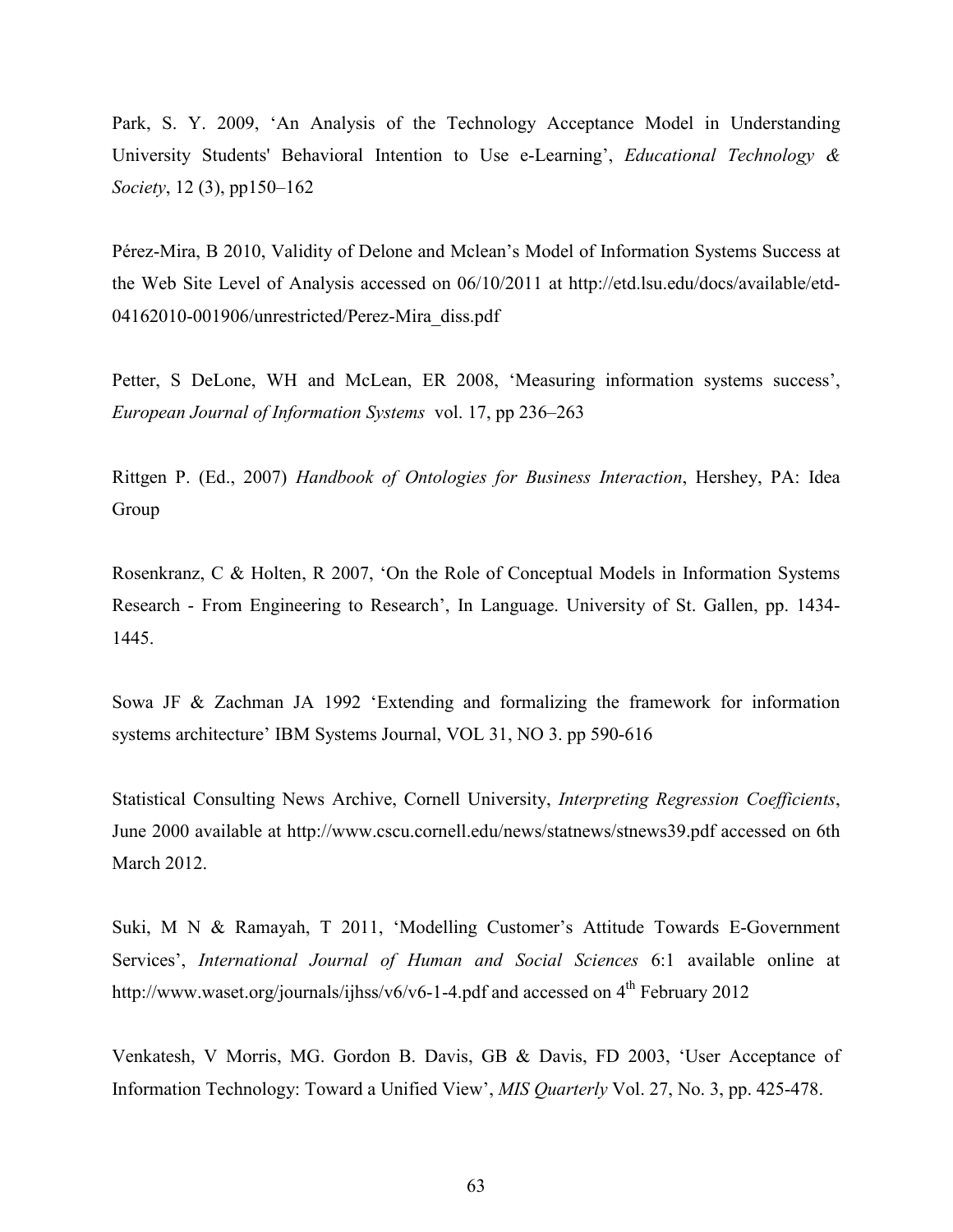Venkatesh V & Davis F 2000, 'A Theoretical Extension of the Technology Acceptance Model: Four Longitudinal Field Studies', *Management Science*, Vol. 46, No. 2, pp. 186-204

Wausi, A.N. & Waema, TM 2010, 'Implementing IS in developing Country HE Context: Towards creating a favourable implementation context', *Journal of Computing and ICT Research*, Vol. 4, Issue 3, pp. 12-26.

Wausi, A.N. 2009, Organizational Implementation of Information Systems Innovations: Case University in Kenya.

Wixom, B.H. & Todd, P. A 2005, 'A Theoretical Integration of User Satisfaction and Technology Acceptance' *Information Systems Research;* 16(1) pp. 85-102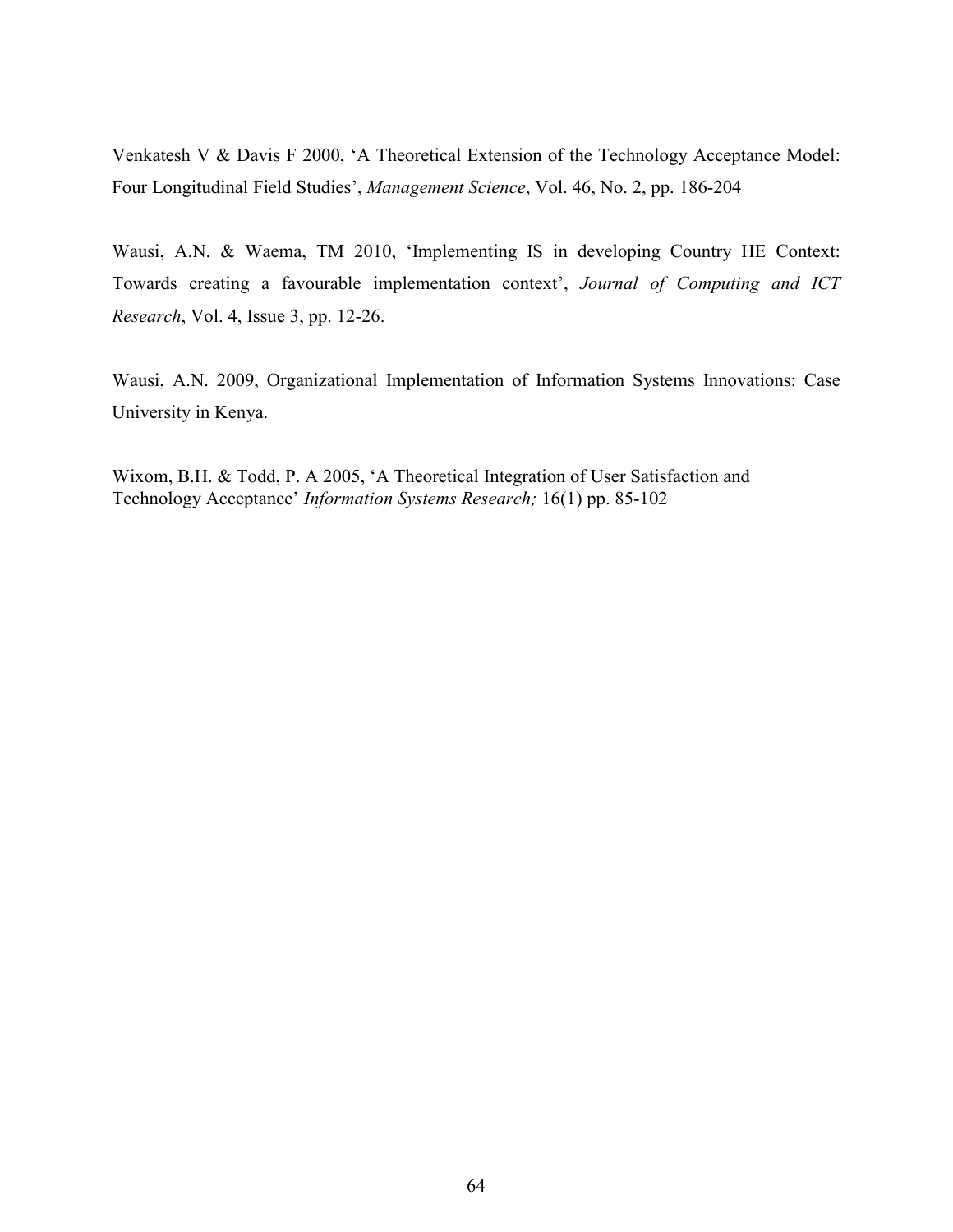#### **APPENDIX I: LETTER TO RESPONDENTS**

# **GEOFFREY MARIGA WAMBUGU P.O. BOX 18301-20100 NAKURU**

#### **RE: LETTER OF INTRODUCTION**

I am a student of the University of Nairobi in the School of Computing and Informatics pursuing a Master of Science in Information Systems degree course. I am undertaking a study titled **"Testing Wausi(2009) Organizational Implementation of Information Systems Innovations Framework"** 

For this purpose then, you are humbly requested to fill in the attached questionnaire by ticking the appropriate boxes and explanations as the case may be.

I would want to assure you that the information given will remain confidential and it will be used for the purposes of this research only.

Thanks in advance and may God almighty bless you.

Yours Faithfully,

Geoffrey Mariga Wambugu P56/71224/2008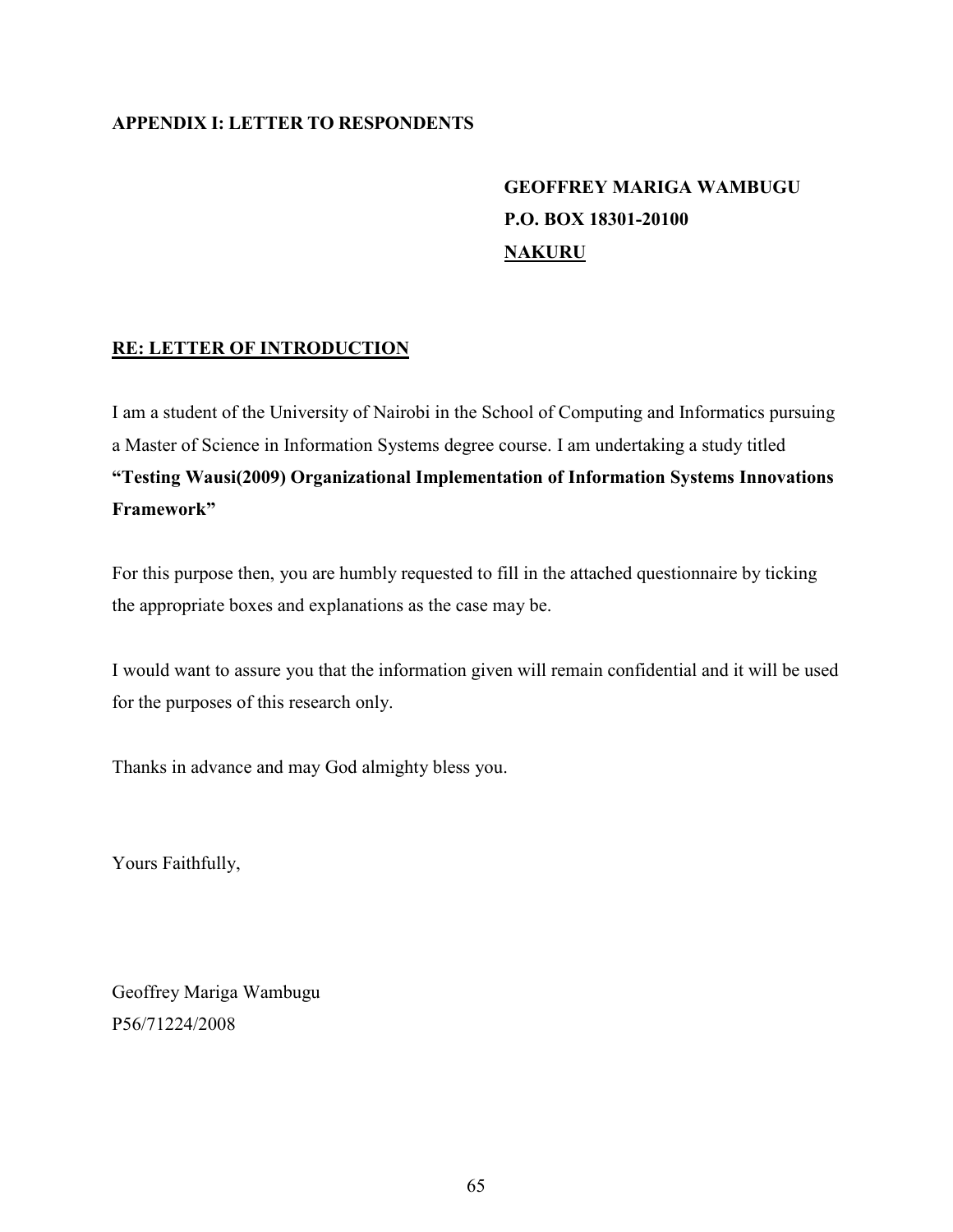#### **APPENDIX II: RESEARCH QUESTIONNAIRE**

#### **SECTION A: RESPONDENT INFORMATION**

1. Name of respondent (Optional)\_\_\_\_\_\_\_\_\_\_\_\_\_\_\_\_\_\_\_\_\_\_\_\_\_\_\_\_\_\_\_\_\_\_\_\_\_\_\_\_\_\_\_\_\_\_\_\_\_ 2. Current Designation \_\_\_\_\_\_\_\_\_\_\_\_\_\_\_\_\_\_\_\_\_\_\_\_\_\_\_\_\_\_\_\_\_\_\_\_\_\_\_\_\_\_\_\_\_\_\_\_\_\_\_\_\_\_\_\_\_ 3. Institution \_\_\_\_\_\_\_\_\_\_\_\_\_\_\_\_\_\_\_\_\_\_\_\_\_\_\_\_\_\_\_\_\_\_\_\_\_\_\_\_\_\_\_\_\_\_\_\_\_\_\_\_\_\_\_\_\_\_\_\_\_\_\_\_\_ 4. Kind of Institution eg Private College\_\_\_\_\_\_\_\_\_\_\_\_\_\_\_\_\_\_\_\_\_\_\_\_\_\_\_\_\_\_\_\_\_\_\_\_\_\_\_\_\_\_\_\_ 5. Years worked in HEIs 6. Years worked in the current institution\_\_\_\_\_\_\_\_\_\_\_\_\_\_\_\_\_\_\_\_\_\_\_\_\_\_\_\_\_\_\_\_\_\_\_\_\_\_\_\_\_\_\_

#### **SECTION B:**

1. Have you implemented or started implementing an IS in your institution?

 $Yes( )$  No ()

If yes, kindly answer (a).

- a) When was the implementation started? (Year)
- 2. If the implementation is complete, how long did it take to complete the implementation process? (Months) \_\_\_\_\_\_\_\_\_\_\_\_\_\_\_\_\_\_
- 3. Were there any difficulties in the implementation process?  $Yes( )$  No ()

\_\_\_\_\_\_\_\_\_\_\_\_\_\_\_\_\_\_\_\_\_\_\_\_\_\_\_\_\_\_\_\_\_\_\_\_\_\_\_\_\_\_\_\_\_\_\_\_\_\_\_\_\_\_\_\_\_\_\_\_\_\_\_\_\_\_\_\_\_\_\_\_\_\_\_

\_\_\_\_\_\_\_\_\_\_\_\_\_\_\_\_\_\_\_\_\_\_\_\_\_\_\_\_\_\_\_\_\_\_\_\_\_\_\_\_\_\_\_\_\_\_\_\_\_\_\_\_\_\_\_\_\_\_\_\_\_\_\_\_\_\_\_\_\_\_\_\_\_\_\_

\_\_\_\_\_\_\_\_\_\_\_\_\_\_\_\_\_\_\_\_\_\_\_\_\_\_\_\_\_\_\_\_\_\_\_\_\_\_\_\_\_\_\_\_\_\_\_\_\_\_\_\_\_\_\_\_\_\_\_\_\_\_\_\_\_\_\_\_\_\_\_\_\_\_\_

\_\_\_\_\_\_\_\_\_\_\_\_\_\_\_\_\_\_\_\_\_\_\_\_\_\_\_\_\_\_\_\_\_\_\_\_\_\_\_\_\_\_\_\_\_\_\_\_\_\_\_\_\_\_\_\_\_\_\_\_\_\_\_\_\_\_\_\_\_\_\_\_\_\_\_

\_\_\_\_\_\_\_\_\_\_\_\_\_\_\_\_\_\_\_\_\_\_\_\_\_\_\_\_\_\_\_\_\_\_\_\_\_\_\_\_\_\_\_\_\_\_\_\_\_\_\_\_\_\_\_\_\_\_\_\_\_\_\_\_\_\_\_\_\_\_\_\_\_\_\_

4. If yes, list some of the difficulties.

5. Did you use or are you using as the case may apply any framework in the implementation process?  $Yes()$  No ()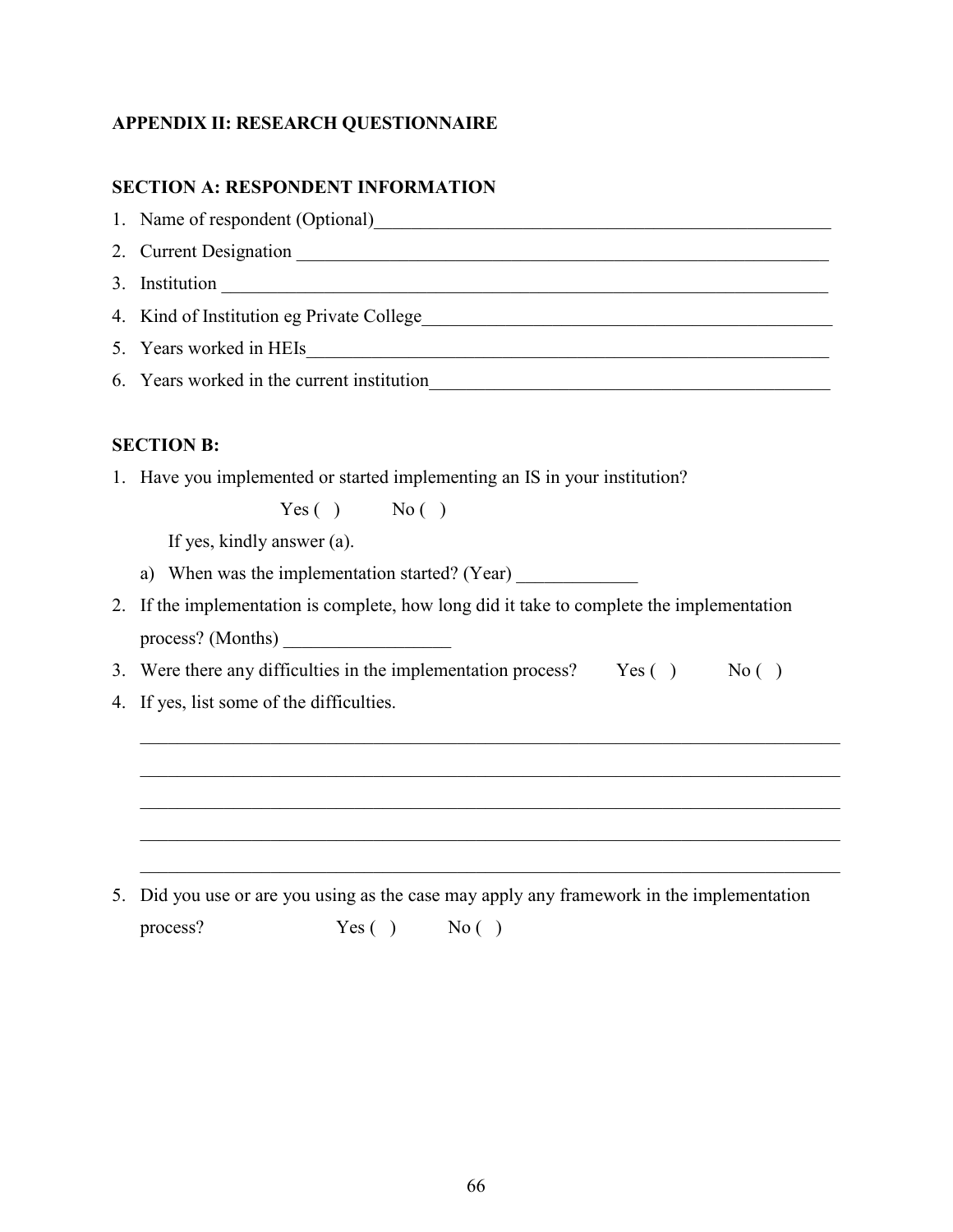### **SECTION C:**

Please indicate your level of agreement with the following statements by ticking the appropriate box: Key: Strongly Disagree(SD); Disagree(D); Disagree Somewhat(DS); Neutral(N); Agree Somewhat(AS); Agree(A); Strongly Agree(SA)

### **1. Managerial Intervention**

| No.             | <b>Statement</b>                               | <b>SD</b> | D | DS | N | <b>AS</b> | A | <b>SA</b> |
|-----------------|------------------------------------------------|-----------|---|----|---|-----------|---|-----------|
| $\ddot{1}$      | Management has recruited adequate Human        |           |   |    |   |           |   |           |
|                 | resources for IS implementation                |           |   |    |   |           |   |           |
| $\overline{11}$ | Management has provided adequate Computing     |           |   |    |   |           |   |           |
|                 | Infrastructure for IS implementation           |           |   |    |   |           |   |           |
| iii)            | Management has encouraged, persuaded and       |           |   |    |   |           |   |           |
|                 | provided incentives to staff for using IS      |           |   |    |   |           |   |           |
| iv)             | Management has sponsored training for staff in |           |   |    |   |           |   |           |
|                 | usage of IS                                    |           |   |    |   |           |   |           |
| V)              | Management has established a monitoring and    |           |   |    |   |           |   |           |
|                 | evaluation system                              |           |   |    |   |           |   |           |
| vi)             | Management is responsive to user experiences   |           |   |    |   |           |   |           |
|                 | during IS implementation                       |           |   |    |   |           |   |           |

### **2. Subjective Norms**

| No.             | <b>Statement</b>                                   |  | DS | N | AS |  |
|-----------------|----------------------------------------------------|--|----|---|----|--|
|                 | Users believe that peers, clients, supervisors and |  |    |   |    |  |
|                 | subordinates support adoption and usage of IS      |  |    |   |    |  |
| $\overline{ii}$ | Users either imitate, discover or conform to the   |  |    |   |    |  |
|                 | usage of IS                                        |  |    |   |    |  |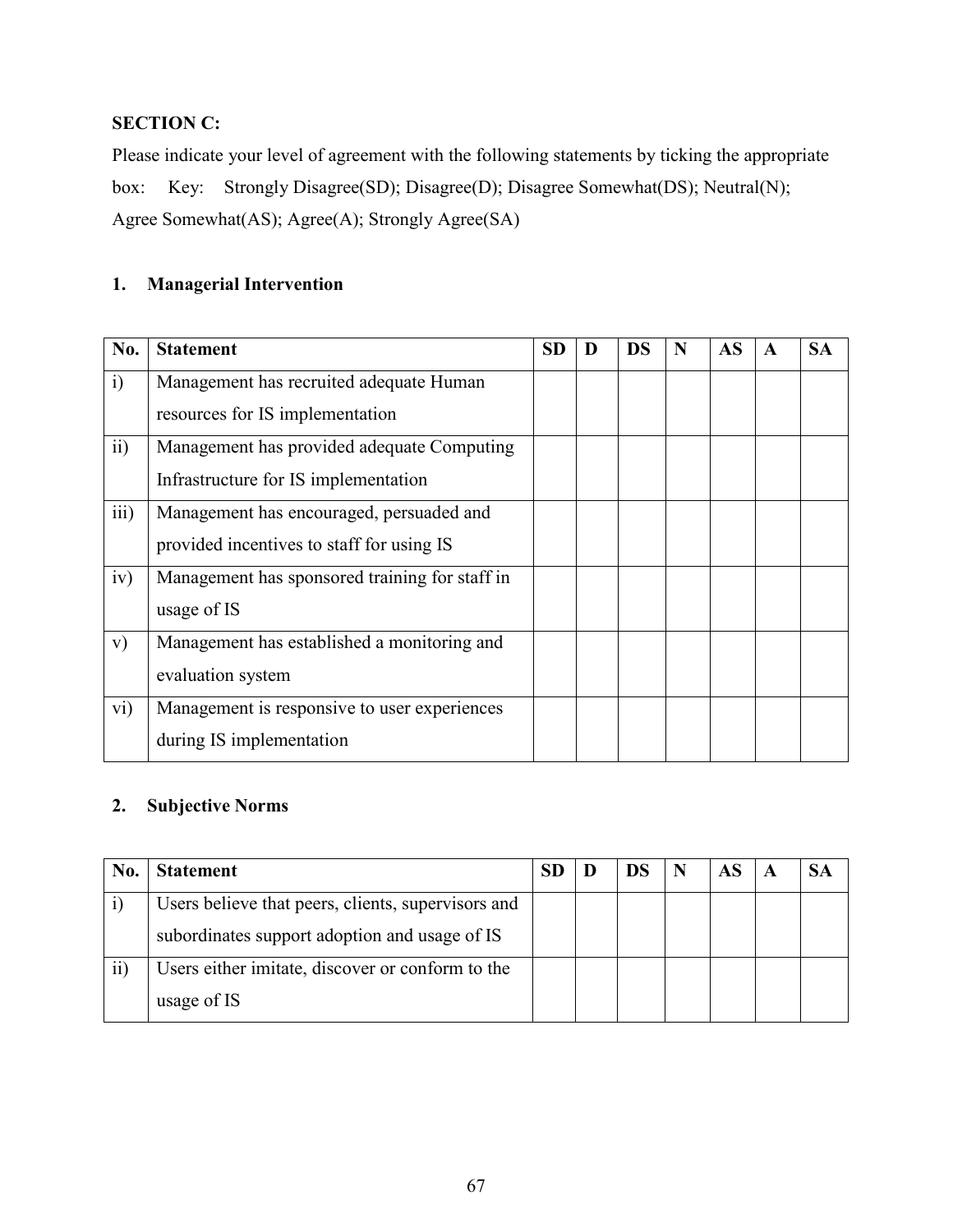# **3. Facilitating Conditions**

| No.             | <b>Statement</b>                                  | <b>SD</b> | <b>DS</b> | N | <b>AS</b> | A | <b>SA</b> |
|-----------------|---------------------------------------------------|-----------|-----------|---|-----------|---|-----------|
| $\ddot{1}$      | The IS that we are using is fun, enjoyable, user  |           |           |   |           |   |           |
|                 | friendly and secure to use                        |           |           |   |           |   |           |
| $\overline{ii}$ | Organizational, previous IS innovations history   |           |           |   |           |   |           |
|                 | and culture have helped in the implementation of  |           |           |   |           |   |           |
|                 | IS                                                |           |           |   |           |   |           |
| iii)            | We have policies and procedures that have         |           |           |   |           |   |           |
|                 | helped in the implementation of IS                |           |           |   |           |   |           |
| iv)             | Availability of Computers and other               |           |           |   |           |   |           |
|                 | infrastructure near users have greatly helped the |           |           |   |           |   |           |
|                 | implementation process                            |           |           |   |           |   |           |

### **4. Others**

| No. | <b>Statement</b>                                                        | Yes | No |
|-----|-------------------------------------------------------------------------|-----|----|
|     | There are other factors apart from Managerial intervention, subjective  |     |    |
|     | norms and facilitating conditions that influence implementation process |     |    |

# **5. Implementation Process**

| No.             | <b>Statement</b>                                  | <b>SD</b> | <b>DS</b> | N | AS | A | <b>SA</b> |
|-----------------|---------------------------------------------------|-----------|-----------|---|----|---|-----------|
| $\ddot{1}$      | During the implementation process there were      |           |           |   |    |   |           |
|                 | problems that users encountered which lead to     |           |           |   |    |   |           |
|                 | adoption of IS                                    |           |           |   |    |   |           |
| $\overline{ii}$ | During the implementation process there was a     |           |           |   |    |   |           |
|                 | decision to invest resources at the unit level to |           |           |   |    |   |           |
|                 | facilitate the use of IS innovation               |           |           |   |    |   |           |
| iii)            | During the implementation process, there were     |           |           |   |    |   |           |
|                 | actions to install/customize IS innovation, train |           |           |   |    |   |           |
|                 | members and facilitate use of IS innovation       |           |           |   |    |   |           |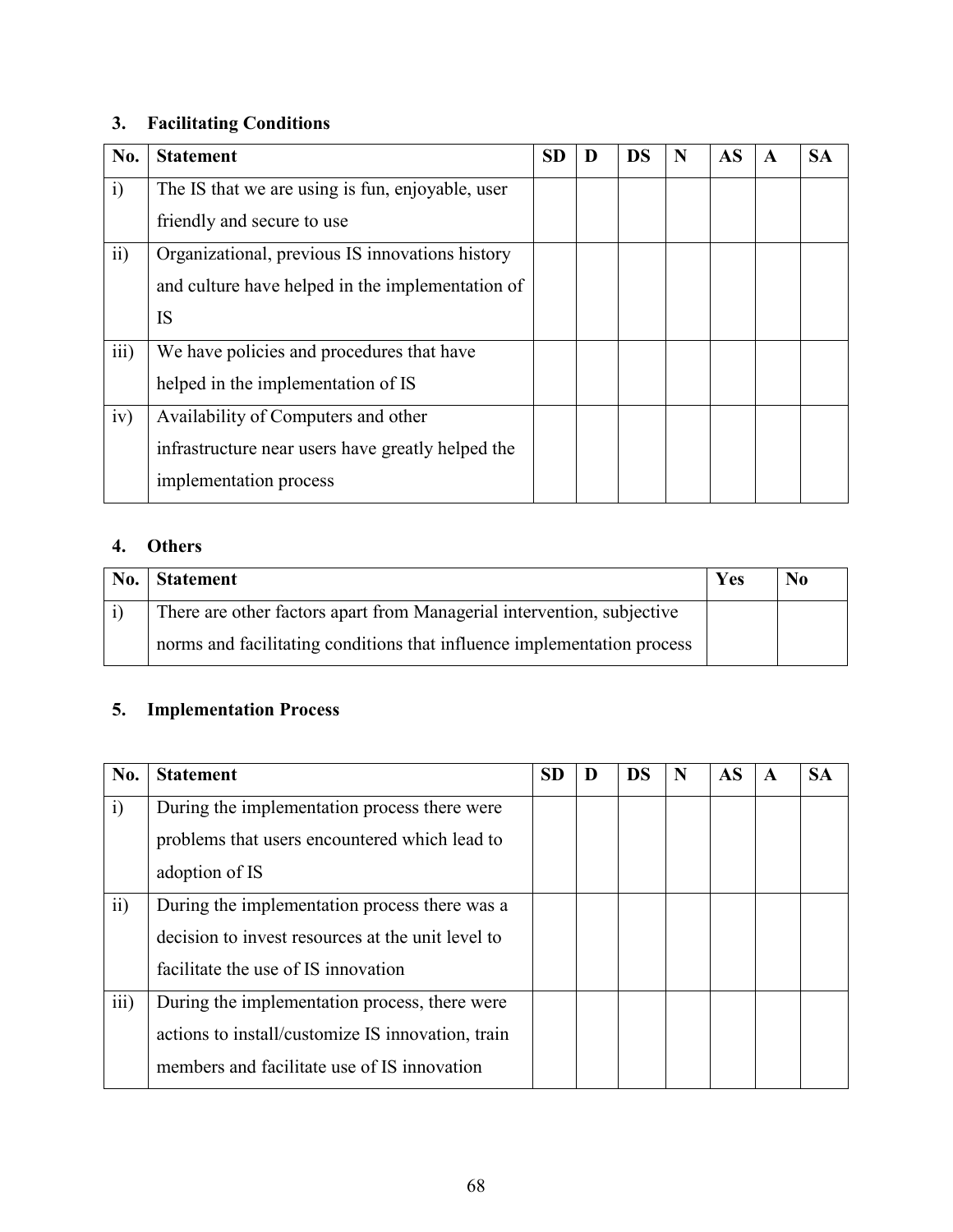| No.               | <b>Statement</b>                                 | <b>SD</b> | DS | N | <b>AS</b> | A | <b>SA</b> |
|-------------------|--------------------------------------------------|-----------|----|---|-----------|---|-----------|
| iv)               | During the implementation process, there were    |           |    |   |           |   |           |
|                   | plans, strategies and events that indicated user |           |    |   |           |   |           |
|                   | participation and commitment in the process      |           |    |   |           |   |           |
| V)                | During the implementation process, users have    |           |    |   |           |   |           |
|                   | cut old ways of doing things and have made use   |           |    |   |           |   |           |
|                   | of IS a routine                                  |           |    |   |           |   |           |
| $\overline{vi}$ ) | After the implementation process, there have     |           |    |   |           |   |           |
|                   | been increased effectiveness and integration of  |           |    |   |           |   |           |
|                   | IS use                                           |           |    |   |           |   |           |
| vii)              | Since the implementation of IS, there has been a |           |    |   |           |   |           |
|                   | change of policy, procedures, capabilities and   |           |    |   |           |   |           |
|                   | structures                                       |           |    |   |           |   |           |

# **6. Implementation Outcomes**

| No. | <b>Statement</b>                                |  | N | AS | A |  |
|-----|-------------------------------------------------|--|---|----|---|--|
|     | There was occurrence of anticipated outcomes at |  |   |    |   |  |
|     | departmental and organizational level           |  |   |    |   |  |
|     | There was occurrence of unanticipated outcomes  |  |   |    |   |  |
|     | at unit and organizational level                |  |   |    |   |  |

**7.** Based on your answer in section C question 4 (i) explain your answer and where applicable list other factors that influence the implementation of IS.

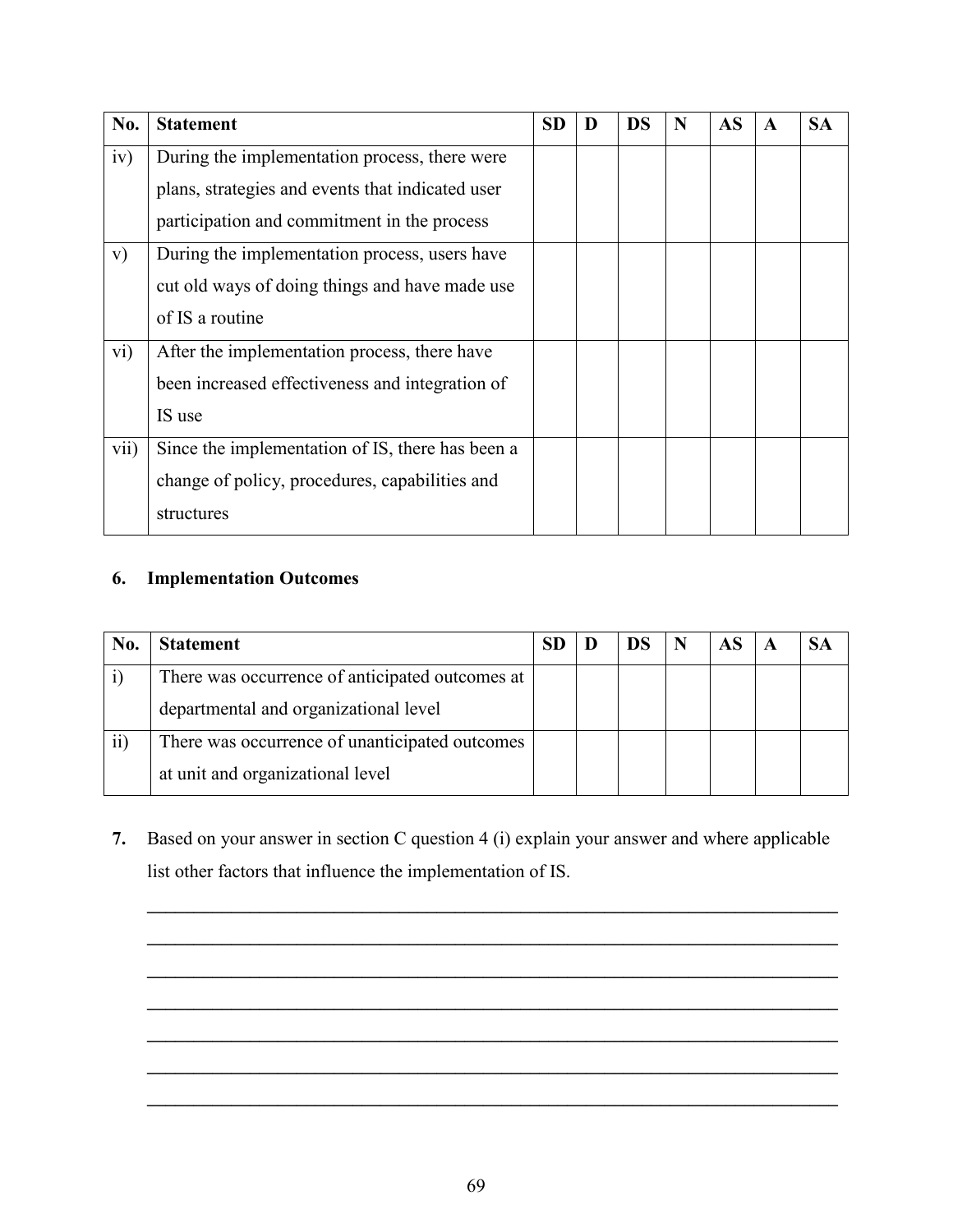#### **APPENDIX III: INTERVIEW SCHEDULE**

Based on your experience, involvement in IS implementation and level of agreement in section C of the questionnaire, question 4 (i) explain your answer and where applicable list other factors that influence the implementation of IS.

- − Guide the interviewee in the following aspects: Mutual dependency; trust.
- − Let the interviewee state the others.
- − Have they influenced the implementation process positively?
- − Explain your answer

From your perspective, do you think top management; Subjective norms and facilitating conditions play any role in the IS implementation process?

- Depending on the answers probe for the role(s) played by each.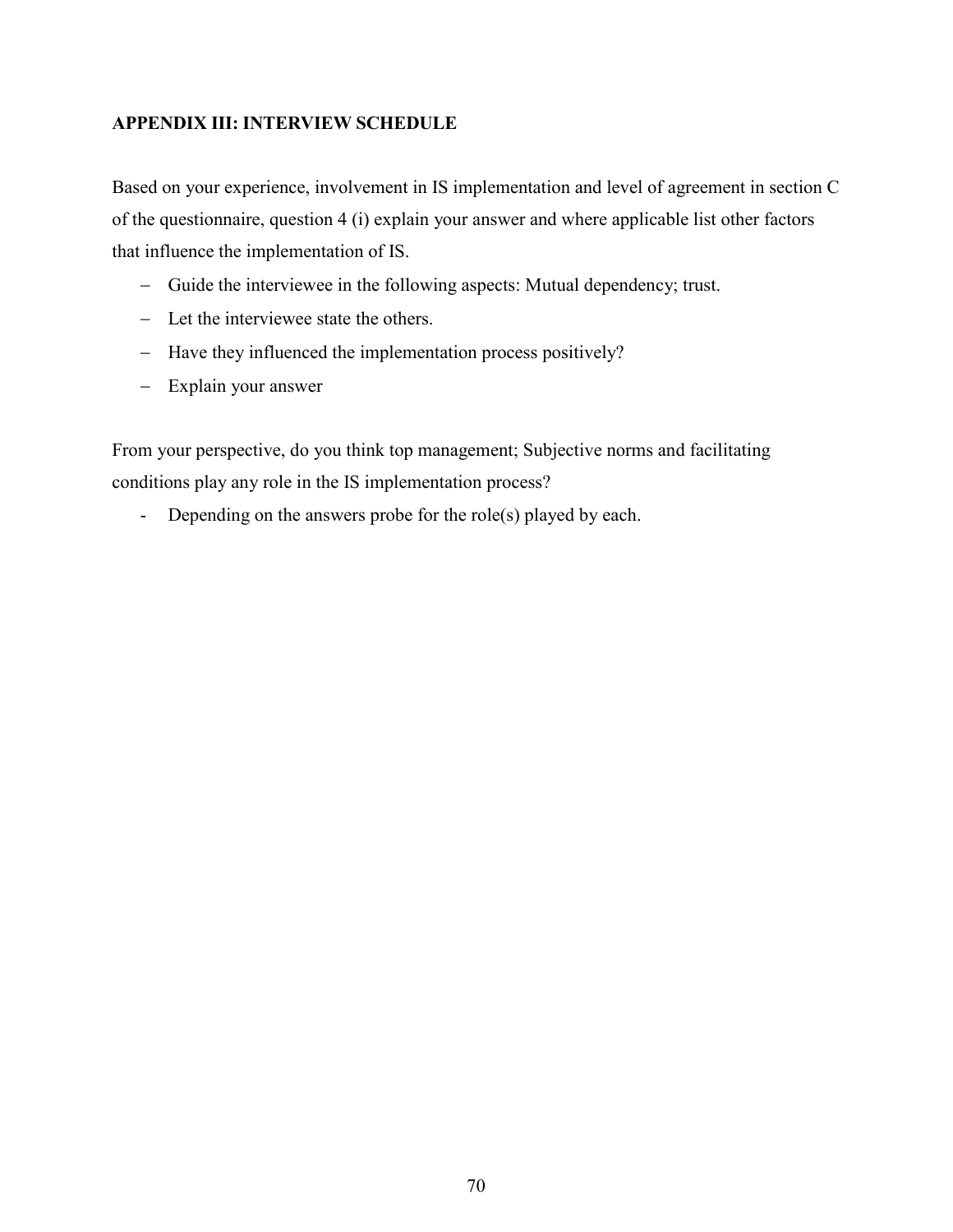#### **APPENDIX IV: FULLY IDENTIFIED MODEL AND STATISTIC**

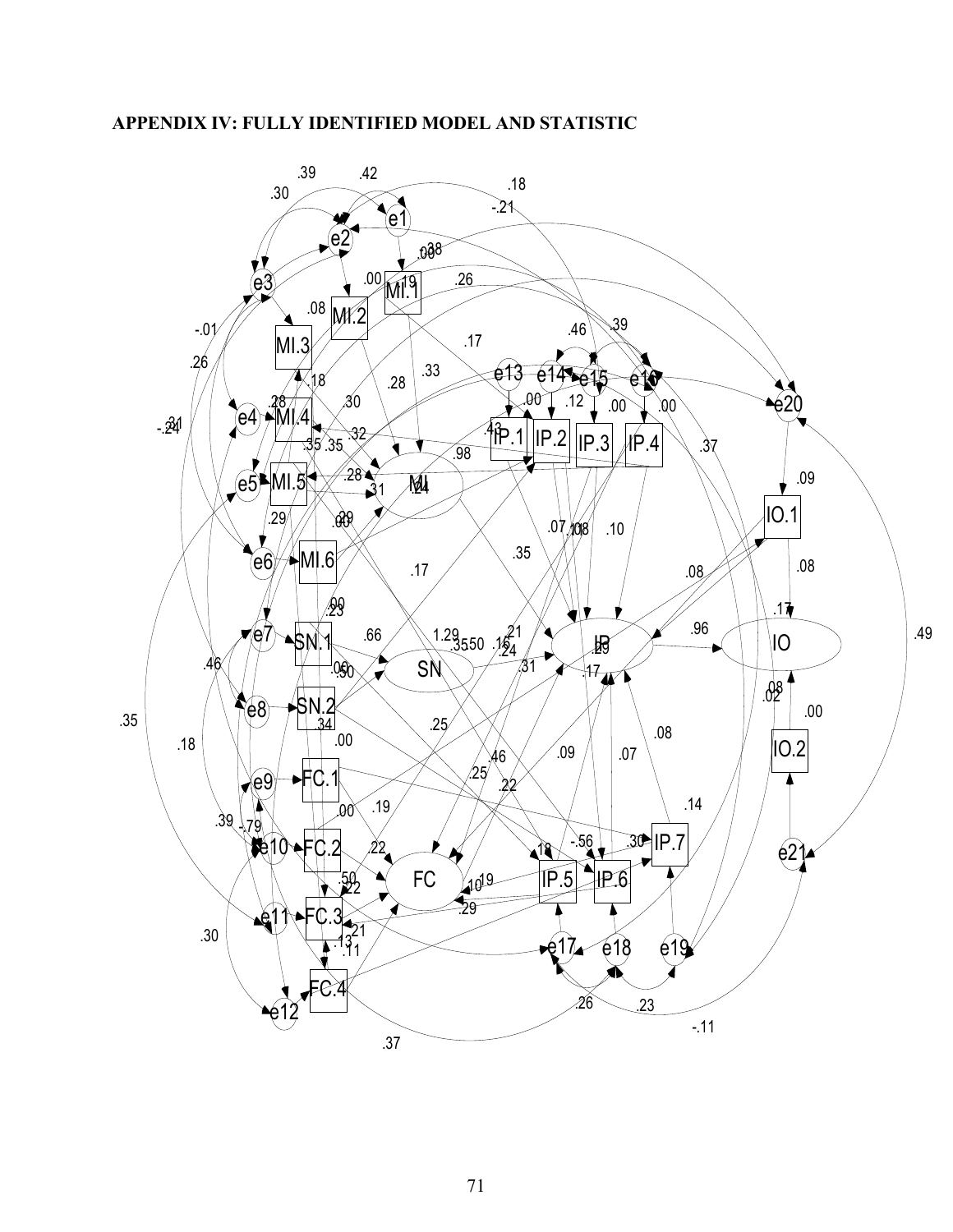#### **Analysis Summary**

**Date and Time** Date: Saturday, January 07, 2012

Time: 2:37:23 PM

**Title** model3: Saturday, January 07, 2012 02:37 PM

#### **Groups**

#### **Group number 1 (Group number 1)**

#### **Notes for Group (Group number 1)**

The model is recursive.

Sample size  $= 51$ 

#### **Variable Summary (Group number 1)**

#### **Your model contains the following variables (Group number 1)**

Observed, endogenous variables

MI.1; MI.2; MI.3; MI.4; MI.5; MI.6; SN.1; SN.2; FC.1; FC.2; FC.3; FC.4; IP.1; IP.2; IP.3; IP.4;

IP.5; IP.6; IP.7; IO.1; IO.2.

Unobserved, endogenous variables

IO; IP; MI; SN; FC

Unobserved, exogenous variables

e1; e2; e3; e4; e5; e6; e7; e8; e9; e10; e11; e12; e13; e14; e15; e16; e17; e18; e19; e20; e21

#### **Variable counts (Group number 1)**

- Number of variables in your model: 47
- Number of observed variables: 21
- Number of unobserved variables: 26
- Number of exogenous variables: 21
- Number of endogenous variables: 26

#### **Parameter summary (Group number 1)**

|           |    | Weights Covariances Variances Means Intercepts |    |  | Total        |
|-----------|----|------------------------------------------------|----|--|--------------|
| Fixed     | 54 |                                                |    |  | 54           |
| Labeled   |    |                                                |    |  |              |
| Unlabeled |    | 31                                             | 21 |  | 69           |
| Total     |    |                                                |    |  | $12^{\circ}$ |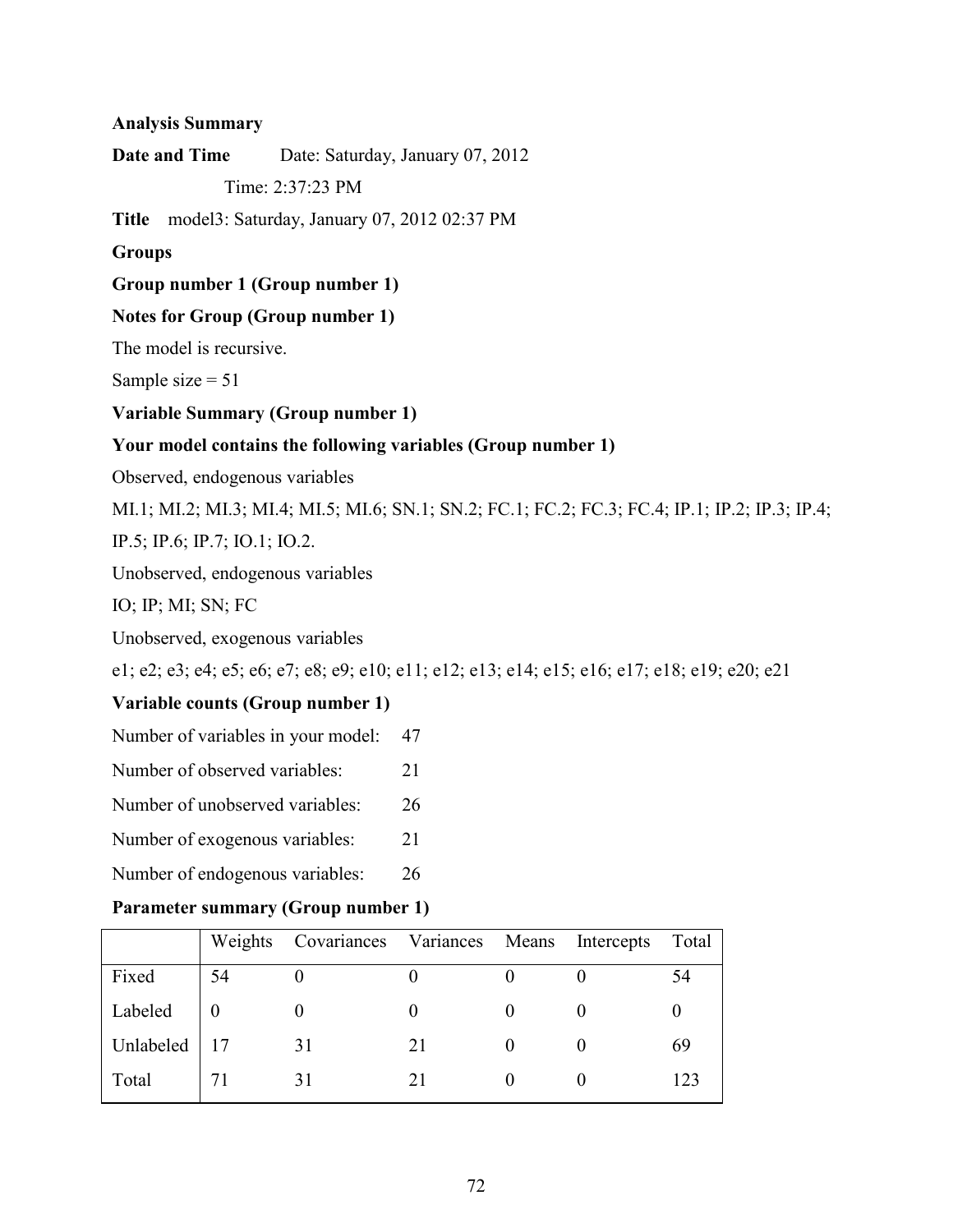#### **Models**

**Default model (Default model)** 

**Notes for Model (Default model)** 

#### **Computation of degrees of freedom (Default model)**

Number of distinct sample moments: 231

Number of distinct parameters to be estimated: 69

Degrees of freedom (231 - 69): 162

#### **Result (Default model)**

Minimum was achieved

 $Chi-square = 214.057$ 

Degrees of freedom = 162

Probability level = .004

**Group number 1 (Group number 1 - Default model)** 

**Estimates (Group number 1 - Default model)** 

**Scalar Estimates (Group number 1 - Default model)** 

**Maximum Likelihood Estimates** 

**Regression Weights: (Group number 1 - Default model)** 

|                                |  | Estimate S.E. C.R. P Label                                           |                   |  |
|--------------------------------|--|----------------------------------------------------------------------|-------------------|--|
| $MI.5 \leftarrow$ IP.4   1.000 |  |                                                                      |                   |  |
|                                |  | IP.2 $\leq$ MI.6   189 .087 2.171 .030                               |                   |  |
|                                |  | IP.2 $\leq$ --- MI.1  .111 .073 1.524 .128                           |                   |  |
|                                |  | IP.2 $\leq$ SN.2   159 102 1.562 118                                 |                   |  |
|                                |  | MI.4 <--- IP.4   .511 .099 5.147 ***                                 |                   |  |
|                                |  | IP.6 $\leq$ --- IP.2   .269 .087 3.089 .002                          |                   |  |
|                                |  | IP.6 $\leq$ --- SN.2   220                                           | $.082$ 2.681 .007 |  |
|                                |  | MI.3 <--- MI.5   .303 .128 2.365 .018                                |                   |  |
|                                |  | IP.6 $\leq$ --- MI.5   .255                                          | $.071$ 3.594 ***  |  |
|                                |  | FC.4 <--- MI.5 $\vert .335 \vert .122 \vert .2.755 \vert .006 \vert$ |                   |  |
| IP.5 $\leq$ --- MI.4   1.000   |  |                                                                      |                   |  |
|                                |  | FC.3 <--- IP.4   $.522$ .108 4.840 ***                               |                   |  |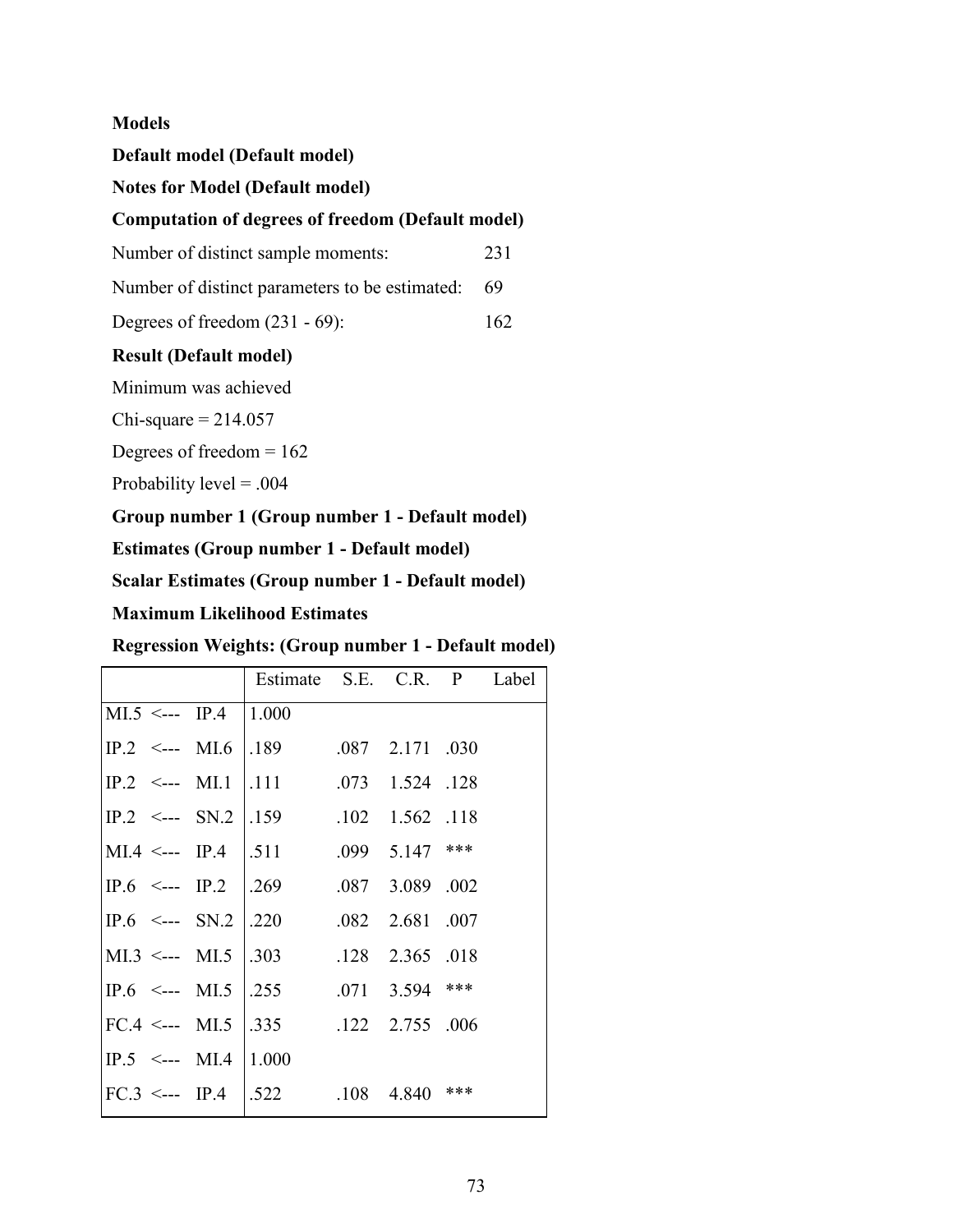|                   |                                          |             | Estimate S.E. C.R. P |      |                 |      | Label |
|-------------------|------------------------------------------|-------------|----------------------|------|-----------------|------|-------|
| $FC.3 \leftarrow$ |                                          | IP.6        | .144                 |      | .130 1.110 .267 |      |       |
| $FC.3 \leftarrow$ |                                          | MI.3        | .217                 | .087 | 2.494           | .013 |       |
| $FC.3 \leq -2$    |                                          | FC.4        | .136                 |      | $.096$ 1.419    | .156 |       |
| IP.7              | $\mathrel{<}\!\mathrel{--}\!\mathrel{=}$ | FC.1        | .216                 | .104 | 2.073           | .038 |       |
| IP.7              | $\leftarrow$ ---                         | FC.4        | .253                 | .089 | 2.832           | .005 |       |
| $IP.5$ <---       |                                          | SN.1        | .206                 |      | $.076$ 2.709    | .007 |       |
| $IO.1 \leftarrow$ |                                          | FC.2        | .238                 | .082 | 2.886           | .004 |       |
| MI                | $\operatorname{\!<\!---}\nolimits$       | MI.1        | 1.000                |      |                 |      |       |
| MI                | $\mathrel{<}\!\mathrel{--}\!\mathrel{=}$ | MI.2        | 1.000                |      |                 |      |       |
| MI                | $\leftarrow$ ---                         | MI.3        | 1.000                |      |                 |      |       |
| MI                | <----                                    | MI.4        | 1.000                |      |                 |      |       |
| MI                | $\mathrel{<}\!\mathrel{--}\!\mathrel{=}$ | MI.5        | 1.000                |      |                 |      |       |
| МI                | <---                                     | MI.6        | 1.000                |      |                 |      |       |
| SN                | $\leftarrow$ ---                         | SN.1        | 1.000                |      |                 |      |       |
| SN                | $\leftarrow$ ---                         | SN.2        | 1.000                |      |                 |      |       |
| FC                | $\operatorname{\!<\!---}\nolimits$       | FC.1        | 1.000                |      |                 |      |       |
| FC                | $\mathrel{<}\!\mathrel{--}\!\mathrel{=}$ | FC.2        | 1.000                |      |                 |      |       |
| FC                | $\operatorname{\!<\!---}$                | FC.3        | 1.000                |      |                 |      |       |
| FC                | <---                                     | FC.4        | 1.000                |      |                 |      |       |
| FC                | <--->                                    | IP.7        | 1.000                |      |                 |      |       |
| FC                | $\mathrel{<}\mathrel{--}\mathrel{--}$    | IP.3        | 1.000                |      |                 |      |       |
| FC                | $\leftarrow$ ---                         | IP.5        | 1.000                |      |                 |      |       |
| FC                | $\leftarrow$ ---                         | <b>IO.1</b> | 1.000                |      |                 |      |       |
| FC                | $\operatorname{\sf \small \leq }$ ---    | IP.4        | 1.000                |      |                 |      |       |
| IP                | $\mathrel{<}\scriptstyle{\text{---}}$    | IP.1        | 1.000                |      |                 |      |       |
| IP                | $\mathrel{<}\scriptstyle{\text{---}}$    | IP.2        | 1.000                |      |                 |      |       |
| IP                | $\mathrel{<}\!\mathrel{--}\!\mathrel{=}$ | IP.3        | 1.000                |      |                 |      |       |
| $_{\rm IP}$       | $\operatorname{\!<\!---}$                | IP.4        | 1.000                |      |                 |      |       |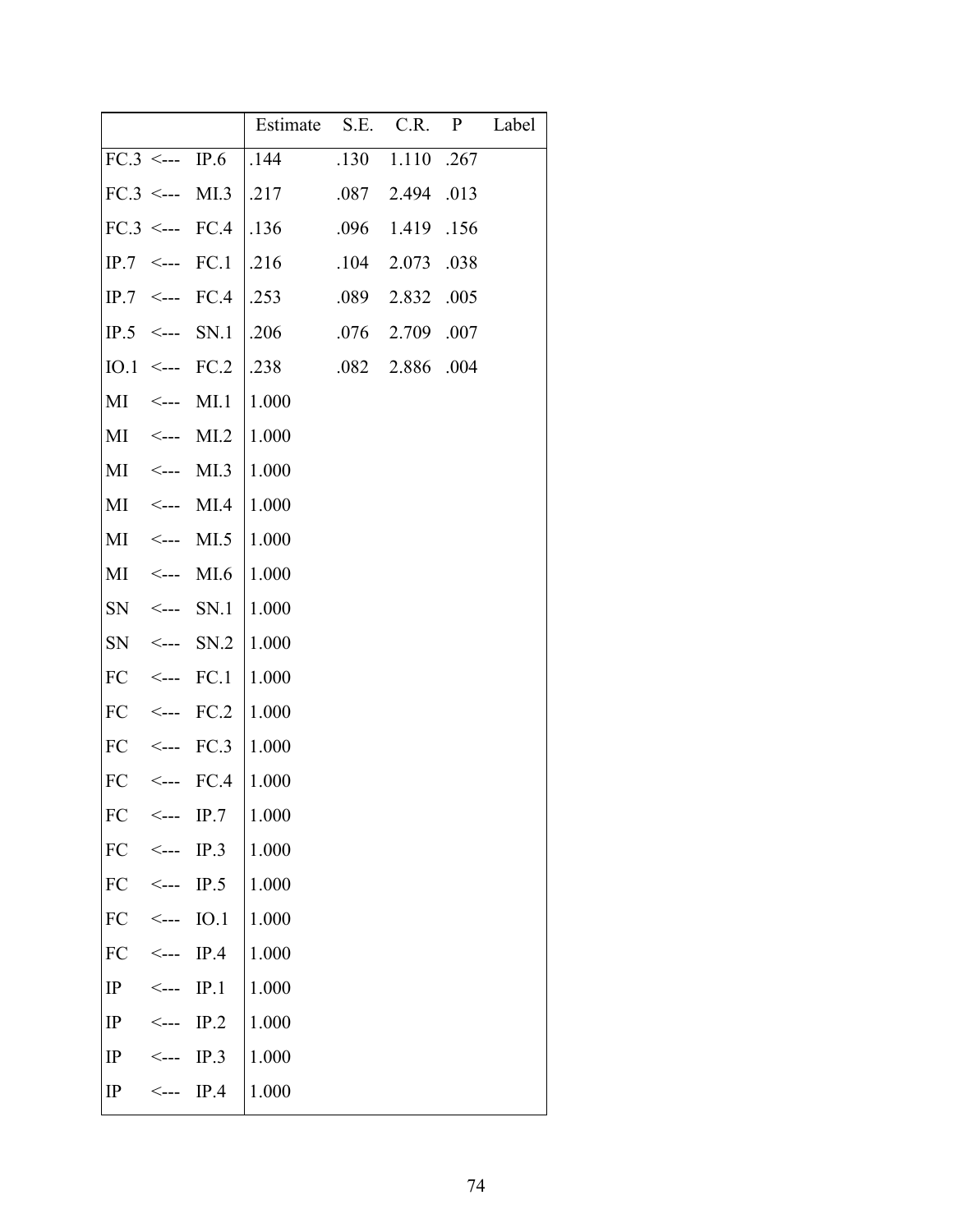|                 |                                       |                   | Estimate S.E. C.R. P |  | Label |
|-----------------|---------------------------------------|-------------------|----------------------|--|-------|
| IP              | <----                                 | IP.5              | 1.000                |  |       |
| IP              | $\operatorname{\sf \small \leq }$ --- | IP.6              | 1.000                |  |       |
| $\mathbf{IP}$   | $\operatorname{\sf \small \leq }$ --- | IP.7              | 1.000                |  |       |
| IP              | $\leftarrow$ ---                      | MI                | 1.000                |  |       |
| IP              | $\leftarrow$ SN                       |                   | 1.000                |  |       |
| IP              | <---                                  | FC                | 1.000                |  |       |
| IP              |                                       | $\leftarrow$ IO.1 | 1.000                |  |       |
| IO              | <---                                  | $_{\rm IP}$       | 1.000                |  |       |
| IO <sub>1</sub> | <---                                  | <b>IO.1</b>       | 1.000                |  |       |
| IO              | $\leftarrow$ ---                      | IO.2              | 1.000                |  |       |
|                 |                                       |                   |                      |  |       |

# **Standardized Regression Weights: (Group number 1 - Default model)**

|                          |                           | Estimate           |
|--------------------------|---------------------------|--------------------|
| $MI.5 \leftarrow IP.4$   |                           | .976               |
|                          | $IP.2 \leftarrow -1$ MI.6 | .245               |
|                          | $IP.2 \leftarrow -$ MI.1  | .167               |
|                          | $IP.2 \leftarrow SN.2$    | .169               |
| $MI.4 \leftarrow$ IP.4   |                           | .430               |
| IP.6 <--- IP.2           |                           | .290               |
|                          | IP.6 $\leq$ --- SN.2      | $\vert .252 \vert$ |
|                          | $MI.3 \leftarrow$ MI.5    | .284               |
|                          | IP.6 $\leq$ --- MI.5      | .349               |
|                          | $FC.4 \leftarrow M1.5$    | .339               |
|                          | IP.5 <--- $MI.4$          | 1.290              |
| $FC.3 \leftarrow -$ IP.4 |                           | .499               |
| $FC.3 \leftarrow -$ IP.6 |                           | .104               |
|                          | $FC.3 \leftarrow M1.3$    | .227               |
|                          | $FC.3 \leftarrow FCA$     | .131               |
|                          | $IP.7 \leftarrow$ FC.1    | .224               |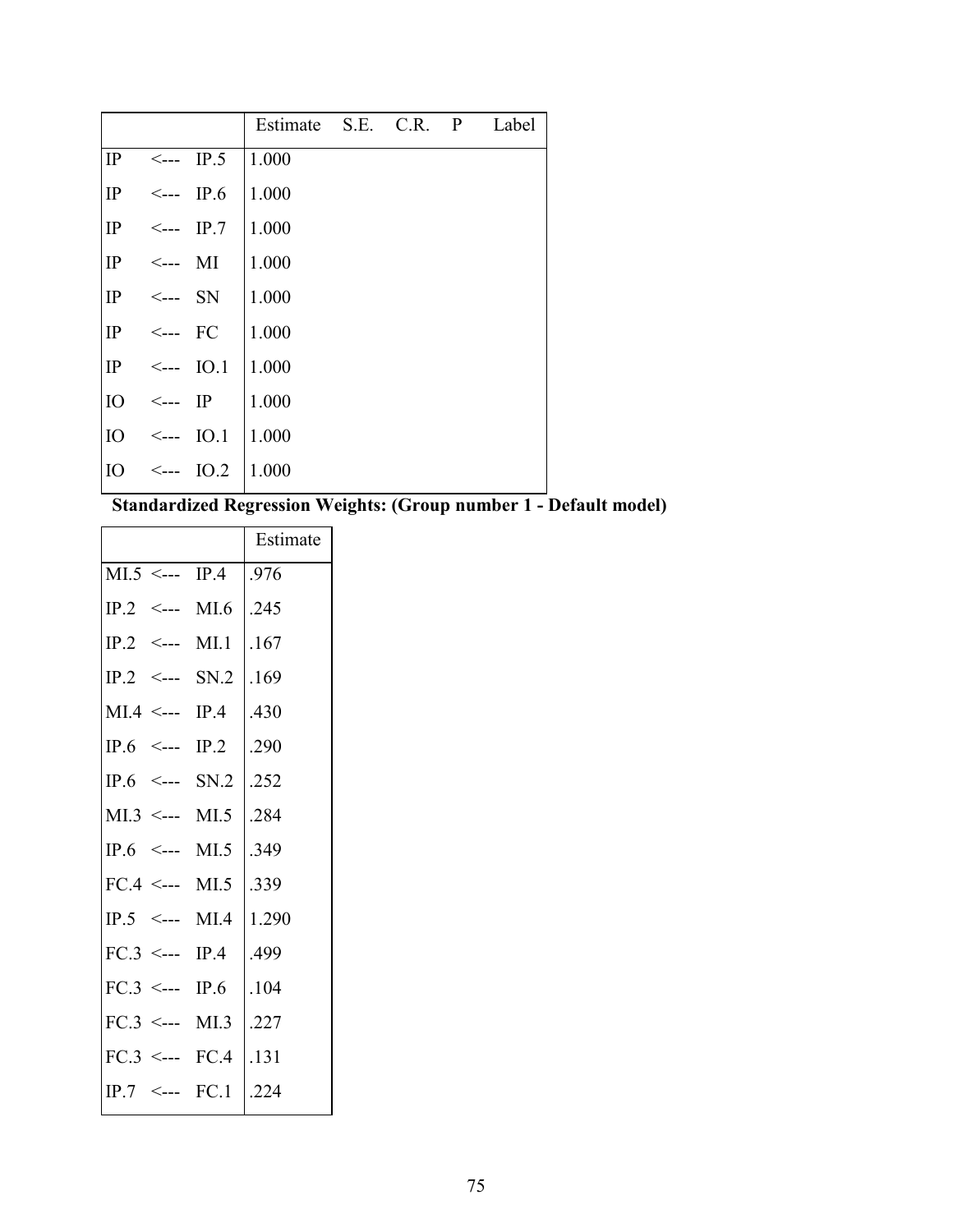|                   |                                            |      | Estimate |
|-------------------|--------------------------------------------|------|----------|
| $IP.7$ <---       |                                            | FC.4 | .295     |
| $IP.5$ <---       |                                            | SN.1 | .254     |
| $IO.1 \leftarrow$ |                                            | FC.2 | .306     |
| МI                | $\leftarrow$                               | MI.1 | .331     |
| MI                | $\operatorname{\sf \small <---}$           | MI.2 | .277     |
| MI                | <---                                       | MI.3 | .299     |
| MI                | $\leftarrow$                               | MI.4 | .324     |
| MI                | $\leftarrow$ ---                           | MI.5 | .280     |
| MI                | <----                                      | MI.6 | .286     |
| <b>SN</b>         | $\leftarrow$ ---                           | SN.1 | .663     |
| <b>SN</b>         | $\mathrel{<}\scriptstyle{-}{\mathrel{--}}$ | SN.2 | .501     |
| FC                | $\operatorname{\sf \small <---}$           | FC.1 | .187     |
| FC                | <---                                       | FC.2 | .220     |
| FC                | <---                                       | FC.3 | .219     |
| FC                | $\leftarrow$ ---                           | FC.4 | .212     |
| FC                | $\leftarrow$ ---                           | IP.7 | .181     |
| FC                | $\leftarrow$                               | IP.3 | .237     |
| FC                | $\leftarrow$                               | IP.5 | .192     |
| FC                |                                            | IO.1 | .171     |
| FC                |                                            | IP.4 | .209     |
| $_{\rm IP}$       |                                            | IP.1 | .075     |
| $_{\rm IP}$       |                                            | IP.2 | .077     |
| IP                |                                            | IP.3 | .108     |
| $_{\rm IP}$       |                                            | IP.4 | .096     |
| $_{\rm IP}$       | <---                                       | IP.5 | .088     |
| $_{\rm IP}$       |                                            | IP.6 | .072     |
| IP                |                                            | IP.7 | .083     |
| IP                |                                            | MI   | .350     |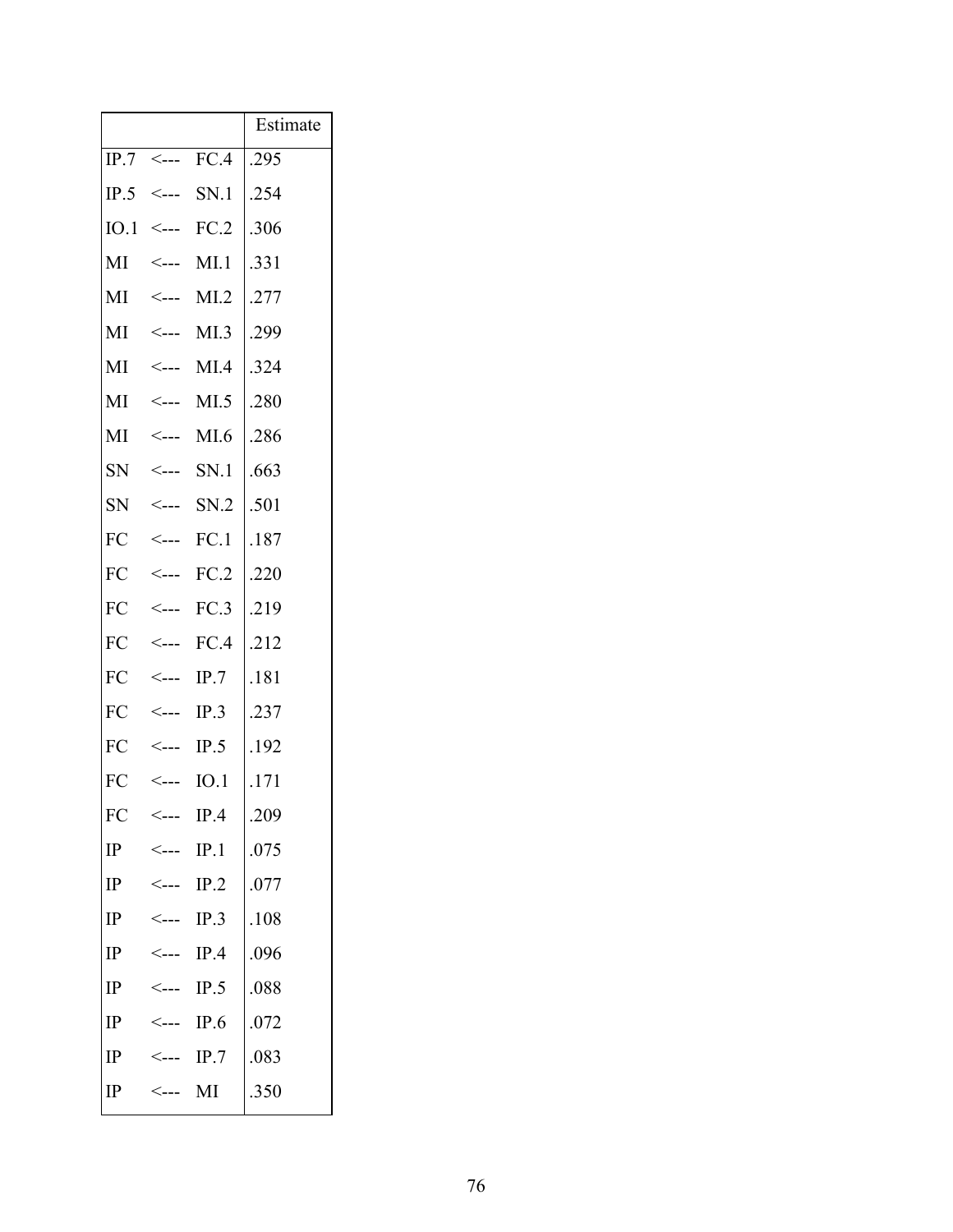|    |                  |      | Estimate |
|----|------------------|------|----------|
| IP | <--->            | SN   | .164     |
| IP | <---             | FC   | .458     |
| IP | $\leftarrow$ --- | IO.1 | .078     |
| IO | <---             | IP   | .963     |
| IO | <--->            | IO.1 | .075     |
| IO | $\leftarrow$ --- | IO.2 | .076     |

# **Covariances: (Group number 1 - Default model)**

|                |                          |                | Estimate | S.E. | C.R.     | $\mathbf{P}$ | Label |
|----------------|--------------------------|----------------|----------|------|----------|--------------|-------|
| e6             | $\texttt{<}\texttt{--}>$ | e16            | .461     | .241 | 1.917    | .055         |       |
| e5             | $\texttt{<}\texttt{--}>$ | e16            | $-0.732$ | .214 | $-3.419$ | ***          |       |
| e7             | <-->                     | e10            | .485     | .251 | 1.930    | .054         |       |
|                | $e10 \le -$              | e12            | .690     | .262 | 2.630    | .009         |       |
| e7             | $\texttt{<}\texttt{--}>$ | e8             | 1.050    | .309 | 3.402    | ***          |       |
| e9             | $\texttt{<=}$            | e10            | .848     | .257 | 3.300    | ***          |       |
| e <sub>3</sub> | $\texttt{<}\texttt{--}>$ | e1             | 1.141    | .425 | 2.684    | .007         |       |
| e <sub>3</sub> | $\texttt{<=}$            | e <sub>6</sub> | .801     | .339 | 2.364    | .018         |       |
| e <sub>3</sub> | $\texttt{<=}$            | e4             | $-.029$  | .172 | $-168$   | .866         |       |
| e10            | $\leftarrow$             | e16            | .858     | .251 | 3.426    | ***          |       |
| e <sup>9</sup> | <-->                     | e18            | .476     | .159 | 2.988    | .003         |       |
| e11            | $\texttt{<}\texttt{--}>$ | e <sub>5</sub> | .490     | .184 | 2.669    | .008         |       |
|                | $e17 \le -$              | e16            | .047     | .155 | .303     | .762         |       |
|                | $e15 \le -$              | e14            | .918     | .262 | 3.499    | ***          |       |
|                | $e19 \le -$              | e18            | .268     | .116 | 2.319    | .020         |       |
| e2             | <-->                     | e <sub>3</sub> | .734     | .297 | 2.468    | .014         |       |
|                | $e20 \le -$              | e12            | .529     | .193 | 2.746    | .006         |       |
|                | $e20 \le -$              | e7             | .534     | .207 | 2.580    | .010         |       |
| e2             | <-->                     | e19            | .709     | .224 | 3.164    | .002         |       |
| e17            | <-->                     | e18            | .435     | .136 | 3.189    | .001         |       |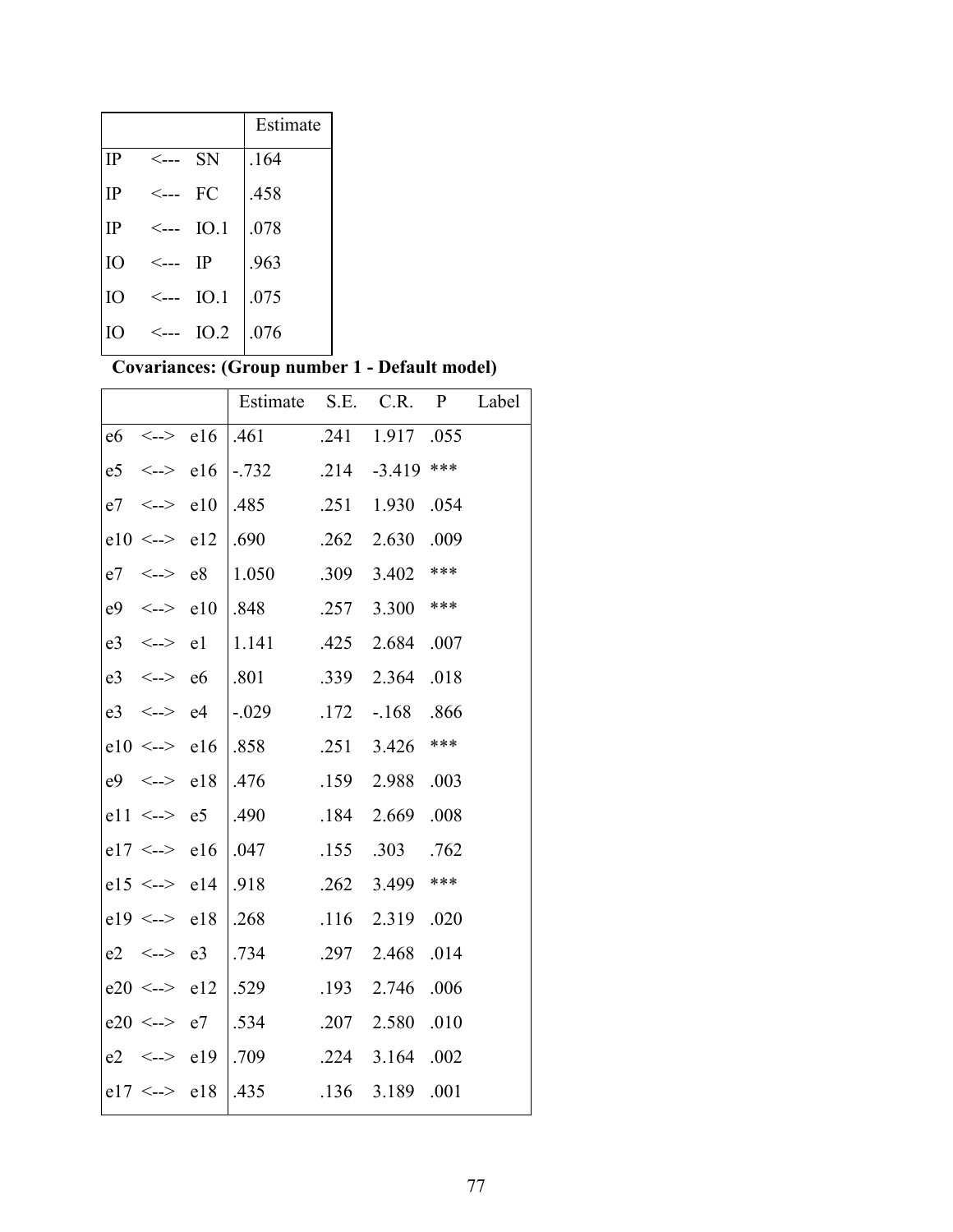|  |                      | Estimate S.E. C.R. P Label              |  |  |
|--|----------------------|-----------------------------------------|--|--|
|  |                      | e15 <--> e16   1.010 .285 3.547 ***     |  |  |
|  |                      | e2 $\leq$ - l   1.193 .364 3.278 .001   |  |  |
|  |                      | e2 <--> e6 $1.650$ .270 2.405 .016      |  |  |
|  |                      | e2 $\leq$ -> e15   .473 .218 2.171 .030 |  |  |
|  |                      | e17 <--> e4  -2.269 .498 -4.559 ***     |  |  |
|  |                      | e20 <--> e5  -.306 .138 -2.208 .027     |  |  |
|  |                      | e11 <--> e15   .566 .195 2.902 .004     |  |  |
|  |                      | e19 <--> e14   $.246$ .158 1.555 .120   |  |  |
|  | $e2 \leq -2 \leq e8$ | $[-.489$ .191 $-2.561$ .010             |  |  |
|  |                      | e21 <--> e20   .730 .205 3.567 ***      |  |  |
|  |                      | e21 <--> e17   -.247 .140 -1.768 .077   |  |  |
|  |                      |                                         |  |  |

**Correlations: (Group number 1 - Default model)** 

|    |                       |                | Estimate |
|----|-----------------------|----------------|----------|
|    | $e6 \leq -2$          | e16            | .190     |
|    | $e5 \leq -2$          | e16            | $-.383$  |
|    | $e7 \le -2$           | e10            | .175     |
|    | $e10 \leq z \leq e12$ |                | .298     |
| e7 | $\leftarrow$ > e8     |                | .465     |
|    | $e9 \le -2$           | e10            | .388     |
|    | $e3 \le -2$           | e1             | .388     |
|    | $e3 \le -2$           | e6             | .315     |
|    | $e3 \leq -2$          | e <sub>4</sub> | $-.011$  |
|    | $e10 \le -$           | e16            | .353     |
|    | $e9 \le -2$           | e18            | .366     |
|    | $e11 \le -2$          | e5             | .347     |
|    | $e17 \leq z \leq e16$ |                | .018     |
|    | $e15 \leq z \leq$ e14 |                | .461     |
|    | $e19 \le -\ge e18$    |                | .230     |
|    |                       |                |          |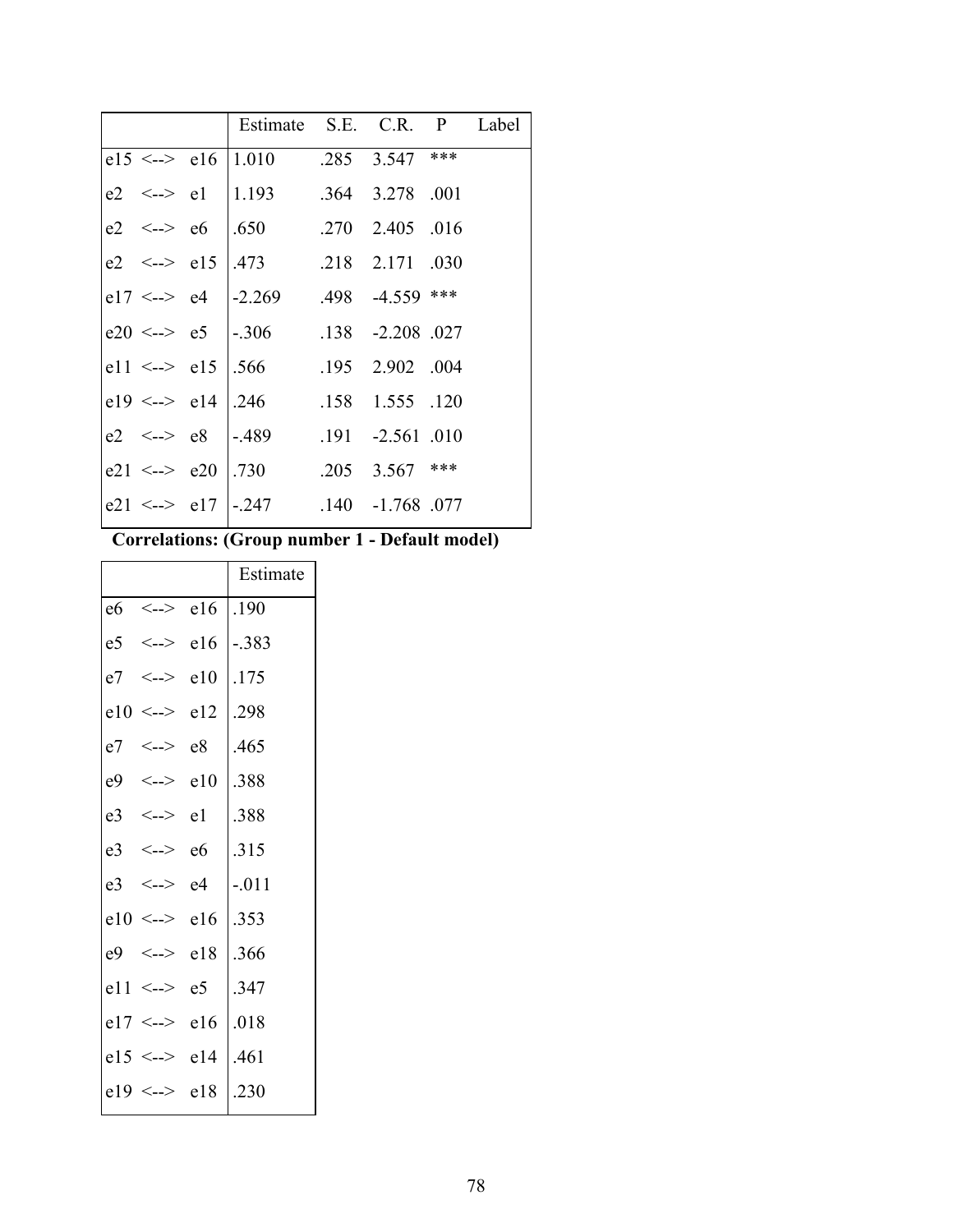|                       |                | Estimate |
|-----------------------|----------------|----------|
| $e2 \leq -2 \leq e3$  |                | .298     |
| $e20 \leq z \leq e12$ |                | .308     |
| $e20 \le -\ge e7$     |                | .260     |
| $e2 \leq -\geq e19$   |                | .375     |
| $e17 \leq z \leq e18$ |                | .261     |
| $e15 \leq z \leq e16$ |                | .385     |
| $e2 \leq -2$          | e1             | .419     |
| $e2 \le -$            | e6             | .264     |
| $e2 \le -$            | e15            | .178     |
| $e17 \leq z \geq e4$  |                | $-.795$  |
| $e20 \le -$           | e <sub>5</sub> | $-.205$  |
| $e11 \le -2$          | e15            | .292     |
| $e19 \le -\ge e14$    |                | .173     |
| $e2 \le -2$           | e8             | $-.243$  |
| $e21 \le -2$          | e20            | .491     |
| $e21 \le -$           | e17            | $-.112$  |

# **Variances: (Group number 1 - Default model)**

|                | Estimate S.E. C.R. P |      |       |     | Label |
|----------------|----------------------|------|-------|-----|-------|
| e1             | 3.398                | .680 | 5.000 | *** |       |
| e6             | 2.544                | .504 | 5.052 | *** |       |
| e8             | 1.706                | .331 | 5.158 | *** |       |
| e16            | 2.314                | .402 | 5.750 | *** |       |
| e <sub>5</sub> | 1.578                | .307 | 5.139 | *** |       |
| e14            | 1.336                | .264 | 5.053 | *** |       |
| e <sub>3</sub> | 2.549                | .502 | 5.082 | *** |       |
| e4             | 2.662                | .532 | 5.001 | *** |       |
| e7             | 2.989                | .570 | 5.243 | *** |       |
| e <sup>9</sup> | 1.863                | .358 | 5.207 | *** |       |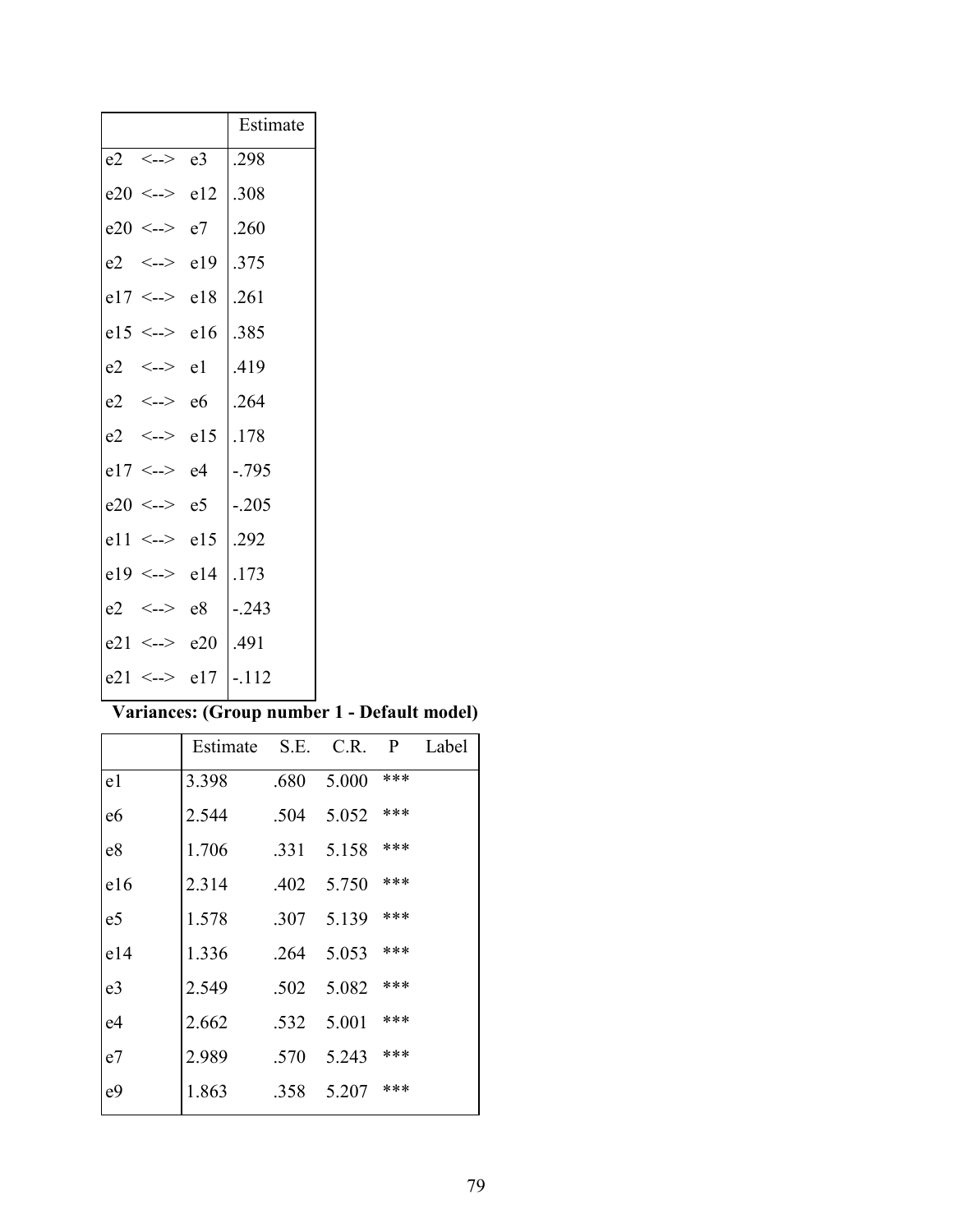| Estimate S.E. C.R. P Label |
|----------------------------|
|                            |
|                            |
|                            |
|                            |
|                            |
|                            |
|                            |
|                            |
|                            |
|                            |
|                            |
|                            |

**Squared Multiple Correlations: (Group number 1 - Default model)** 

|      | Estimate |
|------|----------|
| IP.4 | .000     |
| SN.2 | .000     |
| MI.6 | .000     |
| MI.1 | .000     |
| IP.2 | .116     |
| MI.5 | .350     |
| IP.6 | .303     |
| FC.4 | .115     |
| FC.2 | .000     |
| FC.1 | .000     |
| SN.1 | .000     |
| MI.4 | .185     |
| MI.3 | .080     |
| IO.1 | .093     |
| IP.7 | .137     |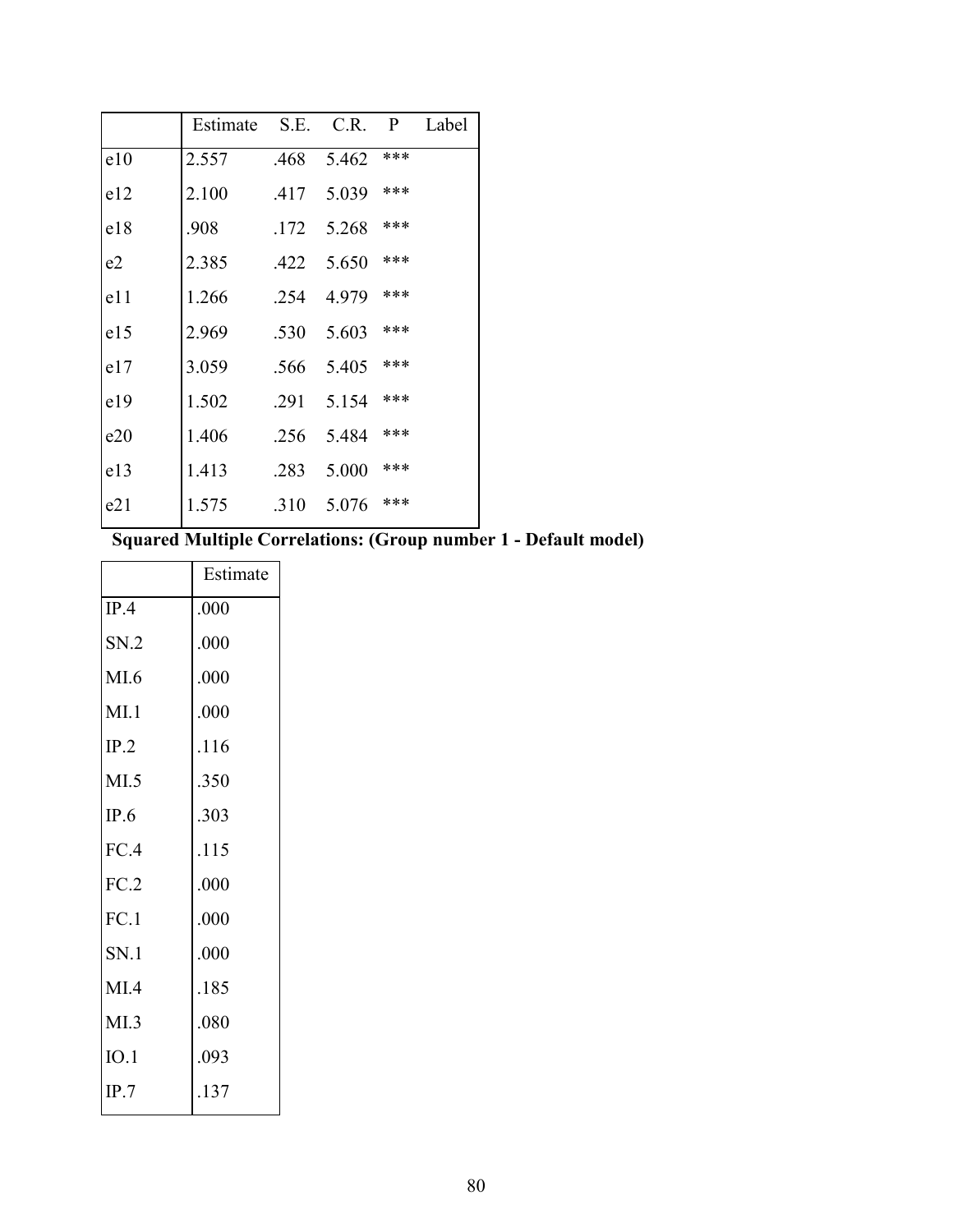|      | Estimate |
|------|----------|
| IP.5 | -.559    |
| IP.3 | .000     |
| FC.3 | .500     |
| MI.2 | .000     |
| IP.1 | .000     |
| IO.2 | .000     |

#### **Modification Indices (Group number 1 - Default model)**

#### **Covariances: (Group number 1 - Default model)**

M.I. Par Change

**Variances: (Group number 1 - Default model)** 

M.I. Par Change

#### **Regression Weights: (Group number 1 - Default model)**

M.I. Par Change

#### **Minimization History (Default model)**

| Iteratio<br>$\mathbf n$ |             | Negative<br>eigenvalue<br>S | Conditio<br>n# | Smallest<br>eigenvalu<br>$\mathbf e$ | Diamete<br>$\mathbf r$ | ${\bf F}$      | NTrie<br>S       | Ratio            |
|-------------------------|-------------|-----------------------------|----------------|--------------------------------------|------------------------|----------------|------------------|------------------|
| $\boldsymbol{0}$        | e           | 15                          |                | $-.391$                              | 9999.00                | 618.21         | $\boldsymbol{0}$ | 9999.00          |
|                         |             |                             |                |                                      | $\boldsymbol{0}$       | $\overline{3}$ |                  | $\boldsymbol{0}$ |
| $\mathbf{1}$            | e           | $\boldsymbol{0}$            | 228.300        |                                      | 1.664                  | 273.95         | 18               | 1.033            |
|                         | $\ast$      |                             |                |                                      |                        | 6              |                  |                  |
| $\overline{2}$          |             | $\boldsymbol{0}$            | 155.961        |                                      | .414                   | 243.31         | $\overline{4}$   | .000             |
|                         | e           |                             |                |                                      |                        | $\overline{7}$ |                  |                  |
| 3                       |             |                             |                |                                      |                        | 229.87         |                  |                  |
|                         | $\mathbf e$ | $\boldsymbol{0}$            | 356.873        |                                      | .585                   | 9              | $\mathbf{1}$     | .501             |
|                         |             |                             |                |                                      |                        | 216.86         |                  |                  |
| $\overline{4}$          | ${\bf e}$   | $\boldsymbol{0}$            | 302.196        |                                      | .308                   | 5              | $\mathbf{1}$     | 1.207            |
| 5                       | e           | $\boldsymbol{0}$            | 262.585        |                                      | .116                   | 214.30         | $\mathbf{1}$     | 1.164            |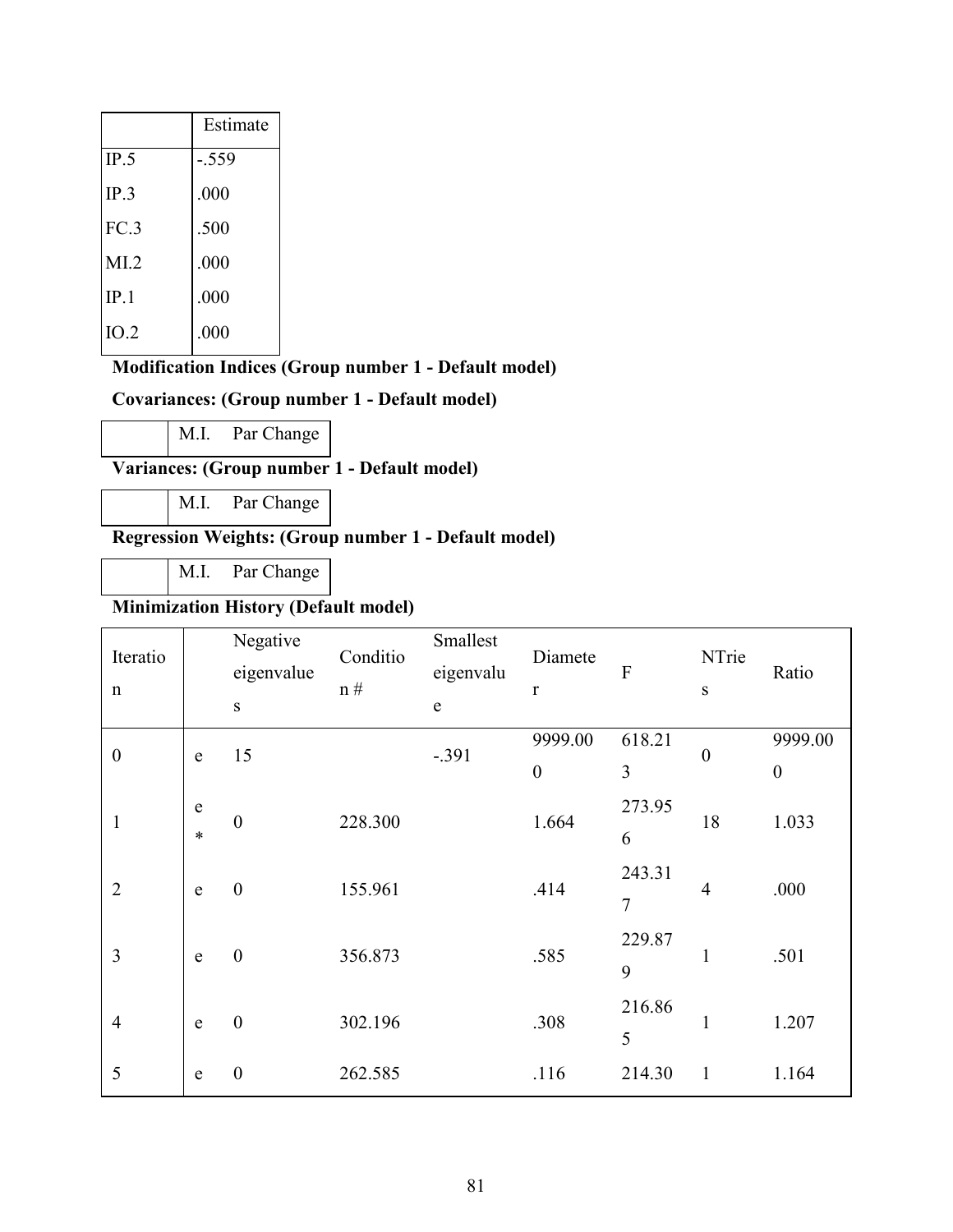| Iteratio<br>$\mathbf n$ |           | Negative<br>eigenvalue<br>${\bf S}$ | Conditio<br>n# | Smallest<br>eigenvalu<br>${\bf e}$ | Diamete<br>$\mathbf r$ | F                        | NTrie<br>${\bf S}$ | Ratio |
|-------------------------|-----------|-------------------------------------|----------------|------------------------------------|------------------------|--------------------------|--------------------|-------|
|                         |           |                                     |                |                                    |                        | 7                        |                    |       |
| 6                       | ${\bf e}$ | $\boldsymbol{0}$                    | 233.799        |                                    | .030                   | 214.06<br>1<br>T         | 1                  | 1.080 |
| 7                       | ${\bf e}$ | $\boldsymbol{0}$                    | 232.224        |                                    | .004                   | 214.05<br>7              | -1                 | 1.014 |
| 8                       | ${\bf e}$ | $\boldsymbol{0}$                    | 233.348        |                                    | .000                   | 214.05<br>$\overline{7}$ | 1                  | 1.000 |

# **Model Fit Summary**

### **CMIN**

| Model                 | NPAR CMIN |                        | DF P |      | <b>CMIN/DF</b> |
|-----------------------|-----------|------------------------|------|------|----------------|
| Default model         | 69        | 214.057 162 .004 1.321 |      |      |                |
| Saturated model       | 231       | .000                   |      |      |                |
| Independence model 21 |           | 675.749 210            |      | .000 | 3 2 1 8        |

# **RMR, GFI**

| Model                     |           | RMR GFI AGFI |      | PGFI |
|---------------------------|-----------|--------------|------|------|
| Default model             | .538 .732 |              | .618 | .513 |
| Saturated model           | .000      | 1.000        |      |      |
| Independence model   .826 |           | .301         | .231 | 274  |

# **Baseline Comparisons**

| Model              | <b>NFI</b> | <b>RFI</b> | <b>IFI</b>  | TLI   |        |
|--------------------|------------|------------|-------------|-------|--------|
|                    | Delta1     |            | rho1 Delta2 | rho2  | CFI    |
| Default model      | .683       | .589       | .899        | .855  | .888   |
| Saturated model    | 1.000      |            | 1.000       |       | 1.000  |
| Independence model | .000       | .000       | .000        | (000) | (0(0)) |

# **Parsimony-Adjusted Measures**

| Model | <b>PRATIO</b> | PNFI | <b>PCFI</b> |
|-------|---------------|------|-------------|
|-------|---------------|------|-------------|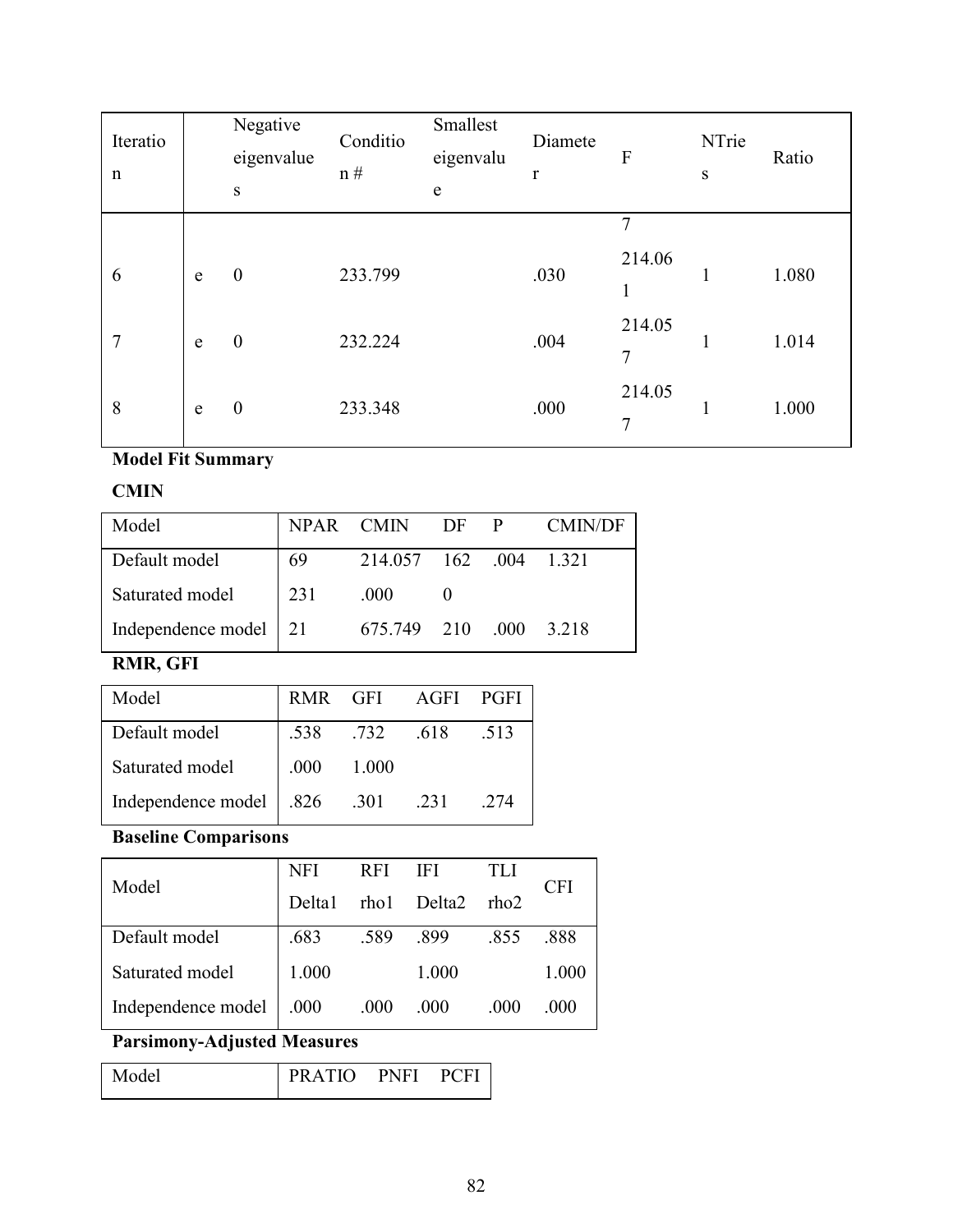| Model              | <b>PRATIO</b> | <b>PNFI</b>      | <b>PCFI</b>      |       |
|--------------------|---------------|------------------|------------------|-------|
| Default model      | .771          | .527             | .685             |       |
| Saturated model    | .000          | .000             | .000             |       |
| Independence model | 1.000         | .000             | .000             |       |
| <b>NCP</b>         |               |                  |                  |       |
| Model              | <b>NCP</b>    | LO <sub>90</sub> | HI 90            |       |
| Default model      | 52.057        | 18.112           | 94.099           |       |
| Saturated model    | .000          | .000             | .000             |       |
| Independence model | 465.749       | 390.923          | 548.180          |       |
| <b>FMIN</b>        |               |                  |                  |       |
| Model              | <b>FMIN</b>   | F <sub>0</sub>   | LO <sub>90</sub> | HI 90 |
| Default model      | 4.281         | 1.041            | .362             | 1.882 |

| DVIUUIL IIIVUUL                                | $1.201$ $1.011$ $.902$ |      |      | 1.002 |
|------------------------------------------------|------------------------|------|------|-------|
| Saturated model                                | $\vert$ .000           | .000 | .000 | .000  |
| Independence model   13.515 9.315 7.818 10.964 |                        |      |      |       |

## **RMSEA**

| Model                     |      |      |      | RMSEA LO 90 HI 90 PCLOSE |
|---------------------------|------|------|------|--------------------------|
| Default model             | .080 | 047  | -108 | -063                     |
| Independence model   .211 |      | -193 | -228 | -000                     |

## **AIC**

| AIC | <b>BCC</b> | <b>BIC</b> | <b>CAIC</b>                                                                                                                    |
|-----|------------|------------|--------------------------------------------------------------------------------------------------------------------------------|
|     |            |            |                                                                                                                                |
|     |            |            |                                                                                                                                |
|     |            |            |                                                                                                                                |
|     |            |            | 352.057 460.486 485.353 554.353<br>462.000 825.000 908.252 1139.252<br>Independence model   717.749  750.749  758.317  779.317 |

# **ECVI**

| Model                                            |             |             | ECVI LO 90 HI 90 MECVI |        |
|--------------------------------------------------|-------------|-------------|------------------------|--------|
| Default model                                    | 7.041       | 6.362 7.882 |                        | 9.210  |
| Saturated model                                  | 9.240 9.240 |             | 9.240                  | 16.500 |
| Independence model   14.355 12.858 16.004 15.015 |             |             |                        |        |

**HOELTER**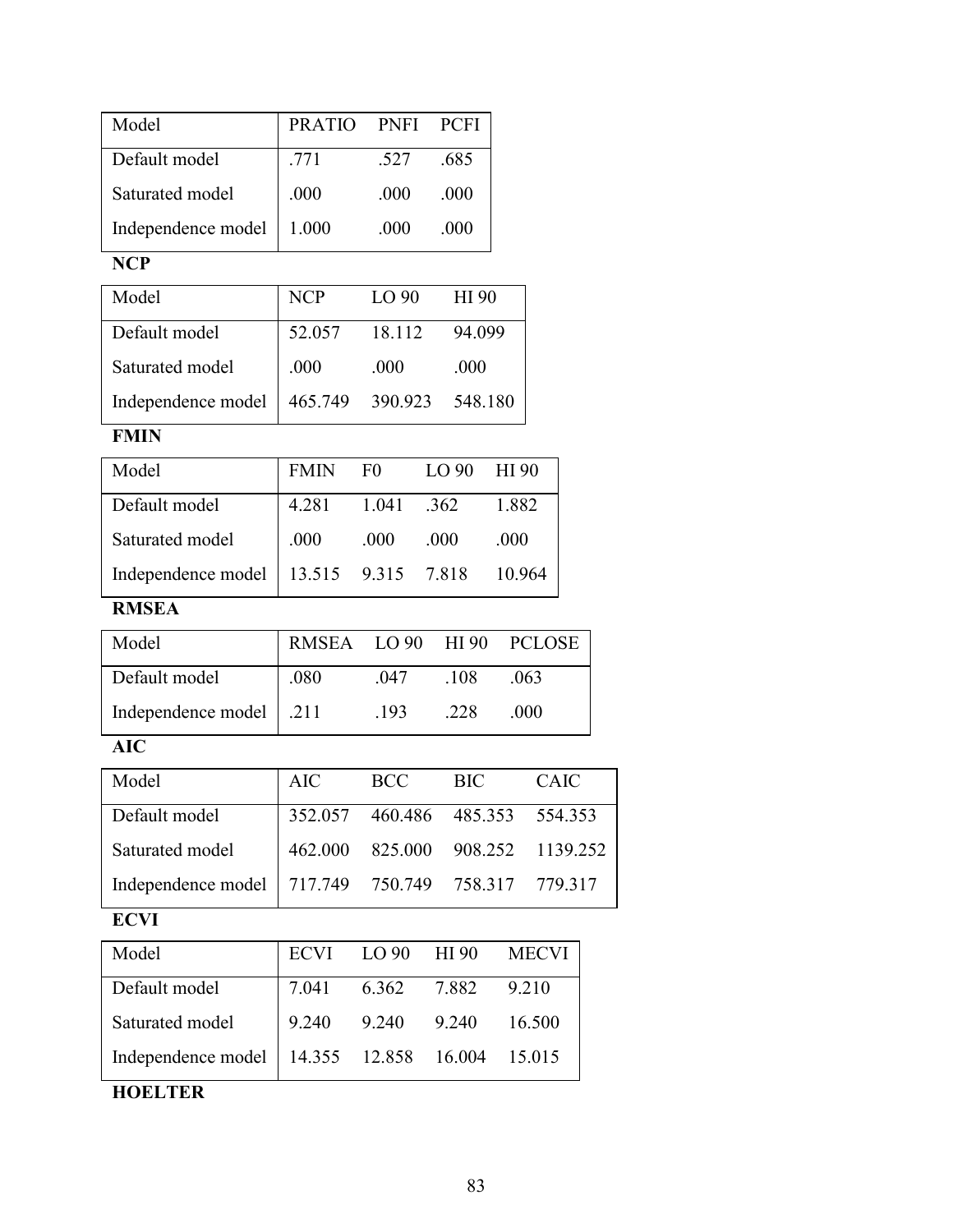|                         | HOELTER HOELTER |     |  |
|-------------------------|-----------------|-----|--|
| Model                   | .05             | .01 |  |
| Default model           | 46              | 49  |  |
| Independence model   19 |                 | 20  |  |

# **Execution time summary**

| Minimization:  | -187 |
|----------------|------|
| Miscellaneous: | -343 |
| Bootstrap:     | .000 |
| Total:         | .530 |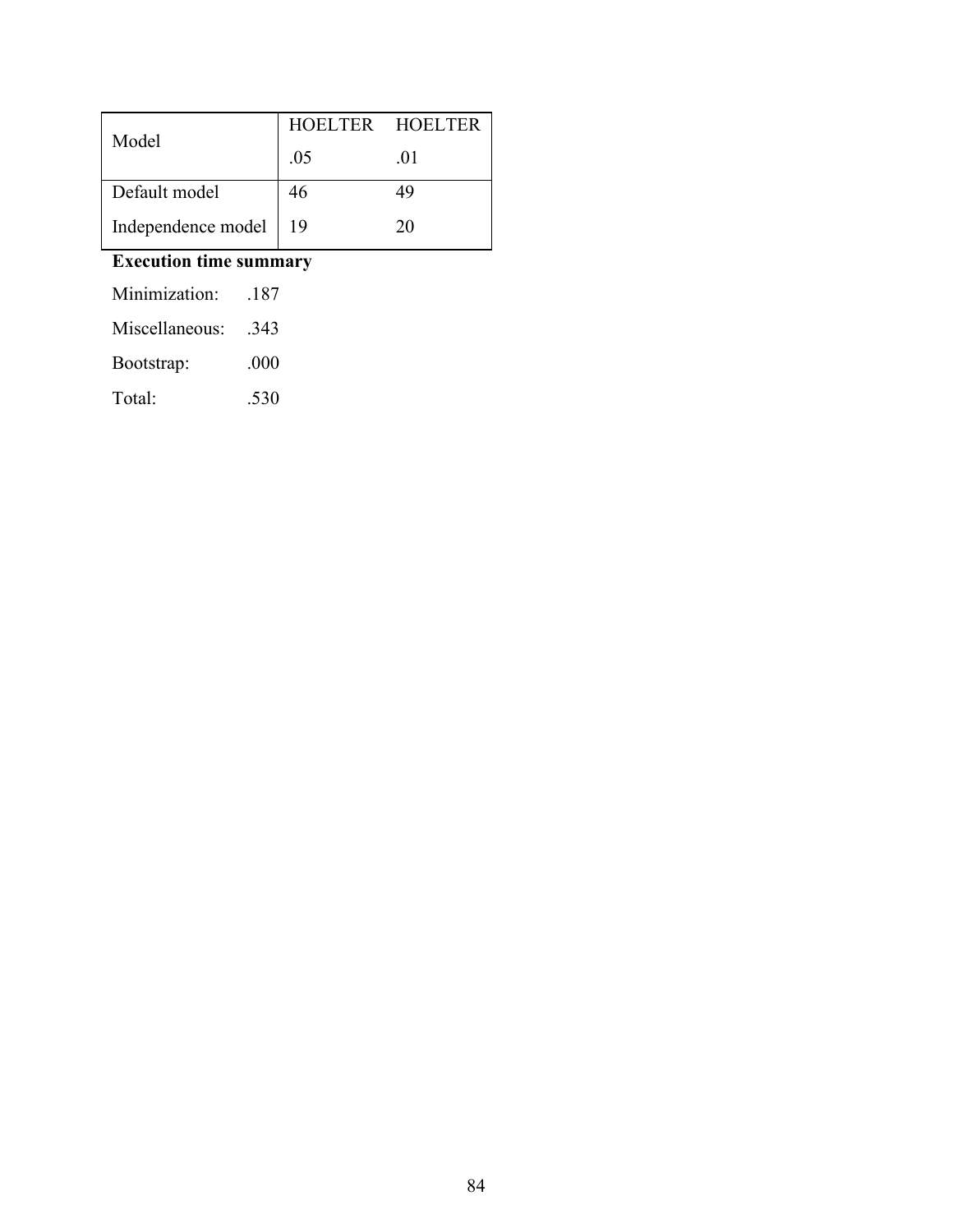#### **APPENDIX V: SECOND ORDER MODEL STATISTIC**

#### **Analysis Summary**

#### **Date and Time**

Date: Sunday, February 05, 2012

Time: 7:35:27 AM

#### **Title**

Second order model: Sunday, February 05, 2012 7:35 AM

#### **Notes for Group (Group number 1)**

The model is recursive.

Sample size  $= 51$ 

**Variable Summary (Group number 1)** 

#### **Your model contains the following variables (Group number 1)**

#### **Observed, endogenous variables**

MNG; SubNorm; FacCond; ImpOut; ImpProc

#### **Unobserved, endogenous variables**

IC

#### **Unobserved, exogenous variables**

e1; e3; e4; e5; e2

#### **Variable counts (Group number 1)**

- Number of variables in your model: 11
- Number of observed variables: 5
- Number of unobserved variables: 6
- Number of exogenous variables: 5
- Number of endogenous variables: 6

#### **Parameter summary (Group number 1)**

|           |    | Weights Covariances Variances Means Intercepts |  | Total |
|-----------|----|------------------------------------------------|--|-------|
| Fixed     | 13 |                                                |  |       |
| Labeled   |    |                                                |  |       |
| Unlabeled |    |                                                |  | 12    |
| Total     |    |                                                |  | 25    |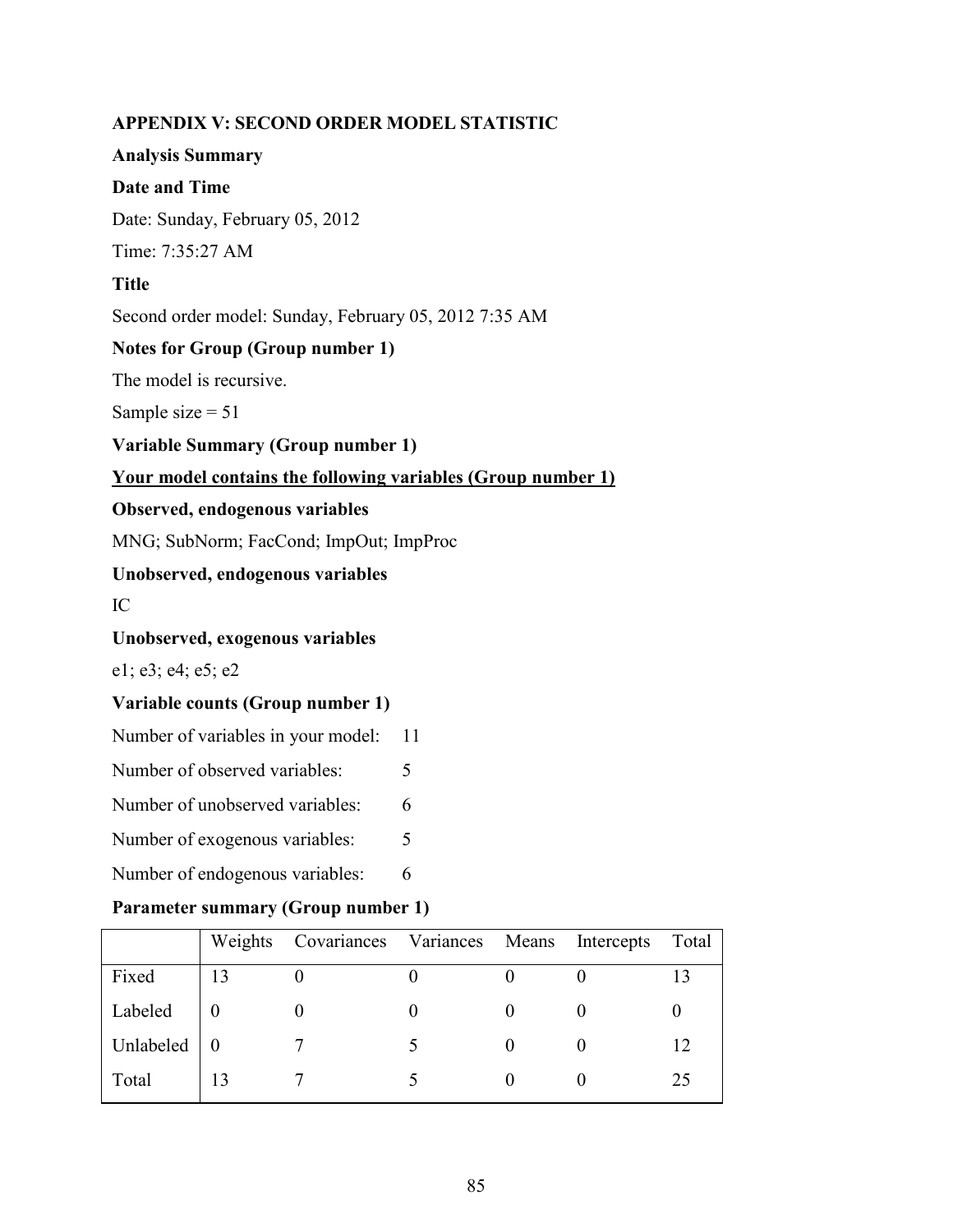#### **Notes for Model (Default model)**

#### **Computation of degrees of freedom (Default model)**

Number of distinct sample moments: 15

Number of distinct parameters to be estimated: 12

Degrees of freedom  $(15 - 12)$ : 3

#### **Result (Default model)**

Minimum was achieved

Chi-square  $= 7.323$ 

Degrees of freedom  $= 3$ 

Probability level  $= .062$ 

**Estimates (Group number 1 - Default model)** 

#### **Scalar Estimates (Group number 1 - Default model)**

#### **Maximum Likelihood Estimates**

#### **Regression Weights: (Group number 1 - Default model)**

|                                       |                         | Estimate S.E. C.R. P Label |  |  |
|---------------------------------------|-------------------------|----------------------------|--|--|
| ImpProc $\leq$ --- ImpOut             |                         | 1.000                      |  |  |
| FacCond $\leq$ --- ImpOut             |                         | 1.000                      |  |  |
| $\text{FacCond} \leq -\text{ImpProc}$ |                         | 1.000                      |  |  |
| <b>MNG</b>                            | $\leq$ --- FacCond      | 1.000                      |  |  |
| IC                                    | $\leftarrow$ MNG        | 1.000                      |  |  |
| IC                                    | $\leftarrow$ SubNorm    | 1.000                      |  |  |
| IC                                    | $\leftarrow$ FacCond    | 1.000                      |  |  |
| IC                                    | $\leftarrow$ --- ImpOut | 1.000                      |  |  |

#### **Standardized Regression Weights: (Group number 1 - Default model)**

|                     |                                | Estimate |
|---------------------|--------------------------------|----------|
| ImpProc <--- ImpOut |                                | .837     |
| FacCond <--- ImpOut |                                | .803     |
|                     | FacCond <--- ImpProc           | .959     |
|                     | MNG $\leq$ --- FacCond   1.059 |          |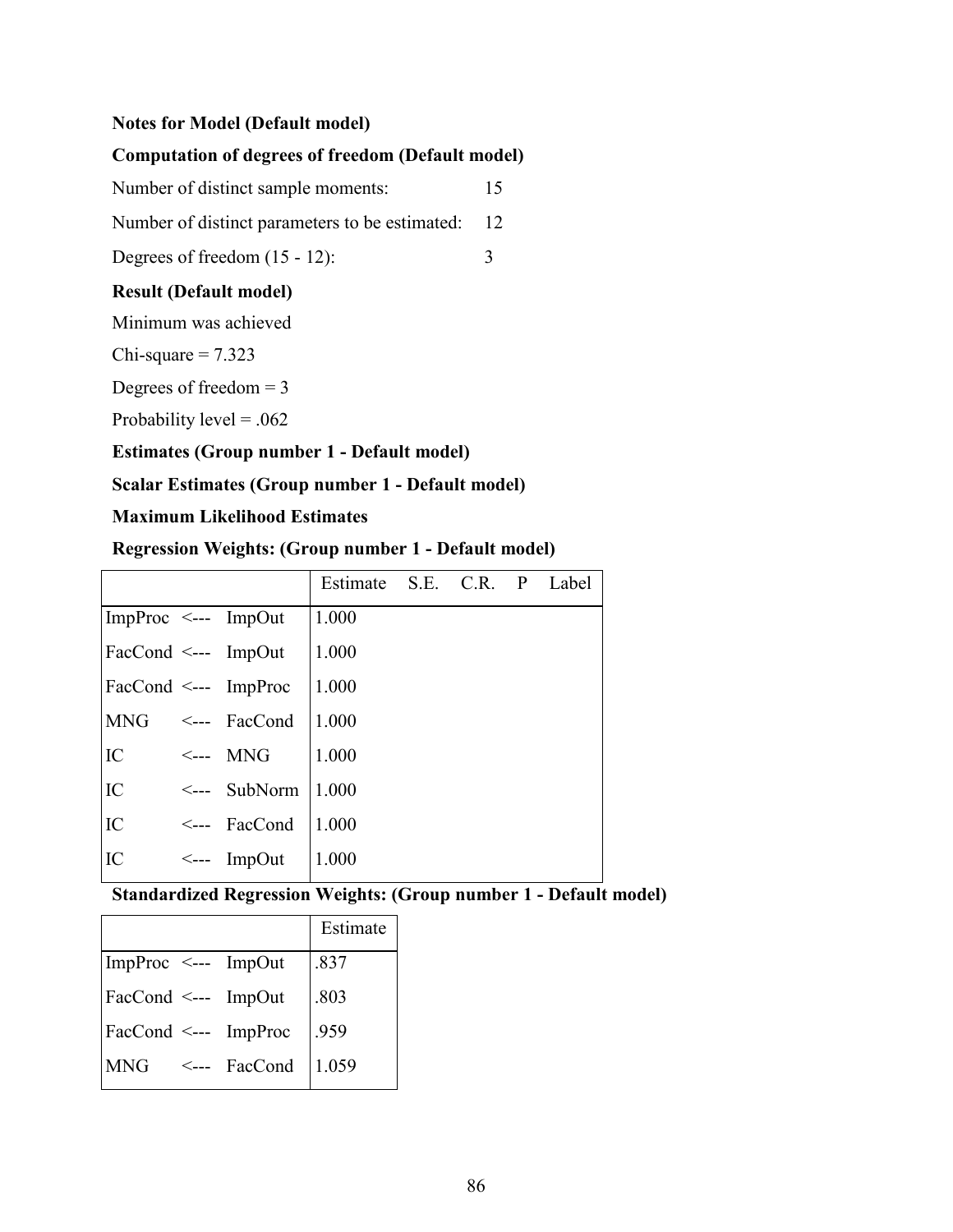|    |                  |                | Estimate |
|----|------------------|----------------|----------|
| IC | <---             | MNG            | .355     |
| IC | $\leftarrow$ --- | SubNorm $.389$ |          |
| IC |                  | <--- FacCond   | .376     |
| IC | $\leftarrow$     | ImpOut         | .302     |

**Covariances: (Group number 1 - Default model)** 

|  | Estimate S.E. C.R. P Label                                                                                                                                  |  |  |
|--|-------------------------------------------------------------------------------------------------------------------------------------------------------------|--|--|
|  | e4 <--> e5   -.563 .154 -3.657 ***                                                                                                                          |  |  |
|  | e3 <--> e5 $\Big  -943$ 217 -4.354 ***                                                                                                                      |  |  |
|  |                                                                                                                                                             |  |  |
|  | $\begin{vmatrix} e2 < -> e4 \\ e1 < -> e2 \end{vmatrix}$ .847 .257 3.304 ***<br>$\begin{vmatrix} .673 & .186 \\ -0.079 & .186 \end{vmatrix}$ .186 .423 .673 |  |  |
|  |                                                                                                                                                             |  |  |
|  |                                                                                                                                                             |  |  |
|  | e2 <--> e5 -.156 .138 -1.132 .258<br>e1 <--> e4 -.152 .166 -.911 .362<br>e1 <--> e3 -.528 .180 -2.935 .003                                                  |  |  |
|  |                                                                                                                                                             |  |  |

**Correlations: (Group number 1 - Default model)** 

|                        |                | Estimate               |
|------------------------|----------------|------------------------|
| $e4 \leq -\geq e5$     |                | $-451$                 |
| $e3 \le -\ge e5$       |                | $-.663$                |
| $e2 \le -$             | e4             | .528                   |
|                        |                | $e1 \le -\ge e2$ -.056 |
| $e2 \le -\ge e5$ -.121 |                |                        |
| $e1 \le -$             | e4             | $-112$                 |
| $e1 \le -2$            | e <sup>3</sup> | -.341                  |

# **Variances: (Group number 1 - Default model)**

|                | Estimate S.E. C.R. P |      |                  |     | Label |
|----------------|----------------------|------|------------------|-----|-------|
| e <sub>5</sub> | 1.001                |      | $.178$ 5.616 *** |     |       |
| e <sup>4</sup> | 1.553                |      | .310 5.013       | *** |       |
| e <sub>3</sub> | 2.020                | .381 | 5.294            | *** |       |
| e1             | 1.191                | .238 | 5.008            | *** |       |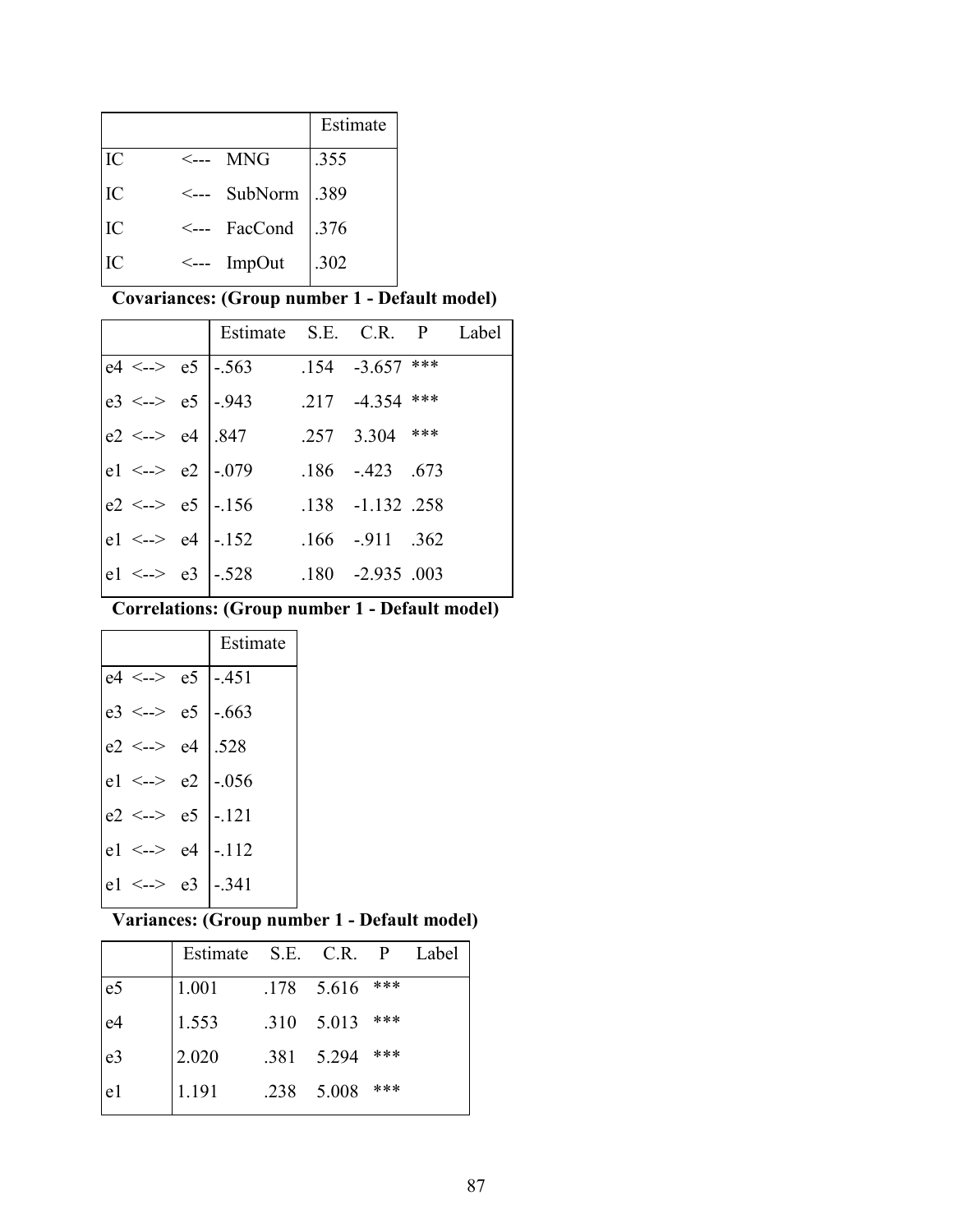|    | Estimate S.E. C.R. |                    | $\mathbf{P}$ | Label |
|----|--------------------|--------------------|--------------|-------|
| e2 | 1.659              | $.332 \quad 5.000$ | ***          |       |

# **Squared Multiple Correlations: (Group number 1 - Default model)**

|                | Estimate |
|----------------|----------|
| <b>ImpOut</b>  | .000     |
| <b>ImpProc</b> | $-.087$  |
| FacCond        | $-.302$  |
| SubNorm        | .000     |
| MNG            | .138     |

#### **Modification Indices (Group number 1 - Default model)**

#### **Covariances: (Group number 1 - Default model)**

M.I. Par Change

### **Variances: (Group number 1 - Default model)**

M.I. Par Change

#### **Regression Weights: (Group number 1 - Default model)**

M.I. Par Change

# **Minimization History (Default model)**

| Iteratio<br>$\mathbf n$ |             | Negative<br>eigenvalue<br>${\bf S}$ | Conditio<br>n# | Smallest<br>eigenvalu<br>$\mathop{\rm e}\nolimits$ | Diamete<br>r     | F      | NTrie<br>S       | Ratio            |
|-------------------------|-------------|-------------------------------------|----------------|----------------------------------------------------|------------------|--------|------------------|------------------|
| $\boldsymbol{0}$        |             | $\overline{2}$                      |                | $-.371$                                            | 9999.00          | 117.44 | $\boldsymbol{0}$ | 9999.00          |
|                         | e           |                                     |                |                                                    | $\boldsymbol{0}$ | 4      |                  | $\boldsymbol{0}$ |
| $\mathbf{I}$            | e<br>$\ast$ | 1                                   |                | $-1.302$                                           | .599             | 46.811 | 17               | 1.129            |
| $\overline{2}$          | e           | $\boldsymbol{0}$                    | 46.247         |                                                    | .160             | 25.335 | 6                | .935             |
| 3                       | e           | $\boldsymbol{0}$                    | 94.230         |                                                    | .226             | 15.539 | 3                | .000             |
| $\overline{4}$          | e           | $\boldsymbol{0}$                    | 187.559        |                                                    | .384             | 8.646  | $\mathbf{1}$     | 1.197            |
| 5                       | e           | $\boldsymbol{0}$                    | 286.989        |                                                    | .254             | 7.399  | 1                | 1.137            |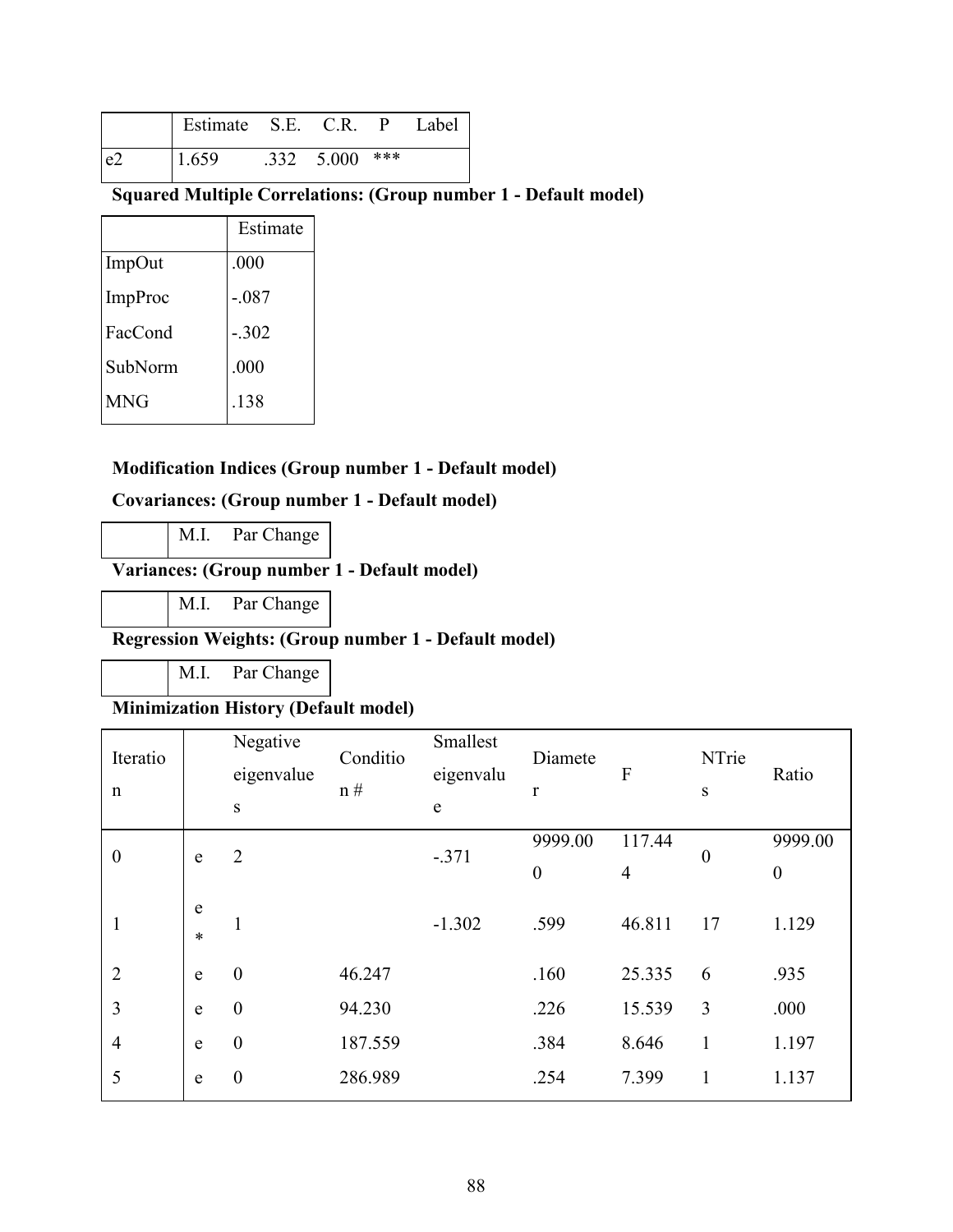| Iteratio<br>n |   | Negative<br>eigenvalue<br>S | Conditio<br>n# | Smallest<br>eigenvalu<br>e | Diamete<br>r | F     | NTrie<br>S | Ratio |
|---------------|---|-----------------------------|----------------|----------------------------|--------------|-------|------------|-------|
| 6             | e | $\theta$                    | 337.340        |                            | .083         | 7.324 |            | 1.052 |
|               | e | U                           | 347.751        |                            | .008         | 7.323 |            | 1.006 |
| 8             | e | $\theta$                    | 347.840        |                            | .000         | 7.323 |            | 1.000 |

**Model Fit Summary** 

#### **CMIN**

| Model                  |    | NPAR CMIN DF P |               |      | <b>CMIN/DF</b> |
|------------------------|----|----------------|---------------|------|----------------|
| Default model          | 12 | 7.323          | $\mathcal{R}$ | .062 | 2.441          |
| Saturated model        | 15 | .000           |               |      |                |
| Independence model   5 |    | 86.020         | 10            | .000 | 8.602          |

# **RMR, GFI**

| Model                     |      |       | RMR GFI AGFI PGFI |      |
|---------------------------|------|-------|-------------------|------|
| Default model             | .119 | .948  | .742              | .190 |
| Saturated model           | .000 | 1.000 |                   |      |
| Independence model   .479 |      | .568  | .352              | .379 |

**Baseline Comparisons** 

| Model              | <b>NFI</b> | <b>RFI</b> | - IFI       | TLI  | CFI    |  |
|--------------------|------------|------------|-------------|------|--------|--|
|                    | Delta1     |            | rho1 Delta2 | rho2 |        |  |
| Default model      | .915       |            | .716 .948   | .810 | .943   |  |
| Saturated model    | 1.000      |            | 1.000       |      | 1.000  |  |
| Independence model | .000       | .000       | .000        | .000 | (1)(1) |  |

# **Parsimony-Adjusted Measures**

| Model           | PRATIO PNFI PCFI |      |      |
|-----------------|------------------|------|------|
| Default model   | .300             | 2.74 | .283 |
| Saturated model | .000             | -000 | .000 |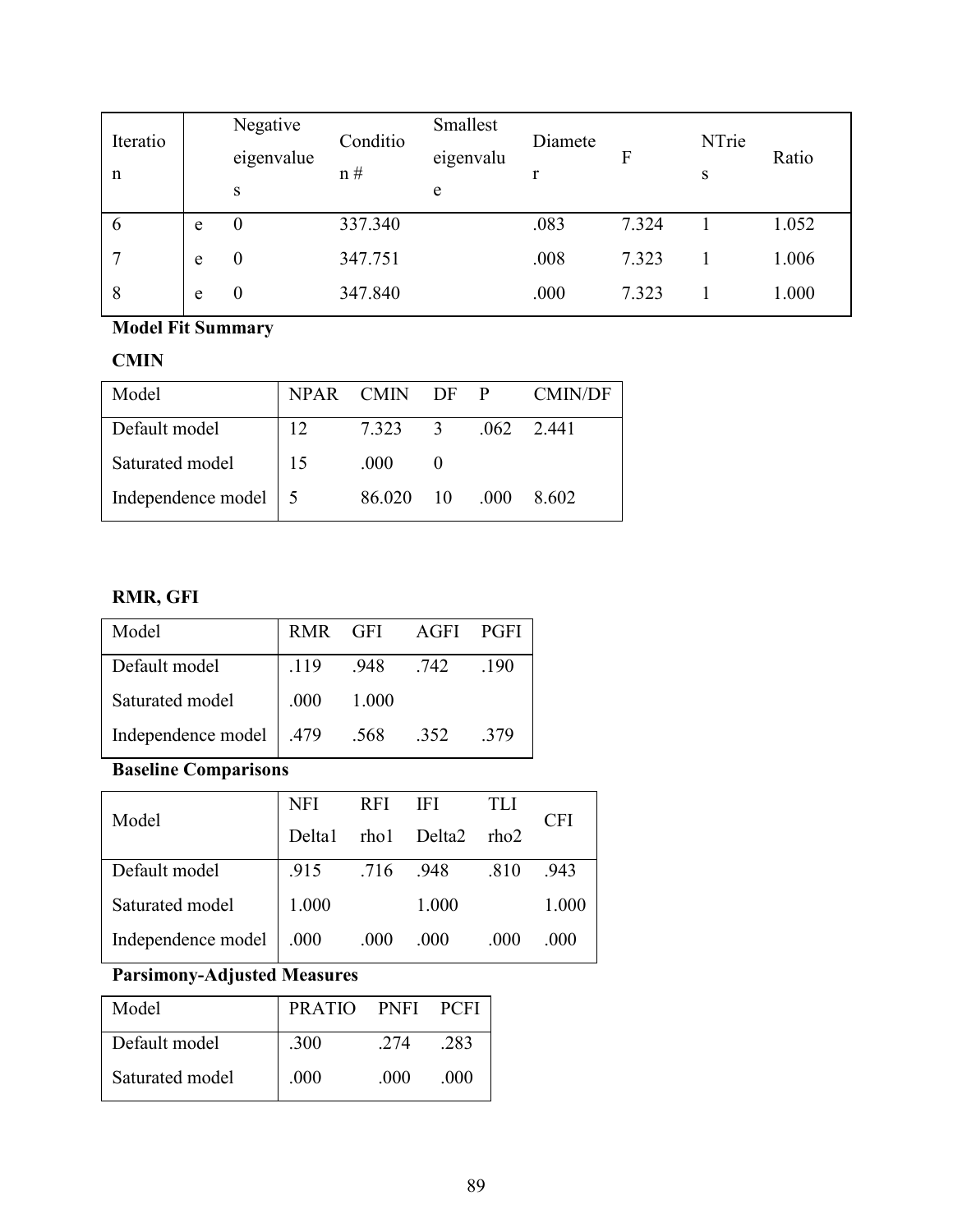| Model                      | PRATIO PNFI PCFI |     |      |
|----------------------------|------------------|-----|------|
| Independence model   1.000 |                  | 000 | .000 |
|                            |                  |     |      |

#### **NCP**

| Model                                  | <b>NCP</b> | LO90 | HI 90   |
|----------------------------------------|------------|------|---------|
| Default model                          | 4.323      | .000 | 16.367  |
| Saturated model                        | .000       | .000 | .000    |
| Independence model   $76.020$ $50.057$ |            |      | 109.457 |

# **FMIN**

| Model              | <b>FMIN</b> | F <sub>0</sub> | LO90  | HI 90 |
|--------------------|-------------|----------------|-------|-------|
| Default model      | .146        | .086           | .000  | .327  |
| Saturated model    | .000        | .000           | .000  | .000  |
| Independence model | 1.720       | 1.520          | 1.001 | 2.189 |

# **RMSEA**

| Model                     |      |       |      | RMSEA LO 90 HI 90 PCLOSE |
|---------------------------|------|-------|------|--------------------------|
| Default model             | .170 | .000. | .330 | -089                     |
| Independence model   .390 |      | .316  | -468 | -000                     |

### **AIC**

| Model                                              | AIC | <b>BCC</b>           | -BIC                        | CAIC   |
|----------------------------------------------------|-----|----------------------|-----------------------------|--------|
| Default model                                      |     | 31.323 34.596 54.505 |                             | 66.505 |
| Saturated model                                    |     |                      | 30.000 34.091 58.977 73.977 |        |
| Independence model   96.020 97.384 105.680 110.680 |     |                      |                             |        |

### **ECVI**

| Model              |       |             |      | ECVI LO 90 HI 90 MECVI |
|--------------------|-------|-------------|------|------------------------|
| Default model      | .626  | .540        | .867 | .692                   |
| Saturated model    | .600  | .600        | .600 | .682                   |
| Independence model | 1.920 | 1.401 2.589 |      | 1.948                  |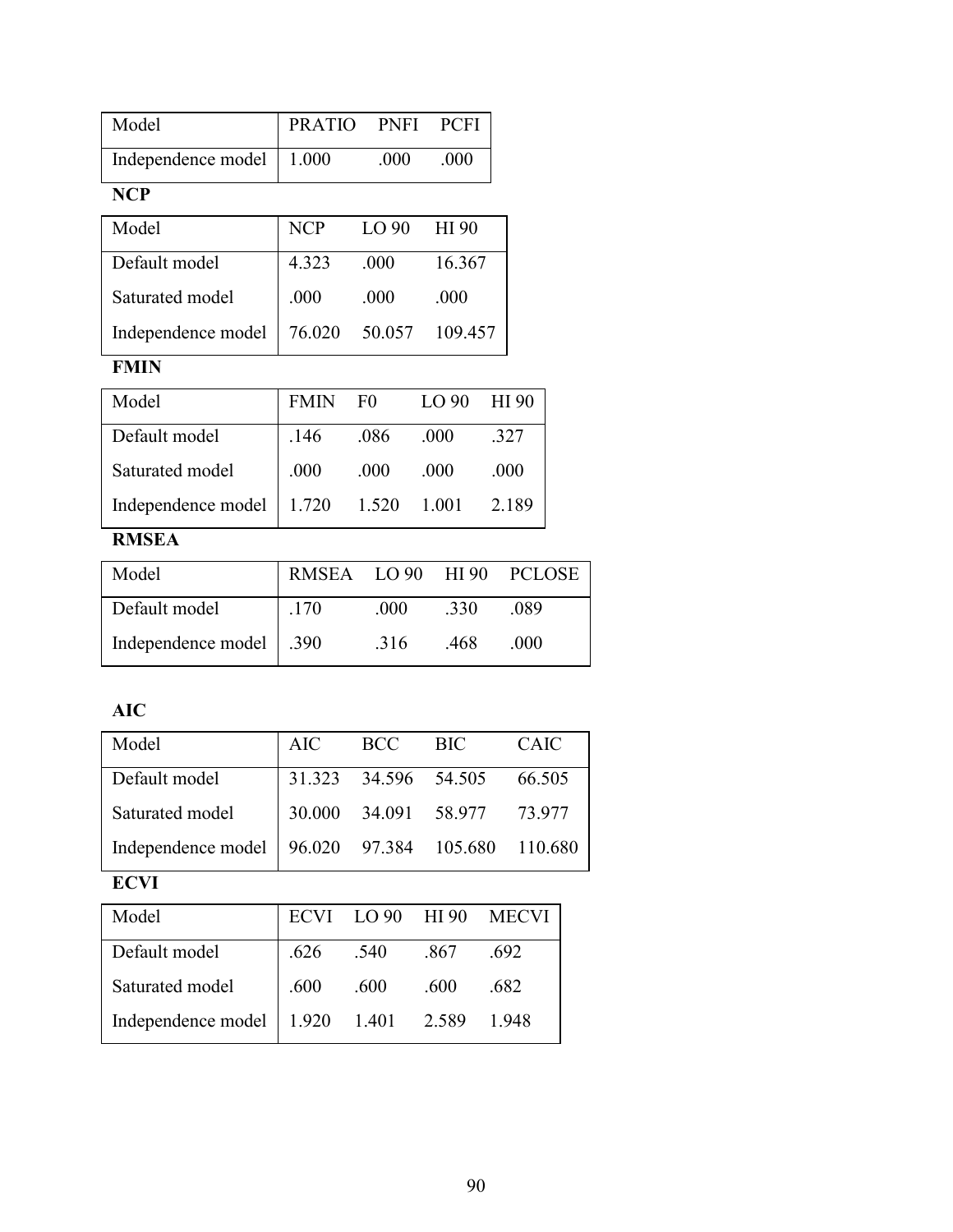### **HOELTER**

|                         | HOELTER HOELTER |     |
|-------------------------|-----------------|-----|
| Model                   | .05             | -01 |
| Default model           | 54              | 78  |
| Independence model   11 |                 | 14  |

# **Execution time summary**

| Minimization:  | .016 |
|----------------|------|
| Miscellaneous: | -297 |
| Bootstrap:     | .000 |
| Total:         | 313  |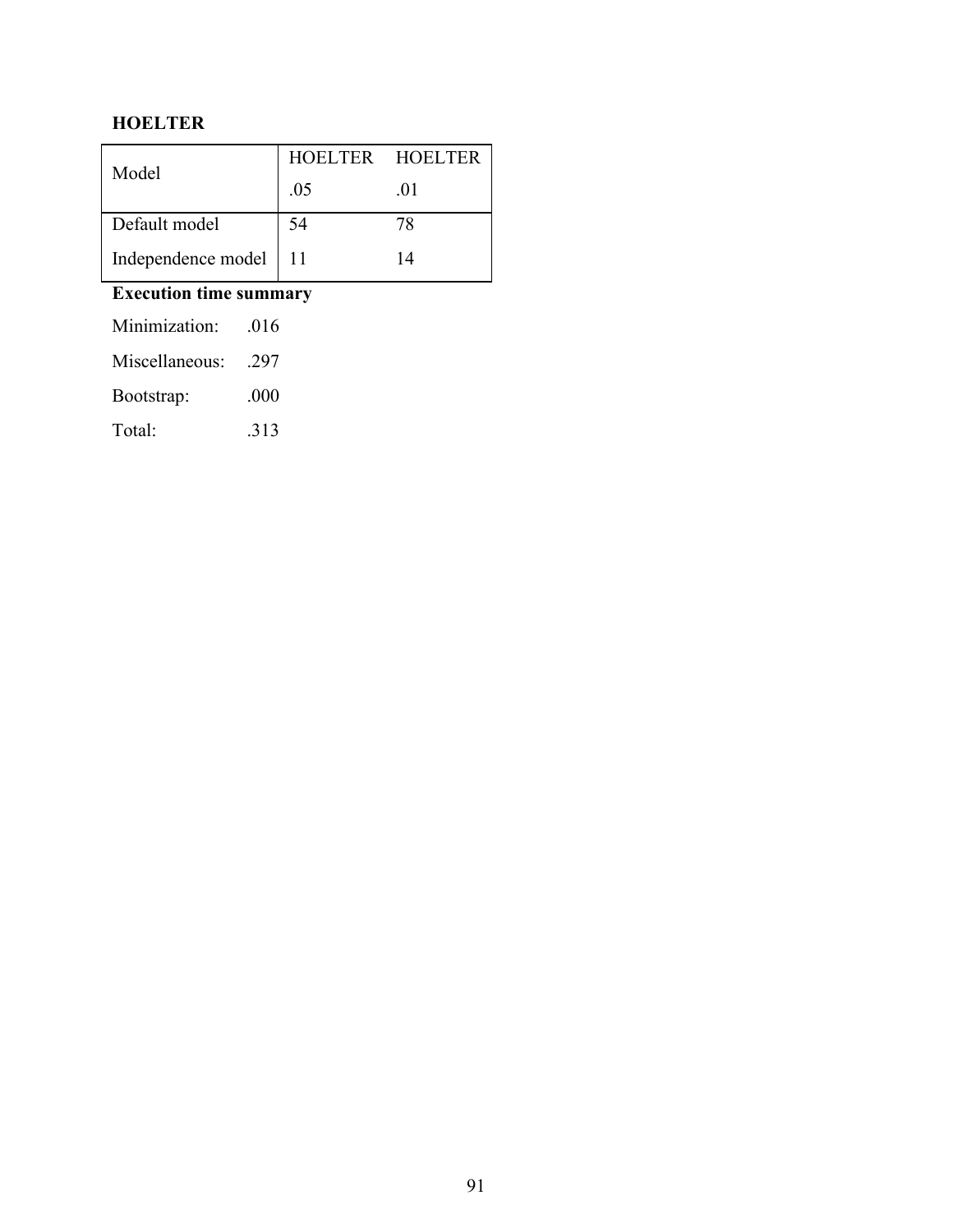### **APPENDIX VI: CORRELATION DATA**

#### **MI and IP**

|    |                     | MI          | $_{\rm IP}$              |
|----|---------------------|-------------|--------------------------|
| МI | Pearson Correlation |             | $.552$ <sup>(**)</sup> ) |
|    | Sig. (2-tailed)     |             | .000                     |
|    | N                   | 51          | 51                       |
| IP | Pearson Correlation | $.552$ (**) |                          |
|    | Sig. (2-tailed)     | .000        |                          |
|    | N                   | 51          | 51                       |

\*\* Correlation is significant at the 0.01 level (2-tailed).

#### **SN and IP**

|           |                            | IP                     | <b>SN</b>                |
|-----------|----------------------------|------------------------|--------------------------|
| ΙP        | <b>Pearson Correlation</b> |                        | $.459$ <sup>(**)</sup> ) |
|           | Sig. (2-tailed)            |                        | .001                     |
|           | N                          | 51                     | 51                       |
| <b>SN</b> | <b>Pearson Correlation</b> | $.459$ <sup>**</sup> ) |                          |
|           | Sig. (2-tailed)            | .001                   |                          |
|           | N                          | 51                     | 51                       |

\*\* Correlation is significant at the 0.01 level (2-tailed).

#### **FC and IP**

|    |                            | IP                       | FC                       |
|----|----------------------------|--------------------------|--------------------------|
| ΙP | <b>Pearson Correlation</b> |                          | $.683$ <sup>(**)</sup> ) |
|    | Sig. (2-tailed)            |                          | .000                     |
|    | N                          | 51                       | 51                       |
| FC | <b>Pearson Correlation</b> | $.683$ <sup>(**)</sup> ) |                          |
|    | Sig. (2-tailed)            | .000                     |                          |
|    | N                          | 51                       | 51                       |